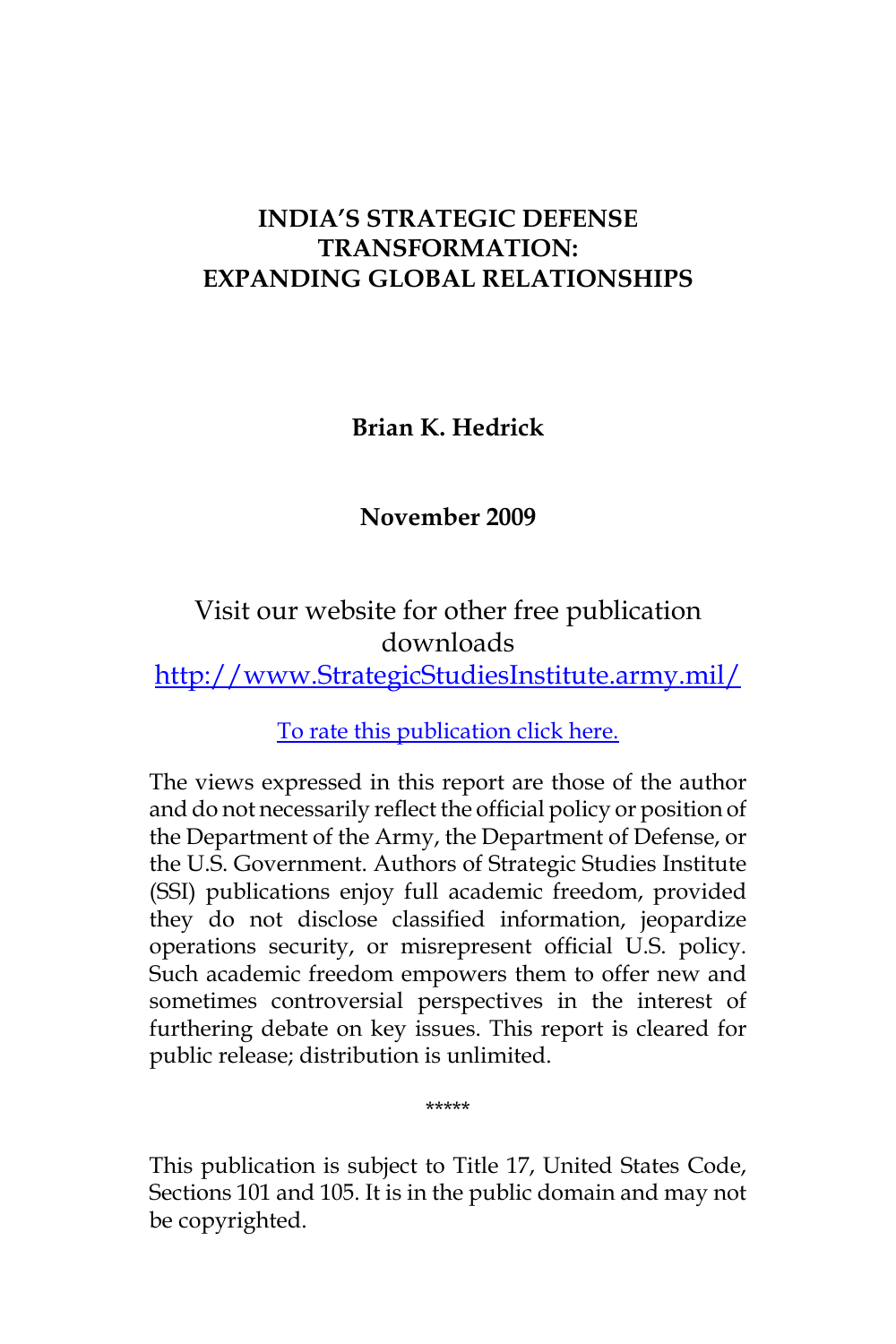Comments pertaining to this report are invited and should be forwarded to: Director, Strategic Studies Institute, U.S. Army War College, 122 Forbes Ave, Carlisle, PA 17013-5244.

\*\*\*\*\*

All Strategic Studies Institute (SSI) publications are available on the SSI homepage for electronic dissemination. Hard copies of this report also may be ordered from our homepage. SSI's homepage address is: *www.StrategicStudiesInstitute.army.mil*.

\*\*\*\*\*

The Strategic Studies Institute publishes a monthly e-mail newsletter to update the national security community on the research of our analysts, recent and forthcoming publications, and upcoming conferences sponsored by the Institute. Each newsletter also provides a strategic commentary by one of our research analysts. If you are interested in receiving this newsletter, please subscribe on our homepage at *www.StrategicStudiesInstitute.army. mil*/*newsletter/.*

ISBN 1-58487-414-7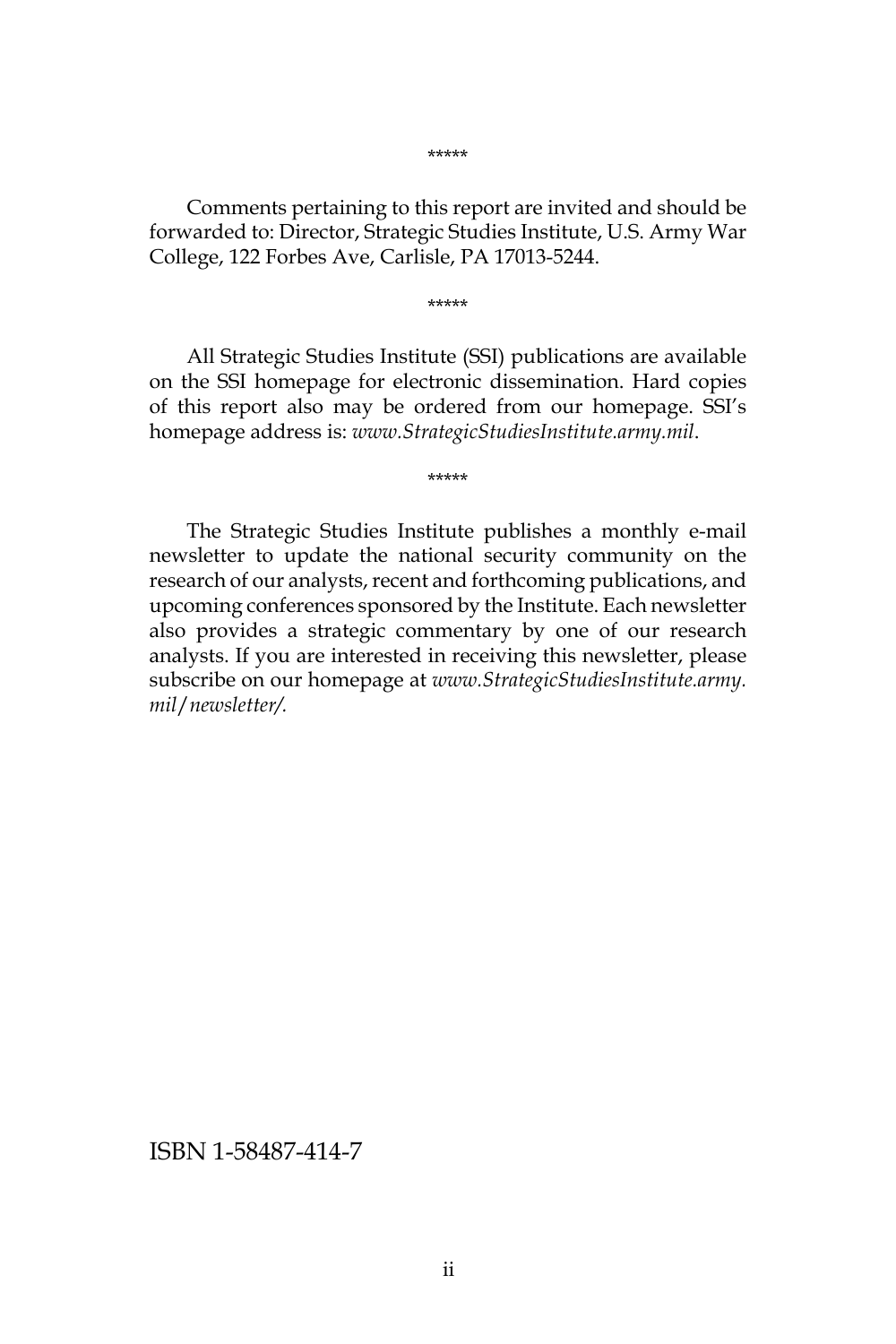#### **FOREWORD**

India's defense establishment is undergoing an unprecedented transformation as it modernizes its military, seeks "strategic partnerships" with the United States and other nations, and expands its influence in the Indian Ocean and beyond. This transformation includes a shift from an emphasis on the former Soviet Union as the primary supplier of defense articles to a western base of supply and an increasing emphasis on bilateral exercises and training with many of the global powers.

This Letort Paper by Lieutenant Colonel Brian Hedrick explores the nature of this transformation, offers insights into the history of Indian defense relations, and suggests implications to U.S. foreign and defense policy. Much has been written on India's relations with its neighbors, especially Pakistan and China. In contrast, this Paper adds a new perspective by taking a global view of India's rise as a regional and future global military power through its bilateral defense relations and the potential conflict this creates with India's legacy as a leader of the Non-Aligned Movement.

The Strategic Studies Institute is pleased to publish this important and informative Paper for leaders across government and others with an interest in this subject to foster a greater understanding of the dynamic change occurring in the way India conducts its defense relations around the world.

toage & Kole

DOUGLAS C. LOVELACE, JR. Director Strategic Studies Institute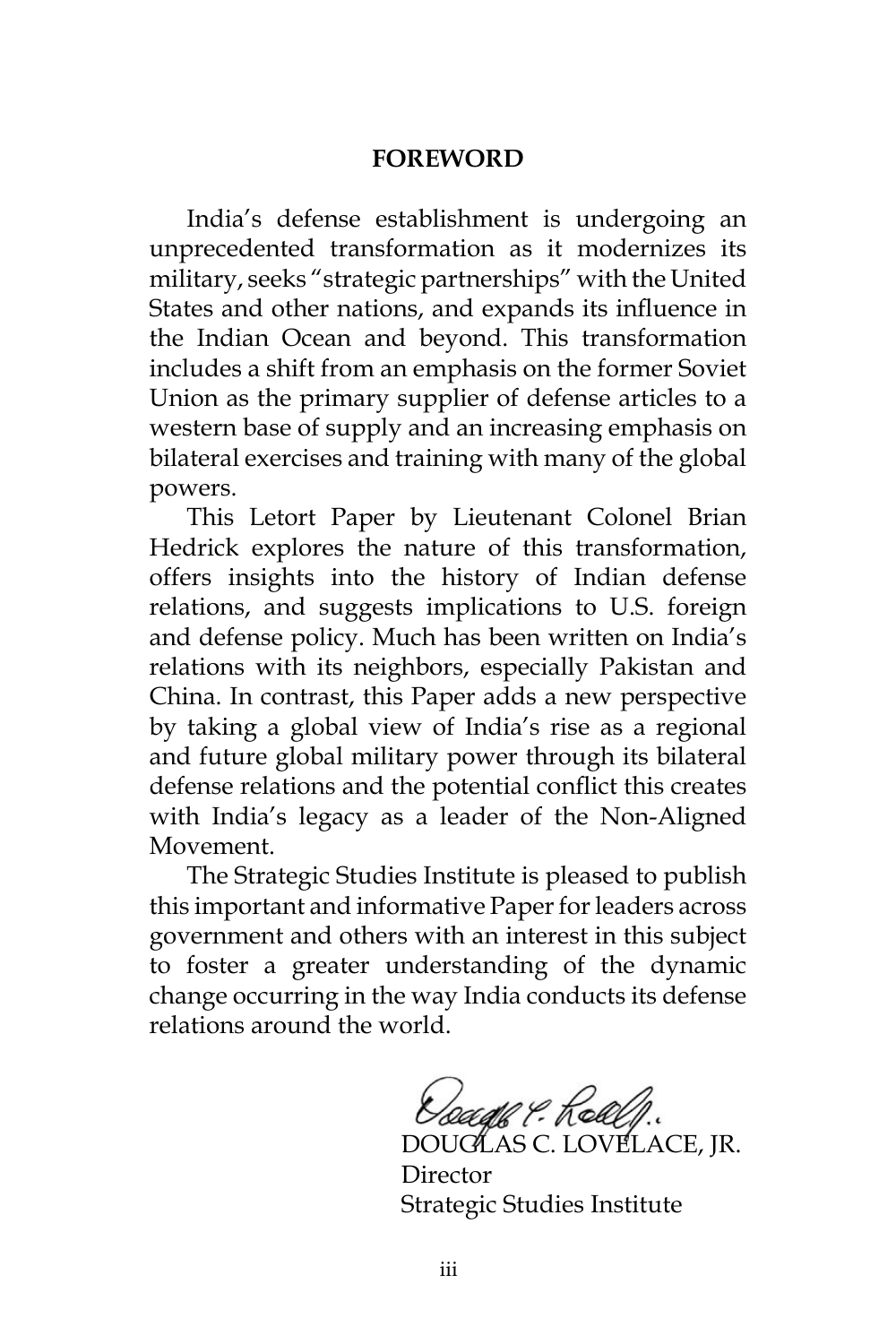### **ABOUT THE AUTHOR**

BRIAN HEDRICK is a U.S. Army Foreign Area Officer specializing in South Asia, and is currently serving as the Military Advisor to the Assistant Secretary of State for South and Central Asia at the State Department. He previously served as the Deputy Chief and Chief of the Office of Defense Cooperation in New Delhi, India; the Defense and Army Attaché to the People's Republic of Bangladesh; and as the South Asia Program Director at U.S. Army, Pacific. He also had operational assignments in Bosnia, Germany, and South Korea. Lieutenant Colonel Hedrick holds a B.A. in Anthropology and Applied Mathematics from the University of New Mexico; an M.S. in Defense and Strategic Studies from the University of Madras, India; and a M.A. in Asian Studies from the University of Texas at Austin. He is a graduate of the Indian Defense Services Staff College and the U.S. Army Command and General Staff College.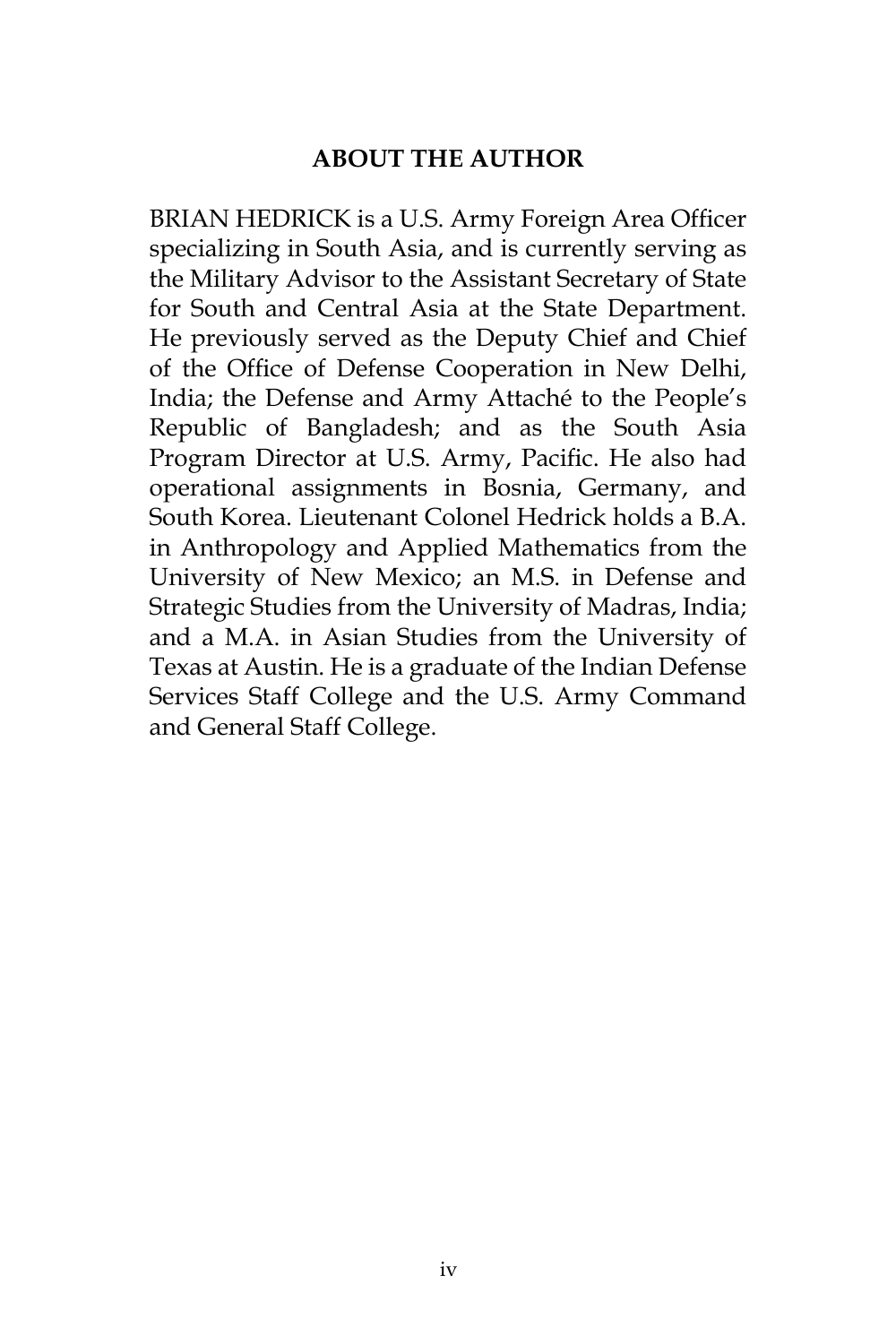#### **SUMMARY**

Following India's independence in 1947, then Prime Minister Jawaharlal Nehru embarked on a foreign policy that was based on principles of socialism and remaining noncommittal to the emerging struggle between the Soviet Union and the countries forming the North Atlantic Treaty Organization (NATO) in the post-World War II period. Eventually, this policy led to India becoming one of the founding members of the Non-Aligned Movement (NAM) in 1955. In practical terms, it placed India in a position of securing bilateral international commitments only in situations that were clearly neutral in nature or in cases of lastresort. The basic principles of nonalignment also governed the military relationships of the Indian defense establishment, resulting in limited military-tomilitary contacts, usually through United Nations (UN) peacekeeping missions or training at foreign military schools. These practices were generally followed by his successors until the early 1990s when a changing geopolitical structure and an internal economic crisis began to challenge these principles.

India's answer to this challenge is to reach out to as many "friendly foreign countries" as possible to establish a balance of nonalignment with global multilateralism. The diversification of its defense supply base from the Soviet Union and later Russia to western suppliers resulted in a series of new agreements supporting its diversification, while also securing agreements with many of its smaller friends. Since 2000, India has increased the number of countries with which it has defense-specific agreements from seven to 26 by the end of 2008. Bilateral and multilateral exercises are also an increasing feature of India's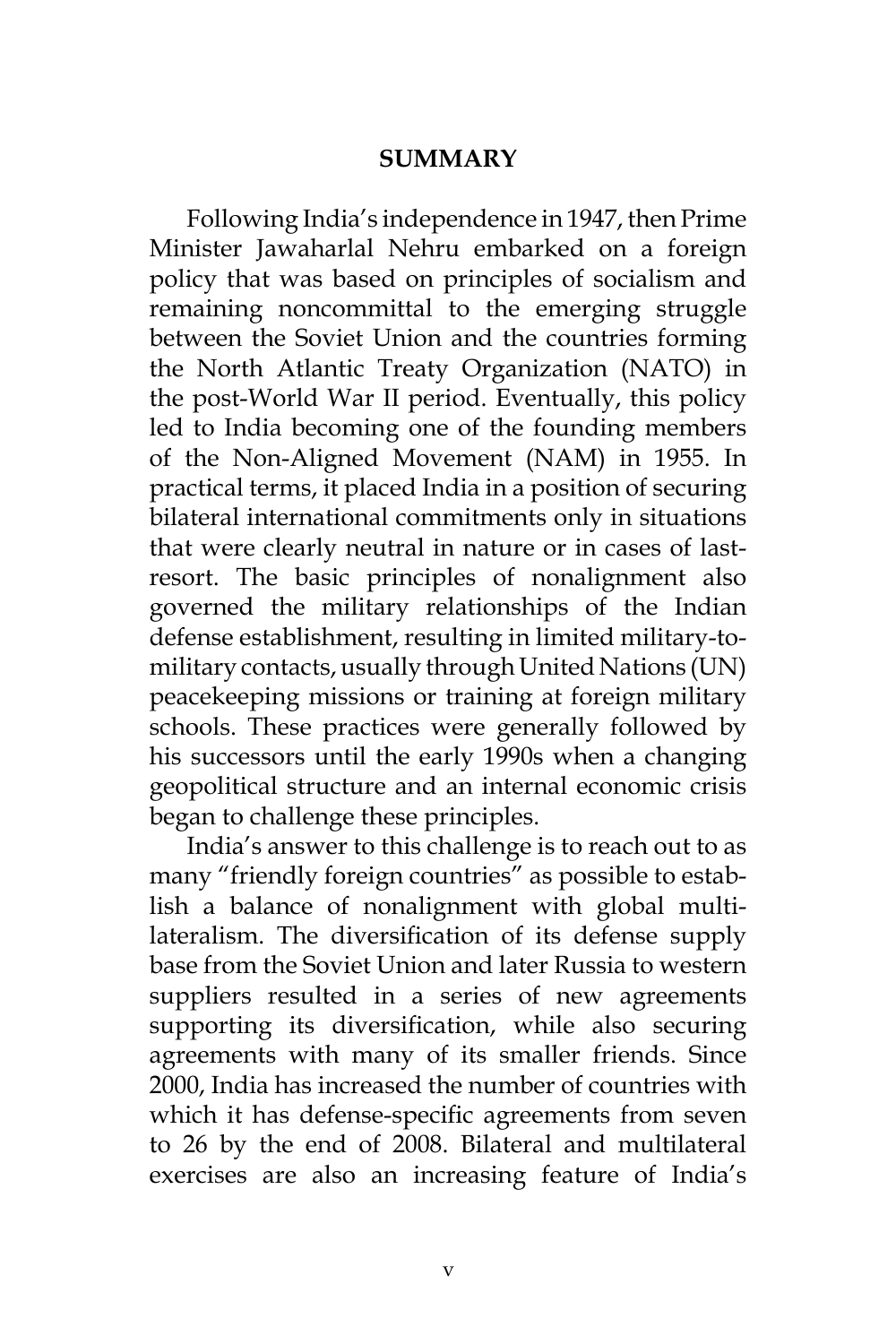expanding defense relations as it seeks to find new technologies to transform its military from Cold War era weapons to 21st century capabilities through such opportunities.

India's interests have changed over the past decade or more, taking it from a position of nonalignment and noncommitment to having specific strategic interests taking it on a path of "poly-alignment." This path appears to be following four specific, but intermingled courses:

- Becoming a regional power across the Indian Ocean basin and securing agreements from partners in this region that support this goal, while building up expeditionary capabilities in its navy and air force. At the same time, it continues to modernize its army to deal with potential threats from its immediate neighbors and internal insurgency groups, and to fulfill its goal of being a global leader in UN peacekeeping.
- Developing "strategic partnerships" with countries perceived as leaders of a global, multipolar order and seeking modern military capabilities from many of those countries. This includes modern weapon systems as well as the technology and licensed production associated with those weapon systems.
- Securing or maintaining ties with smaller countries globally, many of which are members of the NAM, that can provide support in international fora as well as provide potential markets for its own emerging defense industry.
- Maintaining its position of leadership in the NAM and publically presenting itself as "nonaligned" despite its actual alignments in the three above thrust areas.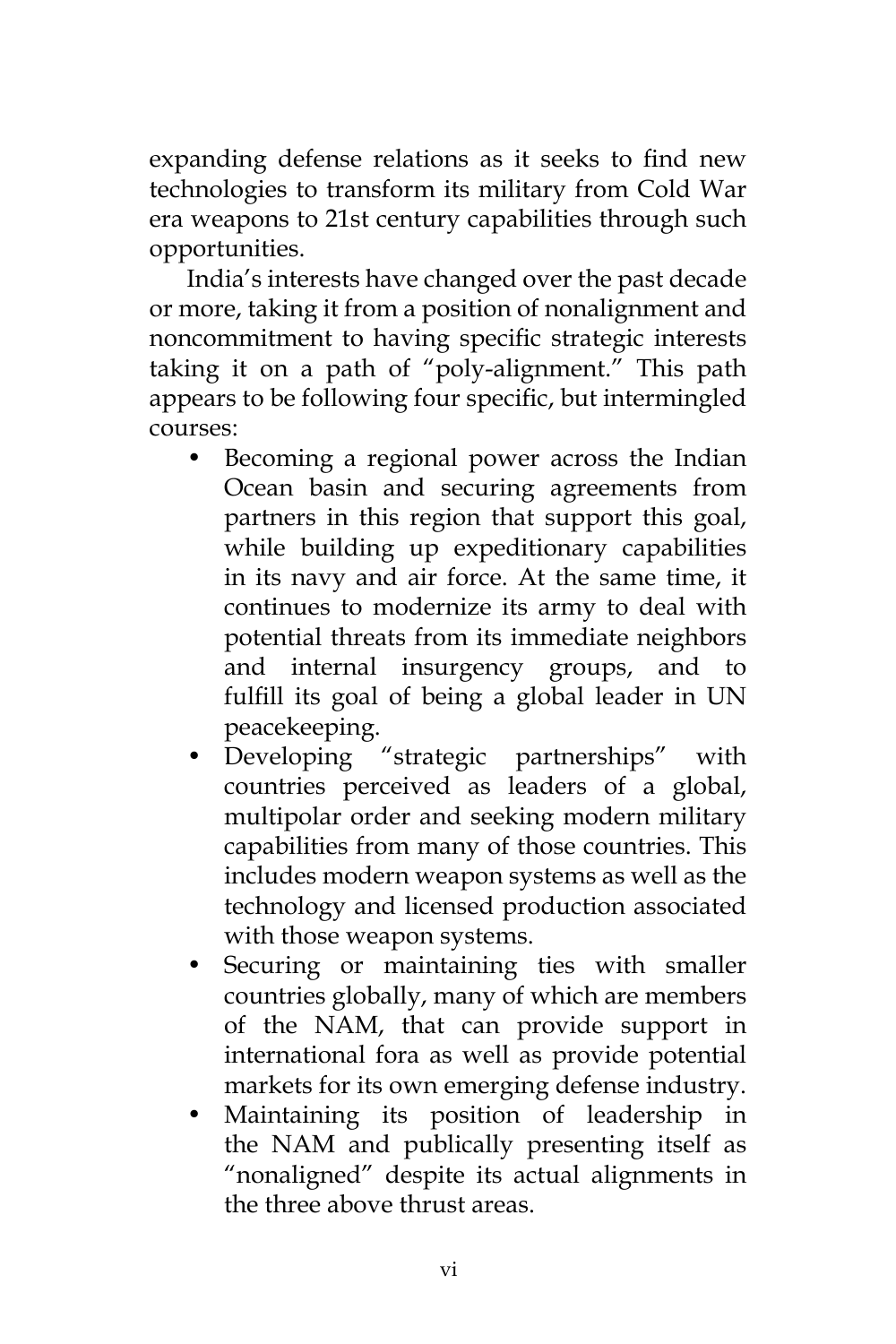Many of the recent changes in India's global defense relationships represent a vast departure from past policy and practices. Given that the Congress Party and its United Progressive Alliance coalition received a strong electoral mandate on its reelection in May 2009, these changes are likely to continue and perhaps will see bold moves to further develop and deepen strategic relationships around the world. As India cements its expanding defense relationships through purchase of major defense platforms and the associated technology transfers and co-production agreements, it will define the course of its long-term relationships for the coming decades. This presents both opportunities and challenges for the United States as it expands its military ties with New Delhi.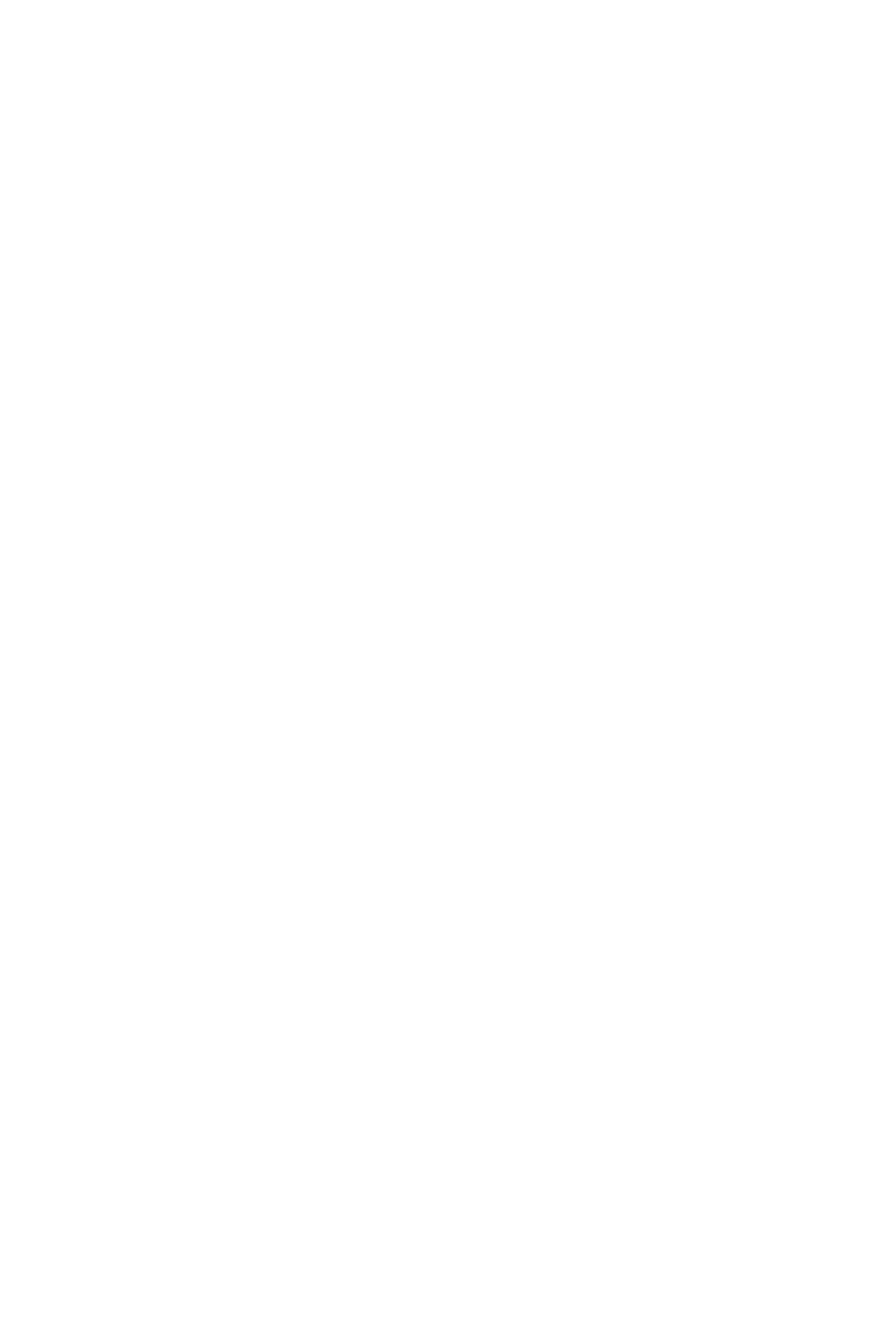## **INDIA'S STRATEGIC DEFENSE TRANSFORMATION: EXPANDING GLOBAL RELATIONSHIPS**

#### **INTRODUCTION**

Following India's independence in 1947, then Prime Minister Jawaharlal Nehru embarked on a foreign policy that was based on principles of socialism and remaining noncommittal to the emerging struggle between the Soviet Union and the countries forming the North Atlantic Treaty Organization (NATO) in the post-World War II period. Eventually, this policy led to India becoming one of the founding members of the Non-Aligned Movement (NAM) in 1955. Nehru's approach is often described as noncommittal, neutralist, and even immoral.<sup>1</sup> In practical terms, it placed India in a position of securing bilateral international commitments only in situations that were clearly neutral in nature or in cases of last resort. The basic principles of nonalignment also governed the military relationships of the Indian defense establishment, resulting in limited military-to-military contact, and those usually under the auspices of United Nations (UN) peacekeeping missions<sup>2</sup> or training at foreign military schools.3 These practices were generally followed by his successors until the early 1990s when a changing geopolitical structure and an internal economic crisis began to challenge these principles.

The past 2 decades witnessed a significant transformation of India's geopolitical outlook. India's economic crisis in the 1990s and subsequent liberalization of the economy precipitated this transformation. In the most recent decade, a number of events built upon the earlier economic liberalization and led India to play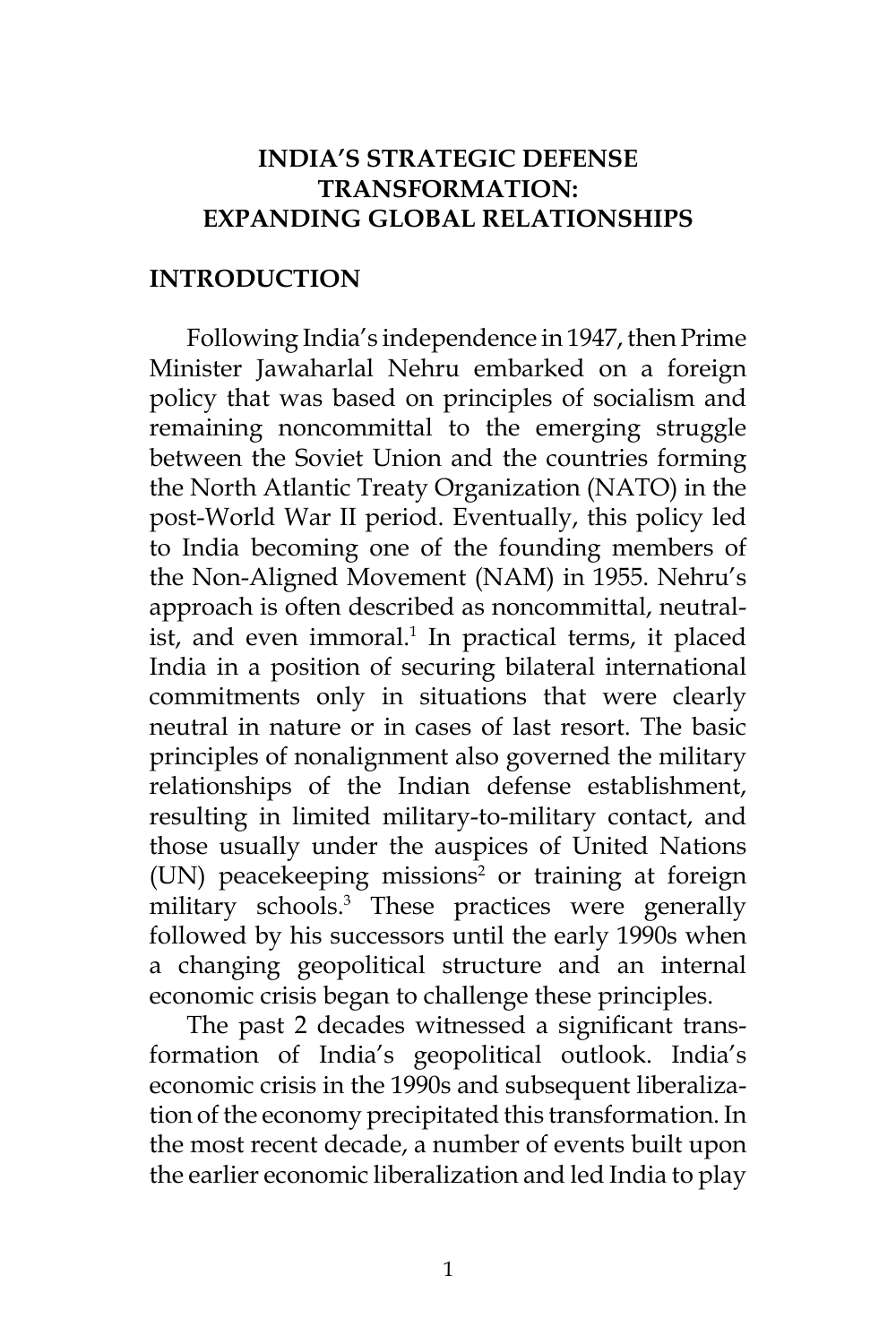a significant role as an emerging power. The events involved in this shaping include testing of nuclear weapons, the Kargil conflict with Pakistan, emergence of India as an information technology services hub, increasing participation in UN peacekeeping missions, and broadening of global outlook. The result for the Indian military's foreign relationships is a departure from the isolation of nonalignment, an increase in the number of bilateral military agreements and military contacts, and radical changes in the procurement of military hardware.

Against this backdrop, the Indian military establishment began an ambitious (albeit fragmented) transformation that includes both the upgrading of technologies and a more global approach to the way its military engages with other nations. This monograph looks at the evolution of India's defense relationships, primarily over the past decade, through key indicators that include public statements describing bilateral relationships, defense-specific agreements, defensespecific bilateral forums, exchanges of high-level defense delegations, bilateral (and to a lesser extent multilateral) military exercises, and significant defense sales to India. These indicators were chosen to analyze related factors that would give a general cross-section of the strengths of military-to-military relationships. They were also meant to be factors that would be readily verifiable, although some proved more elusive than others.4

As the appendix illustrates, India has cast a wide net in establishing defense relationships world-wide, the vast majority since 2000. The most significant of these will be explored in some depth, while others will only be briefly touched upon to deliver a sense of breadth to the international activities of the Indian defense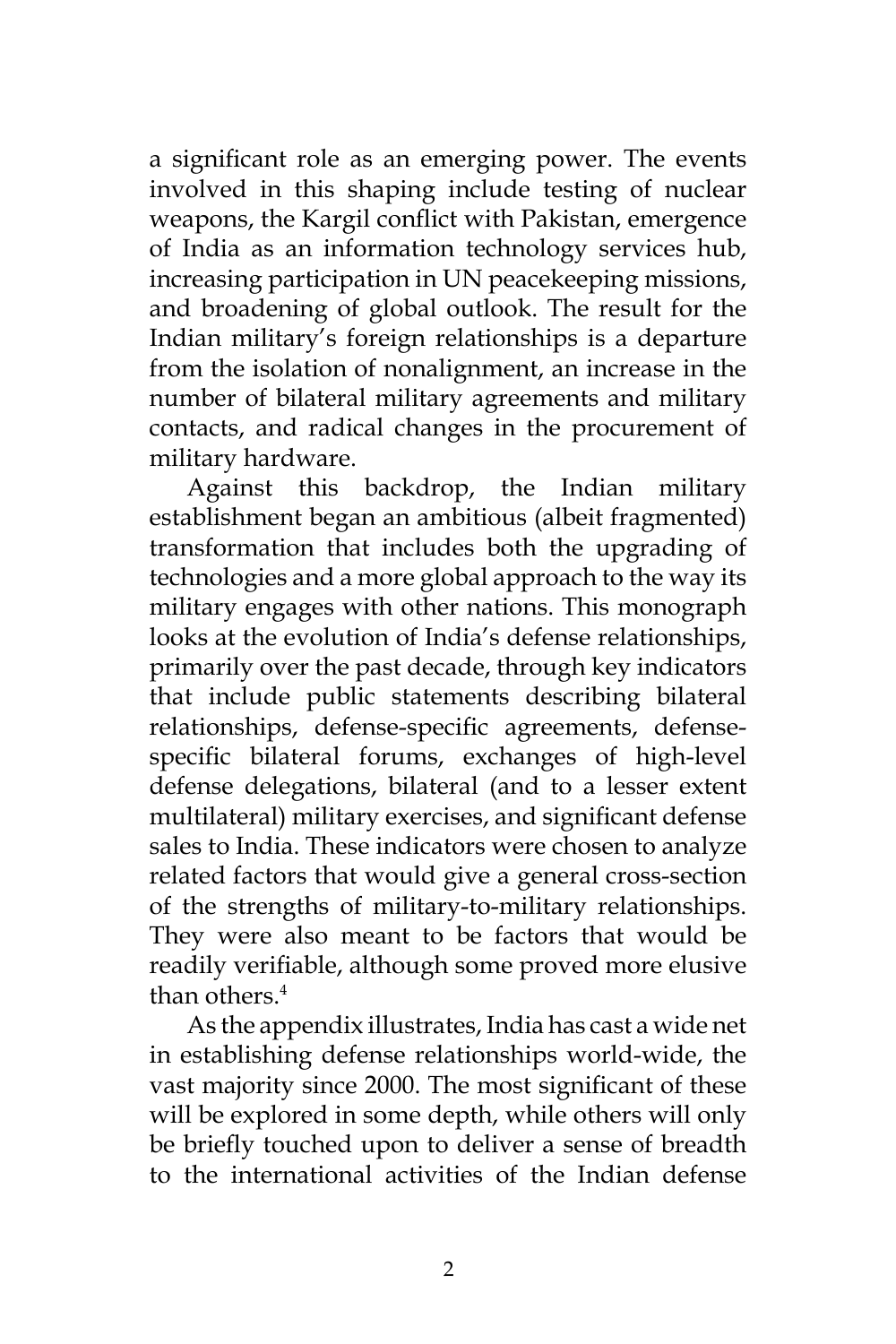establishment. But before diving into the current transformative processes, it is constructive to review briefly the history of India's military relations in the context of its foreign policy to develop a framework from which to define the scale of current changes.

#### **HISTORICAL CONTEXT**

It is probably easiest to understand India's defense relationships by looking briefly at a series of periods that ultimately shaped the trajectory of Indian defense relations. These can roughly be broken down into the following four periods—post colonial, regional conflict, Cold War, and post-Cold War. Each segment is not distinct as a specific period of time, but they are useful segments of a continuum of evolving policy that have significant overlap. Each period is defined by general trends occurring within that period.

#### **Defense Relations for a Post-Colonial India.**

Following independence, India's defense relations were largely defined by Nehru's foreign policy and personal philosophy of nonalignment. Nehru concluded that the best option for India was an indigenous military-industrial complex that would free it from foreign entanglements. However, India did become a member of the British Commonwealth of Nations after independence as a result of certain necessities in the military and economic sectors, and pressure from the British government.5 Nehru briefly considered a military alignment with the United States (and possibly others) as early as 1948, but was quickly convinced otherwise by his close friend and advisor, Krishna Menon, who would later become his Minister of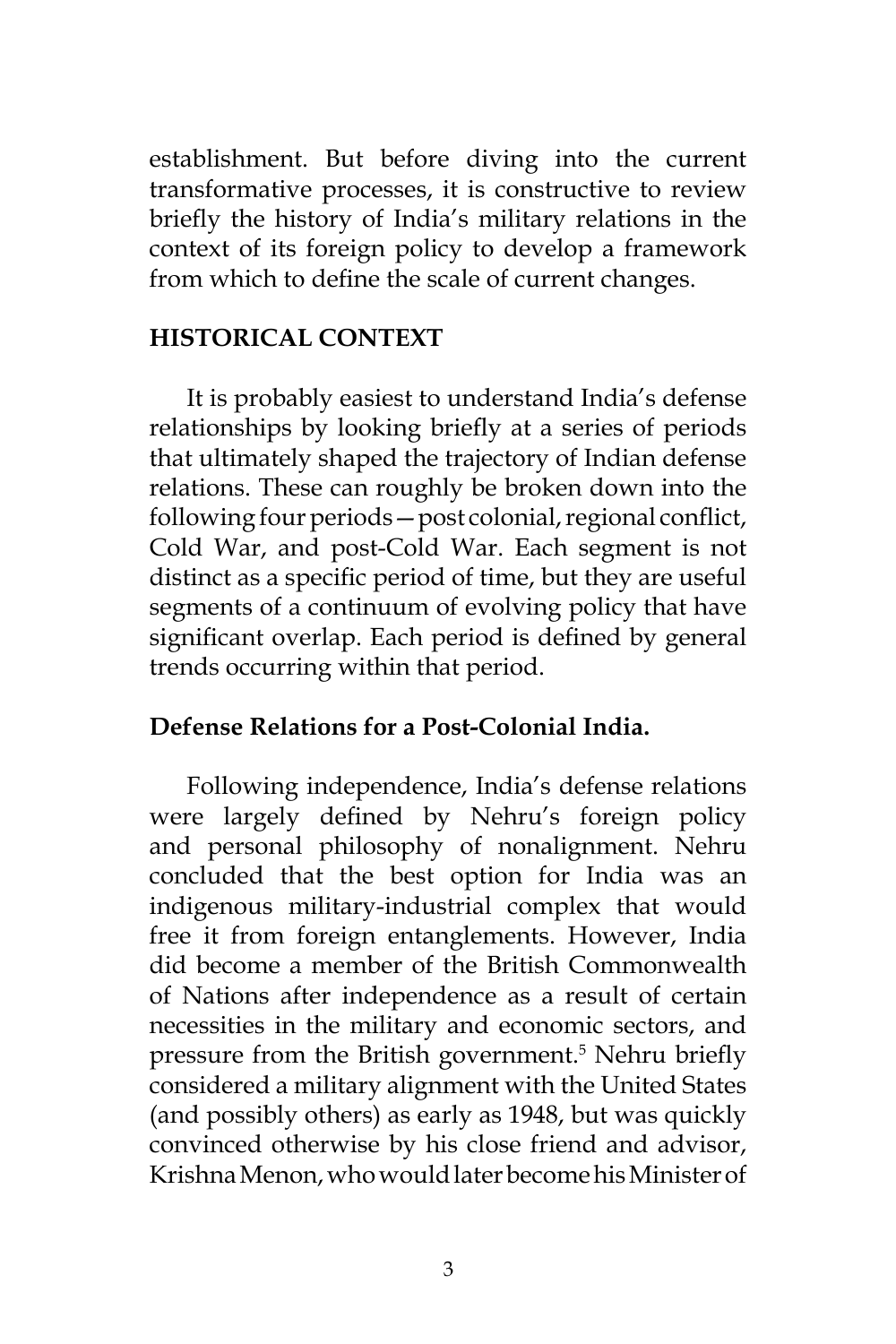Defense.<sup>6</sup> Nehru was a strong supporter of the creation of the UN in the post-World War II world, favoring it as a potential forum for international mediation and hinting at a preference for multilateralism.

Almost immediately following independence, Nehru was confronted by a war with newly formed Pakistan over the princely state of Kashmir. The war began with Pakistan sending tribal irregulars across the border into Kashmir, to be followed up by regular forces once the Indian Army was brought in to deal with the irregular forces. In the wake of this war, India logically turned to its former colonial master, the United Kingdom (UK), as well as the United States and France, for the purchase of defense equipment to arm its military.7 The UN was eventually called in to broker a cease-fire, but not in a way that set well with India. This war set the stage for an enduring rivalry between India and Pakistan that would preoccupy Indian foreign policy for more than 5 decades. It also involved the UN in what India considered to be a domestic or at best a bilateral issue and highlighted for Nehru and his successors that the UN had its limitations and would be dominated by the great powers. Additionally, it established a precedent for Pakistan of using irregular forces to fight a proxy-war in ways that would later be increasingly characterized as terrorism.

India supported UN military efforts in the Korean War by sending a medical unit under the UN flag and was active in the UN diplomacy on the Korean peninsula in the 1950s. This was independent India's first foray onto the international security stage and the Indian Army's first deployment on a UN mission. In subsequent years, India tended to favor anti-western initiatives in the UN while opposing those that intervened in South Asia.8 It maintained a policy (with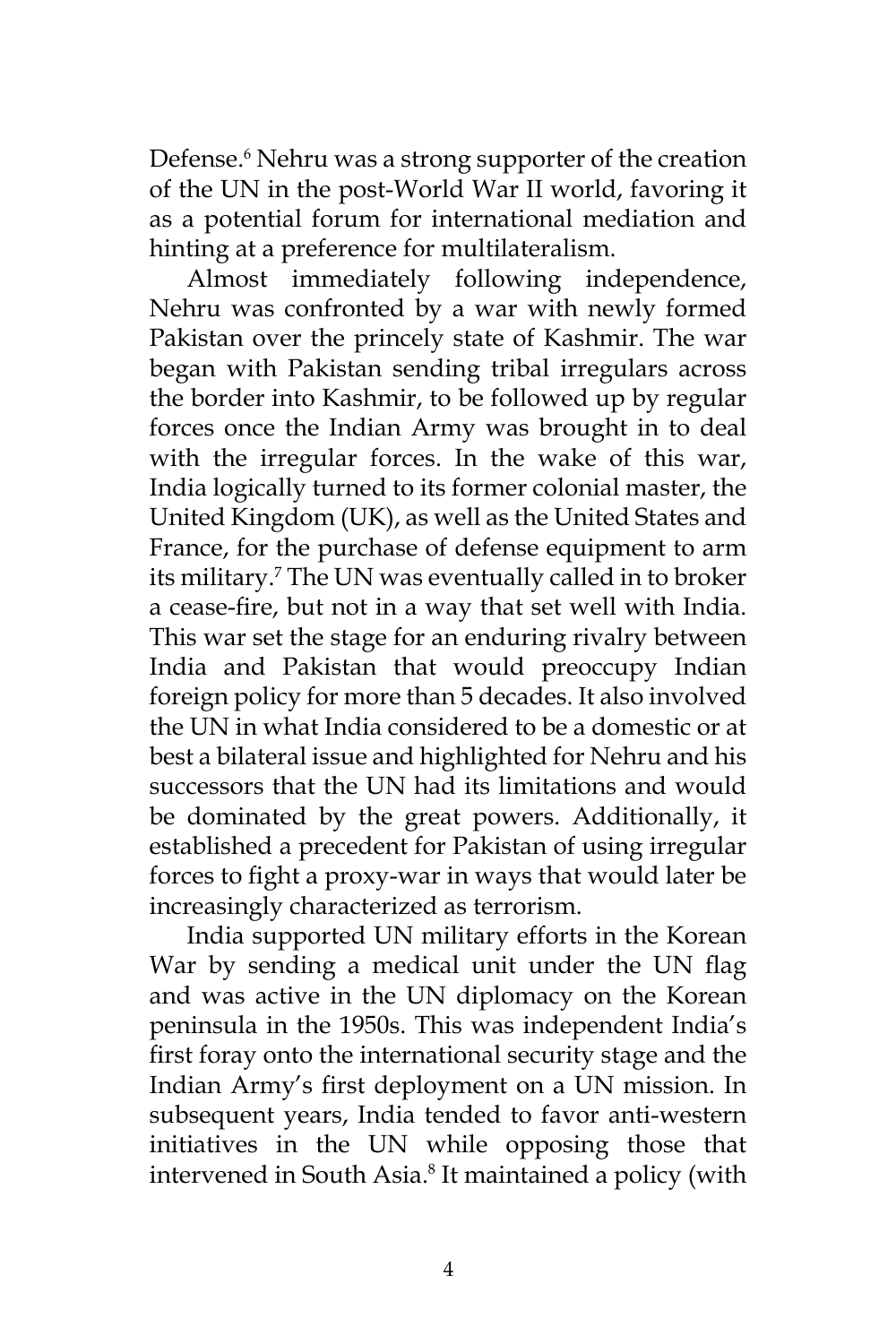a few regional exceptions) that it would only deploy troops under the UN flag as a de facto extension of its policy of nonalignment.

In the mid-1950s, Pakistan sought (and was pressured) to join a number of international treaty organizations in the wake of and for the purposes of containing expanding communist regimes in Asia. Specifically, in 1955 Pakistan aligned with the west in joining the Southeast Asia Treaty Organization (SEATO) and Central Treaty Organization (CENTO). India's response was to formalize its policy of nonalignment by co-founding the Non-Aligned Movement (NAM) among like-minded third-world countries that same year. India conceived the Non-Aligned Movement to provide a forum that was devoid of the entanglements of bilateral and multilateral treaties, but theoretically provided security through a position of neutrality in solidarity with other similarly disposed countries. It primarily had an antiimperialist focus on the great powers, but had the practical consequence of limiting significant bilateral agreements with all countries.<sup>9</sup>

# **A Decade of Regional Conflict.**

The decade beginning in the early 1960s and extending a few years into the 1970s witnessed India's involvement in three wars on the subcontinent; one with China and two with Pakistan. These three wars significantly altered India's global views and challenged the efficacy of the NAM.

As early as the late 1950s, Nehru continually resisted the call of the right-wing opposition in parliament to join western military alliances to protect itself from an increasingly aggressive China that refused to recognize the McMahon line demarcating the boundary between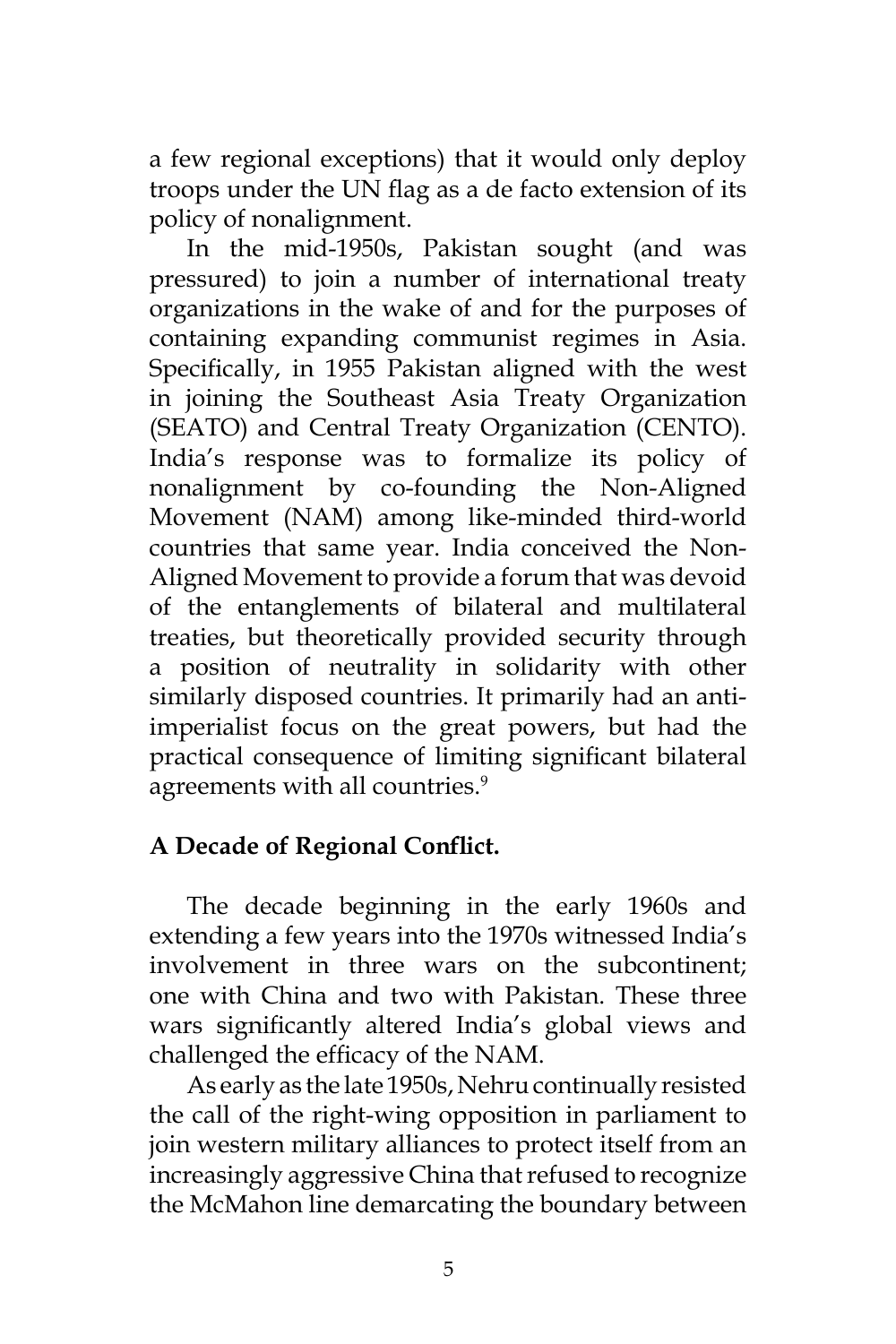India and Tibet.10 Nehru naively believed that China would not use military force to assert its claims and even moved Indian forces into disputed areas. Once China attacked, Nehru was left with no choice but to accept the U.S. offer of military assistance from U.S. Ambassador John Kenneth Galbraith, as India lacked the military hardware to fight China.<sup>11</sup> This highlighted the weakness of NAM in two areas: (1) nonalignment did not protect India from China in the way that Nehru envisioned it would, nor did the other nonaligned countries rally to India's aid; (2) in an ironic twist of fate, it was the United States and other powers that India specifically wanted to remain unentangled from that came to India's rescue with support and equipment. India continued to hold to the lofty ideals of NAM, but the war itself was a wakeup call and a 5-year defense plan was introduced that called for expansion and modernization of the military through foreign purchases, and nearly doubled the defense budget.12

Following the war with China, Pakistan saw a window of weakness in India's military power and in 1965 used the opportunity to attempt to capture the rest of Kashmir before the opportunity closed. However, Pakistan had grossly underestimated Indian capabilities, and India not only repulsed Pakistan's attacks but was able to threaten Lahore, which is merely 30 kilometers from the border. Practically, though, the war was a stalemate because neither side could effectively gain significant ground in Kashmir due to a number of strategic miscalculations on both sides. Again, NAM proved ineffective, and it took the intervention of the great powers to establish a UNsponsored cease-fire line.<sup>13</sup>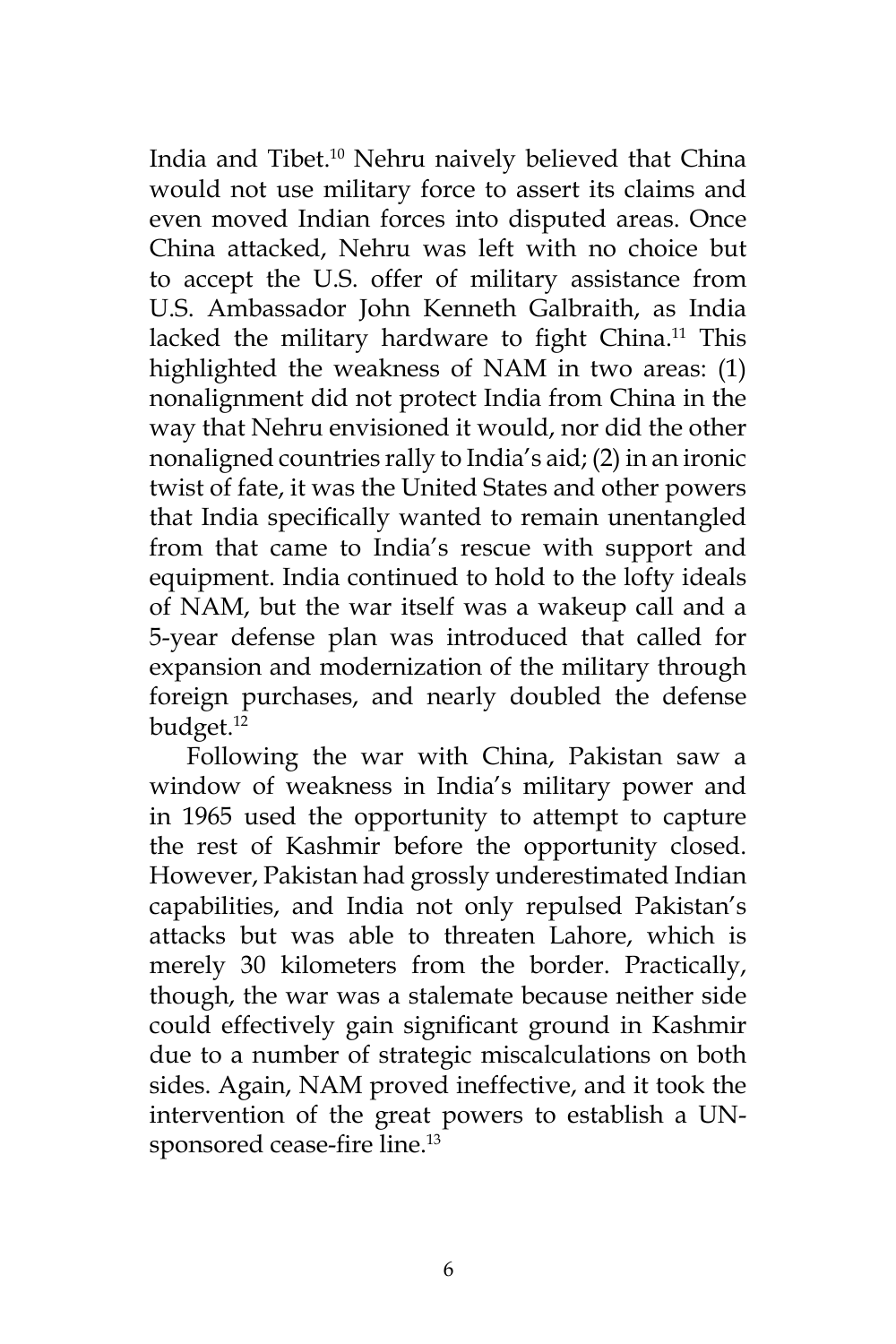India went to war again with Pakistan in 1971 as a consequence of its support of the Bangladesh independence struggle in East Pakistan. India did not immediately become directly involved due to the fact that the Army's Eastern Command was scattered throughout West Bengal supporting the recently concluded elections, and the summer monsoons had set in, making it difficult for India to employ its armor in East Pakistan. Instead, India provided support and training to the guerrilla forces of the independence movement until conditions improved in its favor.<sup>14</sup> In the prelude to this impending conflict, India's concerns about the balance of power in the region compelled it to sign its first bilateral treaty of "Peace, Friendship, and Cooperation" with the Soviet Union, which stated that each country would come to the aid of the other if attacked.15 The Soviet Union was already a significant supplier of defense equipment to India, but with the signing of this first treaty, the Soviets quickly became India's primary supplier of defense equipment. By this time, India understood its ability to procure equipment was an important security objective, and its defense relations were singularly focused on maintaining "reliable suppliers."

### **The Cold War.**

Following the independence of Bangladesh, the significance of a bipolar global security structure became increasingly apparent to the Indian political establishment. The withdrawal of U.S. military support during the 1965 Indo-Pakistan war initiated this, but it was cemented in the aftermath of the 1971 war where the United States demonstrated solidarity with Pakistan (at least from the Indian point of view)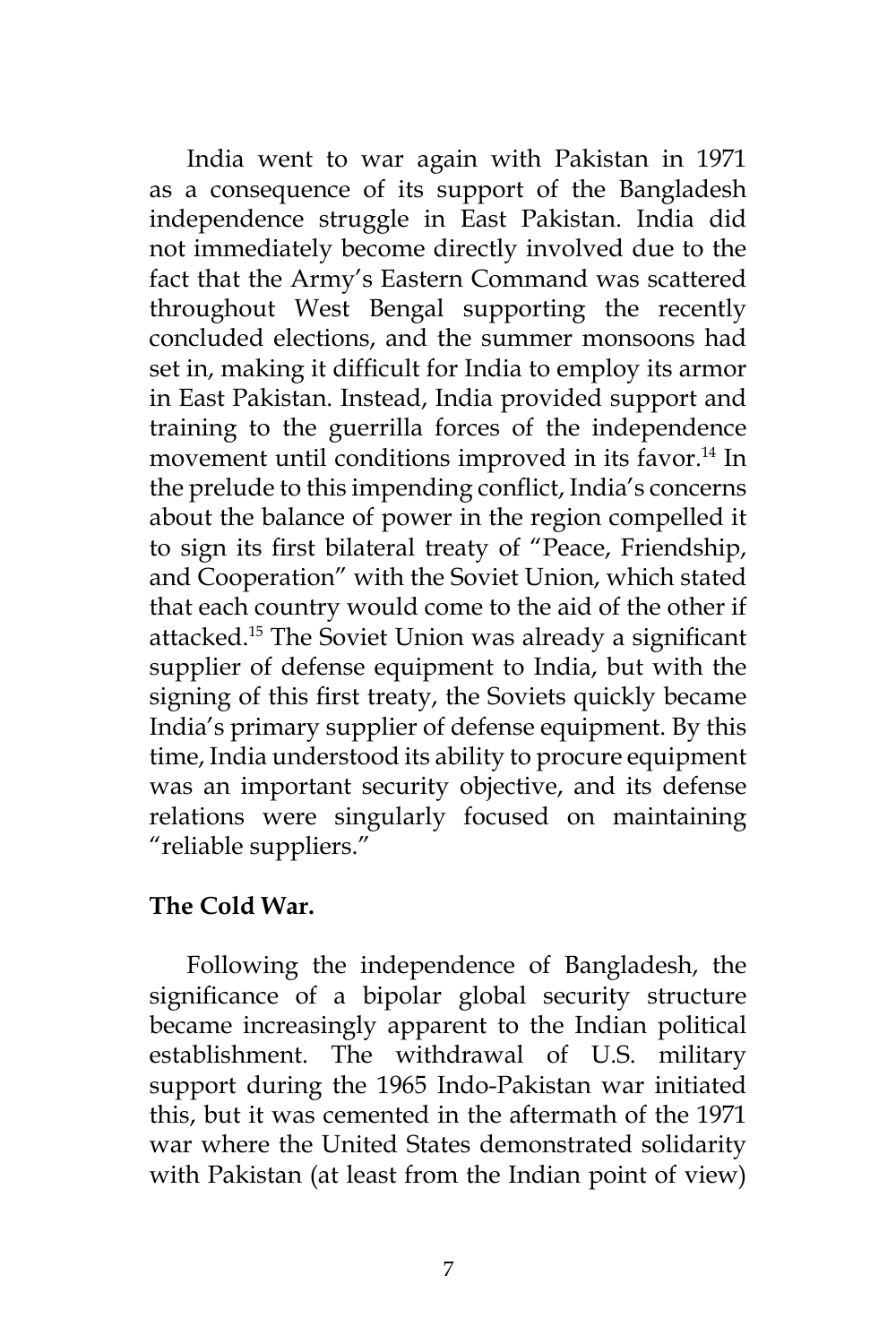by sailing the aircraft carrier USS *Enterprise* near the entrance to the Bay of Bengal and suspended what little military assistance it was providing to India. Additionally, China sided with Pakistan in the war and denounced India. While the war itself was essentially a bilateral matter between India and Pakistan, it had the effect of highlighting the big power dynamics between the United States, the Soviet Union, and China, and raised questions again about the effectiveness of nonalignment.<sup>16</sup>

India gave little attention to its nuclear policy after independence; however, some of its nuclear scientists worked quietly on developing a nuclear explosive device for "peaceful purposes." When China conducted its first nuclear test in 1964, India became concerned at having a nuclear power on its doorstep, especially one it had just been to war with, but the government was quickly distracted by the war with Pakistan and domestic political issues so did not focus on its own program. Following the 1971 war, Prime Minister Indira Gandhi and others in India's political elite were concerned about the way New Delhi had become a pawn in the power-game between Washington, Moscow, and Beijing, and were unhappy at not being treated as a major power. Consequently, the government began more actively pursuing development of a nuclear explosive device around 1972 and then tested it in 1974 in what was termed a "peaceful nuclear explosion." However, it is important to note that this period was also one of great turmoil in internal politics, and therefore it is often argued that this achievement was a demonstration of India's technical know-how and an opportunity to inspire pride, nationalism, and a sense of achievement for the country. India opted not to weaponize its new capability and remained satisfied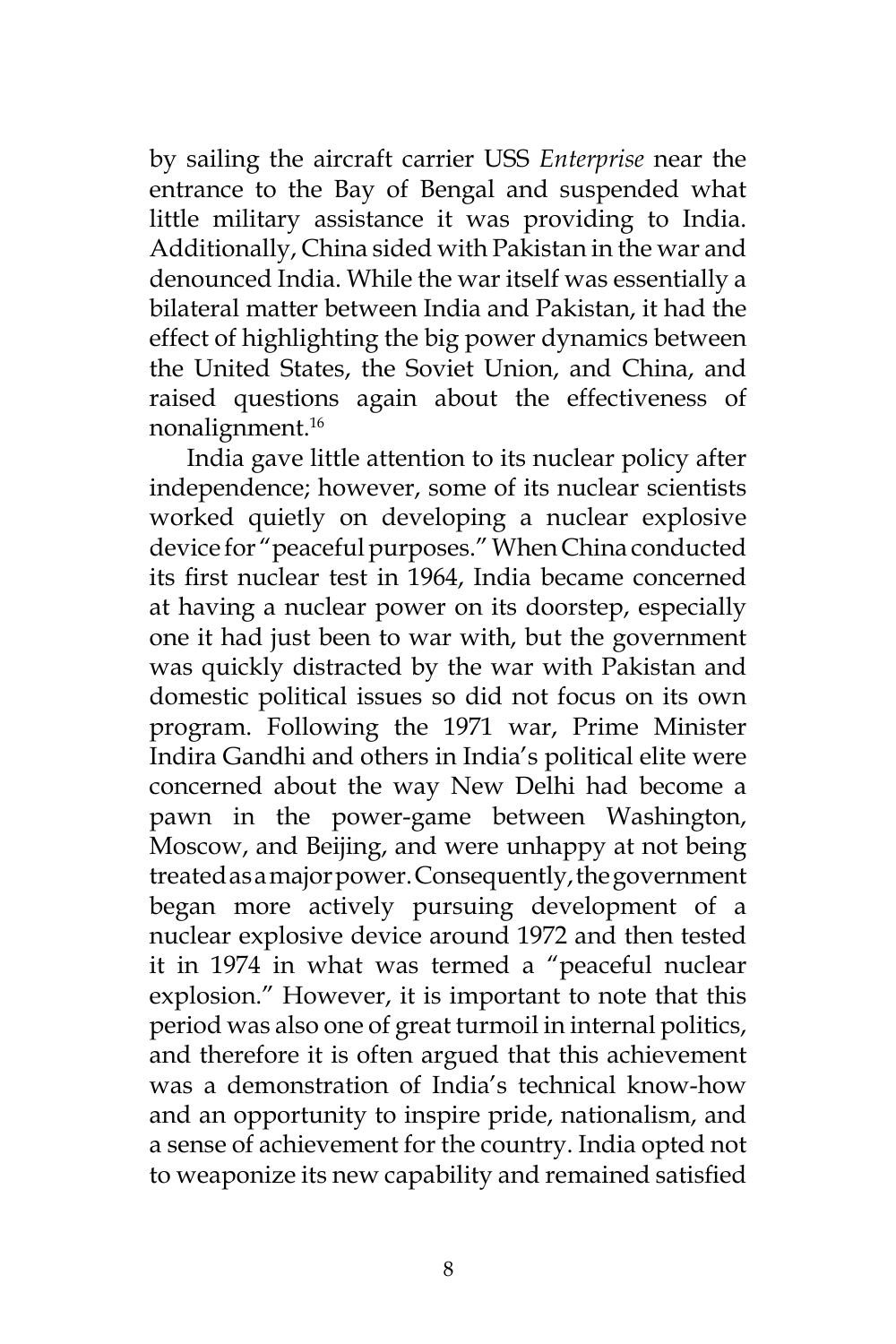with the knowledge that it had clearly indicated it had the know-how.17

On Christmas Day 1979, the Soviet Union invaded Afghanistan to subdue and control a brutal political struggle that had been brewing over the previous year between the communists and other political factions. This event again brought the major powers into the affairs of South Asia and had significant implications for India's foreign policy. The United States quickly reversed sanctions previously imposed against Pakistan, which had limited its military procurements and development of its nuclear program, and established bases and support for the mujahedeen fighting the Soviets and Soviet-backed communists. This had ramifications for New Delhi, as renewed support to Pakistan allowed for revitalization of its nuclear program and military modernization. India was faced with the dilemma of not wanting to upset the Soviets by objecting to the invasion, which it did, in fact, oppose on principle, but only offered mild criticism, as it did not want to offend its only source of military equipment. India found itself in a position of trying to balance goodwill with the United States to hedge against a Sino-American-Pakistan axis, while sustaining the support of the Soviet Union.<sup>18</sup>

When the Soviet Union withdrew from Afghanistan in 1988, the United States no longer had a rationale for continuing military support to Pakistan. While military support would not end immediately, the United States found it increasingly difficult to certify that Pakistan did not have a nuclear weapons program. Finally, in October 1990 U.S. President George H. W. Bush's administration notified Congress that it could no longer certify that Pakistan did not possess nuclear weapons. From this point forward, both India and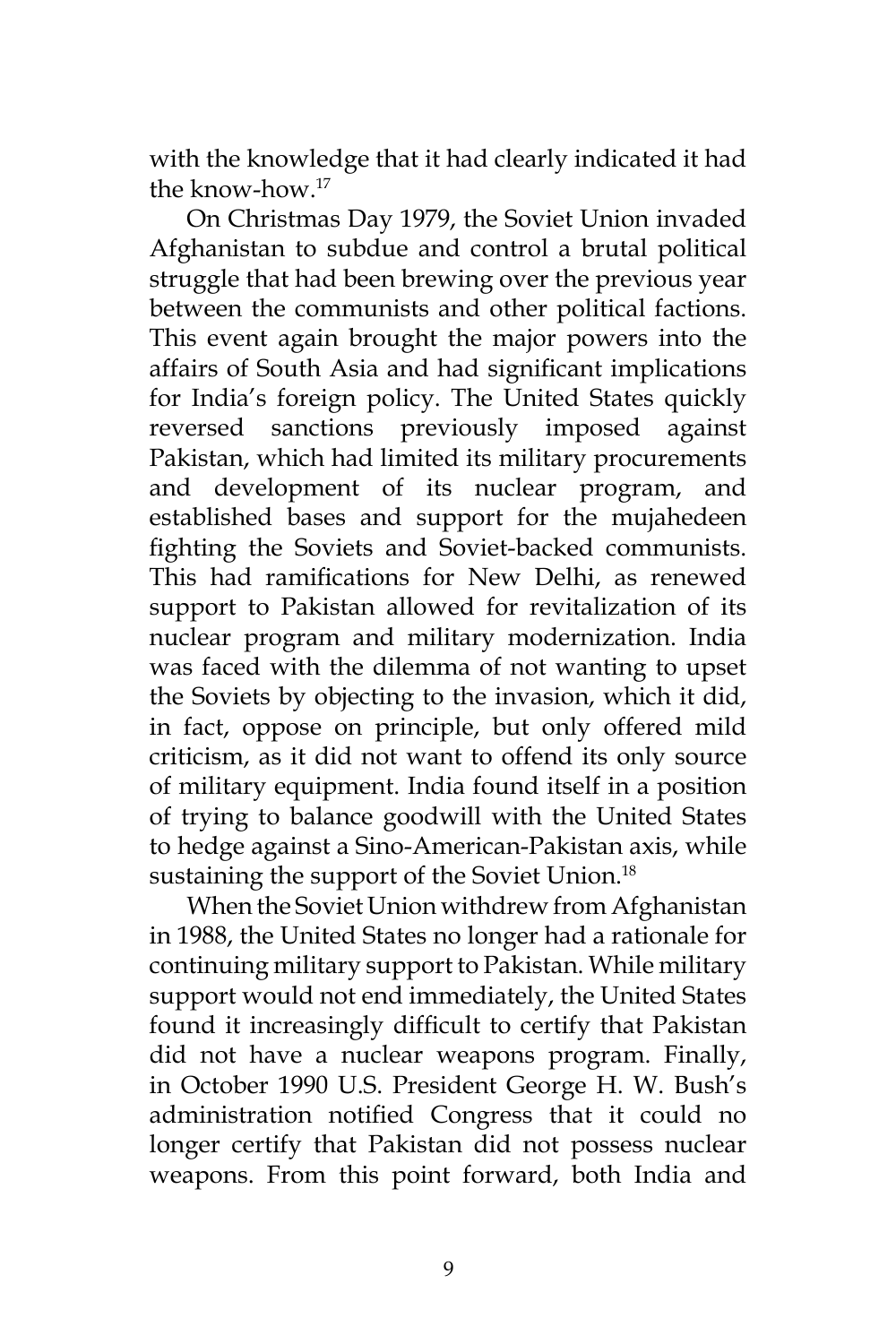Pakistan considered themselves demonstrated and de facto nuclear weapons powers, respectively, which initiated strategic planning in India on developing a nuclear doctrine considering the implications of a nuclear war with Pakistan. The failure to certify Pakistan also initiated Pressler Amendment sanctions against Pakistan, which once again made it difficult for Pakistan to obtain conventional weapons from the United States. A delivery of F-16 fighter aircraft was suspended as a result of these sanctions, and Pakistan was forced to seek its weapons purchases from China alone.19 At the same time, the international order was changing as the Soviet Union pursued a policy of rapprochement with the United States and China under Mikhail Gorbachev's policy of *glasnost.*

### **The End of the Cold War.**

The collapse of the Soviet Union in 1991 came as a shock to India, as the Russian Federation did not carry the same clout and could no longer provide the kind of support for India in international fora that its predecessor had. The new Russia also no longer accepted the barter of goods and materials for military hardware in the same way the Soviet Union had, and its defense industry was in shambles. India now had to pay hard currency, something that was in short supply in the early 1990s. Despite a shortage of cash, India accelerated a process of looking westward for military hardware that was begun by Prime Minister Rajiv Gandhi.

India experienced a major economic crisis in 1991 that stemmed from growing trade deficits and increased capital expenditures in the 1980s that resulted in a critical reduction in foreign exchange reserves.<sup>20</sup> Some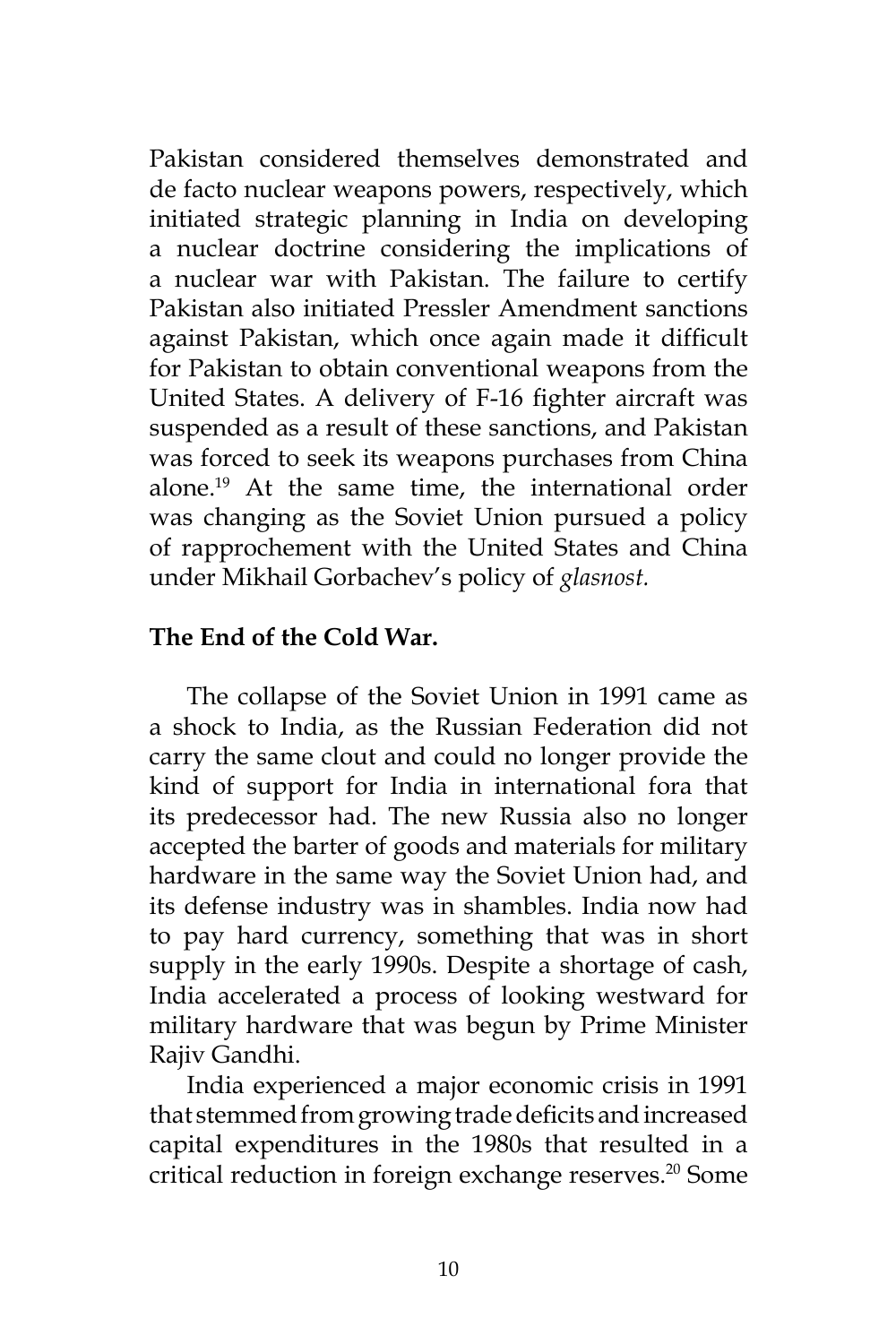of this was a result of trade deficits with large trading partners such as the Soviet Union and because of capital investment in public sector companies (many of them in the defense sector) that, despite large amounts of capital, were not producing anything. This in turn caused the government to purchase more equipment from foreign (mostly Soviet) suppliers.<sup>21</sup> To raise much-needed capital, the government took significant steps to liberalize the economy from the socialist model pursued in the past. This opened up many areas for foreign investment, and the Indian defense sector saw this as an opportunity to obtain much needed technical know-how from foreign (primarily Western) defense companies.

The economic liberalization had a psychological effect on other areas, and as a result, the Indian defense establishment began looking outward for more international interaction beyond its participation in UN peacekeeping missions. U.S. Lieutenant General Claude Kicklighter traveled to India in 1991 and signed the first Indo-U.S. agreement to expand Army-to-Army contacts. This was followed a few years later in 1995 when the "Agreed Minute on Defense Relations" was signed by Secretary of Defense William Perry and Indian Minister of Defense S. B. Chavan and expanded the scope of the bilateral relationship to joint exercises and the possibility of technology transfers. However, a shift to the West was not easy. Most of India's equipment was from the Soviet bloc, as was the related support structure. The Indian government had planned to begin inducting indigenously produced equipment by the 1990s, but the failure of the state-owned industries to deliver left it needing an alternative source, and shortages of foreign exchange made direct purchases few and far-between.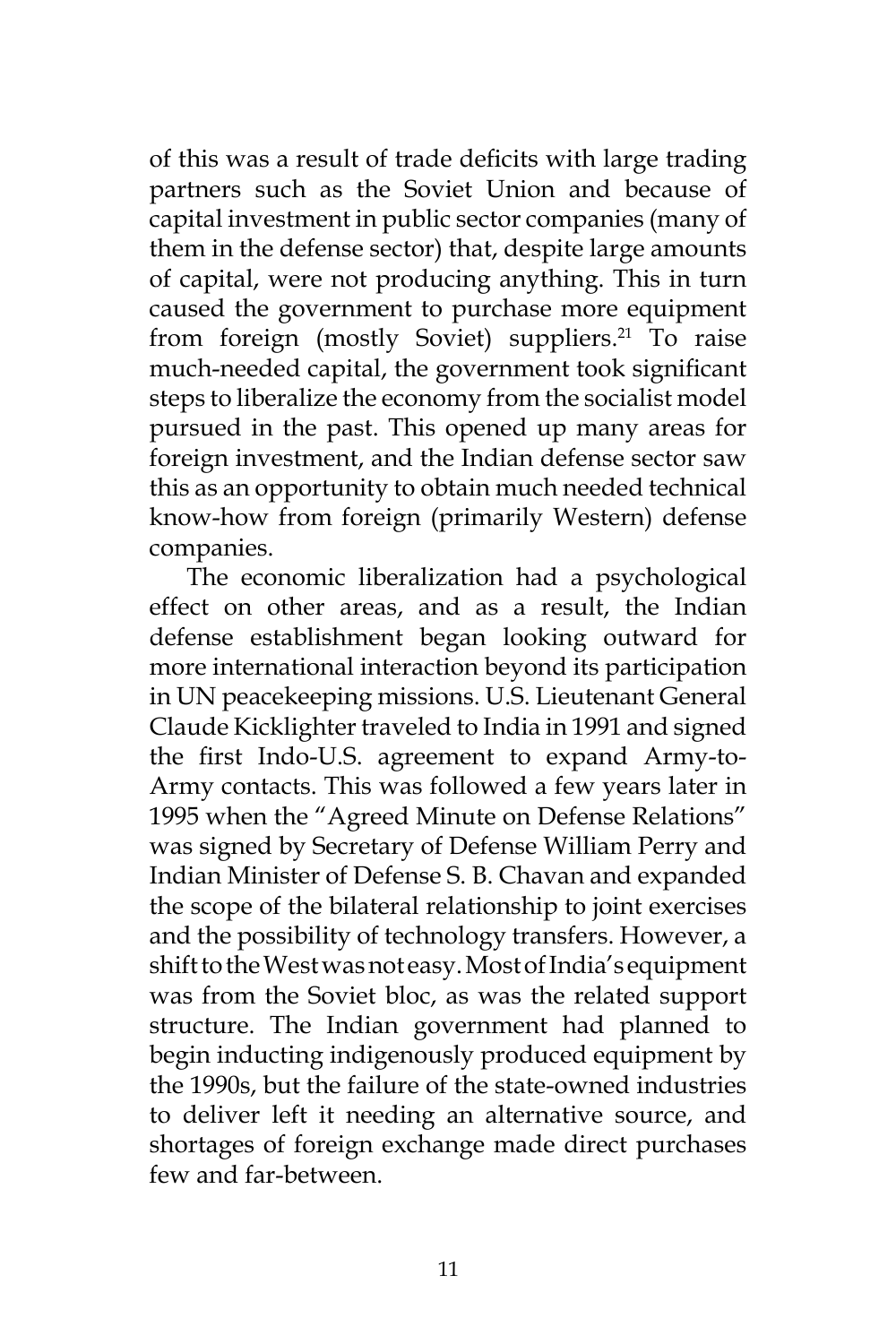In May 1998, India conducted two nuclear tests, which were shortly followed by tests in Pakistan. These tests again brought the specter of sanctions to South Asia, but this was of little consequence to Pakistan, which was already sanctioned. Many of India's attempts to procure from the West (especially the United States) were placed on hold, leaving few, if any, options for military modernization. Notably, Russia did not impose sanctions after the tests, but did join with the other permanent members of the UN Security Council in condemning them.<sup>22</sup>

The line of control running through Jammu and Kashmir that separates India and Pakistan-controlled sides of the state runs through some of the most treacherous terrain in the world. Consequently, the Indian Army vacates many of its highest outposts during the winter months. In the spring of 1999, when the army units returned to their posts, they found that Pakistani regular and irregular forces had occupied the outposts a few weeks earlier. The Indian Army, supported by the Indian Air Force, fought a miniwar with Pakistan over its positions along the line of control. The war itself was limited only to those areas where India had to reclaim its outposts. However, it took on a larger strategic context as both countries had just tested nuclear weapons, and the conflict attracted the attention of the international community. The United States brokered a cease-fire 2 months after fighting began and for the first time, backed India in a conflict with Pakistan. The war also highlighted for India its shortcomings in equipment, especially sensor technologies such as night vision equipment and ground surveillance radar. India began a more aggressive procurement program after the Kargil War, but its implementation was hampered by the limitations of the Indian bureaucracy.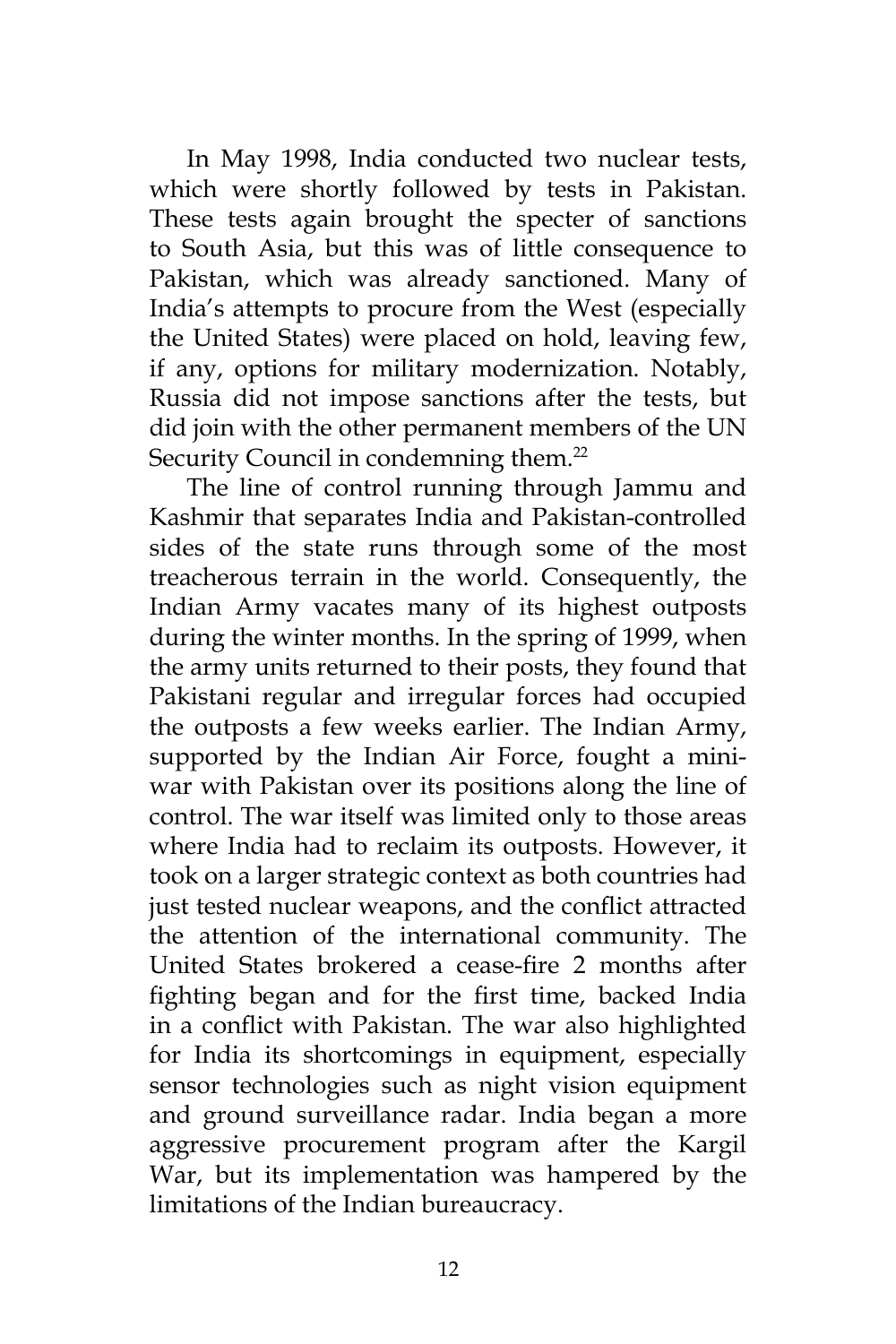India and Pakistan escalated tensions approximately 2 1/2 years later, with both the Kargil War and the events of September 11, 2001, in the United States fresh in their minds when members of the Pakistansponsored Lashkar-e-Taiba terrorist organization attacked the Indian parliament building on December 13, 2001. Both countries mobilized their militaries in a standoff that lasted until the summer of 2002. Multiple attempts by the international community to mediate were limited in effectiveness, and ultimately both sides had to agree bilaterally to demobilize. The lessons for India in the wake of the Kargil conflict and 2002 escalation with Pakistan were that it needed to change the way it viewed its defense relations and significantly revamp its procurement mechanisms.

Over the course of a little more than 5 decades, India went from a country with a firm position on nonalignment to a country looking for opportunities to enhance its security by developing strong defense connections with what it termed "friendly foreign countries." Until the late 1990s, India primarily viewed its defense relationships with other countries through the lens of defense trade. With few exceptions, the solidity of the relationship was based on what the country was willing to sell to India and under what terms, and in some cases that meant military grant aid. This was a realm that was almost exclusively dominated by the Soviet Union, which entered into the first bilateral defense agreement with India in 1971. By 1990, only two other countries had entered into defense agreements with India. Mauritius signed a defense agreement in 1974 whereby India would provide leadership to the Mauritius Coast Guard from the Indian Navy.<sup>23</sup> Then in 1982 India signed a memorandum of understanding on the supply of defense equipment with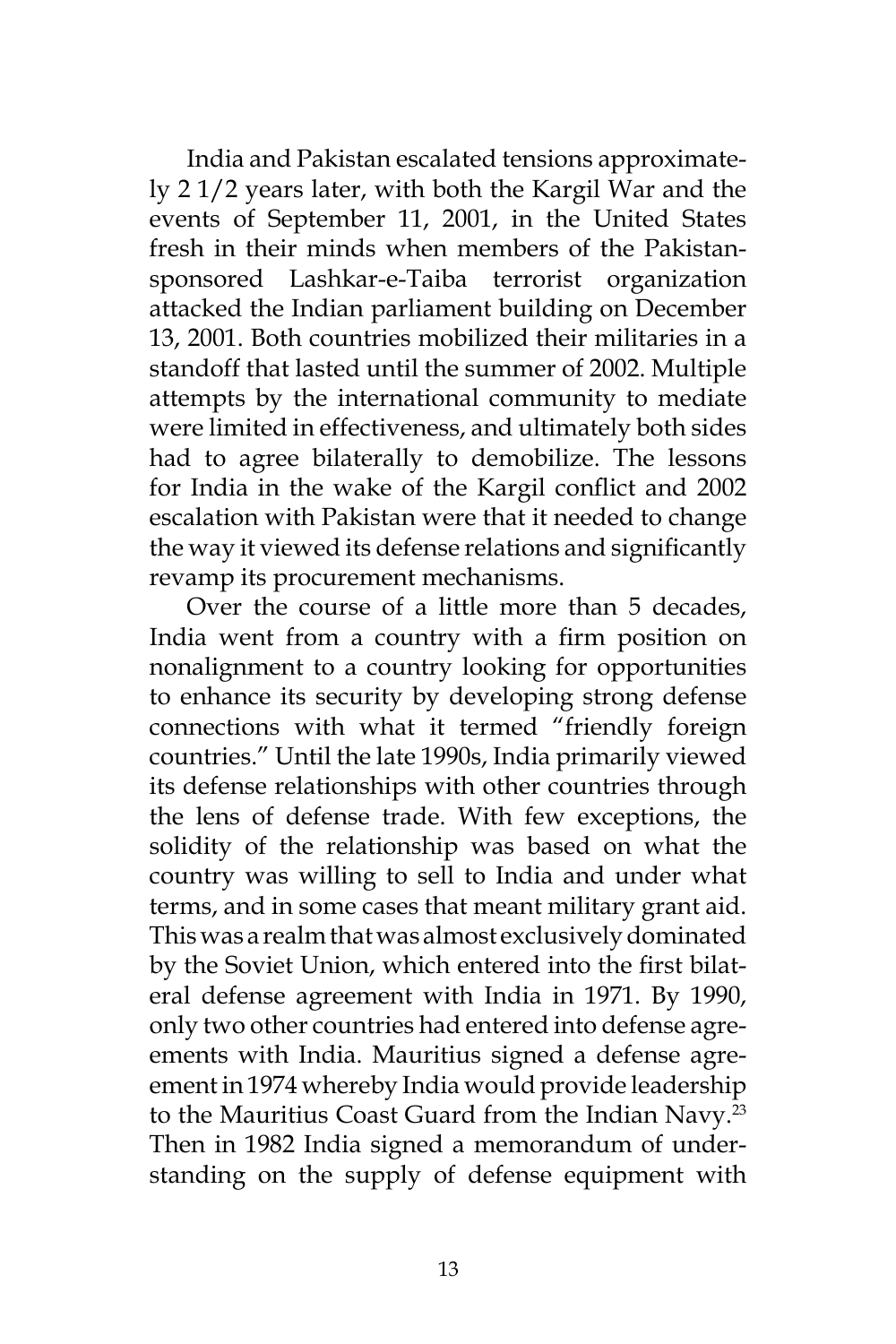France. By the end of the 1990s, India was seeking to develop other sources of supply for military equipment and had signed an additional three agreements on defense equipment with Italy, South Africa, and the UK in addition to the aforementioned agreements with the United States. In 2002, India published the first iteration of its *Defence Procurement Procedure,* which was meant to establish processes for defense purchases, to include competitive bids. Some in the defense establishment were beginning to see the benefits of other forms of bilateral interactions resulting in the aforementioned two agreements on defense cooperation in exercises and training with the United States. Individual defense relationships and how procurement and other forms of engagement are altering Indian defense policy are further explored.

## **Russia.**

India's current relationship with Russia is shaped by its previous relationship with the Soviet Union. The fall of the Union of Soviet Socialist Republics (USSR) left in its wake a weaker Russia and a new global dynamic that significantly altered that relationship. The Soviet Union offered relatively high technology weapons and equipment on very favorable terms without many of the strings of western suppliers. Until the 1990s, the USSR held the upper hand in the bilateral relationship—it had military equipment India needed, was willing to give India favorable terms (sometimes in the form of barter), and India had limited options for supply; but India had some leverage in being a significant component of Soviet defense exports. Once the Soviet Union broke up, the situation began to reverse. Russia faced the challenge of restructuring industries that were now spread across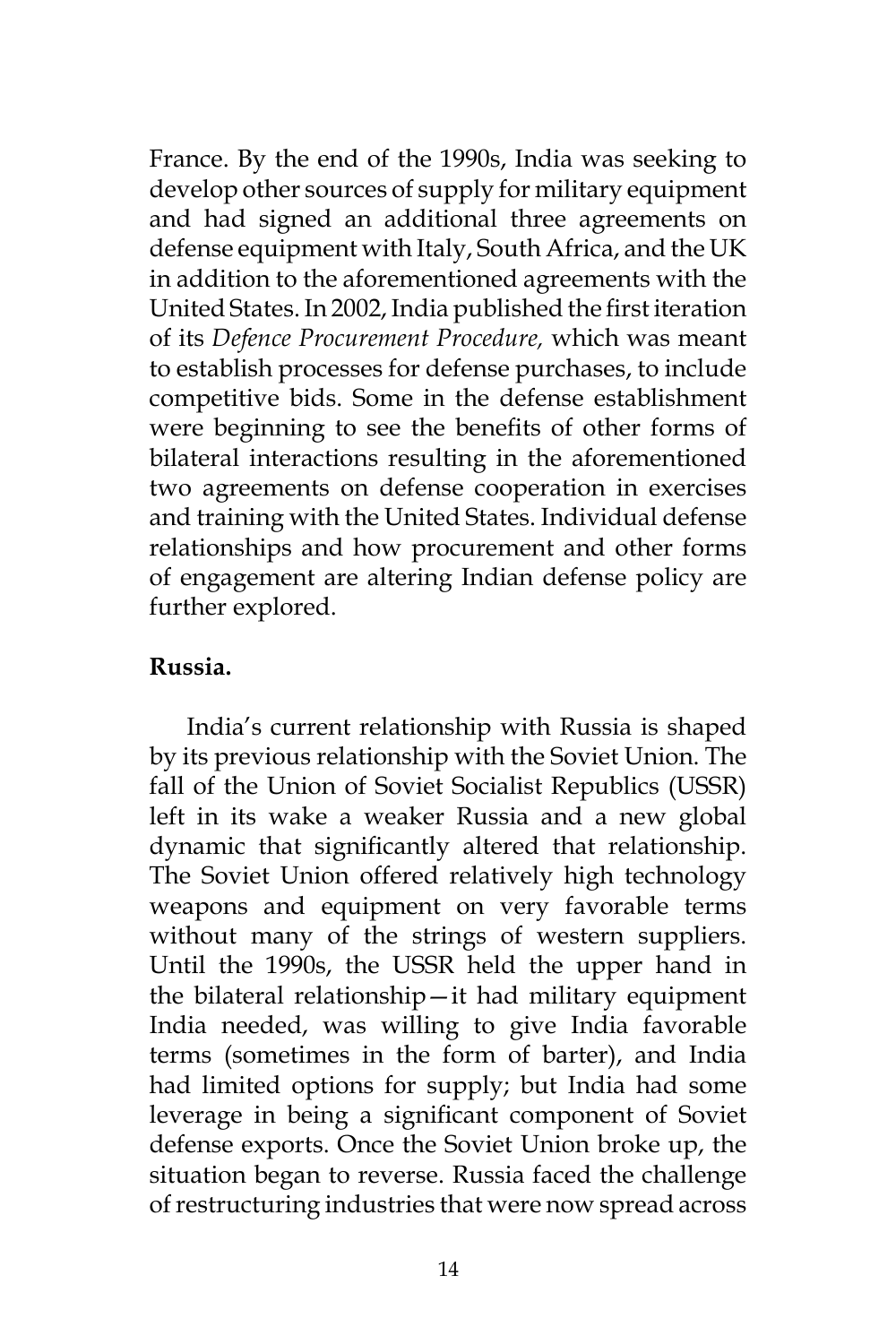several independent republics. The new Russia and its defense industry were plagued by increasing costs, a loss of many important scientists and engineers, and increasingly poor quality of its products. Its only deliveries to India in the mid-1990s were from orders originally placed with the Soviet Union.<sup>24</sup> By the late 1990s, India was already looking for new suppliers, and by 2002 had begun soliciting competitive bids under its new *Defence Procurement Procedure*.

In 2000, newly elected President of Russia Vladimir Putin initiated a revitalization of the Russian defense sector in hopes of recapturing its lost business from India and other former customers, including creation of the state arms monopoly *Rosoboronexport*. On his first visit to India in October of that same year, Putin managed to close approximately \$3 billion in purchases from a desperate India that had just fought the Kargil War and was experiencing significant shortages of equipment. President Putin and then Prime Minister Atal Bihari Vajpayee also agreed to raise the level of the India-Russia Inter-Governmental Commission on Military Technical Cooperation from the level of their Defense Secretaries to India's Defense Minister and Russia's Deputy Prime Minister for Defense Exports.25 This remains India's highest level bilateral defense dialog with any country.

Understanding that India was broadening its scope of sources for defense purchases, Russia sought to retain a large share of its market. To do so, it appealed to India's growing desire for technology by offering a number of co-development and co-production deals. This initially included Su-30 fighter aircraft and T-90 tanks, mostly built from kits.<sup>26</sup> However, Russia demanded that India sign an Intellectual Property Rights Agreement before it would provide any more technology. Prime Minister Manmohan Singh and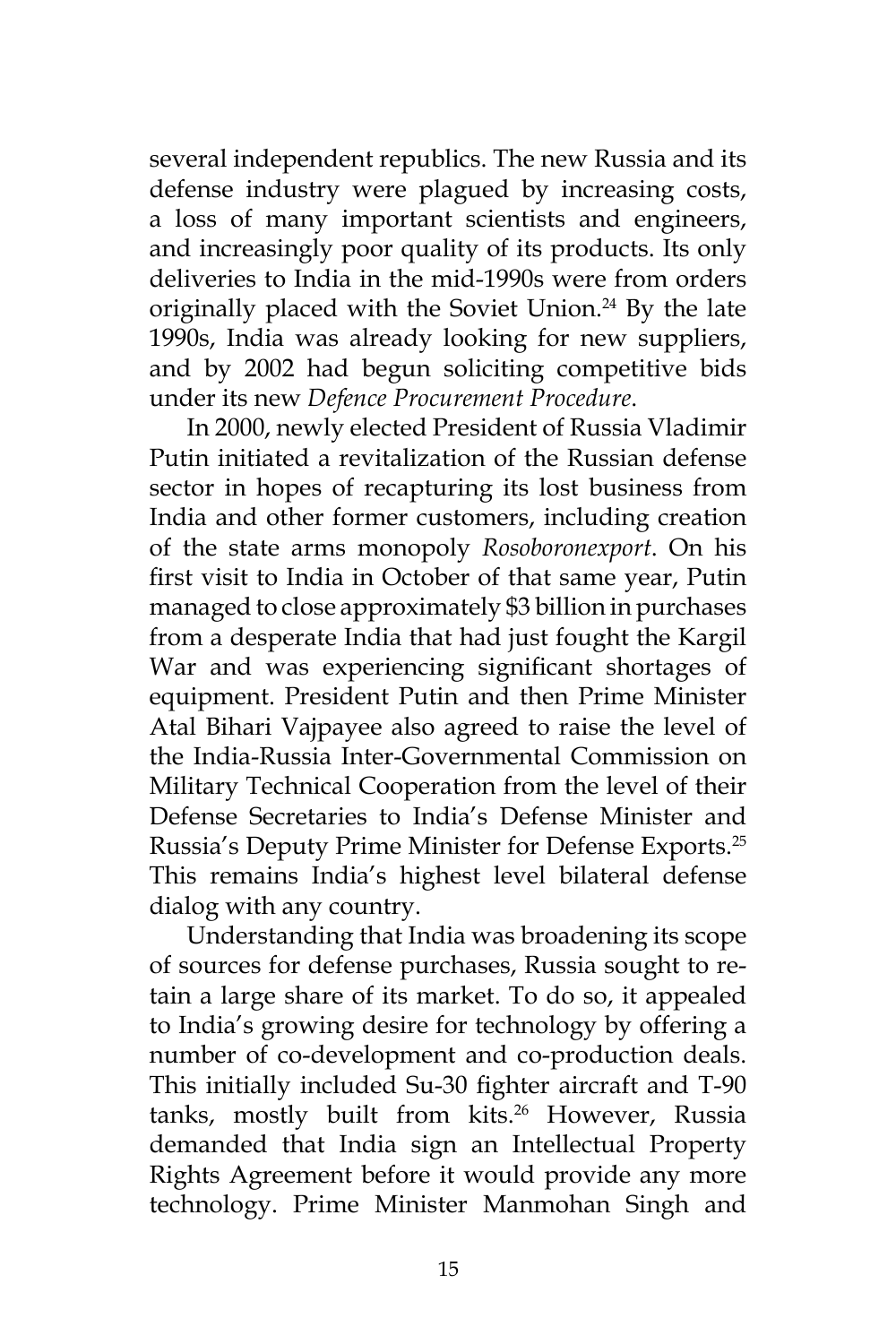President Putin signed the agreement in 2005, but only after India shrewdly insisted that it only apply to technology purchased after the signing of the agreement. It also apparently states that Russia is India's preferred supplier.<sup>27</sup> Once the agreement was signed, India and Russia inked a number of very lucrative deals, many of which were in negotiation for years. Among these were the sales of the Russian aircraft carrier *Admiral Gorshkov*, which is being significantly modified and lease of an Akula-II class nuclear submarine, which India will use to train sailors while it builds its own nuclear sub. Additionally, Russia and India have entered into agreements for co-development of the BrahMos supersonic cruise missile, a fifth-generation multirole fighter aircraft, a medium transport aircraft, hypersonic cruise missiles, and an assortment of smaller systems and subsystems.<sup>28</sup>

In 2003 Russia and India held their first bilateral exercise, Indra, in the Sea of Japan with their two navies. This desire to change and expand the nature of their relationship was likely the result of desires on both sides. India was already reaching out more to other countries for engagement beyond defense sales and wanted to ensure Russia did not feel excluded, and Russia was eager to counter the U.S. influence in this area where a number of Indo-U.S. bilateral exercises had already taken place. The Indian Army conducted its first combined exercise with Russia in 2005, and the 2007 iteration included a contingent of Indian Air Force personnel. Naval exercises have tended to focus on piracy, smuggling, and terrorism while the Army/ Air Force exercises focus on counterterrorism under a UN mandate.<sup>29</sup>

India and Russia have also had a significant number of problems over the past decade, most having to do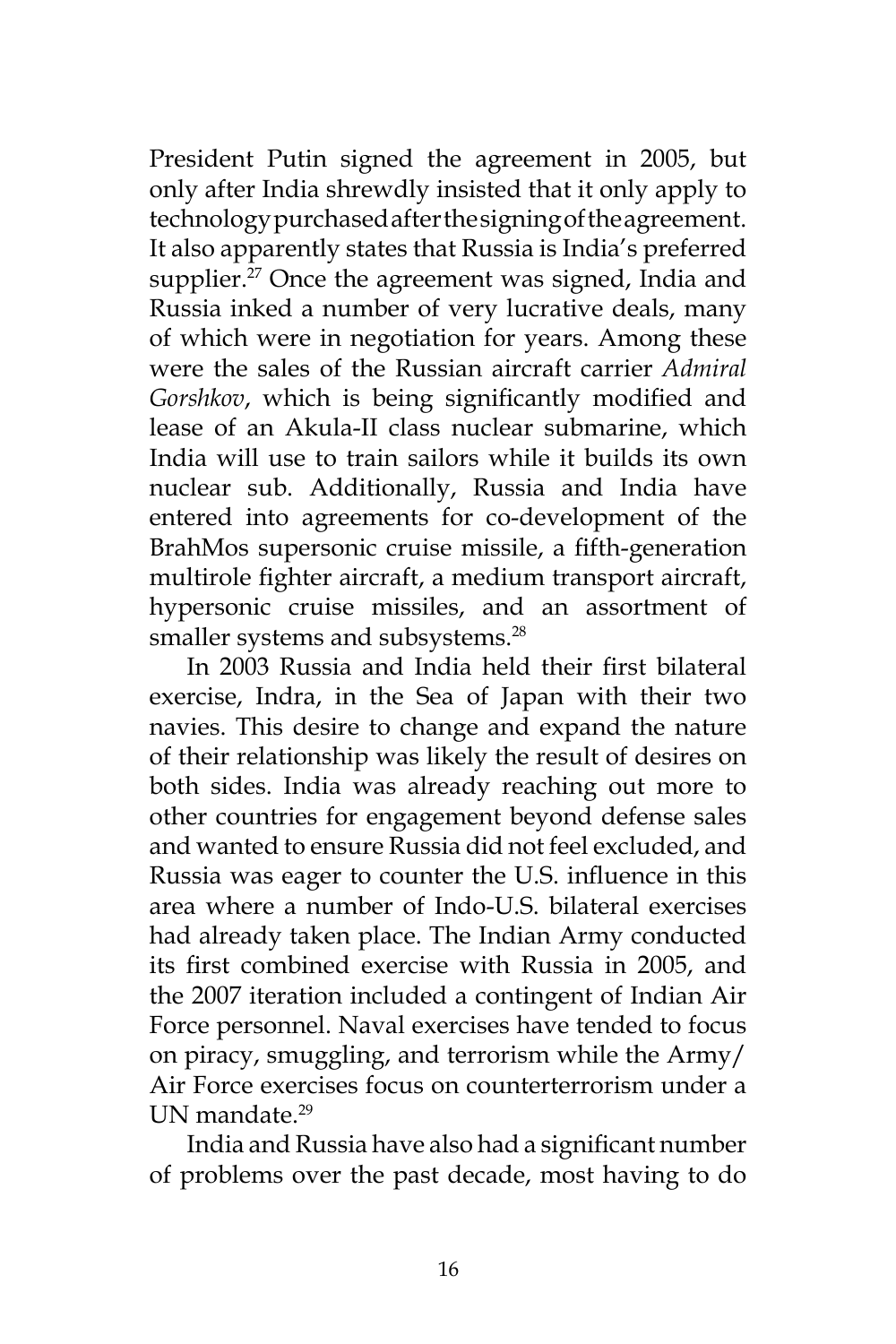with delayed deliveries and cost escalations. The most visible of these issues centers on the purchase of the *Admiral Gorshkov* aircraft carrier and its associated MiG-29 fighters. The *Gorshkov* was essentially gifted to India for the price of one dollar, and India signed a contract for \$1.5 billion in 2004 for the refurbishment and aircraft, with a 2008 delivery date. As of February 2009, the Russians had increased the cost of the carrier to \$2.9 billion for the package, up from \$2.1 billion in November 2007. Delivery is now projected for 2012.<sup>30</sup> India has already renamed the aircraft carrier the INS *Vikramaditya*, but the issue has severely strained Indo-Russian relations. Indian Navy Chief Admiral Sureesh Mehta initially opposed any increases in cost, but has since relented<sup>31</sup> since Russia essentially has India over a barrel because their current aircraft carrier, INS *Viraat,* is scheduled to be decommissioned in a few years. However, subsequent intervention by Defense Minister A. K. Antony and Defense Secretary Vijay Singh may have caused the Russians to relent, at least a little.32 India has also experienced cost increases in its Su-30 aircraft deal, delivery of Il-38SD maritime patrol aircraft without necessary avionics and weapons, faulty ammunition, and poor quality in a variety of Russian arms.33 The Indian military services are vocal in their complaining about the multitude of issues with Russian defense equipment, but the Ministry of Defense bureaucrats and politicians are still reluctant to irritate Russia significantly by holding a hard line or cancelling their deals.

Despite their problems, India has gone out of its way to ensure it retains a solid relationship with its reliable old friend. In 2007, when many of the issues were coming to a head, Prime Minister Singh invited President Putin to be the guest of honor at the Republic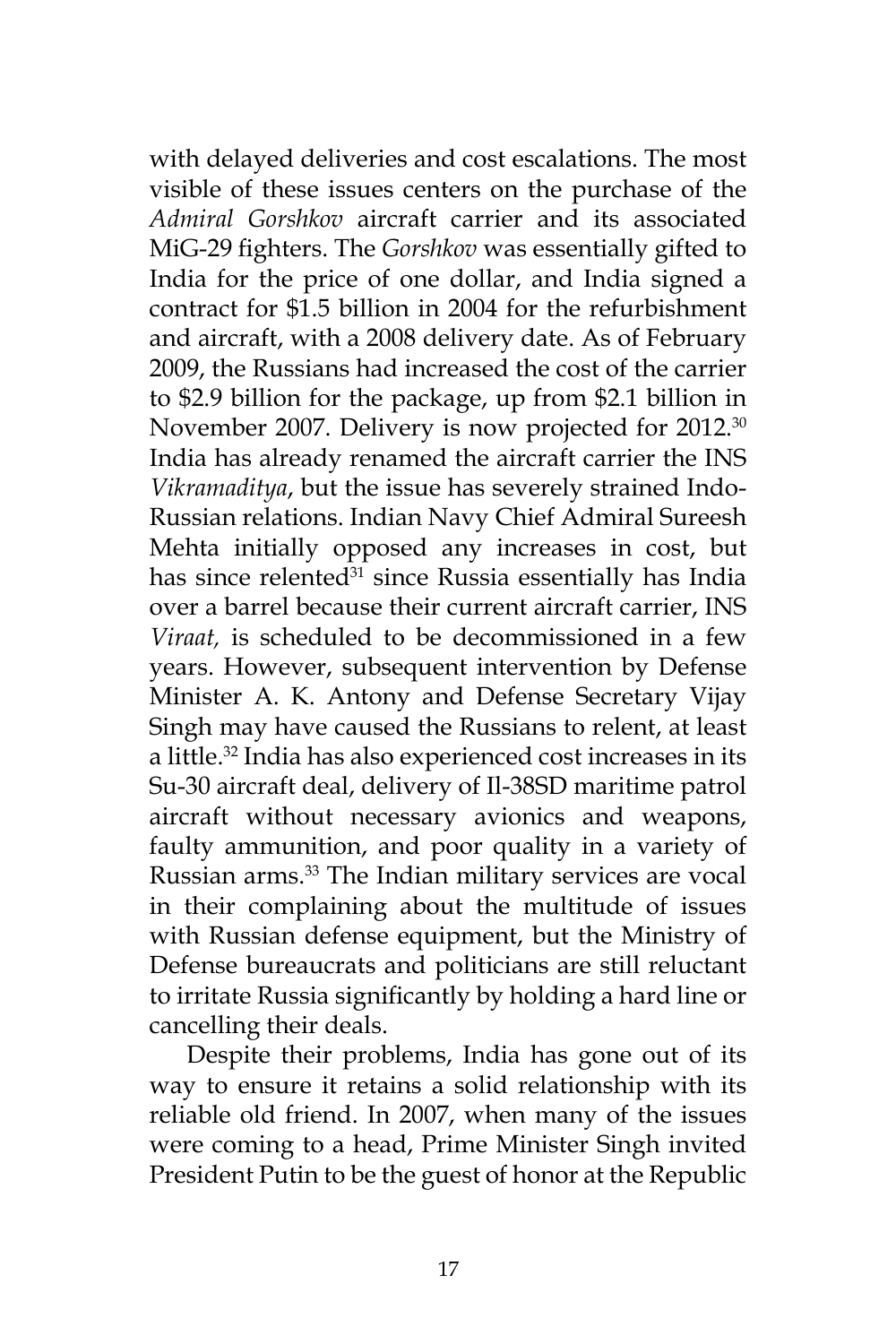Day parade, a tactic often used to demonstrate friendship.34 Russia is second only to the United States in the number of high-level delegations to India, but beats out the United States in frequency of cabinetlevel defense visits. Russia is usually the destination of choice when a new Minister of Defense takes over; Minister of Defense A. K. Antony made Russia his second trip after assuming office, and during that trip characterized the relationship as one of "mutual cooperation of joint production."35 Citing Russia as a "strategic partner" on a number of occasions, India has also secured a number of additional defense agreements on bilateral defense cooperation and joint development of a number of military systems.

# **United Kingdom.**

Although India inherited its military from the British Empire and has been a member of the Commonwealth of Nations since independence, it did not develop a significant bilateral defense relationship until after the two countries signed a "Defence Equipment Memorandum of Understanding" in 1997. Prior to that, the UK had moderate defense trade with India that peaked during the Indo-China war and tapered off during the 1970s and early 1980s. Trade began to expand again in the 1980s with India's purchase of Sea King helicopters and a second aircraft carrier. In the 1990s, Indian defense purchases from the UK included Jaguar and Harrier aircraft, and a Leanderclass frigate.36 The signing of the "Defence Equipment Memorandum of Understanding," was Britain's first military agreement with India since 1947. Britain also began holding regular defense consultations with India through an "India-UK Defense Consultative Group"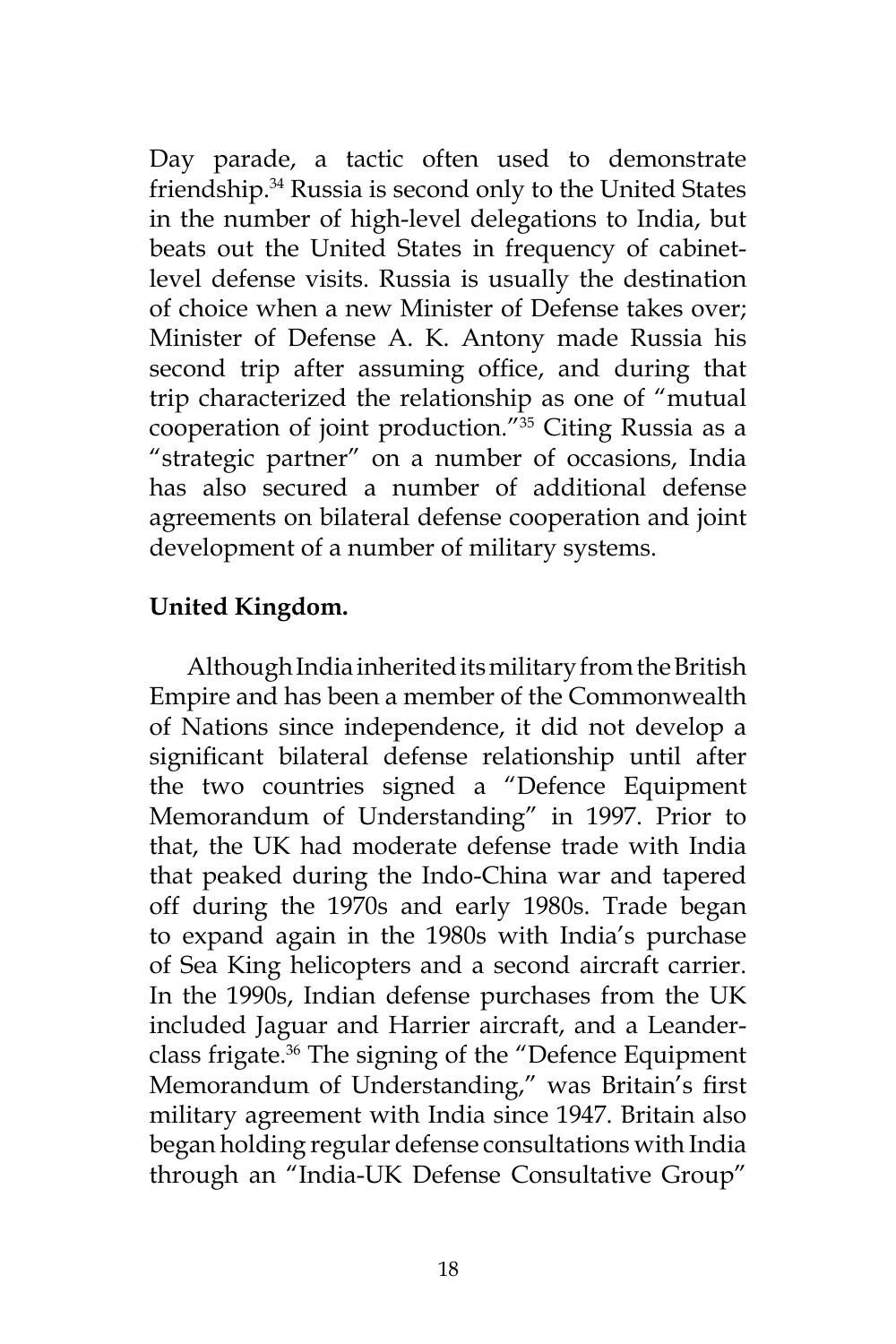that is co-chaired by the Indian Defense Secretary and the UK Permanent Under Secretary of State for Defense. Since its inception, military-to-military contacts and research and development increasingly add to discussions, in addition to the traditional defense procurement issues. In 2004, India and Britain entered into their first co-production agreement for the Hawk advanced jet trainer aircraft and have a number of on-going projects involving VVIP helicopters, communications networks, naval support vessels, and upgrades to existing equipment.<sup>37</sup> Between 2003 and 2007, India signed contracts for approximately \$1.7 billion in defense sales. Britain is not selling many of the "big ticket" items to India, but it has an important and growing defense supply relationship. As an indicator, the UK was projected to be the largest foreign vendor at the 2009 Aero India air show in number of companies represented.38

Despite sharing a common military lineage and having the common language of English, India and Britain did not carry out bilateral military exercises until 2005 when joint exercise Emerald Mercury was conducted in Hyderabad. Prior to that, there was only a limited tradition of exchanging officers at the staff college and war college levels, and a few other disparate training opportunities, something routinely done with many of India's friendly foreign countries. Since 2005 and under the direction of the "India-UK Defense Consultative Group," the two countries conducted the Konkan naval carrier group joint exercise in the Bay of Bengal in 2006, Himalayan Warrior Army-Marine high altitude exercise in India and Indradhanush Air Force exercise in the UK in 2007, and the Lion's Strike and Wessex Warrior Army exercises in the UK in 2008.39 Most of these exercises appear to be on track as annual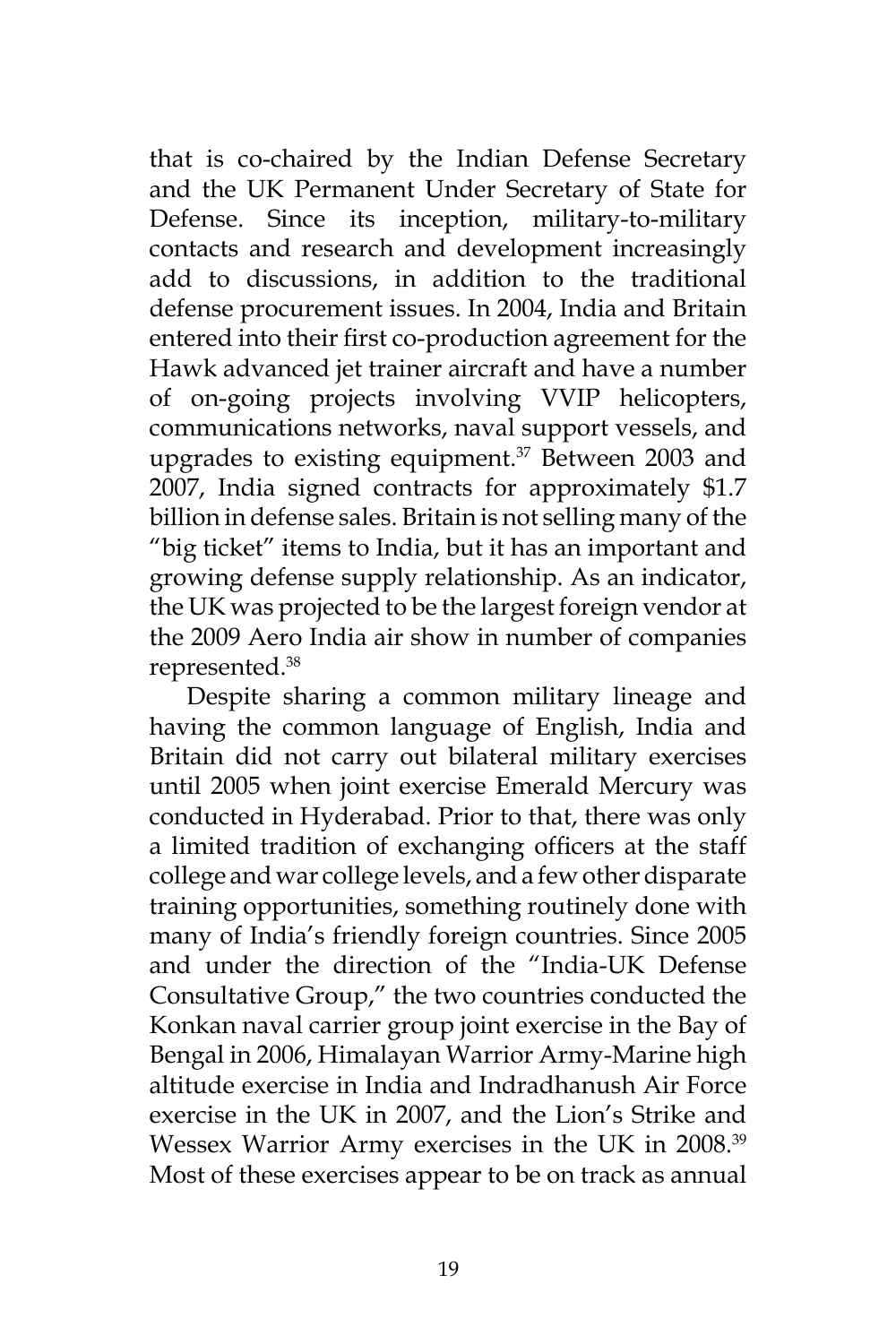or biennial events, with locations alternating between India and the UK.

The Indo-British relationship is consistently characterized as a "strategic partnership" and is evidenced by the statements made during increasingly regular reciprocal visits.

### **European Union.**

The relationship between India and the European Union (EU) is as new as the EU itself and is a descendent of past bilateral relationships between individual EU countries and India. The EU does not get extensively involved in defense matters, but because defense sales make up a large share of the relationship due to the European defense consortiums such as Airbus, Eurofighter, and Eurocopter, we need to consider the collective relationship as well as the individual bilateral relationships of individual states.

Of all the EU member states, France has the most robust and long-standing bilateral relationship with India, and the EU relationship derives much of its strength from this relationship. France began selling defense equipment to India in 1949, and despite early Indian skepticism due to earlier French colonial policies that limited the defense relationship, France was and is considered a "reliable supplier." The Indo-French relationship did not really take off until 1962 when France finally relinquished its possessions in India, clearing away the colonial issues, and India was attacked by China as previously discussed. While France joined with the United States and UK sanctioning India in 1965 during the war with Pakistan, France was the first to lift sanctions and resume defense trade a year later. France probably did the best job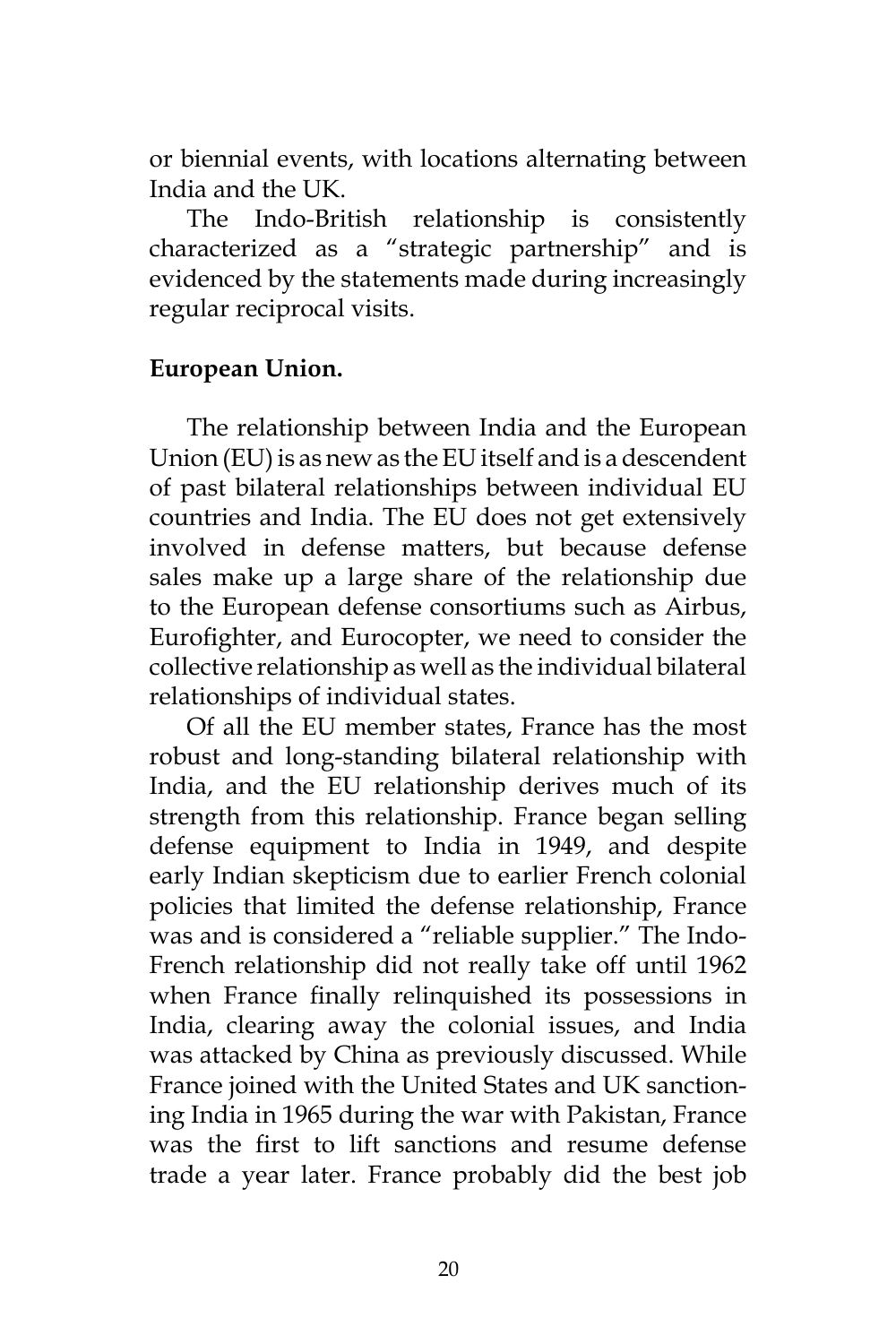of delinking its defense trade with its foreign policy; to the extent that it also had a fairly robust defense trade with Pakistan. While the French never achieved the scale of defense sales that the Soviet Union did, they did provide some western technology desired by India and at least some diversification away from Soviet sources. Consequently, France was the second major power to sign a defense agreement with India when both countries signed the "Memorandum of Understanding on Supply of Defense Equipment" in 1982.40 Among the purchases from France in the 1980s were Mirage-2000 fighter aircraft, air surveillance radars, and anti-tank missiles.<sup>41</sup> The relationship remained strictly commercial and did not have any overt political linkages whatsoever, which fit nicely with India's position of nonalignment.

After the collapse of the Soviet Union, France was best positioned to offer western technology to India and further develop its supply relationship. However, India's financial crisis in the early 1990s curtailed early progress. By 1995, India and France had begun talks to revitalize the Defense Cooperation Working Group, and in January 1998 French President Jacques Chirac was invited to be chief guest at the annual Republic Day Parade. During this visit, both countries decided to expand the dialog beyond just defense procurements. To its credit (from the Indian point of view), France did not sanction India after the 1998 nuclear tests but adopted a more "progressive" approach. While this did not result in any significant immediate advantage for France, the point is still remembered in South Block.<sup>42</sup>

After 2000, things began to change. France and India began to have more substantive discussions in the biennial strategic dialog between the Indian Principal Secretary to the Prime Minister and the French Special Envoy, and in the annual high committee on defense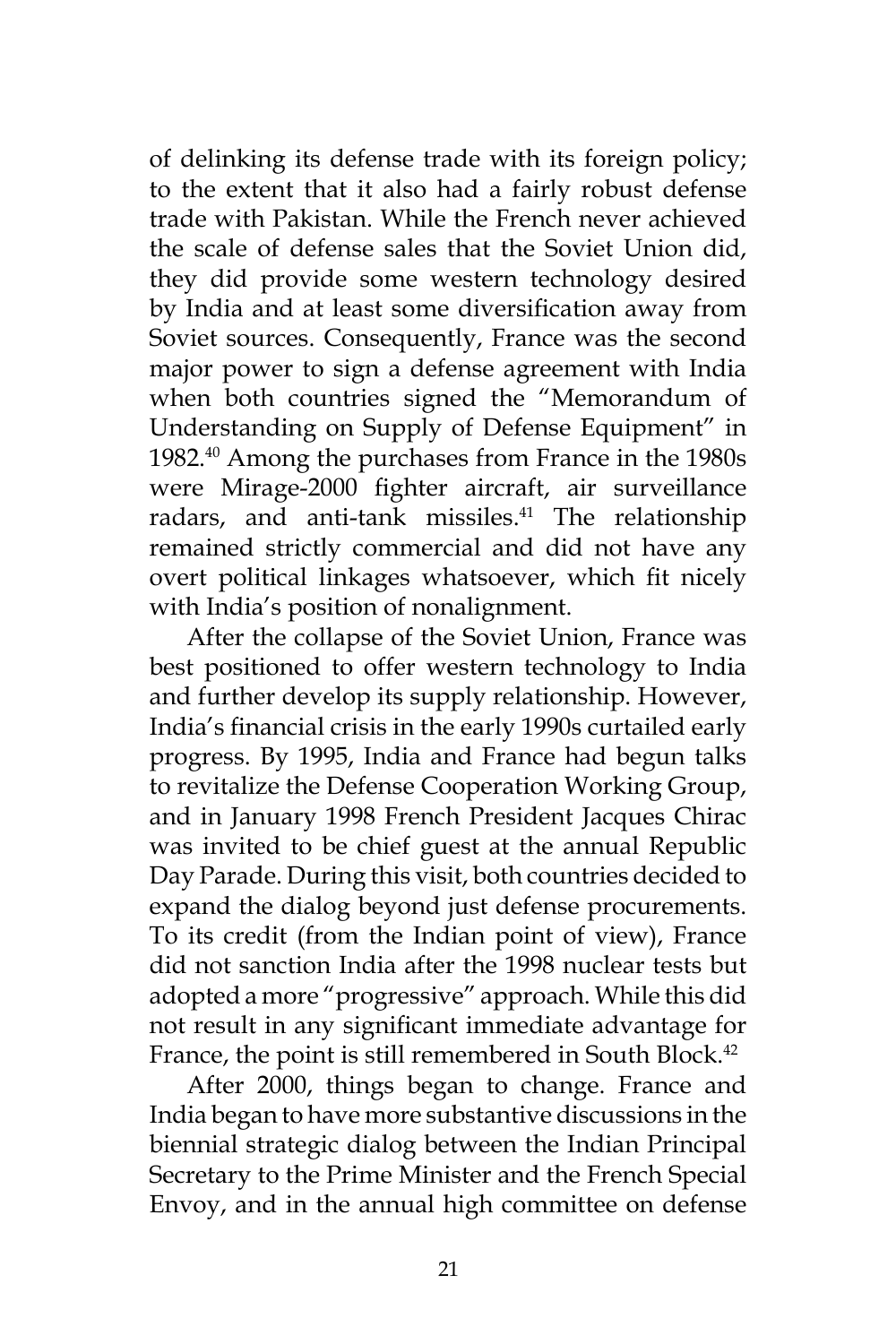cooperation held between the Indian Defense Secretary and his French counterpart. Both dialogs added global issues to the agenda in addition to defense procurement, resulting in a significant increase in joint training and exercises and increased contact between senior defense officials. Regular visits of the chiefs of military services rarely, if ever, occurred before 1998; afterwards, visits began to occur on an almost annual basis, but recently involved more Indians travelling to France rather than the other way around. Because of the naval presence in the French possessions in the Indian Ocean, the French and Indian navies began exercising together as early as 1998. By 2003, regular air force exercises were taking place.<sup>43</sup> Defense sales expanded in the last 10 years as India purchased additional Mirage-2000s and Exocet missiles and leased Scorpene submarines from France.<sup>44</sup> France is also competing the Rafale fighter in the Indian Air Force medium multirole combat aircraft competition and has offered extensive transfer of technology for this and other defense sales. During Prime Minister Singh's visit to France for the Bastille Day parade in July 2009, both leaders pledged to increase defense cooperation, and Singh characterized the relationship as "a close and wide ranging strategic partnership"45

The Indo-French relationship does have its problems. France's strong ties to both Pakistan and China were not a significant issue when the relationship was procurement-based, but now that the relationship encompasses more strategic issues, this may have implications in the long run. Former Prime Minister Atal Bihar Vajpayee stated that France had to "make a strategic decision between . . . India and Pakistan."46 France has also been accused of corruption (and exonerated) in the Scorpene submarine deal, and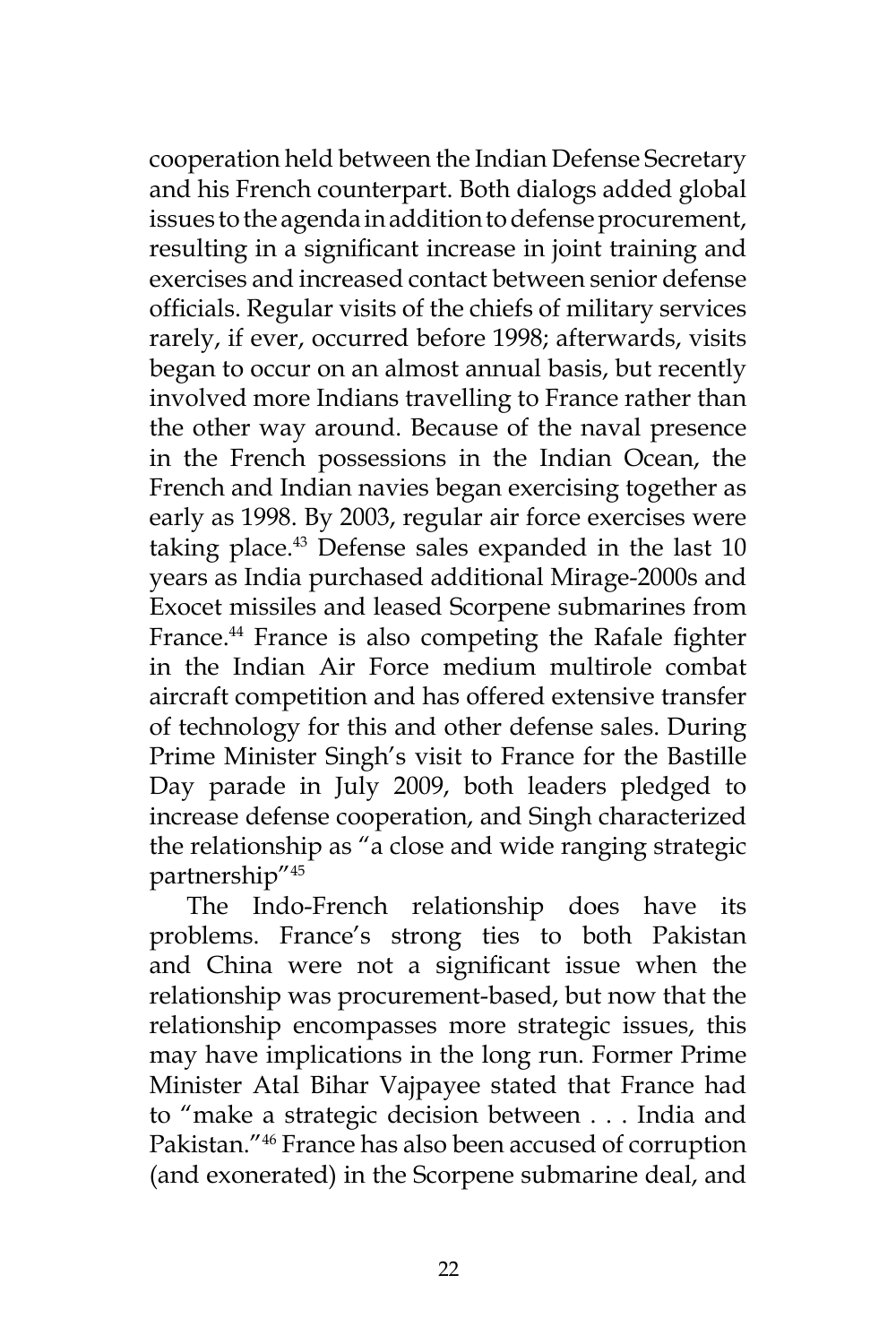a \$600 million deal to buy helicopters from a French production unit of Eurocopter had to be cancelled due to allegations of corruption in the bidding process. $47$ Cases such as this create perceptions that will take time to overcome. France and India also have the problem of not having a common language, which will likely hamper certain aspects of the strategic relationship.

### **Germany**.

Germany's defense relationship with India is a fairly recent development. While both countries exchanged students at service schools as early as 1978,<sup>48</sup> defense ties were very limited. According to the Indian Ministry of External Affairs, the "strategic partnership" began in 2001.<sup>49</sup> India and Germany signed the Defense and Security Cooperation agreement in 2006, their first defense agreement. This was followed in 2007 with an agreement on "Mutual Protection of Classified Information." India and Germany hold regular meetings at the Defense Secretary-level and hold subgroup meetings on Strategic Defense Cooperation, Defense Technical Cooperation, and Military to Military Cooperation. While Germany does not have a significant trade relationship with India yet, it has been designated as the lead country for the Eurofighter bid for the medium multi-role combat aircraft competition.

### **Italy**.

Italy has a modest defense trade relationship with India that began in 1970; however, it did not amount to much until 1993 when India placed an order for anti-submarine warfare torpedoes for its Bhramaputra and Shivalik-class frigates.<sup>50</sup> One year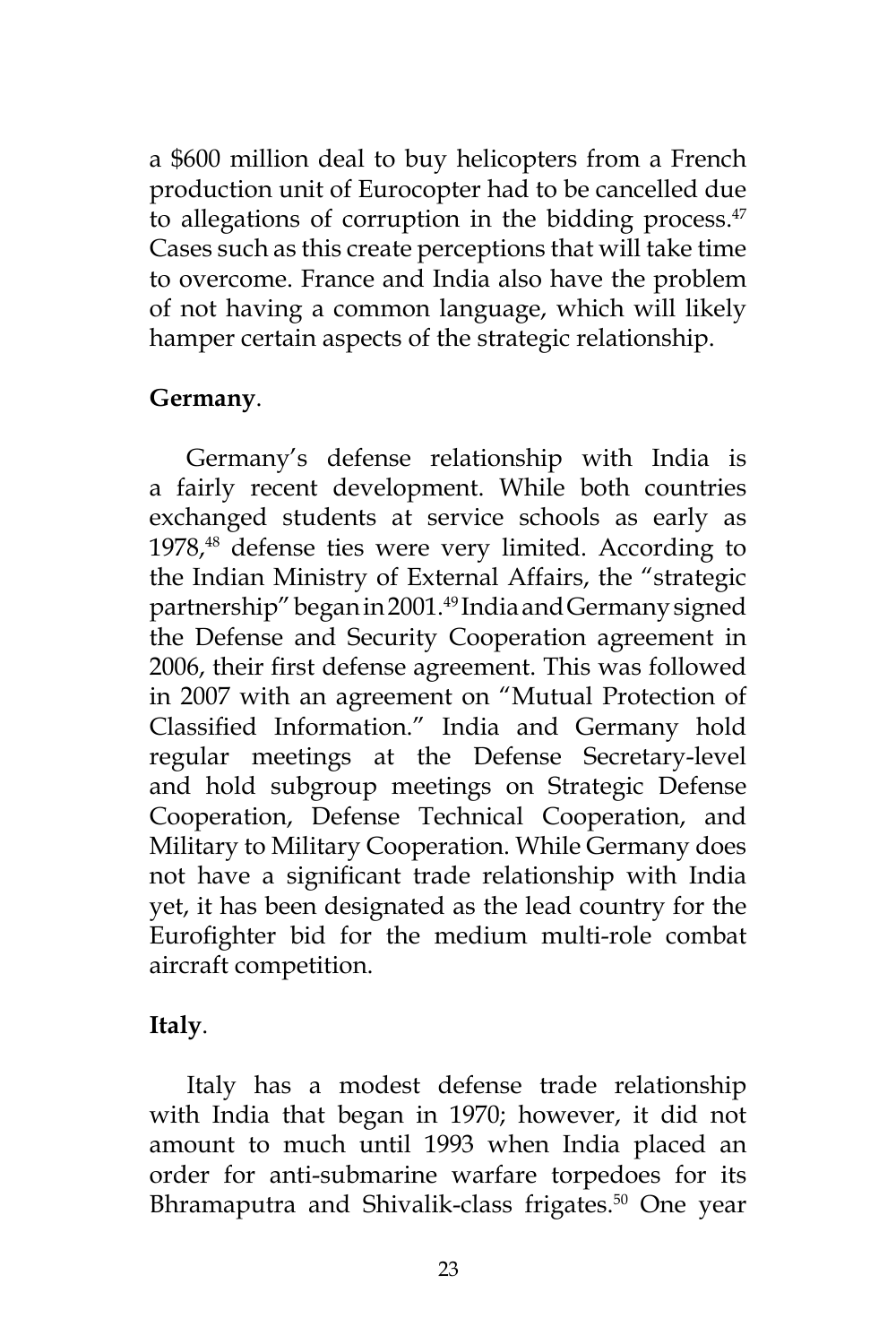later, the two countries signed a Memorandum of Understanding for Defense Cooperation in the field of Defense Equipment, which was renewed again in 2003. In recent years, Italy has been marketing its defense products to include C-27C transport aircraft, AugustaWestland helicopters, and a variety of naval weapons.<sup>51</sup> Italy is also providing design consultancy to India for parts of its indigenous aircraft carrier project.52 Italy has not yet progressed to the point of establishing regular exercises with the Indian military or exchanges of students at the professional military colleges; but since the 2003 signing of a Memorandum of Understanding on Defense Cooperation, Italian and Indian defense establishments conducted regular, senior-level interaction. The relationship continues to be primarily focused on defense trade.

## **Sweden**.

Sweden's relationship with India is also almost exclusively defense trade based and consists exclusively of the 1986 sale of the FH-77 Bofors howitzers to India. This particular deal later became embroiled in one of the largest cases of graft and corruption in defense sales and was a major factor in the defeat of Prime Minister Rajiv Gandhi's party in 1989 parliamentary elections. The ensuing scandal eventually led to stricter laws on corruption and the addition of an "integrity pact" as a requirement for all defense sales in the "Defense Procurement Procedure."53 Sweden entered its JAS-39 Gripen fighter in the medium multi-role combat aircraft competition.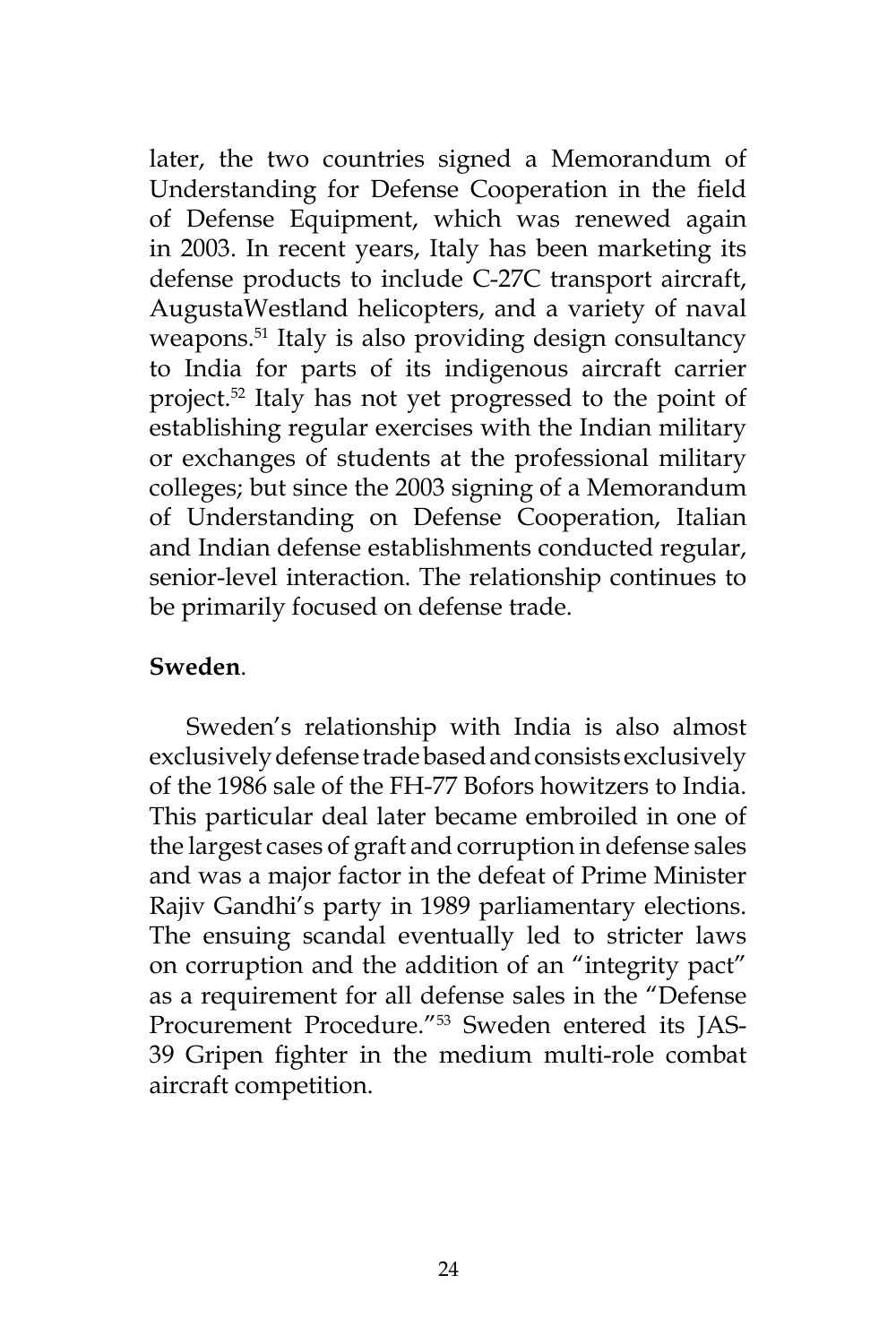#### **Israel**.

India only extended full diplomatic recognition to Israel in 1992. Prior to that, it maintained limited contact with the Jewish state due to concerns about inflaming its large Muslim population over Palestine and Cold War politics. Since then, Israel surpassed France to become India's second largest defense supplier with the conclusion of a \$1.1 billion contract to sell the Phalcon airborne warning and control system (AWACS), and both countries are jointly developing a \$2.5 billion surface-to-air missile system. Israel presents a very favorable arms source for India, as it is willing to transfer technology to India with few, if any, strings attached as other western suppliers do. The main limitation is that some of Israel's technology is derived from U.S. technology, which does have strict arms control measures.54

Counterterrorism and intelligence cooperation are the largest bilateral strategic issues.<sup>55</sup> Both countries signed an intelligence sharing agreement in 2007 and hold regular talks on counterterrorism. It is important to note that much of the counterterrorism cooperation happens outside of the Indian Ministry of Defense, as this is mainly an issue for the Ministry of Home Affairs and Ministry of External Affairs. India and Israel have conducted bilateral army and air force exercises, with a focus on counterterrorism. The Ministry of Defense does hold regular talks with Israel through the India-Israel Joint Defense Committee and India-Israel Joint Working Group on Defense Cooperation, the former held at the Defense Secretary-level. Bilateral meetings at the service chief-level and below are now occurring on a regular basis. India has thus far been relatively successful at balancing a strong defense relationship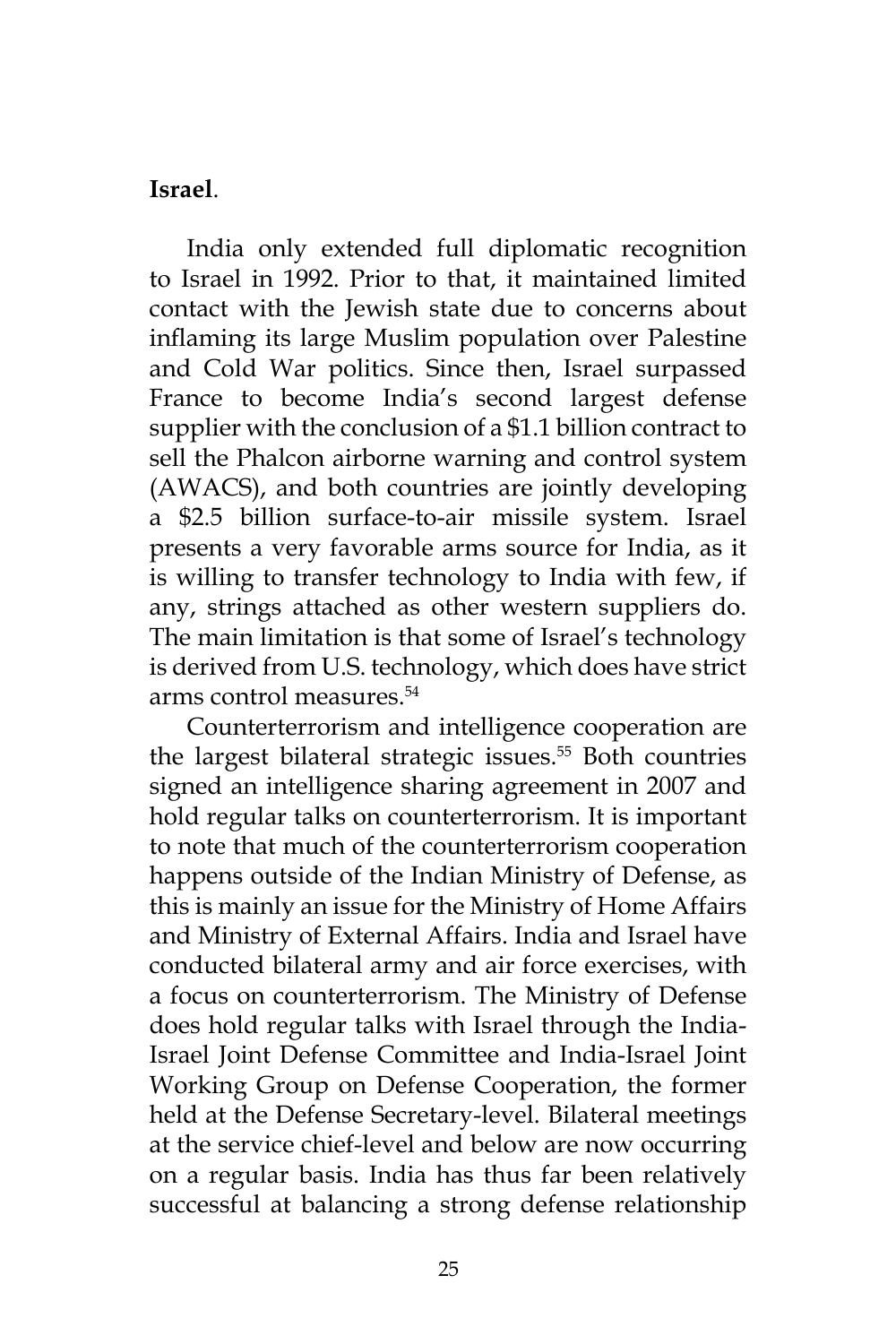with Israel in contrast to its policies and relationships with regard to both Palestine and Iran. However, the left parties in India tend to be critical of the relationship with Israel, and the relationship has had to endure accusations of impropriety in defense deals such as India's selection of the Israeli Medium-Range Surface to Air missile instead of the indigenous Advanced Air Defense Missile produced by the Defense Research and Development Organization (DRDO). The government is also criticized for not conducting the procurement through a global tender.<sup>56</sup>

## **NAM Partners and Others**.

India's relationships with members of the NAM and other countries take on a different dynamic than that of the global powers. In these relationships, India is the larger power, and in many cases the supplier of military hardware and/or military training. Among many developing countries, NAM has been a common bond, as has membership in the British Commonwealth with a smaller set of countries.

India's relationship with South Africa extends from well before its independence, as both have a common bond of throwing off the yoke of British rule in the 20th century. Militarily, however, the relationship was less involved, and India has served as both supplier and recipient of arms. In the 1970s, India supplied Centurion tanks to South Africa and in the late 1990s and 2000s received Casspir armored personnel carriers from South Africa.<sup>57</sup> There is also some trade in small arms and ammunition. Despite this limited defense sales relationship, both countries signed a Memorandum of Understanding concerning Cooperation in the Field of Defense Equipment in 1996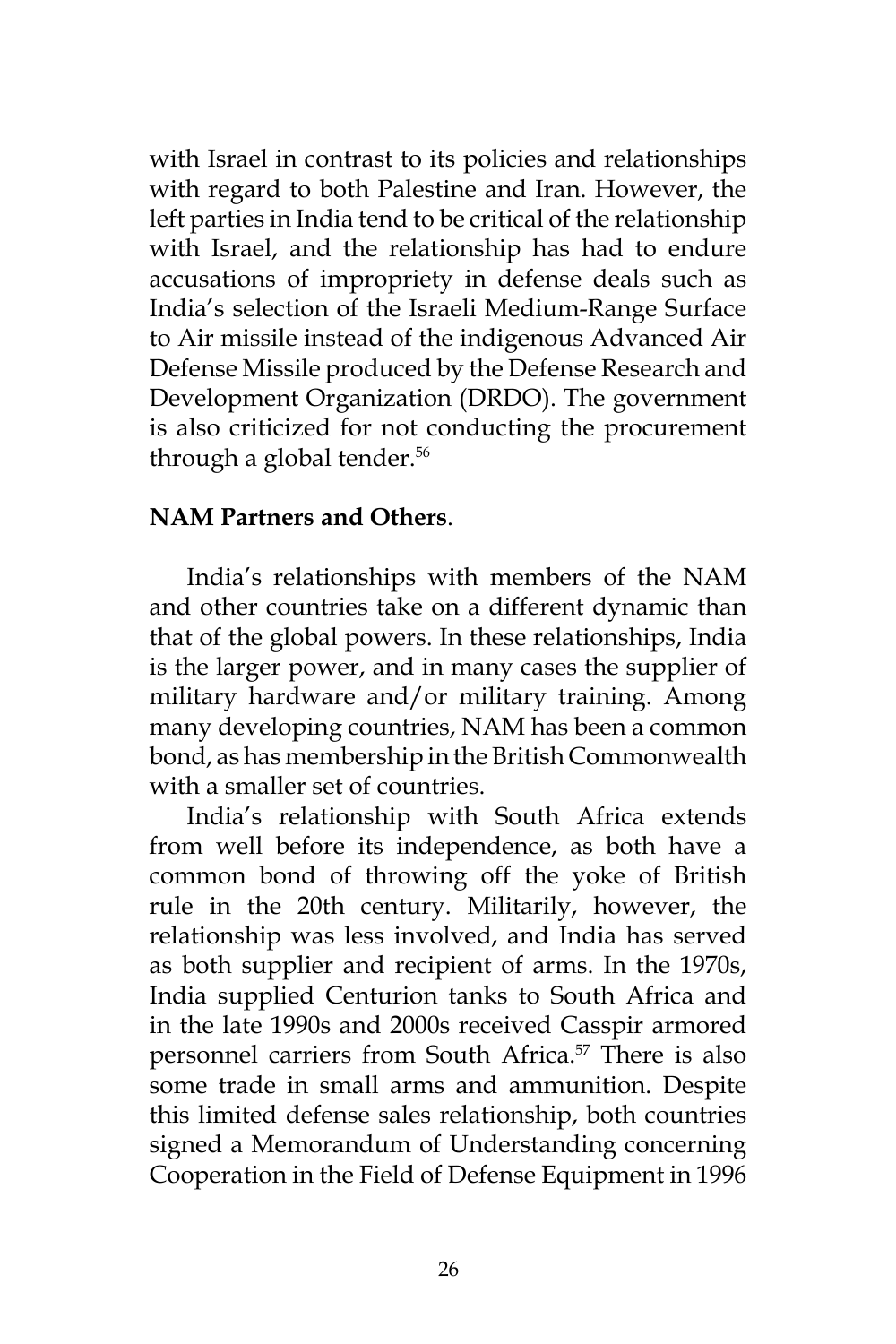followed by an Agreement on Defense Co-operation in 2000. A subsequent Agreement on Supply of Defense Equipment was signed in 2003. India and South Africa have an established bilateral defense forum, the "India-South Africa Joint Defense Committee" and the chiefs of the South African Army and Navy both visited India as recently as 2007. South Africa also sends a few military officers to Indian defense schools.<sup>58</sup> The navies interact through a newly established trilateral naval exercise that also includes ships and personnel from the Brazilian Navy.

Brazil is the third leg of the India-Brazil-South Africa (IBSA) dialog forum trilateral commission that seeks to strengthen the multilateral system in areas such as UN Security Council reform and promoting "South-South cooperation" across three continents and among three regional powers in their respective neighborhoods. Because of the distances involved, defense ties between Brasilia and New Delhi have been limited. However, India purchased six executive jets from Brazilian airplane manufacturer Embraer in 2003 for the Air Force and recently entered into a deal with the same company to jointly develop an airborne early warning and control aircraft based on the EMB-145.<sup>59</sup> Also in 2003, India and Brazil signed an "Agreement on Defense Cooperation," their first bilateral defense agreement, which also led to the aforementioned trilateral naval exercise with South Africa. Brazil also has a nascent defense sales relationship with Pakistan, but like France, has been able to manage it with regard to its relationship with India.<sup>60</sup>

Ecuador has emerged as an important procurer from India's defense sector with the purchase of 12 Dhruv Advanced Light Helicopters from Hindustan Aeronautics Ltd. India is also attempting to break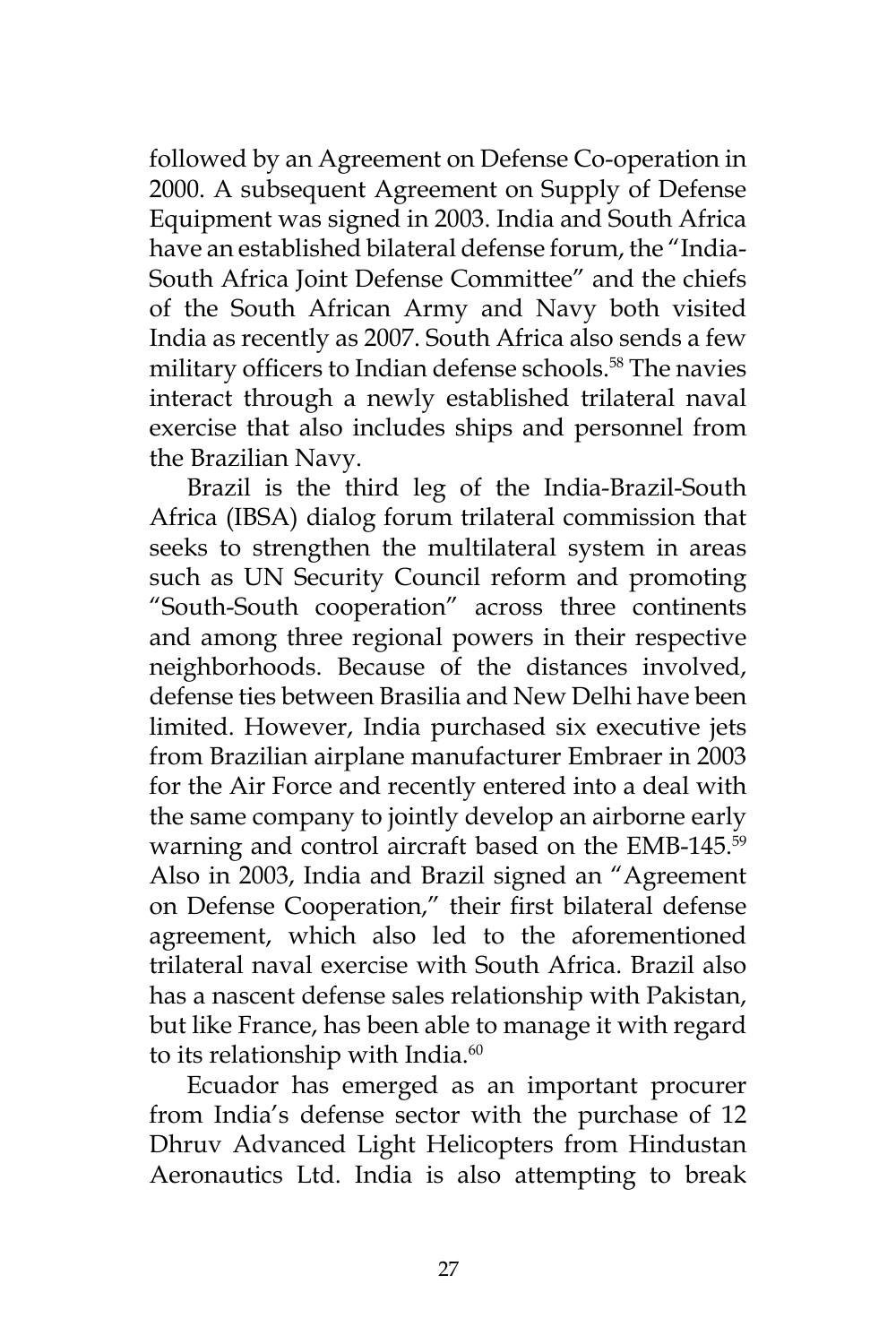into the defense aviation markets in Peru, Bolivia, and Venezuela.<sup>61</sup>

Iran presents an interesting problem for India in terms of defense relationships due to the close scrutiny given the overall Indo-Iranian relationship by the west, and especially the United States. India maintained good relations with Iran both before and after the revolution. In recent years, it has focused primarily on access to Central Asian energy and as a route into Afghanistan to support its reconstruction projects. Defense relations are very limited, but the two countries have conducted small-scale naval exercises since 2003.<sup>62</sup> Additionally, India trains a few Iranian naval officers each year.<sup>63</sup> India and Iran do not have a separate, specific, defense agreement, but the language of the 2003 "New Delhi Declaration" includes an agreement "to explore opportunities for cooperation in defense, including training and exchange of visits."64 The Iranian Navy Commander visited India in 2007 and since then Indian senior military leadership has also visited Iran. India's limited relationship with Iran, while necessary for limited strategic reasons and to appease certain segments of the Indian domestic population, is often problematic for its relationship with the United States and Israel.<sup>65</sup>

Mauritius and Tajikistan present unique cases of India's defense relationships as both involve the only operational basing of Indian military outside of India. Mauritius has a defense agreement that has been in place since 1974 whereby the Indian Navy provides military leadership to the Mauritius Coast Guard on deputation. India has also transferred naval vessels and equipment to Mauritius over the years.<sup>66</sup> More recently, India has signed a basing agreement with Tajikistan that gives it access to a Tajik Air Force Base that is also shared with the Russians. $67$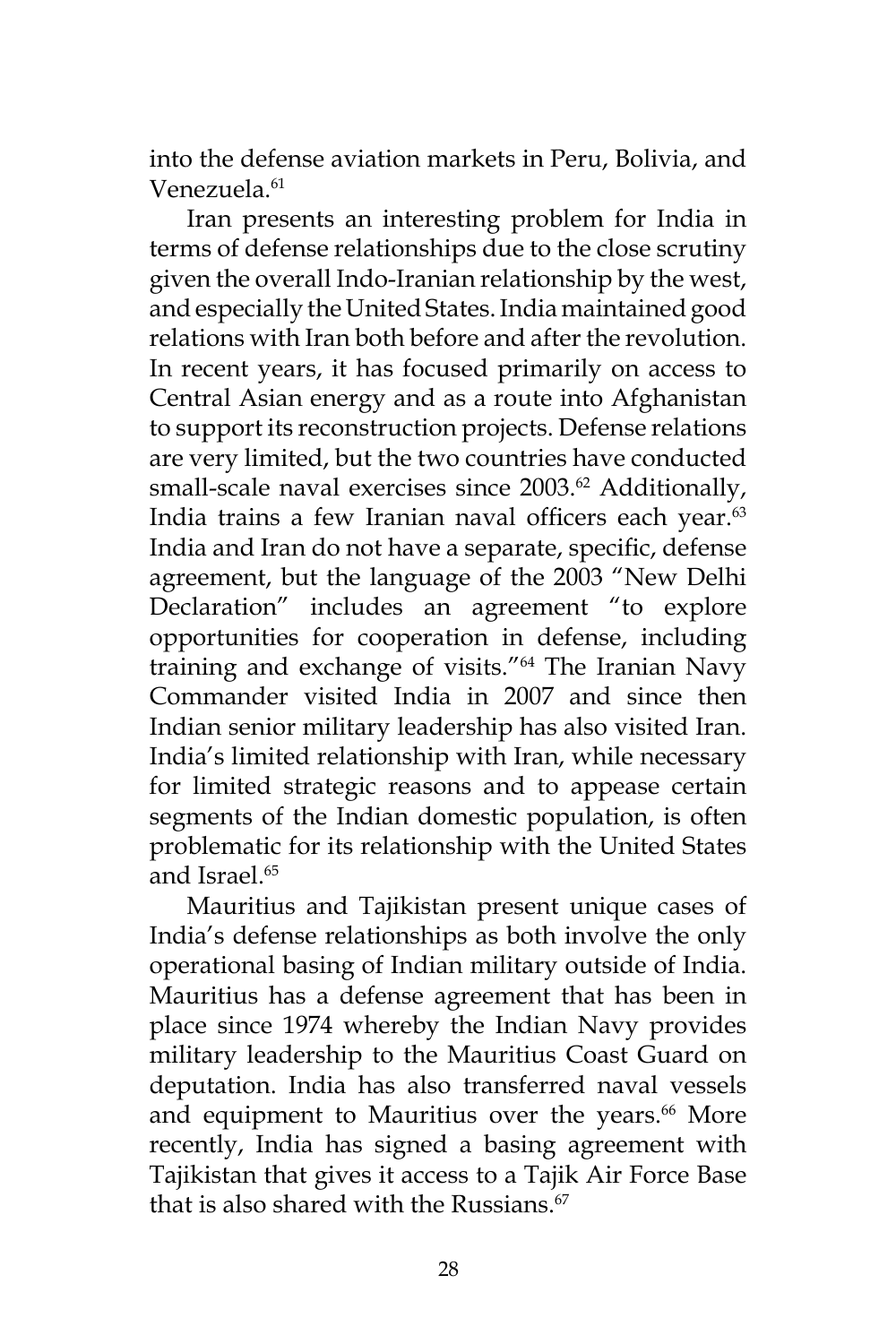Australia, Japan, Singapore, and South Korea are all developing emerging defense relationships with India, with each having an independent focus guiding the direction of the relationship. All have signed bilateral defense agreements with India, and with the exception of South Korea, all have regular bilateral defense talks. Australia and Japan are focused on maritime security and participated in the multilateral Malabar naval exercise, along with India, the United States, and Singapore in 2007. In addition to the maritime security focus, Singapore is also interested in using India's military training facilities due to its own lack of large training areas as evidenced by the agreements for training on Army and Air Force bases. These agreements are unique for India and provide Singapore a training location much closer than the United States, where it currently conducts much of its training. Singapore is also interested in tapping the Indian defense market and was marketing its Pegasus lightweight howitzer to the Indian Army. However, this deal has already become embroiled in a corruption scandal.<sup>68</sup> Finally, South Korea is a potential source of technology for India's emerging shipbuilding industry and potential partner for development and marketing of other defense equipment.<sup>69</sup>

The Ukraine, Poland, and other former Soviet republics are also potential defense partners with India. The Ukraine inherited much of the former Soviet defense industry and is licensed to produce a number of Russian military systems. It currently has contracts to service many of India's Soviet-era aircraft and vehicles. The two countries are also working on a bilateral defense agreement and possible sales of major end items, much to the chagrin of Russia.<sup>70</sup> Poland is interested in developing a defense supply relationship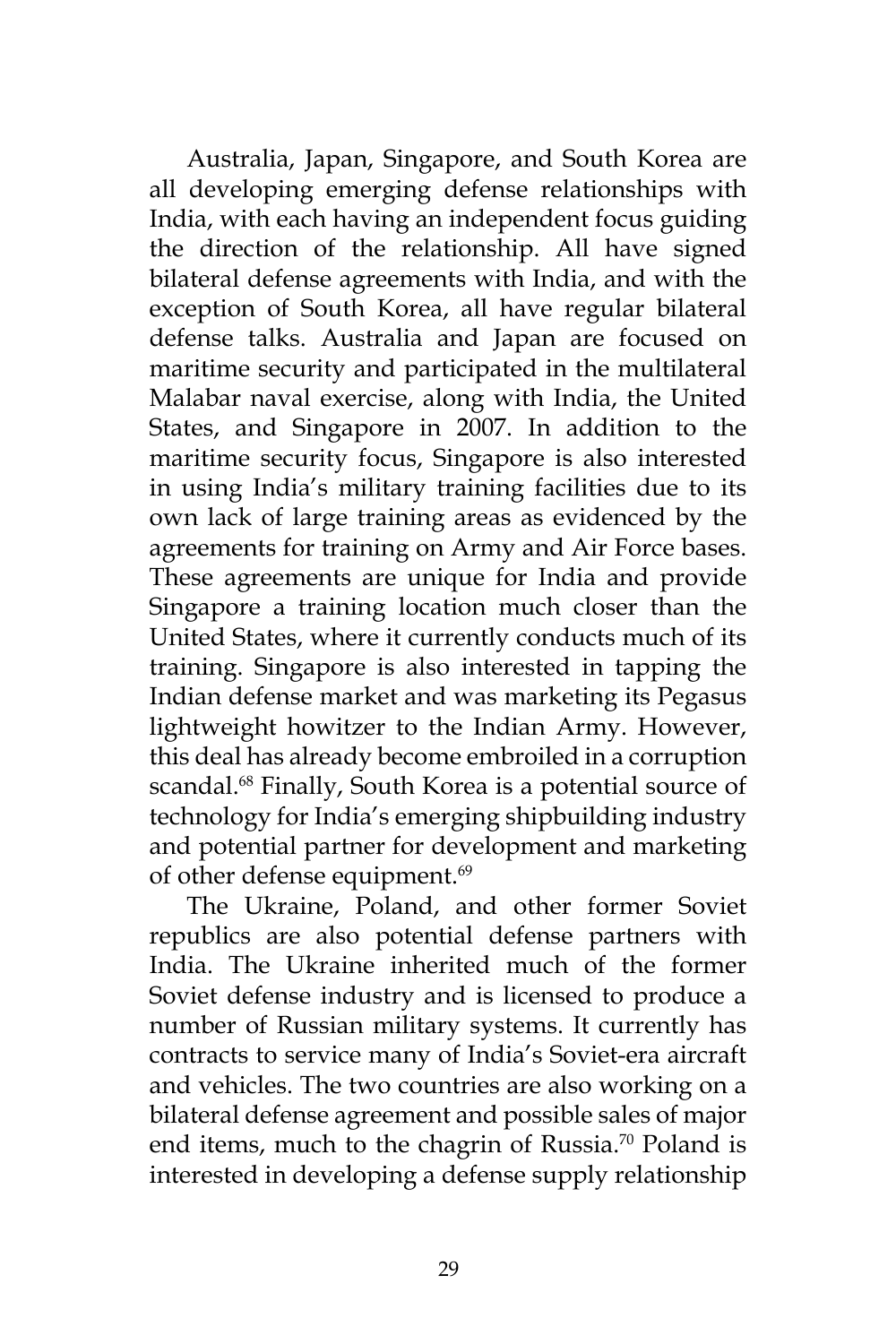focused on upgrading many of India's Soviet-era systems with new Polish technologies. Uzbekistan signed an agreement on "Cooperation in Military and Military-technical Matters" in 2005,<sup>71</sup> and Kyrgyzstan transferred some of its used MiG-21 fighters to India in 2003 according to the *SIPRI Arms Transfer Database.*

While much of the focus and attention has been on India's defense relationships with major or middle powers, India has been solidifying its relationship with many smaller and developing countries as well, many of which are members of NAM. These relationships are mostly based on India providing a source of military training, often fully or partially funded by the Government of India. Figures 1 and 2 show the extent of military training provided to foreign countries by India from 2000 to 2006. Figure 1 shows the number of slots funded for many developing countries by the Government of India Ministry of External Affairs under the Indian Technical and Economic Cooperation program that was founded in 1964 and has grown over the years.<sup>72</sup> In many cases, especially developing African countries, India is also the supplier of small arms, ammunition, or commercial trucks and jeeps.<sup>73</sup> India also provides military training teams to several developing countries.<sup>74</sup> Some of these relationships have been further solidified in recent years through the signing of simple memorandums of understanding for defense cooperation. Cambodia, Indonesia, Nigeria, Oman, Qatar, and the United Arab Emirates are known to have such agreements. India has a specific interest in cultivating relationships in the Middle-East as part of its "look west" policy and a concern for energy security, security of sea lanes, terrorism, and its large expatriot worker populations.75 India's defense agreement with Oman includes port facility arrangements for resupply of its naval ships while operating in the region.<sup>76</sup>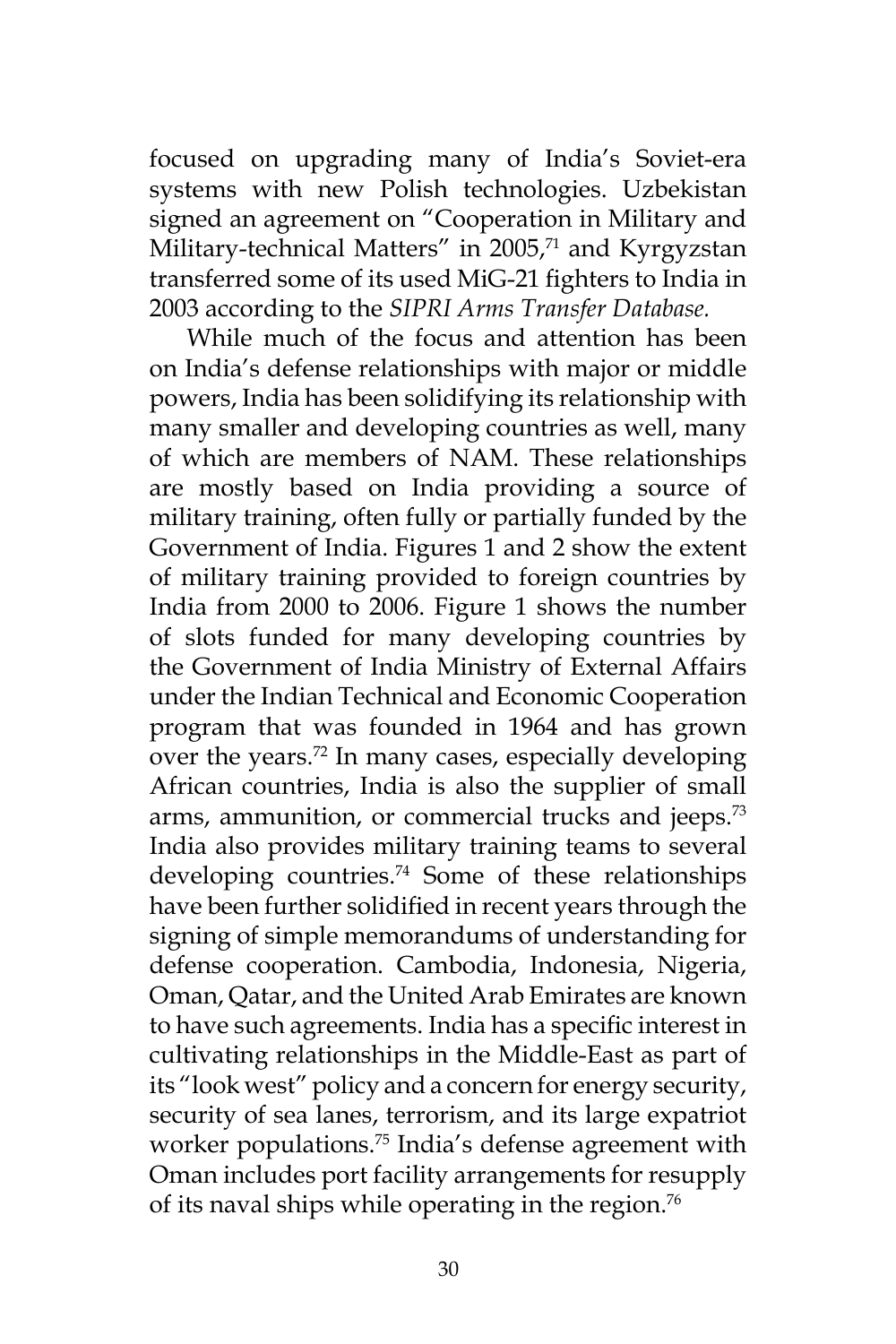|                     | 2000*          | 2003*          | 2004           | 2005           | 2006           |
|---------------------|----------------|----------------|----------------|----------------|----------------|
| Afghanistan         |                |                |                | $\overline{4}$ | 70             |
| Algeria             |                |                |                |                | $\mathbf{1}$   |
| Bangladesh          | 38             | 27             | 31             | 23             | 28             |
| <b>Bhutan</b>       | $\mathbf{1}$   | $\overline{2}$ | $\overline{2}$ | $\overline{2}$ | $\mathbf{1}$   |
| Benin               |                | $\mathbf{1}$   |                |                | $\mathbf{1}$   |
| <b>Botswana</b>     | $\mathbf{1}$   |                | 3              | 15             | $\overline{4}$ |
| <b>Burkina Faso</b> | $\overline{2}$ |                |                |                | $\mathbf{1}$   |
| Cambodia            | $\overline{4}$ | 8              | 9              | 13             | 15             |
| Congo               |                |                |                |                | $\overline{2}$ |
| <b>DPRK</b>         |                |                |                |                | $\overline{2}$ |
| Egypt               |                | $\mathbf{1}$   | $\mathbf{1}$   | $\mathbf{1}$   |                |
| Eritrea             |                |                |                | 7              |                |
| Ethiopia            |                |                | $\mathbf{1}$   |                | $\overline{2}$ |
| Ghana               |                | $\mathbf{1}$   | 6              | 22             | 18             |
| Indonesia           | 13             | 5              | 10             | 12             | 9              |
| Kazakhstan          | $\overline{4}$ | 6              | 5              | 7              | 5              |
| Kenya               | 3              | 6              | 6              |                | 11             |
| Kyrgyzstan          | $\mathbf{1}$   | 6              | $\overline{4}$ | $\overline{2}$ | 6              |
| Lao PDR             | $\overline{4}$ | 3              | 6              | 5              | 3              |
| Lebanon             |                |                |                | 3              | 6              |
| Lesotho             |                | 3              | 3              | $\overline{4}$ | 5              |
| Malaysia            | 8              | 16             | 8              | 13             | 14             |
| <b>Maldives</b>     |                |                | $\mathbf{1}$   | $\overline{2}$ | $\overline{2}$ |
| <b>Mauritius</b>    | 39             | 22             | 28             | 39             | 38             |
| Mongolia            | $\overline{4}$ | $\mathbf{1}$   | $\overline{4}$ | 5              | 8              |
| Myanmar             | 20             | 23             | 26             | 45             | 36             |

**Government of India Funded Foreign Military Students Studying in India.**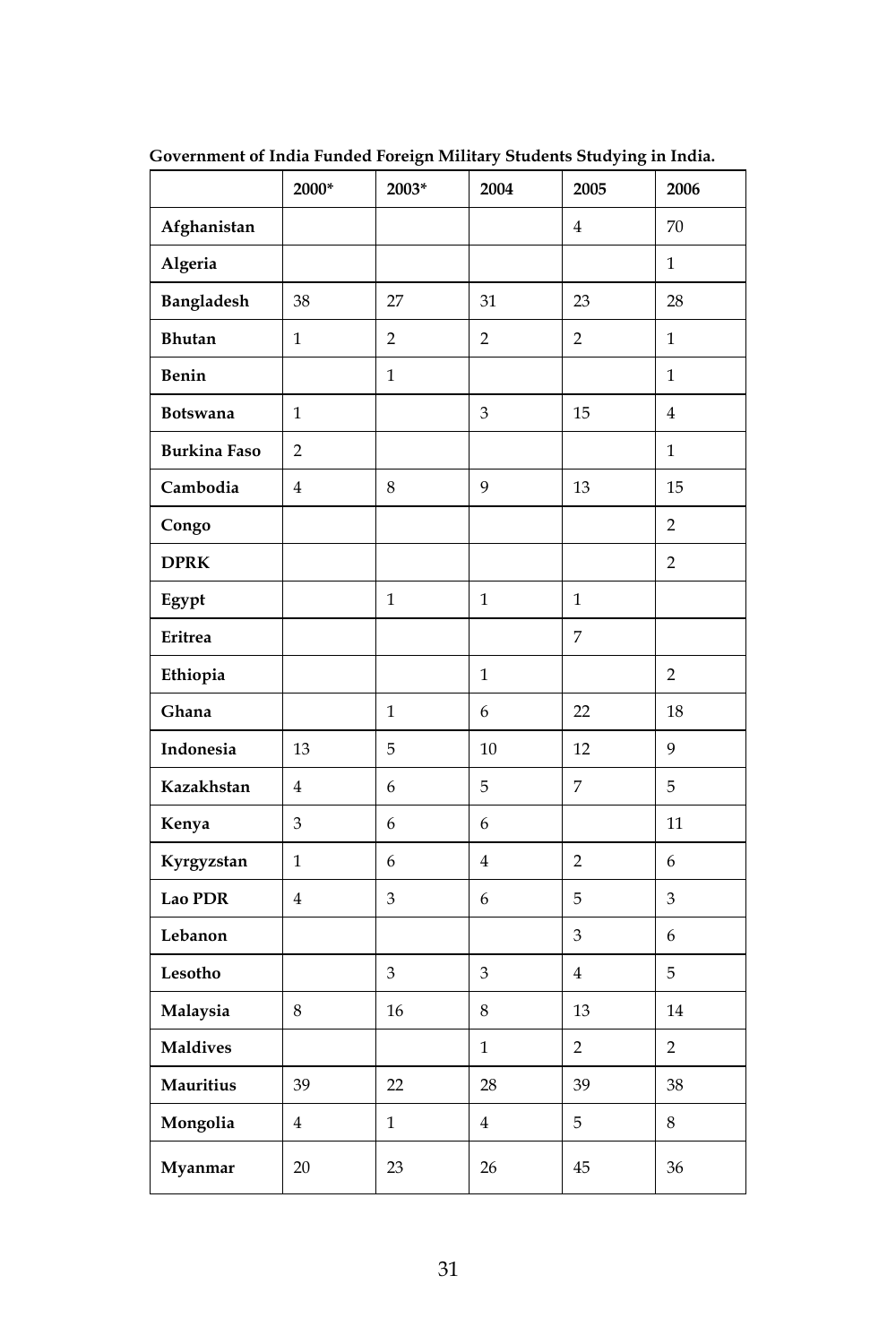| Namibia           | $\overline{2}$ |                |                |                | 8              |
|-------------------|----------------|----------------|----------------|----------------|----------------|
| Nepal             | 3              | 3              | 3              | $\overline{2}$ | 3              |
| Nigeria           | $\overline{2}$ |                | 9              | 18             | 18             |
| Philippines       |                | $\mathbf{1}$   |                |                |                |
| Russia            | $\mathbf{1}$   |                |                |                |                |
| Seychelles        | 13             | 18             | 10             | 26             | 10             |
| Sri Lanka         | 6              | 5              | 5              | 3              | 5              |
| Syria             | $\mathbf{1}$   | $\mathbf{1}$   | $\overline{2}$ | $\overline{4}$ | 1              |
| Sudan             |                |                | $\mathbf{1}$   |                |                |
| Tajikistan        |                | 32             | 6              | 5              | 10             |
| Tanzania          | $\overline{4}$ |                | 6              | 5              | $\overline{4}$ |
| Thailand          |                | $\mathbf{1}$   | $\mathbf{1}$   | 3              | 8              |
| Uganda            | 6              | $\overline{2}$ | 3              | 3              |                |
| <b>Uzbekistan</b> | $\overline{2}$ | $\overline{2}$ | 3              | 6              | $\mathbf{1}$   |
| Vietnam           | 11             | 21             | 15             | 15             | 18             |
| Zambia            | $\overline{4}$ | 3              |                | 11             | 12             |
| Zanzibar          |                |                |                | 3              |                |
| <b>TOTAL</b>      | 197            | 220            | 218            | 328            | 386            |

Note: 2000 and 2003 columns are slots that were accepted by the foreign governments, whereas the subsequent years indicate slots offered only. These slots were either fully or partially funded by the Ministry of External Affairs' Indian Technical and Economic Cooperation program.

### **Figure 1. India's Bilateral Relationships.**77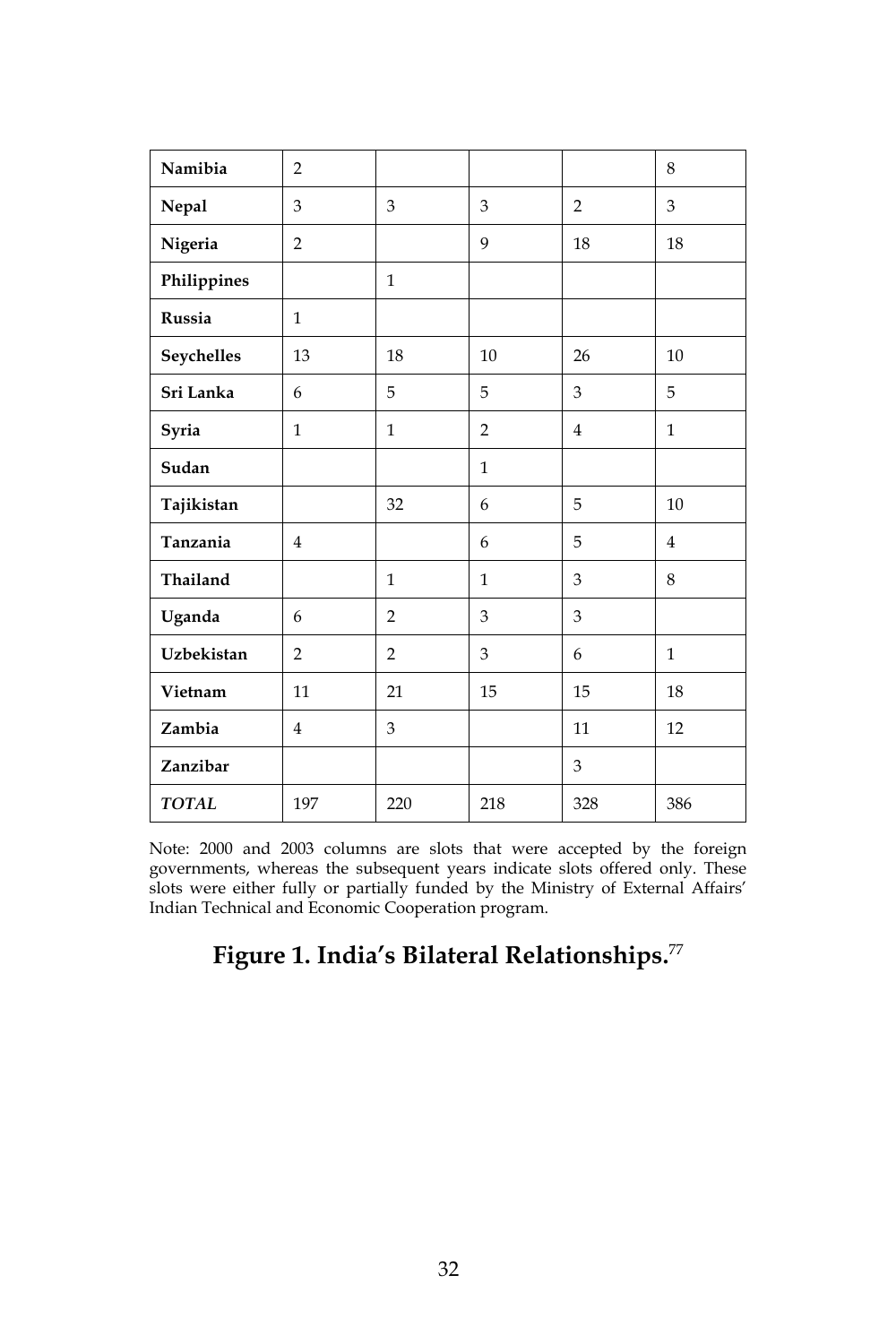|                       | 2000*          | 2003*          | 2004           |
|-----------------------|----------------|----------------|----------------|
| Australia             |                | $\overline{2}$ | 1              |
| Bangladesh            | 3              | 3              | 3              |
| <b>Botswana</b>       | 3              | 5              | 37             |
| Chile                 |                |                | 1              |
| France                | $\mathbf{1}$   |                | $\overline{4}$ |
| Germany               | 1              | $\mathbf{1}$   | 1              |
| Iran                  | 1              |                | 1              |
| Kenya                 | 1              |                | 6              |
| Kuwait                | $\mathbf{1}$   |                | $\mathbf{1}$   |
| Japan                 |                |                | $\mathbf{1}$   |
| Malaysia              |                |                | 4              |
| Nigeria               | 15             | 3              | 25             |
| Oman                  | 7              | $\mathbf{1}$   |                |
| Qatar                 | 1              | $\mathbf{1}$   |                |
| <b>ROK</b>            | $\overline{2}$ | 1              | 1              |
| Singapore             | 1              |                | 3              |
| <b>South Africa</b>   |                |                | 3              |
| <b>UAE</b>            | 4              | 1              |                |
| <b>United Kingdom</b> | $\overline{4}$ | $\overline{4}$ | 4              |
| <b>United States</b>  | $\overline{4}$ | 3              | 3              |
| <b>TOTAL</b>          | 49             | 25             | 99             |

**Self-funded or Reciprocal Foreign Military Students Studying in India**.

Note: 2000 and 2003 columns are slots that were accepted by the foreign governments whereas 2004 indicates slots offered.

#### **Figure 2. India's Bilateral Relationships**. 78

#### **China.**

A specific discussion of bilateral defense relations with India's neighbors was intentionally excluded from this monograph except as they relate to the larger global dynamic because the regional dynamics are significantly different and much has been written on that topic already. China is the exception because it sits in a unique position relative to India in that it is part of India's regional calculus as a neighbor, but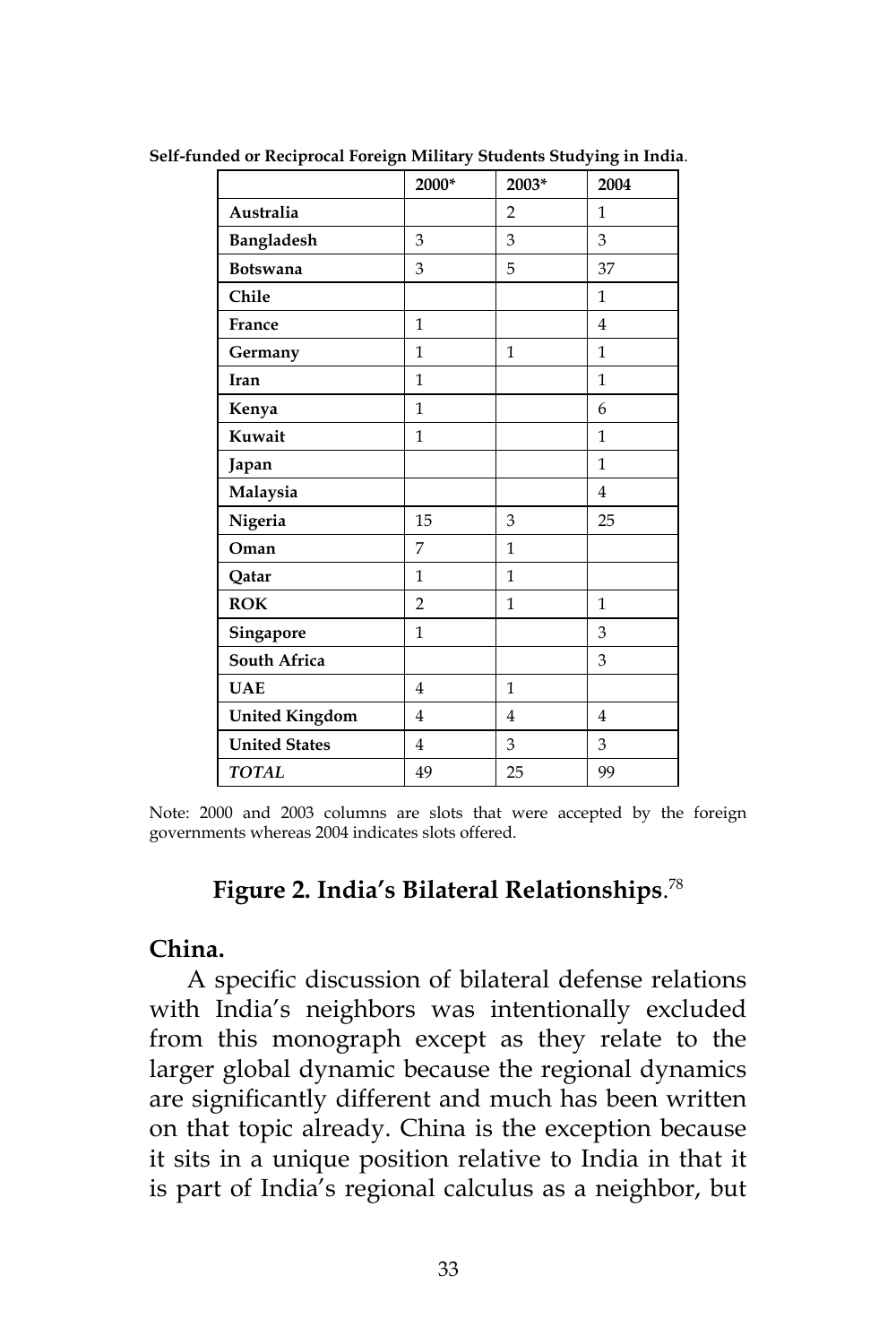also stands out as the lone exception in the region due to its position as a major power. During his January 2008 visit to China, Prime Minister Singh described the bilateral relationship by stating, ". . . our strategic and cooperative partnership should be based on strong, diversified and mutually beneficial economic ties."<sup>79</sup> The addition of the word "cooperative" in contrast to most other countries where only "strategic" is used clearly meant to send a signal to the Chinese that this relationship is something special and different.

India has genuine concerns about China's intentions and growing presence in the Indian Ocean, and the two countries still have unresolved border issues. China's military support to Pakistan remains a major concern as well. Despite this, there has been significant progress in rapprochement between the two Asian powers, and some of this has spilled into the defense relations. While the relationship has not progressed to the *Hindi-Chini-bhai-bhai* ("India and China are brothers") of the 1950s, military-to-military contacts are beginning to occur on a regular basis. India and China signed a "Memorandum of Understanding on Exchanges and Cooperation in the Field of Defense" in 2006 and conduct an annual defense dialog. The two countries began conducting regular bilateral exercises in 2008 focused on anti-terrorism and have exchanged senior defense officials. India remains suspicious of China, but understands that the future lies in securing closer defense ties.

#### **United States.**

The U.S. defense relationship with India experienced a number of ups and downs over the years. The first 4 decades of Indian independence were dominated by Cold War politics with India's previously discussed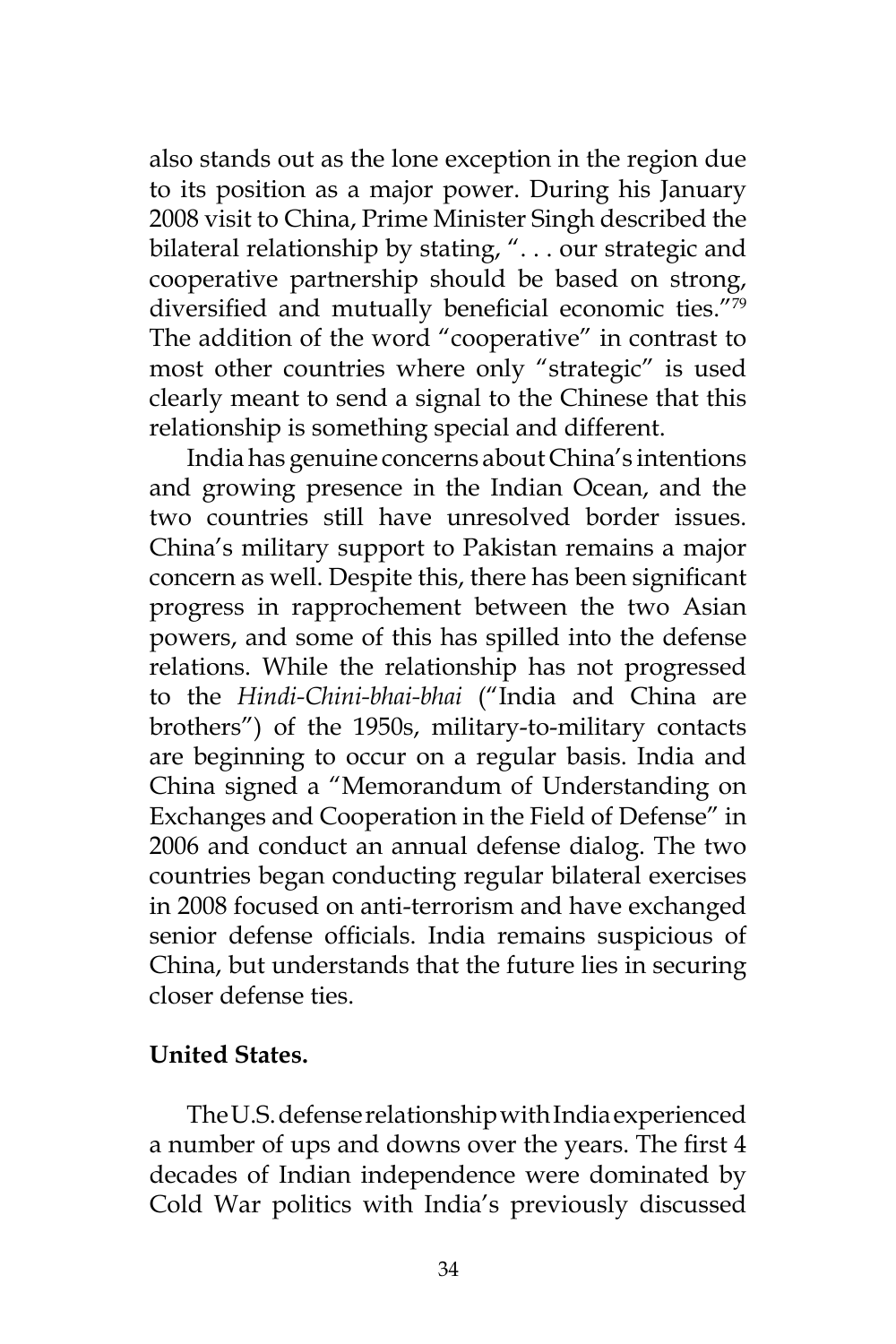war with China being the pinnacle of U.S.-India relations during that period. Despite this, the United States consistently supported Indian officers attending U.S. military schools through the International Military Education and Training (IMET) program, and U.S. officers attended India's premier professional military education schools.<sup>80</sup> However, during those years the Government of India did not place a lot of strategic value on the person-to-person contacts these opportunities provided (though the military services valued the opportunities), and the United States could never establish itself as a reliable source of defense supply—the metric India used as a barometer of defense relations. It seemed as if any time the two countries made inroads, war with Pakistan, nuclear tests, or Cold War politics would get in the way of closer defense ties. As a result, the United States was branded as an "unreliable supplier" within the Indian establishment. This mindset endured through the 1990s despite many attempts to overcome it. U.S. Army Pacific Commander Lieutenant General Claude Kicklighter was moderately successful at initially expanding military-to-military contacts through low-level exercises and a regular bilateral dialog at the army component-level of Pacific Command through what became popularly known as the "Kicklighter Accord" signed in 1991.<sup>81</sup>

Military-to-military contacts made better inroads than defense supply to the bilateral relationship for the following reasons—they were relatively nonthreatening (as long as they were low-level), not considered particularly important (or a barometer of the relationship) and most importantly, did not require a long-term commitment that had consequences if broken. The 1995 "Agreed Minute" signed by Secretary of Defense William Perry and Minister of State for Defense M. Mallikarjun raised the level of bilateral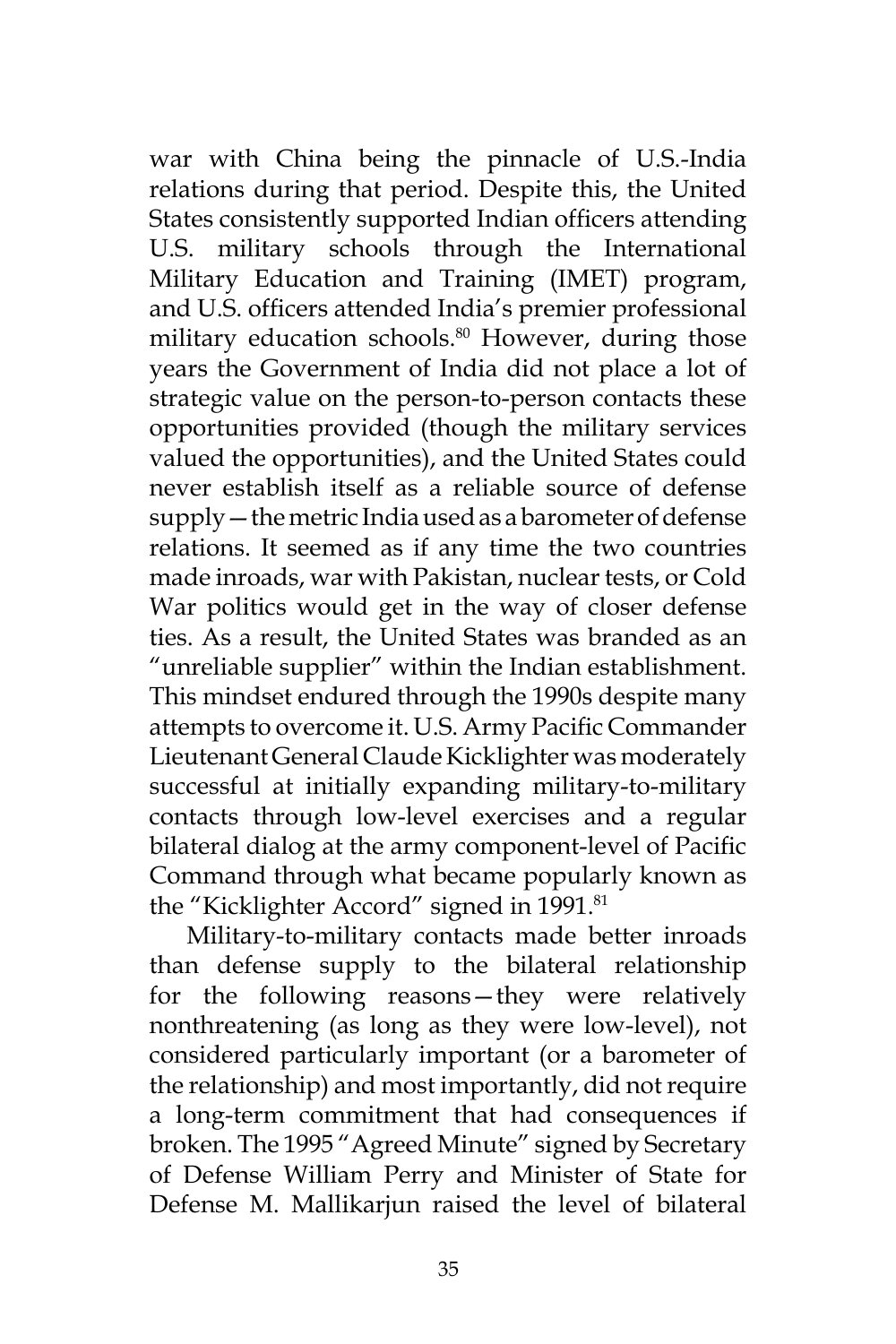relations to the Ministry of Defense and established mechanisms at the Under Secretary of Defense for Policy-level for the United States to engage with India. The 1998 nuclear test and subsequent sanctions brought the relationship to a halt just as many initiatives were beginning to take shape.<sup>82</sup> However, the mechanisms, such as the Defense Policy Group meetings and subordinate service Executive Steering Group meetings were easily revived once sanctions were lifted in 2001.

The "reliable supplier" issue was last raised after the 1998 sanctions prevented India from obtaining spare parts for its Sea King helicopters, even though they were purchased from the UK. Many of the parts were licensed U.S. technology that fell under the sanctions. In one of his last acts in office, President Bill Clinton lifted the sanctions on January 19, 2001.<sup>83</sup> The memory of these sanctions still lingers today, but the issue no longer dominates the discussions. Significant inroads to the relationship have since been made.

Secretary of Defense Donald Rumsfeld and then Minister of Defense Pranab Mukherjee signed a "New Framework for the U.S.-India Defense Relationship" in 2005, which formally introduced the idea of a "strategic partnership" and laid out the areas of common strategic interest. It also reaffirmed the Defense Policy Group as the apex body of defense discussions and its subordinate groups. Significantly, it added the Defense Procurement and Production Group, which aimed to bolster a newly emerging defense supply relationship. Shortly after sanctions were lifted, India completed a deal to purchase Q-37 Firefinder radars from the United States that was begun in the 1990s and put on hold due to the sanctions. This represented the first major defense purchase from the United States in over 4 decades.<sup>84</sup> Since then, U.S. defense sales to India have grown significantly and include major defense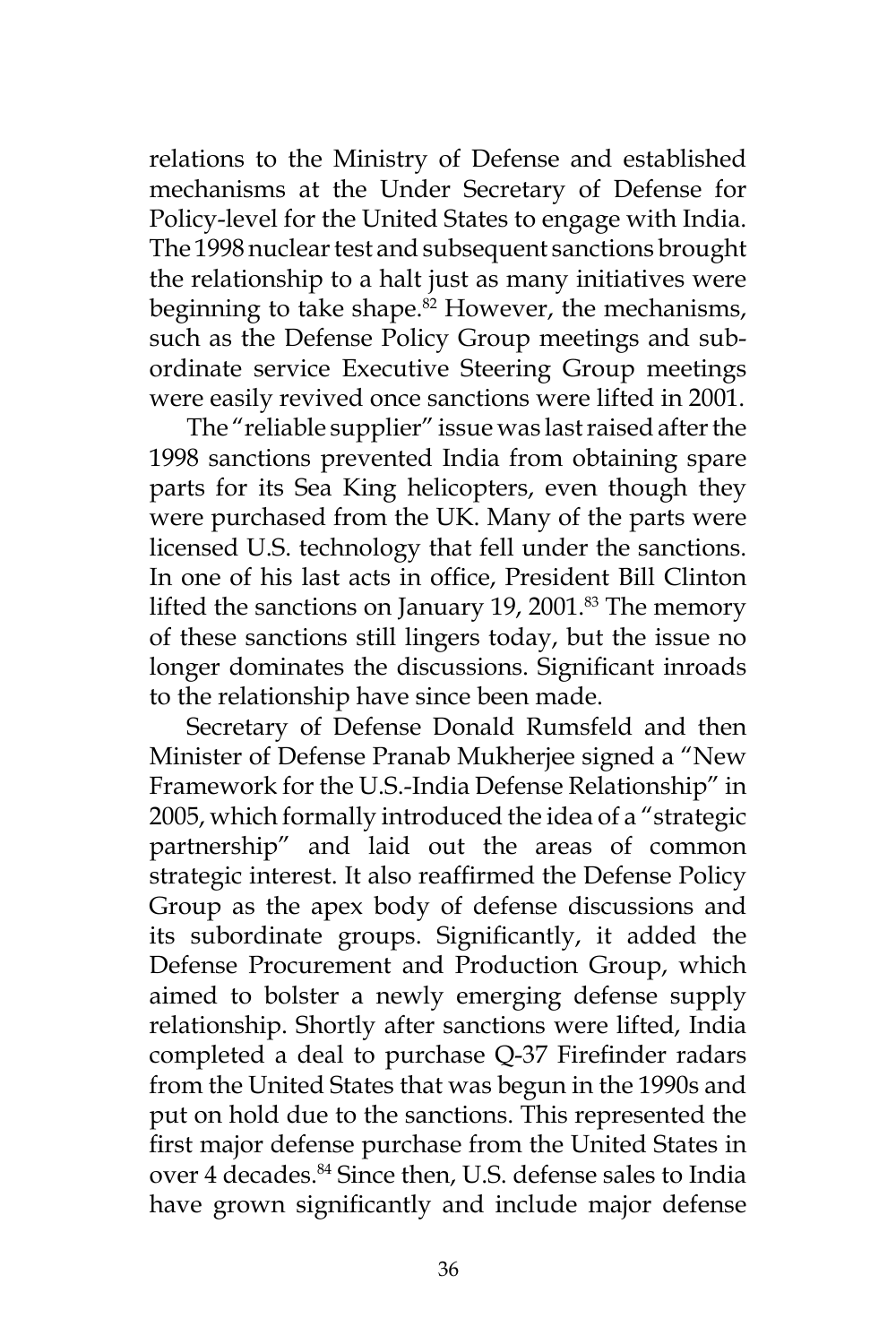systems such as C-130J aircraft, P-8I maritime patrol aircraft, H-3 Sea King helicopters, and the former Austin-class amphibious transport dock, renamed INS *Jalashwa,* and currently the second largest ship in the Indian Navy. India will likely order C-17 Globemaster aircraft to replace its fleet of Il-76 transport aircraft,<sup>85</sup> and has invited the United States to participate in tenders for medium multirole combat aircraft, attack helicopters, heavy lift helicopters, and a wide range of other equipment and services to include design consultancy on some of its new warships.

U.S.-India bilateral military exercises have grown in number, size, and scope as India has begun to see the value of bilateral exercises being more than just the person-to-person contacts. In addition to regular army and naval exercises, the Indian Air Force participated for the first time in the world-class Red Flag exercise in the United States in August 2008.<sup>86</sup> These exercises provide the Indian military opportunities to observe U.S. equipment and capabilities that they may be interested in as the Indian military upgrades to newer technologies. It also gives them exposure to new tactics and doctrine that are necessary for the employment of new military technologies. Since 2001, India and the United States have conducted over 50 bilateral or multilateral exercises.87

The level and frequency of senior defense contacts between the United States and India has increased significantly since 2001, to the point that the United States eclipses all of the other countries in the frequency of senior-level contacts. In 2008 alone, the Secretary of the Navy, Chief of Naval Operations, Secretary of Defense, Chief of Army Staff, and Chairman of the Joint Chiefs of Staff visited India at the highest levels. At the three-star and lower levels the number of visitors expands significantly. While not matching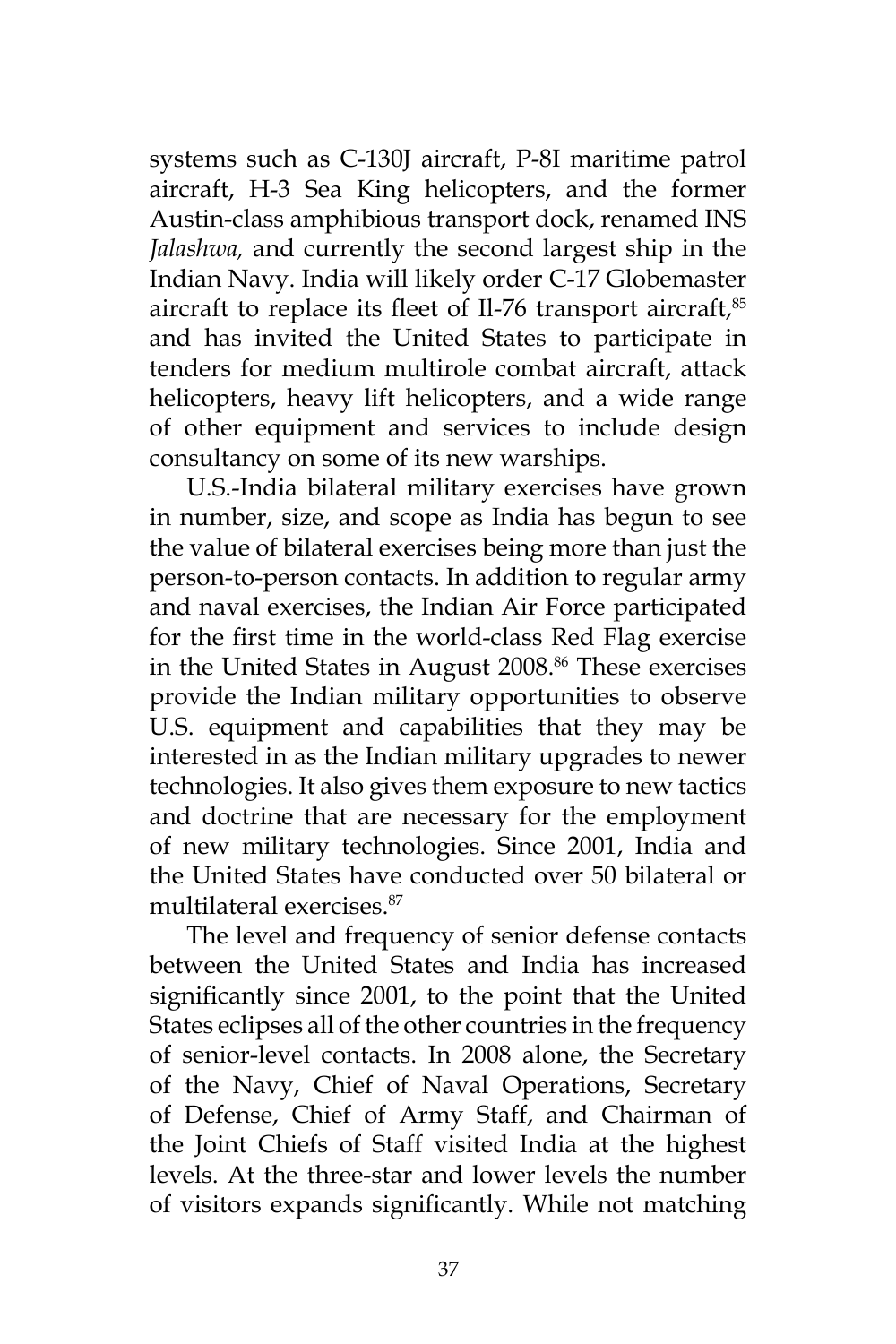the frequency of U.S. visitors to India, Indian defense leaders conducted a significant number of visits to the United States, including the Minister of Defense and many delegations to military bases and defense industry.

The U.S.-India relationship holds great promise, but a number of obstacles still exist. First and foremost are the lingering suspicions of U.S. "reliability." While there is significant progress, these suspicions remain in the back of the Indian mind and create hesitation on the part of decisionmakers. This is sometimes exacerbated by the political Left and its universally myopic opposition to any engagement with the west. The necessary, but often complicated and intimidating, U.S. arms export control laws only serve to feed these suspicions. The net result is an inability to come to agreement on a number of substantive bilateral military agreements necessary to move the relationship to the next level and failure to resolve these issues may actually reverse progress already made.<sup>88</sup> End-use monitoring was agreed to during Secretary of State Hillary Clinton's July 2009 visit to India, but it was not a smooth success. Several opposition parties walked out of Parliament in protest when it was announced.<sup>89</sup>

#### **DOMESTIC LIMITATIONS**

Many of the bilateral challenges for India's expanding defense relations were discussed in the context of each individual country. However, a number of systemic problems within the Indian bureaucracy limit its ability to grow the number of "strategic relationships." Broadly, these can be grouped into four main issues, three structural and one political. These are summarized below.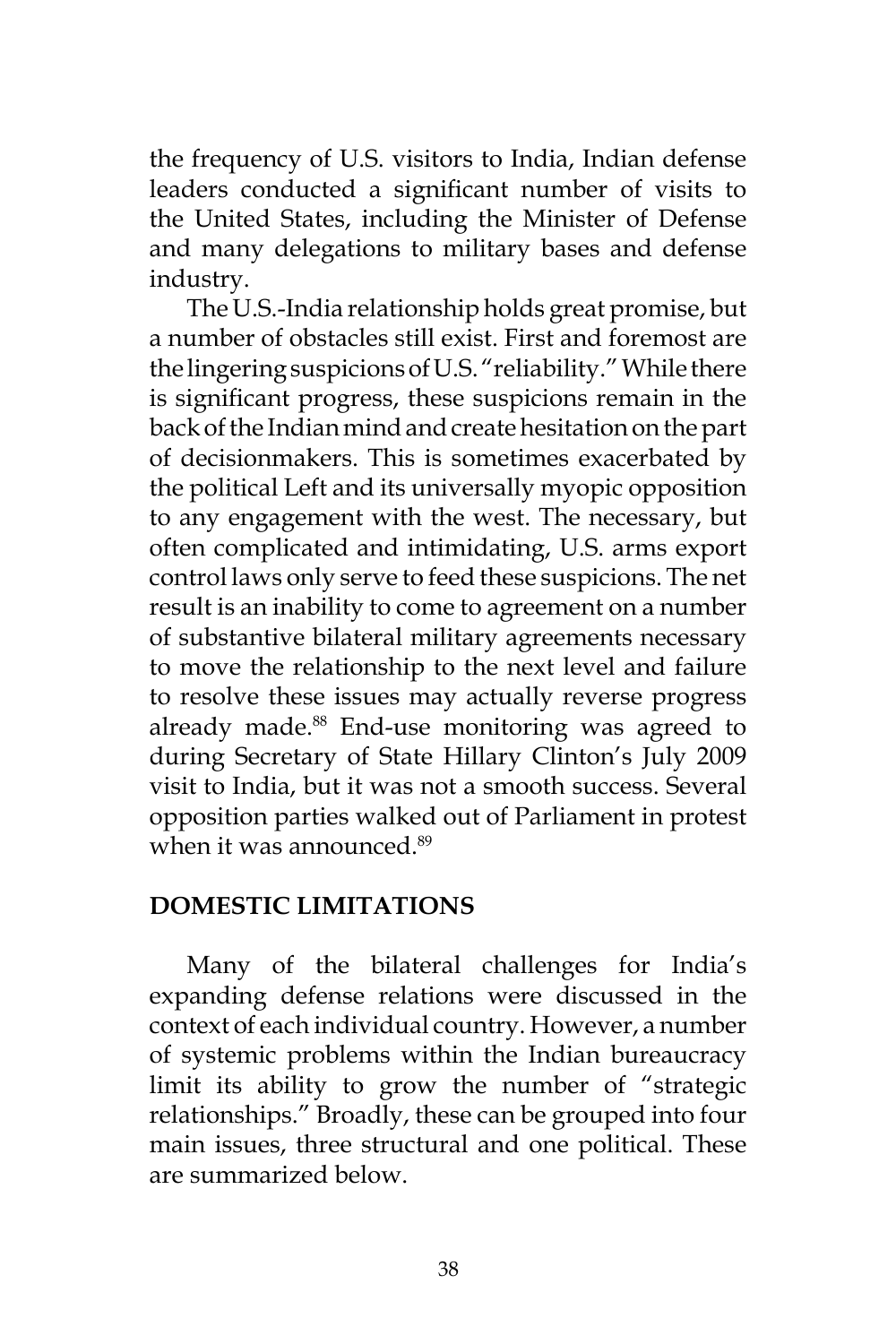1. The sheer volume of expanding relationships has placed a strain on India's bureaucratic system, which has so far not significantly changed to deal with the scope of the new relationships. The Indian Ministry of Defense does not have a large staff to deal with the large number of foreign engagements in which it is currently involved. The primary point of entry into the ministry for foreign nations is through the Joint Secretary for Planning and International Cooperation. Despite the large increase in bilateral agreements since 2000, this office has not been significantly expanded to accommodate the new relationships. Part of the way the ministry has dealt with this is to delegate down to the Integrated Defense Staff (IDS) or the individual services. While this has helped by partially eliminating a bureaucratic step (the Joint Secretary still oversees most activities of the services), these staffs have not grown to cope with the new relationships. $90$  Recently, the IDS has taken a larger role, but still lacks the depth of personnel to effectively manage the expanding relationships. Even at this level, the IDS and military services funnel relations through the respective foreign liaison offices, but do not have corresponding "desk officers" dedicated to managing the individual bilateral relationships.

2. Foreign affairs is the domain of the Ministry of External Affairs (MEA), which consequently has to be involved in virtually all matters relating to foreign relations, to include defense. The Ministry of Defense has limited authority to conduct defense policy with other nations without extensively consulting the MEA. Again, the MEA is limited in the number of personnel working on specific countries, providing another chokepoint to developing bilateral defense relations.<sup>91</sup>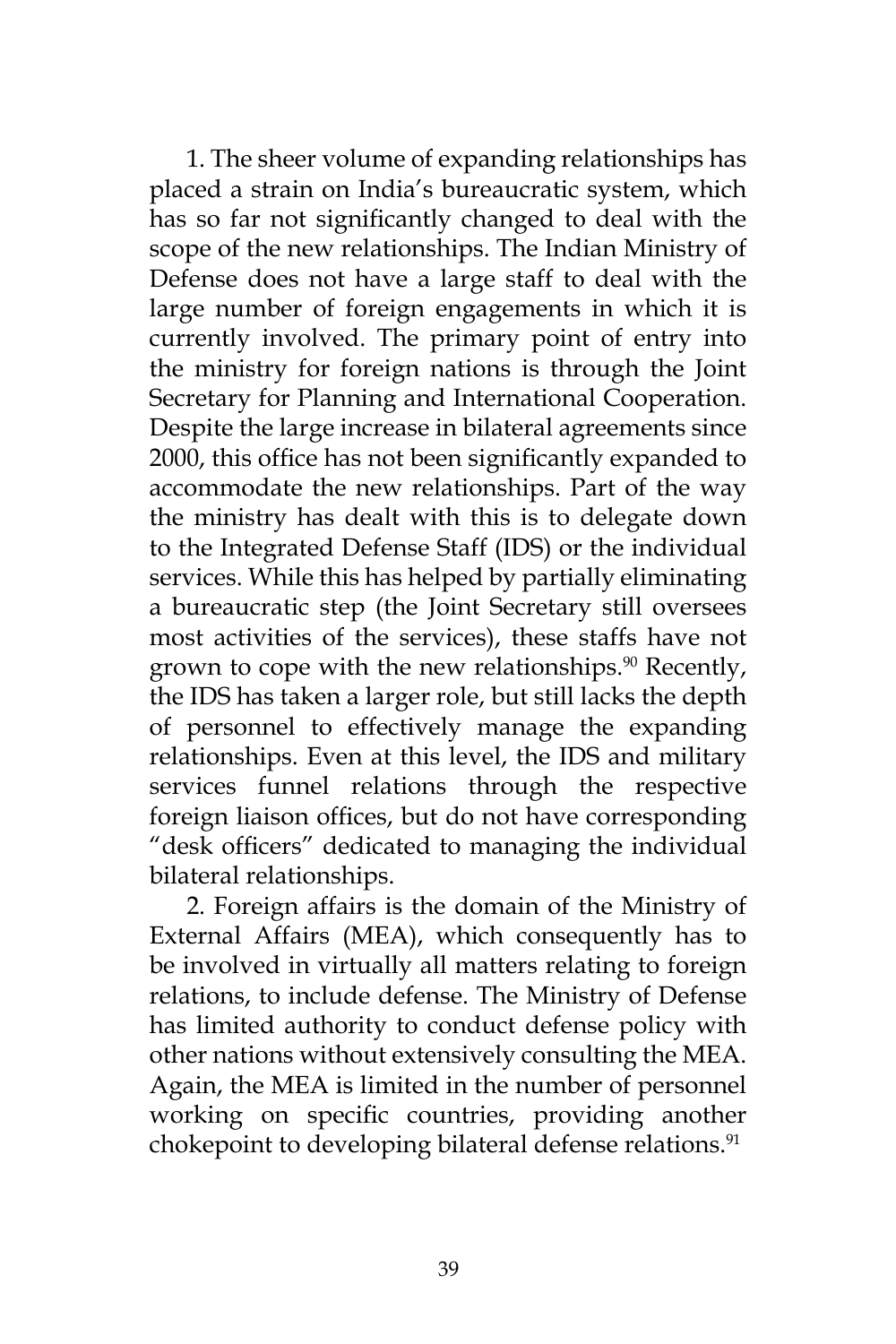3. The Government of India has a very hierarchical decisionmaking process whereby even minor decisions need to be approved at very high levels of the bureaucracy. This creates a major chokepoint for getting things done and usually means the person across the table in negotiations is not empowered to make decisions. Most defense-related issues, to include procurements, fall under the oversight of the Cabinet Committee on Security (CCS), a parliamentary committee led by the Prime Minister that has oversight over national security issues.<sup>92</sup> The CCS generally only meets very 2 weeks.

4. India's system of government makes international decisions highly dependent on domestic politics. India uses the parliamentary system of government and since the 1980s depends on a coalition to form a government. These coalitions are often fragile and frequently subject to the whims of relatively minor parties, not to mention the opposition party(s) whose primary purpose is to "oppose." As a result, bilateral activities are sometimes cancelled or modified just to appease coalition partners or a particularly vocal opposition if elections are near.

Figure 3 illustrates a potential correlation between the timing of national parliamentary elections and the number of bilateral defense agreements. In 2004, the Bharatiya Janata Party (BJP) and its coalition lost the general election to the Congress Party-led coalition. While the BJP began to negotiate a number of bilateral defense agreements, these negotiations were presumably placed on hold in the run-up to the election. Subsequently, the winning Congress Party coalition began to negotiate a number of agreements shortly after taking power. The chart shows a gradual increase which can be explained by the lag between the beginning of negotiations and actual signing as well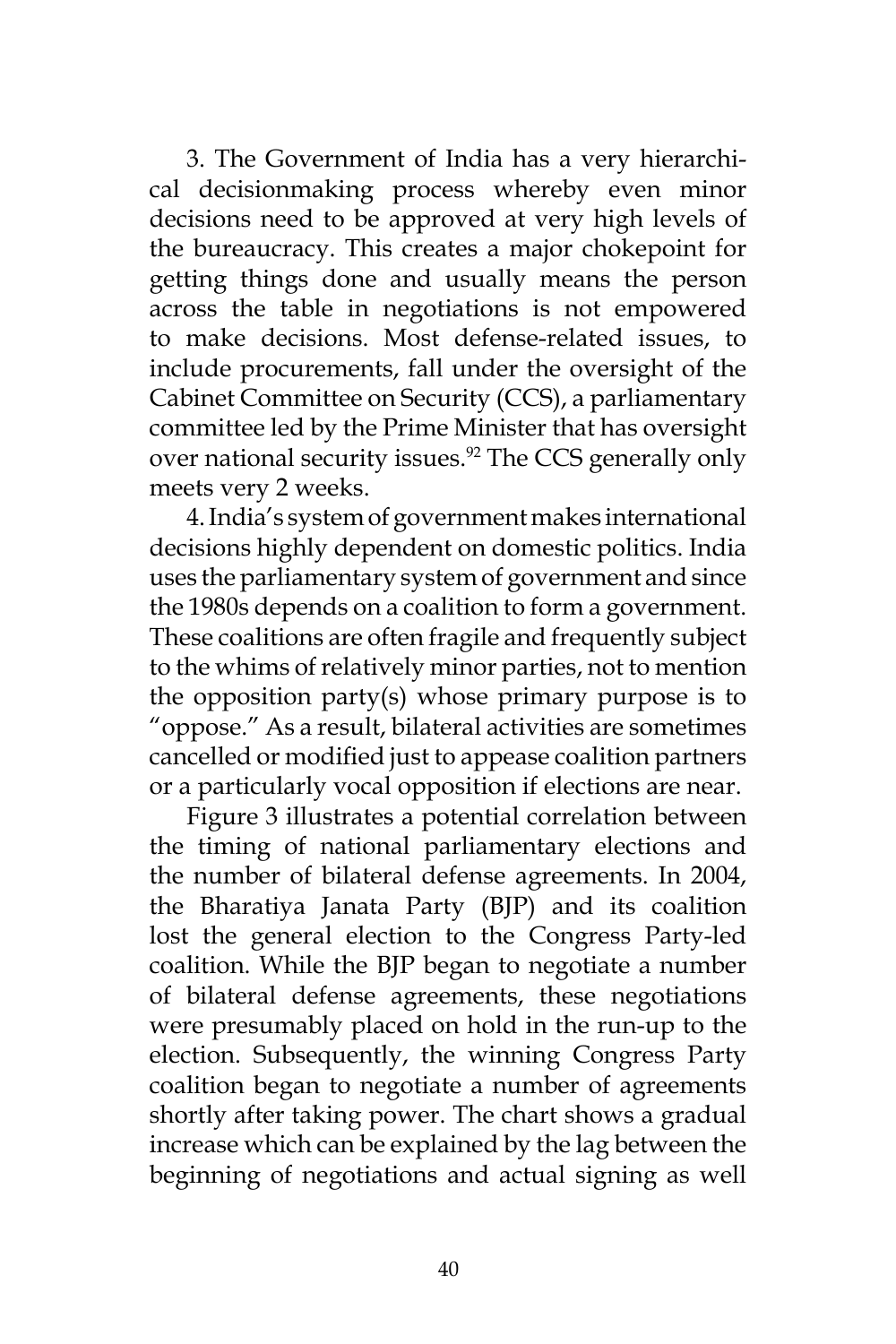as time for the new government to develop a foreign policy.



India's Bilateral Defense Agreements

**Figure 3. India's Bilateral Defense Agreements**.

In the run-up to the 2009 general elections, the number of defense agreements signed begins to taper off. Because the previous (BJP-led) government lost and had engaged in a number of agreements close to the election, Congress may have taken a more conservative approach to prevent foreign policy from becoming a detriment in national elections. There are many examples of the Communist Party coalition members objecting to defense agreements, especially with the United States.

While correlation does not always mean causality, the anecdotal evidence suggests this to be at least a partial explanation. The Congress Party won the 2009 elections with an even stronger mandate than before, and without many of it more vocal coalition partners, such as the Communists. India then agreed to U.S.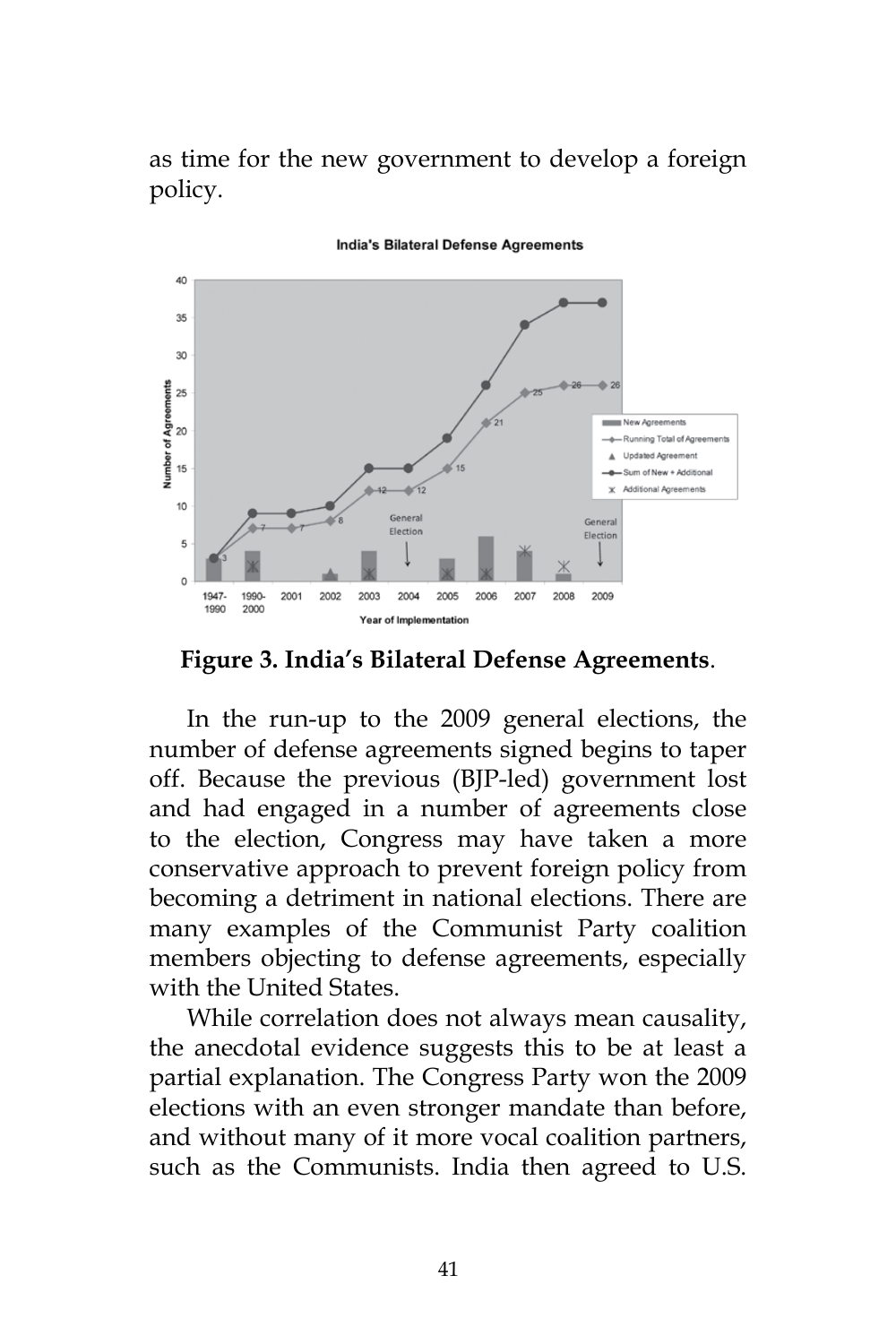end-use monitoring in July 2009, merely 2 months after seating the new government. Therefore, it is likely that we can expect more decisive decisions in future defense agreements.

#### **FROM NONALIGNMENT TO POLY-ALIGNMENT**

The world has changed and the challenges have grown more complex. The moral force that Pandit Nehru spoke of was a force that came from the power of ideas and from an abiding faith in the principles of justice and reason. . . . We look forward . . . as we seek to fashion a contemporary and compelling vision for the Nonaligned Movement.<sup>93</sup>

Prime Minister Singh's above statement at the NAM summit at Sharm El-Sheikh, Egypt, on July 15, 2009, sought to reaffirm the relevance of the NAM while recognizing it needed to change to deal with an increasingly interconnected world. India is addressing this challenge uniquely in an attempt to straddle its commitment to nonalignment and its growing need to secure necessary relationships globally.

The past decade for India was a scramble to establish "strategic relationships" with most of the major powers and many of the middle powers, China being the lone exception with some progress made there too. A good gauge of this is the number of bilateral defense agreements concluded over the years (see Figure 3). India concluded only seven new bilateral agreements from 1947 to 2000, and four of those were in the decade between 1990 and 2000; however, from 2000 to 2008 India concluded 19 new agreements. Beyond this, many other countries have defense-related agreements with India that are embedded in broader bilateral agreements. The few agreements prior to the end of the cold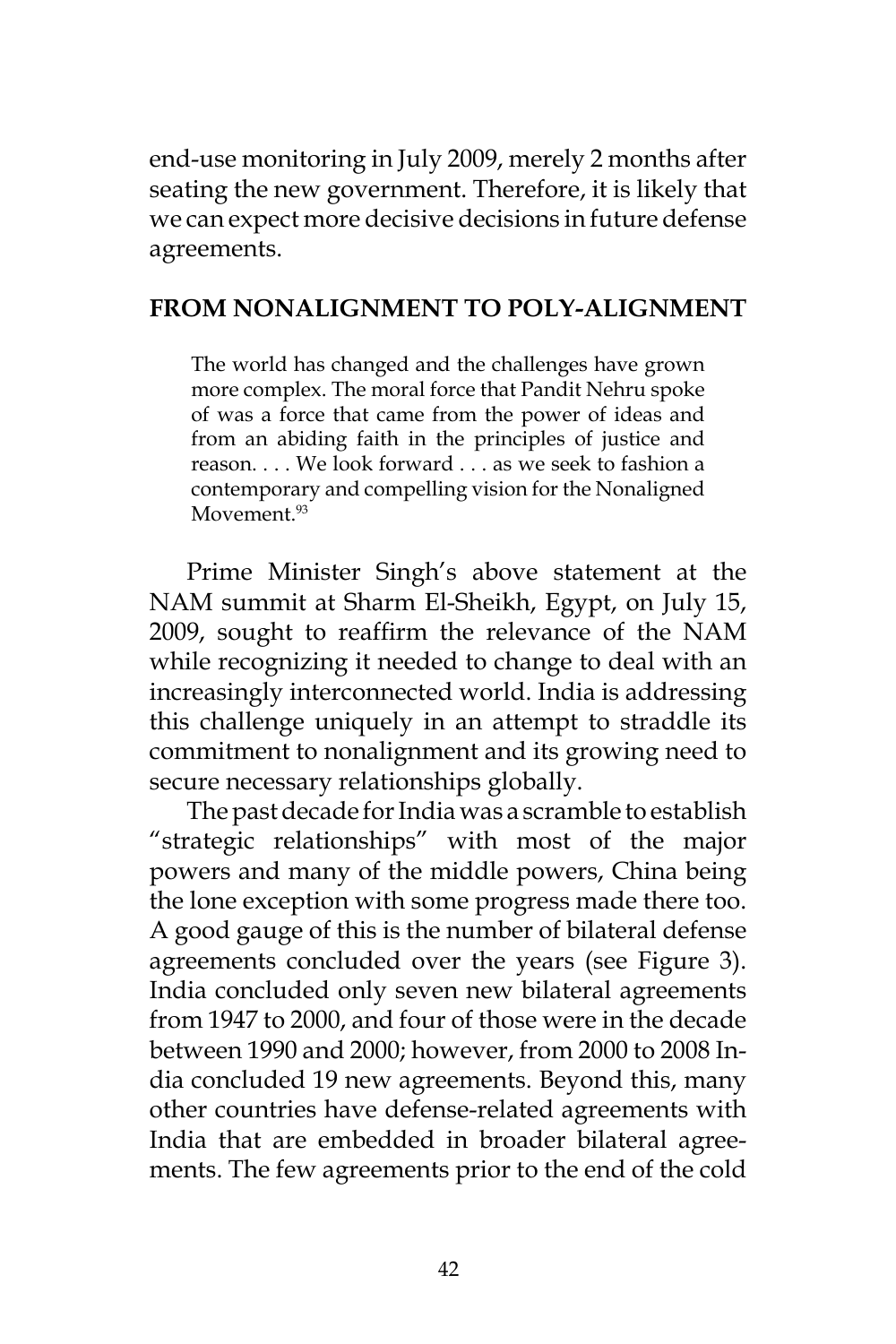war were largely borne out of necessity—to procure needed military equipment. In the post cold war transition years (1990-2000), many of the agreements were still borne out of procurement necessities that were a result of shifting to western sources in lieu of the former Soviet Union. However, there was a new element introduced by the United States—that of military-tomilitary security cooperation. The new agreements that followed after 2000 increasingly adopted various aspects of defense cooperation beyond defense procurement including bilateral exercises, exchanges, and training. Nonalignment in the traditional sense as a foreign policy started to unravel as more and more bilateral defense agreements were brokered.

This is an important departure from the past where India was more inclined to assert "nonalignment" in international relations and avoid entanglements. Instead of avoiding alignments all together, India is now seeking to align with (just about) everyone, or become "poly aligned." However, it is not a significant leap in terms of the broader effects on its global relationships. By establishing a broad range of alignments with many countries, India is able to maintain its stand on multilateralism and much of its nonalignment ideology while reaping the benefits of having strategic relationships with other countries. India still perceives and presents itself to be "nonaligned" as indicated by the quote at the beginning of this section. However, many of its actions are increasingly in the direction of "poly-alignment."

Following the end of the Cold War, India began to actively promote the idea of a multipolar world as an alternative to the unipolar world led by the United States. As India emerged from its financial crisis of the early 1990s, it also became aware of its own opportunity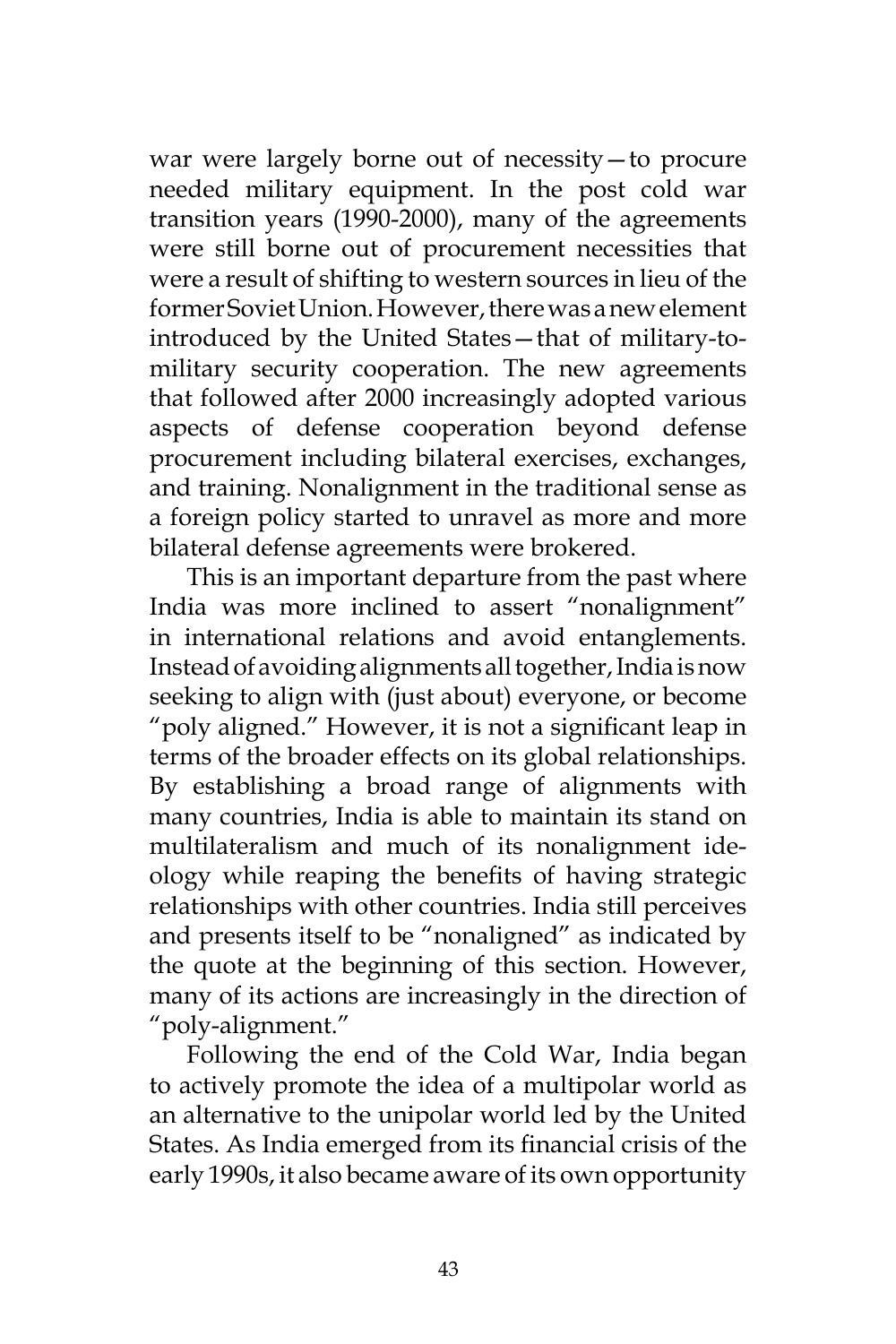to be a "pole" in the multipolar world. Indian pundits often suggested that the poles would include Russia, the United States, the EU, China, Japan, and India. This was often represented in the 1990s by a hexagon with five solid sides and one dashed side for India. Today, the inclination of most Indians would be to depict the hexagram with six solid sides.<sup>94</sup> This view has often manifested itself through promotion of UN Security Council reform that includes India as a new permanent member. India sought to develop support for its case by establishing "strategic partnerships" that would likely result in votes for India. Frequently, bilateral agreement signings or joint statements (not limited to the defense sector) are accompanied by statements supporting a bid for a permanent Security Council seat for India.95

The defense sector presents an opportunity to cement these relationships through defense trade, which India had previously nominally considered a significant measure of the relationship, at least with countries like Russia and France. As an illustration of the changes, in 2001 Aero India was dominated by Indian companies, attended mostly by Russian, Ukrainian, French, and Israeli companies and had 10 other lightly represented countries.96 The representation of countries was generally reflective of India's external relationships, taking into consideration potential defense exports from those countries. At Aero India 2009, 25 foreign countries were heavily represented and for the first time, the number of foreign exhibitors exceeded the number of Indian exhibitors.<sup>97</sup> Recognizing India's opening of the defense sector and the potential of India's increasing defense procurement budget, the presence of foreign defense suppliers has blossomed in India. Many of the supplier countries also see the political and symbolic signal major deals convey and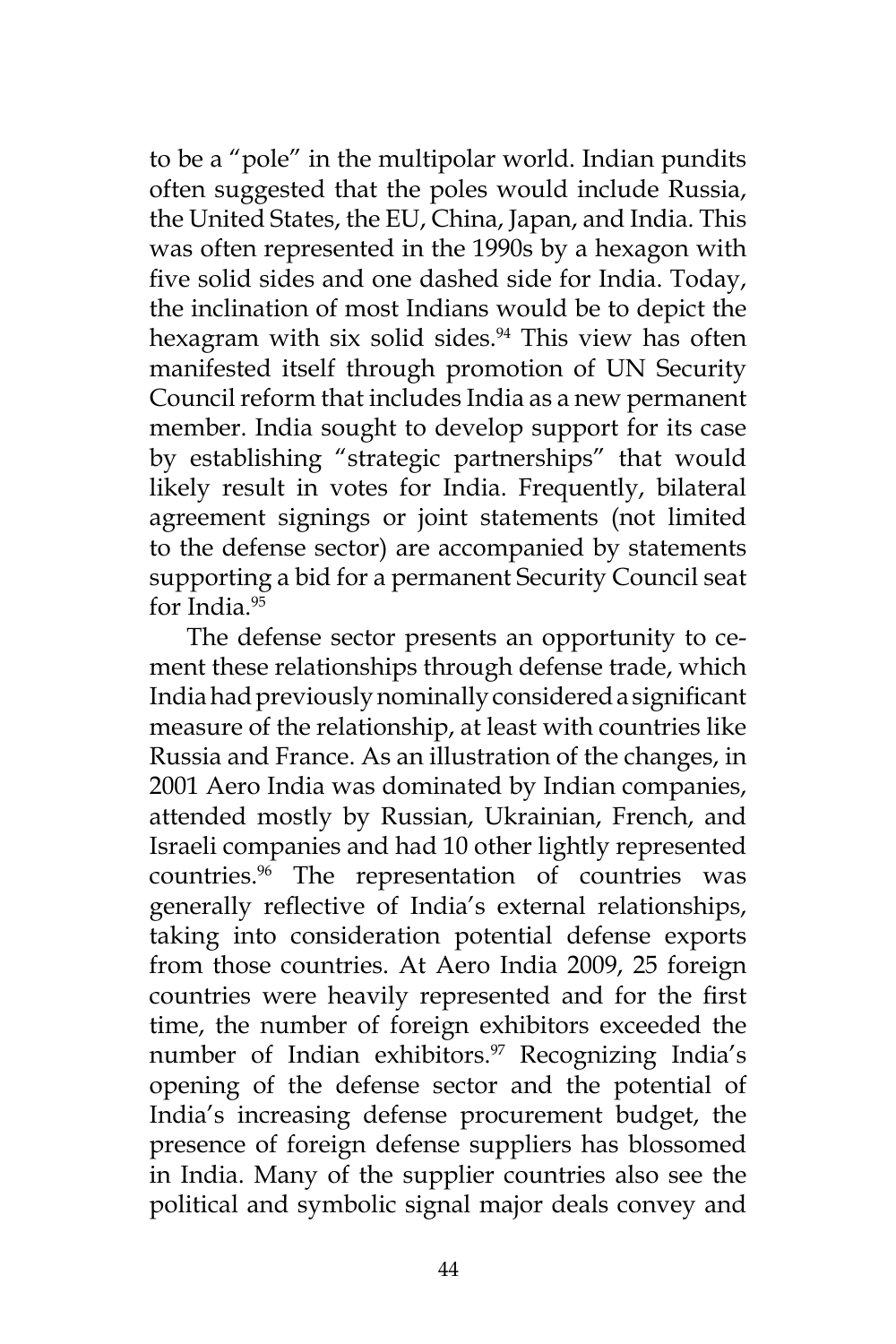have gone to great lengths to court the Indian defense market. This change in interest in India is precipitated by a combination of the following factors and changes in India to attract potential suppliers that can contribute to an enhanced defense relationship while meeting critical defense needs for the military.

- Since the late 1990s, India's economy has been growing at a rate of over 8 percent and with defense expenditures generally allocated as a percentage of gross domestic product, India is now increasingly able to afford coveted western technologies.
- Publication of the first edition of the *Defense Procurement Procedure* in 2002 removed a lot of opacity in India's procurement process and mandated a competitive bid process for foreign procurement.98 Subsequent editions were increasingly favorable to western companies.
- Procurement tenders place a lot of emphasis on technology transfer, licensed production, and reinvestment through defense offsets.<sup>99</sup> These types of arrangements create more symbiotic relationships than simple purchases.
- Relaxation of rules on foreign investment in the defense sector, enabling foreign companies to own up to 26 percent of defense sector undertakings, with a possible increase to 49 percent in the near future.100 This has the additional benefit of attracting co-development partners and new technology.
- Unhappiness with Russia as a defense supplier in terms of both quality of defense articles and perennial problems with price escalation and delayed delivery has created a significant motive for diversification of the supply base.<sup>101</sup>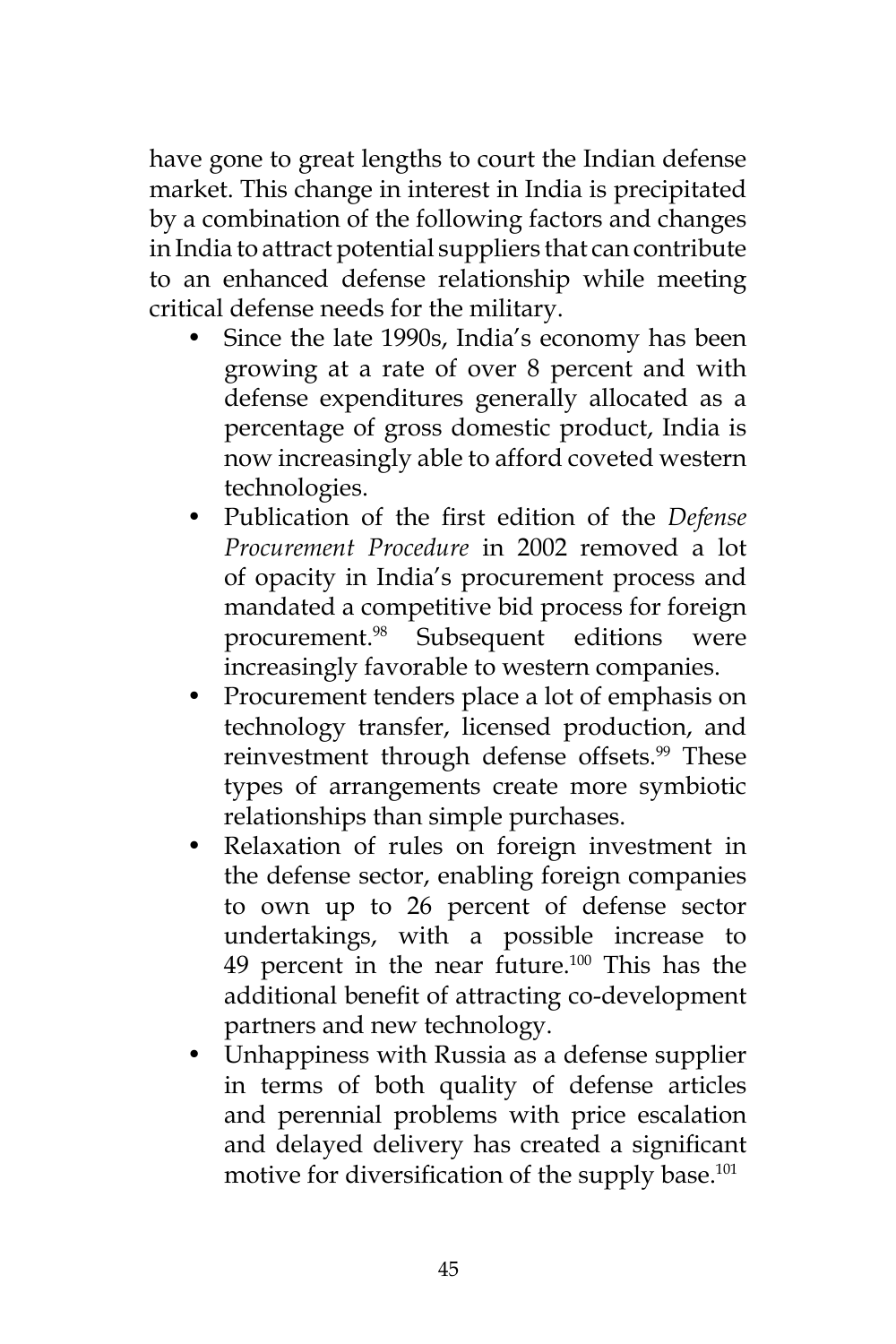Another area that indirectly contributed to India's shift from nonalignment to poly-alignment is its participation in UN peacekeeping operations. With the exceptions mentioned previously in India's neighborhood, India has maintained a policy of noninterference with the exception of UN peacekeeping missions. The UN provides the cover that India needs to remain nonaligned yet still contribute on the global stage as one of the top three contributors to UN missions. However, in the past decade the international community (including the United States) and the UN have taken initiatives to conduct multilateral training on UN tasks. This had the effect of further promoting the importance of multilateral exercises and events. Prior to that, India was responsible for its own training and seldom participated in training outside of India. While there are no specific data to support it, there is a presumption that the increased exposure to the global military and political environment as a result of UN peacekeeping missions has increased India's need and desire for greater military contacts globally.

Beyond poly-alignment, India has also begun to directly assert itself as a regional power, especially as it acts on its concerns about Chinese expansionism in the Indian Ocean. To facilitate this, it is seeking to convert its brown-water navy to a blue-water navy, evidenced by the acquisition of new aircraft carriers, submarines, and larger surface vessels. India's Air Force is also expanding its reach through purchases of air-to-air refuelers and longer range transport aircraft. These expansions of capability go beyond the capabilities needed to address the traditional border threats from China and Pakistan and portend a greater concern for strategic issues, including protection of shipping lanes, energy resources, and India's large expatriot populations in the Middle East and Mediterranean.102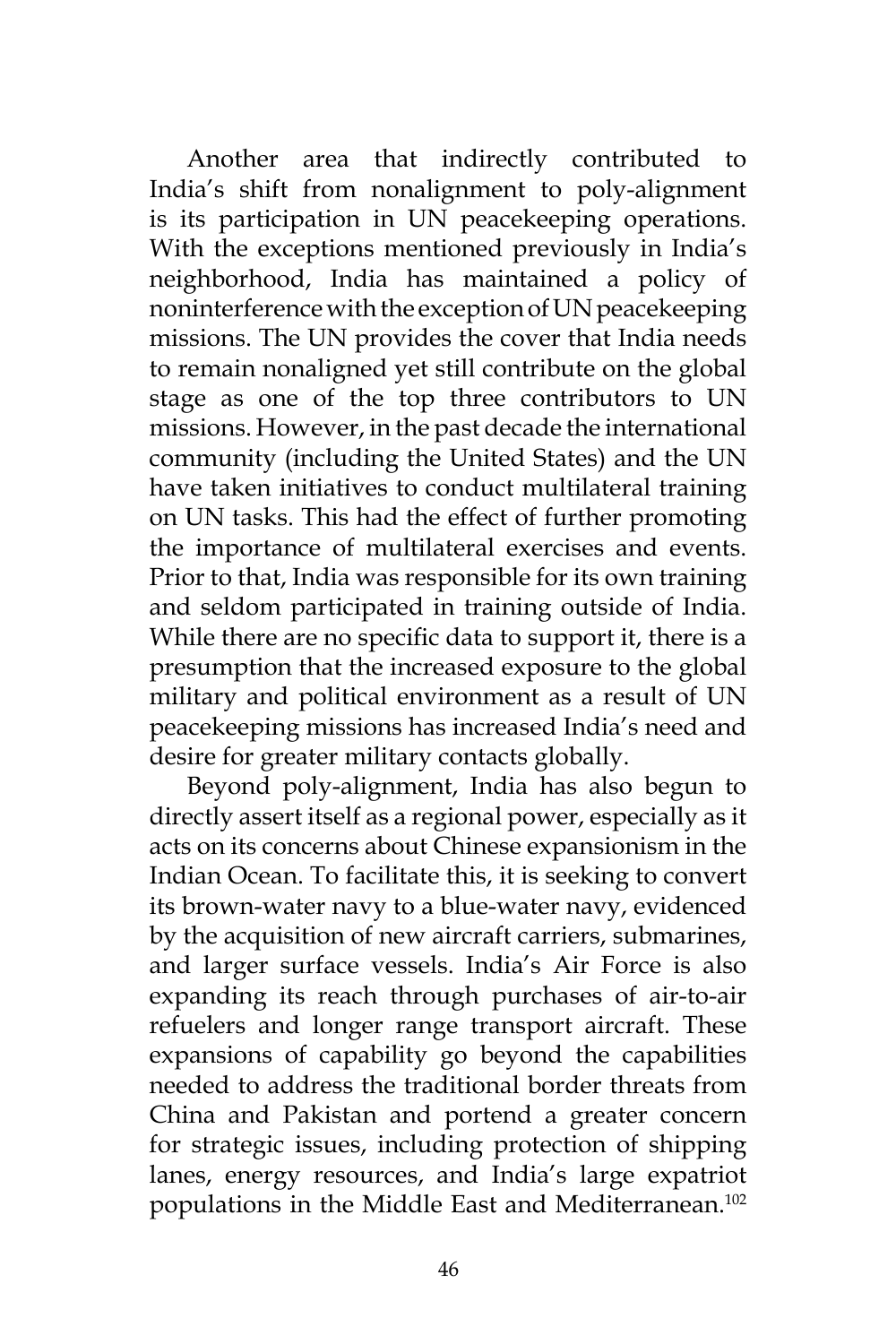India contributes to counterpiracy operations off the Horn of Africa, primarily to protect its own interests, but nominally coordinating with other countries conducting operations in the region.103 There are also reports of India establishing a network of listening posts in places like Madagascar and Mauritius to monitor activity in the Indian Ocean.<sup>104</sup>

#### **IMPLICATIONS FOR U.S. POLICY**

The rapid warming of relations between India and the United States over the past decade is proving to be a significant, yet challenging, new relationship. The new opportunity for tens of billions of U.S. dollars in defense-related sales, while not necessarily the most important part of the relationship, are a significant enabler that will open up countless new opportunities to grow the bilateral defense relationship. Because many of the U.S. defense technologies have important applications in domestic counterterrorism, these sales also expand opportunities well beyond the two defense establishments into law enforcement and border control issues. Despite the tremendous opportunities, U.S. policymakers need to keep a few things in mind as the Indo-U.S. defense relationship moves into new and unexplored territories.

• The NAM will continue to be a central component of the way India formulates its foreign policy. To a lesser extent, India will look to the UN as a way of forming global consensus on multilateral issues (that do not adversely affect India). At the same time, India will fiercely protect its own internal and bilateral issues from becoming part of the international dialog (Kashmir being the most obvious example).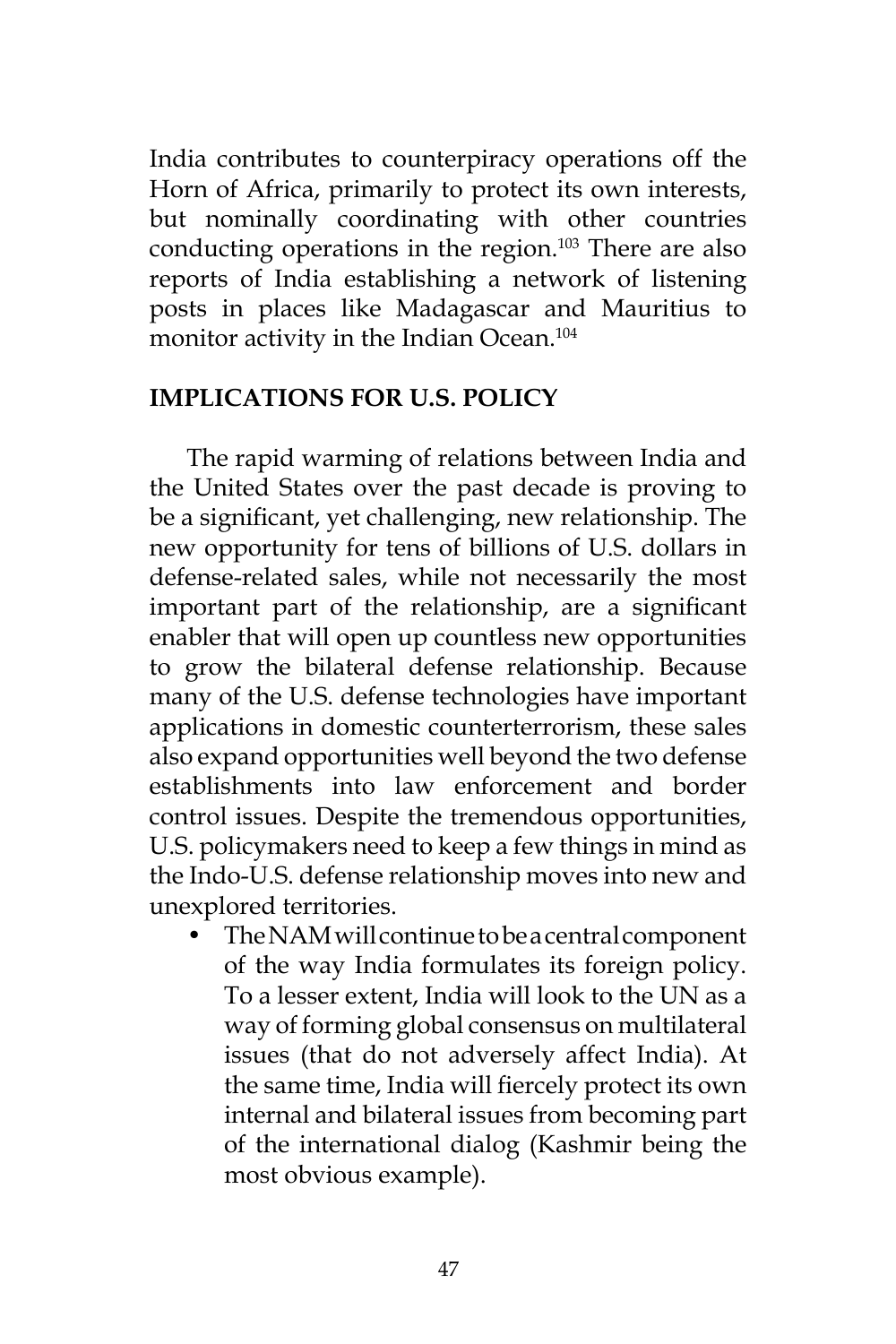- Domestic politics will continue to be a dominant force in the decisions India makes, including its foreign policy. This is an artifact of the hypersensitivity any ruling party or coalition has to domestic issues and the real or perceived impact of foreign policy on the electoral vote banks. Similarly, minority coalition partners in the government will continue to influence some foreign policy decisions by acting as the spoiler, especially with regard to the larger powers.
- As an extension of its NAM policy, India will continue to view its relationship with the United States through the lens of multilateralism, preference for a multipolar global power structure, and the impact on its bilateral relations with other countries.
- India will continue to forge new defense relationships around the world, increasingly with a view to exporting defense material from its own developing industry. However, it will likely begin to shift its energy towards deepening many of the relationships it has established to date.
- India will increasingly assert itself as a regional power in the Indian Ocean. Most of the time, its interests will nominally converge with those of the United States (such as current counterpiracy operations) yet will not necessarily formally "align" with the United States; however, occasionally India's interests may diverge (such as Indian support to Mauritius' claim to Diego Garcia<sup>105</sup>), creating potential irritants in the relationship.
- India will likely emphasize balance in its defense relations, especially with the larger powers of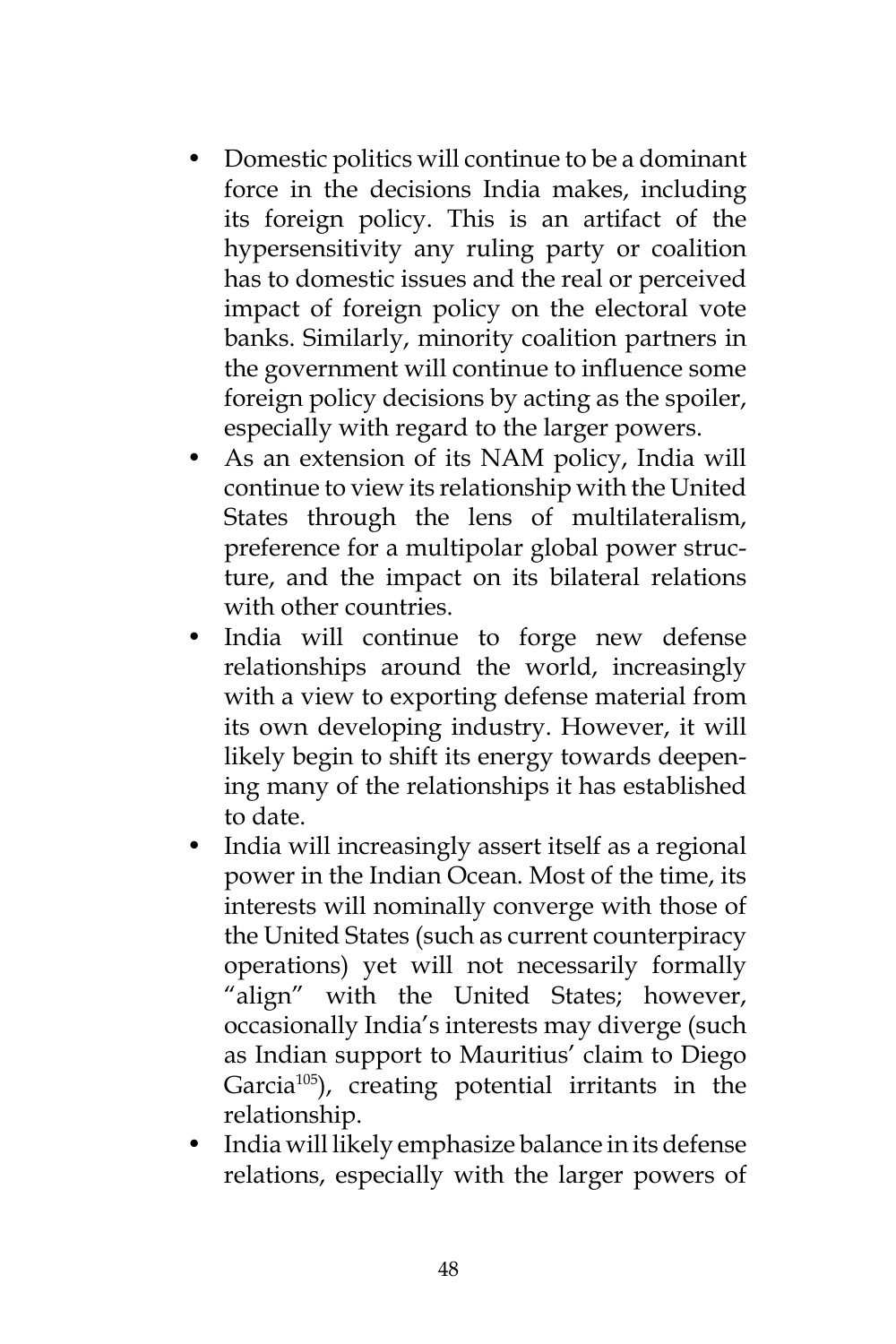the United States, Russia, the EU, UK, and Israel. This balance will often be reflected in defense procurement decisions, as these are enduring symbols of the bilateral relationship. Most bilateral and multilateral military exercises will not be affected with considerations of balance, with the exception of larger, more visible exercises.

#### **CONCLUSION**

India's interests have changed over the past 2 decades from a position of nonalignment to one of having specific strategic interests that lead it to a path of "poly-alignment." This path appears to be following four specific, but intermingled, courses:

1. Become a regional power across the Indian Ocean basin and secure agreements from partners in this region that support this goal, while building up expeditionary navy and air force capabilities. At the same time, India continues to modernize its army to deal with potential threats from its immediate neighbors and internal insurgency groups.

2. Develop "strategic partnerships" with countries perceived as leaders of a global, multipolar order, and seek modern military capabilities from many of those countries. This includes modern weapon systems as well as the technology and licensed production associated with those weapon systems.

3. Secure or maintain ties with smaller countries globally, many of which are members of the nonaligned movement, that can provide support in international fora as well as provide potential markets for India's own emerging defense industry.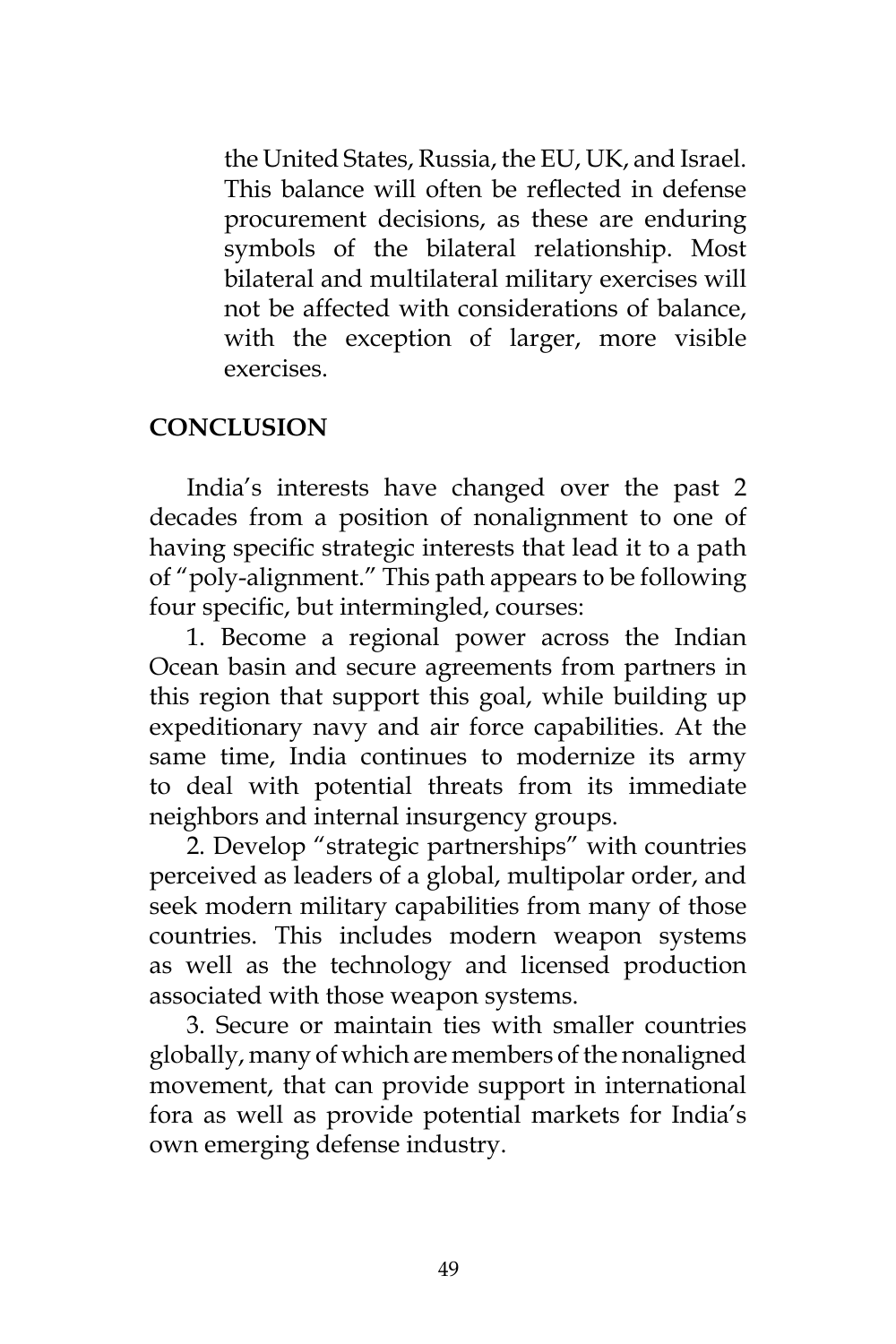4. Maintain a position of leadership in the Non-Aligned Movement and publicly present itself as "nonaligned" despite its actual alignments.

Many of the recent changes in India's global defense relationships represent a vast departure from past policy and practices. Given that the Congress Party and its United Progressive Alliance coalition received a strong electoral mandate when it was reelected in May 2009, these changes are likely to continue and perhaps will lead to bold moves to further develop and deepen strategic relationships around the world. As India cements its expanding defense relationships through the purchase of major defense platforms and the associated technology transfers and co-production agreements, it will define the course of its long-term relationships for the coming decades. All of this presents a mixed bag of significant opportunities and challenges for bilateral defense relationships.

#### **ENDNOTES**

1. Former U.S. Secretary of State John Foster Dulles' personal dislike for Nehru's policies is described in Benjamin Zachariah, *Nehru*, New York: Routledge, 2004, p. 218. Others have echoed this sentiment or parts of it.

2. India has conducted only four external operations outside of a United Nations mandate: 1950—Support to Nepal for Rana uprisings, 1971—aid to civil government of Sri Lanka, 1987-90—Indian Peacekeeping Force in Sri Lanka, and 1988—Operation CACTUS in the Maldives. Jaswant Singh, *Defending India,* New Delhi: MacMillan India, 1999, p. 143.

3. Foreign professional training was mostly limited to Englishspeaking countries such as the United Kingdom, United States, and former British colonies. Some technical training was obtained from non-English-speaking countries such as France and the USSR in connection with equipment purchases.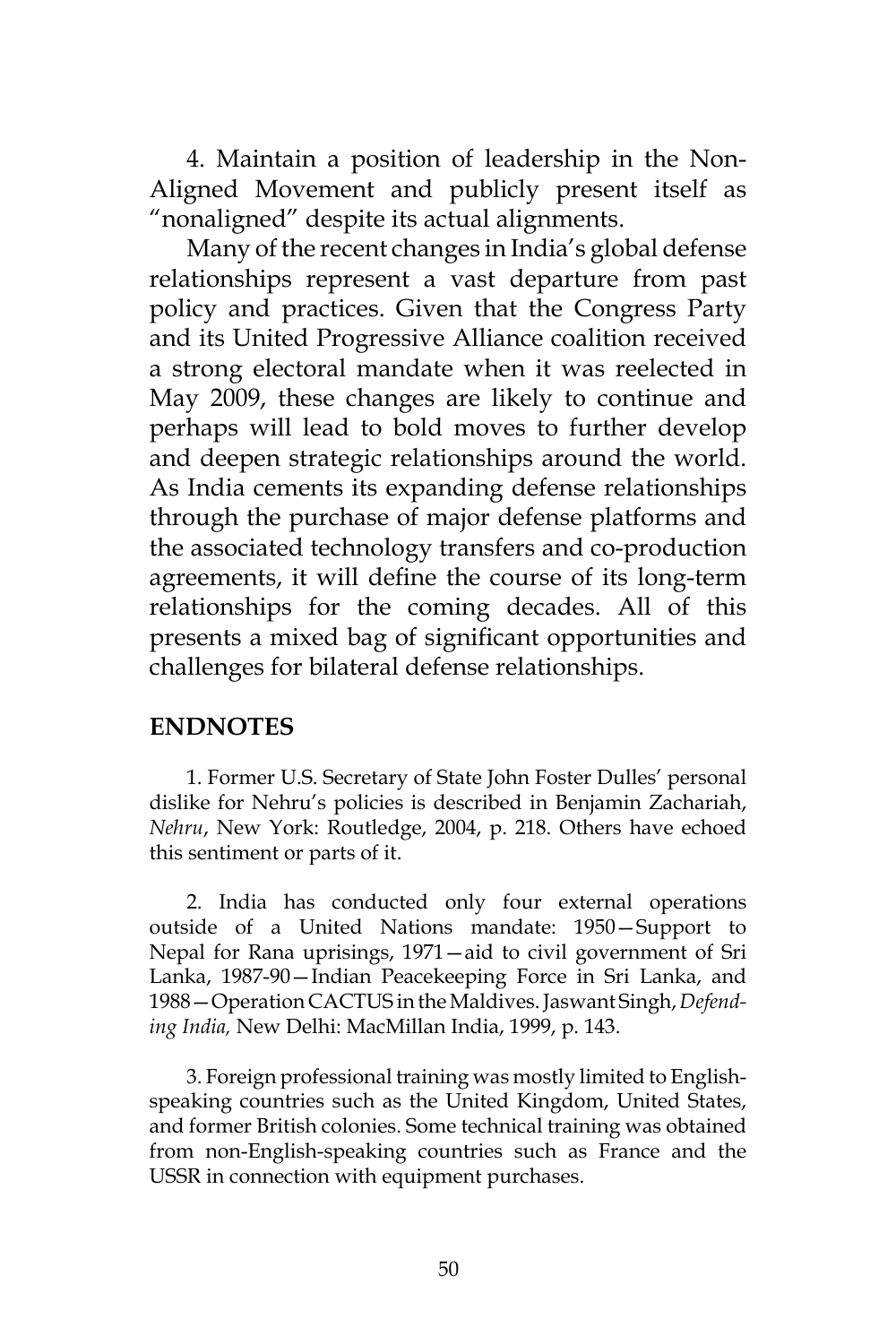4. The Indian Ministry of External Affairs website, *meaindia. nic.in*, is not comprehensive in its cataloging of international agreements and broader searches of media reporting was necessary to capture the full scope of defense agreements.

5. Zachariah, pp. 162-163.

6. *Ibid.*, p. 198.

7. Stockholm International Peace Research Institute (SIPRI), "Arms Transfer Database," available from *www.sipri.org/contents/ armstrad/at\_db.html*.

8. Vernon Hewett, *The New International Politics of South Asia,*  Manchester, UK: Manchester University Press, 1997, p. 110.

9. Zachariah, pp. 158-159.

10. *Ibid.*, pp. 237-239.

11. *Ibid.*, p. 248.

12. Srinath Raghavan, "A Bad Knock: The War with China, 1962," in Daniel Martsen and Chandar Sundaram, eds., *A Military History of India and South Asia,* Bloomington: Indiana University Press, 2007, p. 173.

13. Bhashyam Kasturi, "The State of War with Pakistan," in Daniel Martsen and Chandar Sundaram, eds., *A Military History of India and South Asia,* Bloomington: Indiana University Press, 2007, pp. 143-146.

14. Information taken from the author's personal discussions with Field Marshall Sam Manekshaw in April 1998 in Wellington, India. Field Marshall Manekshaw further elaborated that the primary purpose of the Army's deployment during elections was to ensure Indira Gandhi's victory.

15. Barbara Crossette, *New York Times,* "India Seeks to Extend Treaty With Soviets," March 24, 1991. This treaty was in the works well before these events took place, but the events themselves brought the signing to a conclusion.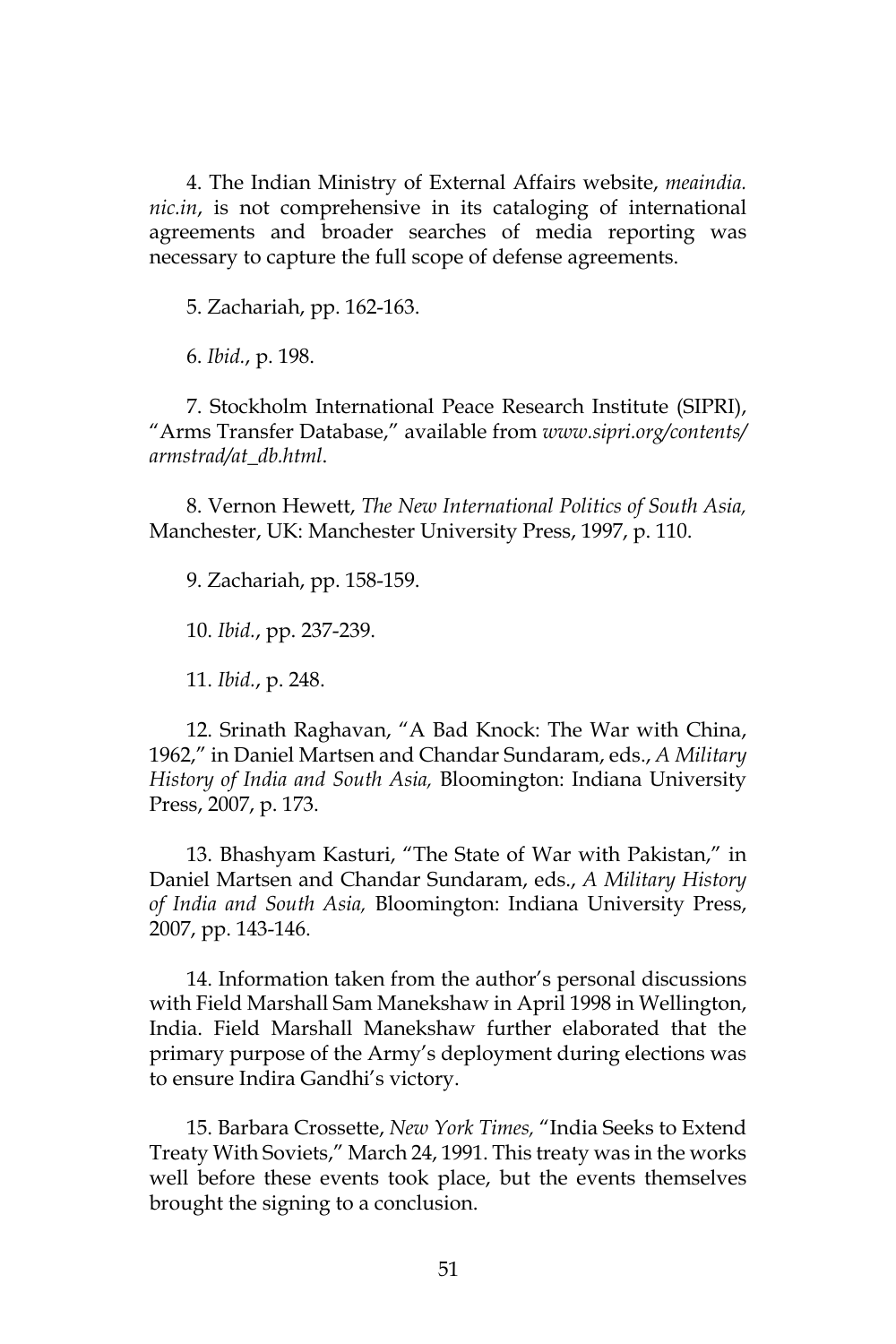16. George Perkovich, *India's Nuclear Bomb,* Berkeley: University of California Press, 1999, pp. 161-165.

17. *Ibid.*, pp. 168-171.

18. *Ibid.*, pp. 221-224.

19. *Ibid.*, pp. 307-312.

20. Nirupam Bajpai, "Economic Crisis, Structural Reforms, and the Prospects of Growth in India," Cambridge, MA: Harvard Institute for International Development, 1996, pp. 1-4.

21. Two examples are the Arjun tank program that was begun by the Defense Research and Development Organization in 1974 and the first units were not delivered until 2004 and the Light Combat Aircraft program begun by Hindustan Aeronautics that did not deliver an aircraft until 2007. Both companies are public sector undertakings.

22. Jyotsna Bakshi, "India-Russia Defence Cooperation," *Strategic Analysis,* Vol. 30, No. 2, April-June 2006, pp. 450-451.

23. This is the one exception to India's defense agreements; previous and later agreements would be supply focused. See High Commission of India, Port Louis, "India-Mauritius Relations," available from *meaindia.nic.in/foreignrelation/Mauritius.pdf*.

24. Bakshi, p. 450.

25. *Ibid.*, pp. 451-455.

26. SIPRI, "Arms Transfer Database," available from *www. sipri.org/contents/armstrad/at\_db.html.*

27. Bakshi, pp. 457-458.

28. R. K. Jasbir Singh, *Indian Defense Yearbook 2008,* New Delhi, India: Natraj, 2008, pp. 149-150, 161.

29. *Ibid.*, pp. 158-159.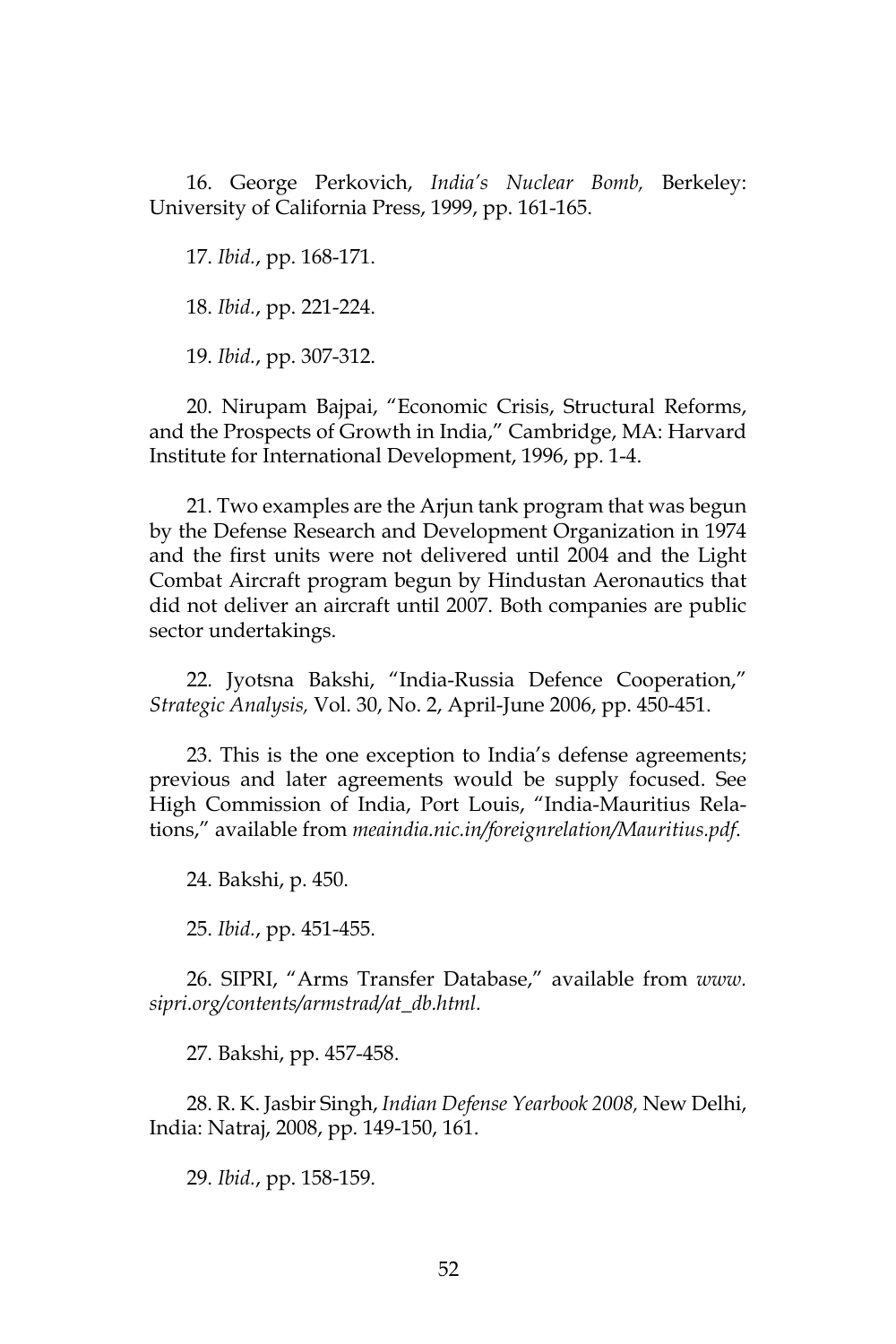30. *India Defense,* "India, Russia to Hold Negotiations to Resolve INS Vikramaditya Pricing Deadlock," May 5, 2009, available from *www.india-defence.com/reports-4356.*

31. *ZEE News,* "Indian team in Russia for talks on Gorshkov," February 19, 2008, available from *www.zeenews.com/articles. asp?aid=425442*.

32. "Russia Yields after Antony Burst," *The Telegraph,* June 5, 2009, available from *www.telegraphindia.com/1090605/jsp/nation/ story\_11066361.jsp*.

33. Jasbir Singh, pp. 168-172.

34. In 2003 India invited the Iranian President for the same function at a time when the U.S.-India relationship was blossoming; similarly, the French President was invited in 2008, when tensions over Indo-French defense deals were high.

35. "India, Russia Aim To Take Their Defence Ties To A New High," *Asian News International*, October 18, 2007, avalable from. *www.aniin.com.*

36. SIPRI, "Arms Transfer Database."

37. UK in India, Foreign and Commonwealth Office website, available from *ukinindia.fco.gov.uk/en/working-with-india/india-ukrelations.*

38. K. V. Prasad, "China to be at Aero India for first time," *The Hindu*, February 4, 2009, available from *www.hindu.com/2009/02/ 04/stories/2009020455000700.htm.*

39. UK in India, Foreign and Commonwealth Office website, available from *ukinindia.fco.gov.uk/en/working-with-india/india-ukrelations.*

40. Constance Roger, "Indo-French Defense Cooperation— Friends in Need or Friends Indeed?" Institute of Peace and Conflict Studies Research Paper No. 7, New Delhi, India, March 2007, pp. 6-8.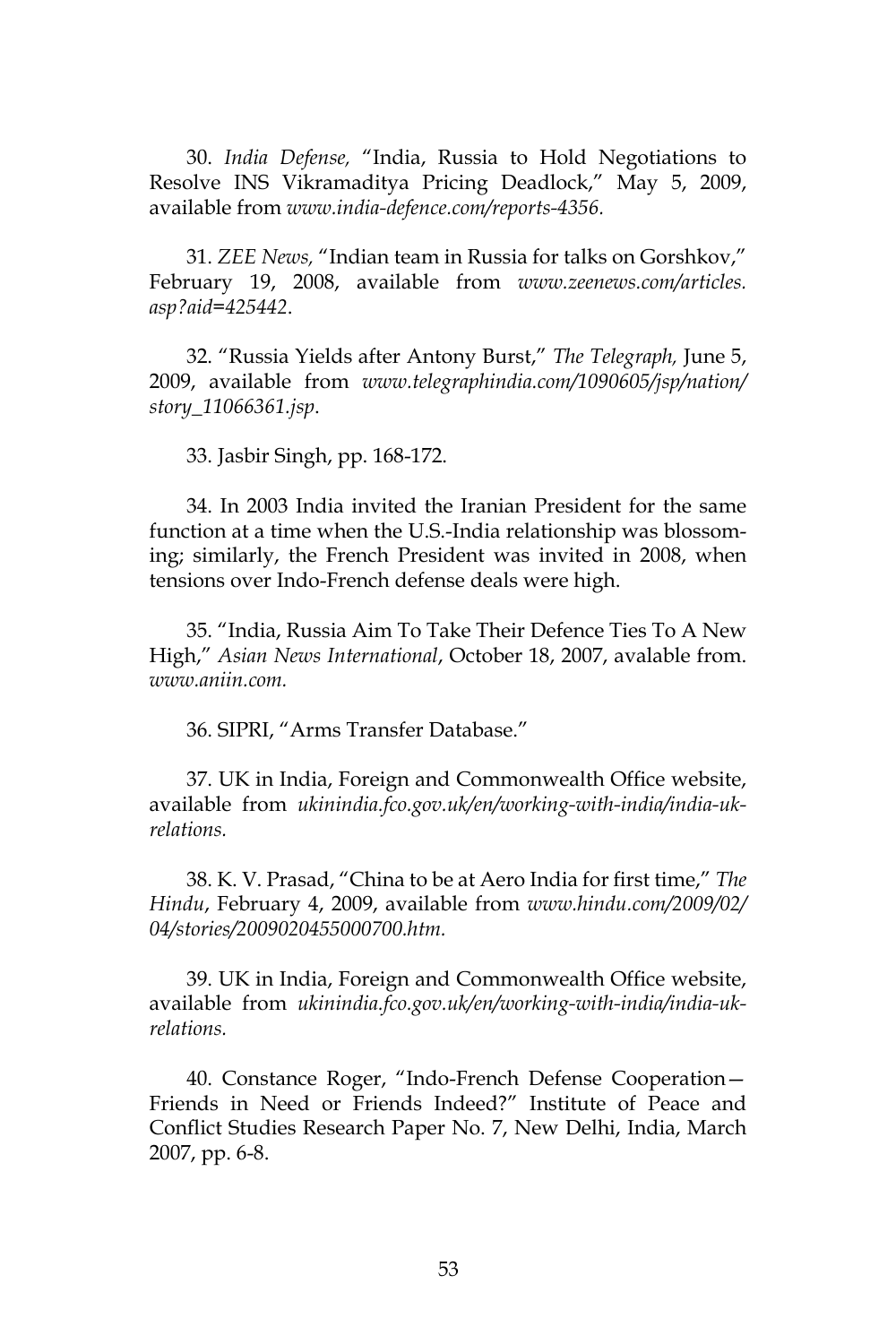41. SIPRI, "Arms Transfer Database."

42. Roger, pp. 11-12. "South Block" is the government Secretariat Building in New Delhi that houses the offices of the Prime Minister, Ministry of Defense, and Ministry of External Affairs.

43. *Ibid.*, pp. 13-15.

44. SIPRI, "Arms Transfer Database."

45. "France, India Agree To Deepen Strategic Partnership," *Xinhua*, July 14, 2009, available from *news.xinhuanet.com/english/ 2009-07/15/content\_11709205.htm.*

46. Roger, p. 21.

47. "India Orders Probe into French Submarine Deal," *France 24,* December 21, 2007, available from *www.france24.com.*

48. R. D. Palsokar, *Defense Services Staff College, Wellington (India), 1947-1987,* Wellington, India: DSSC, 1987, p. 294. There is no record of German attendance at the Defense Services Staff College for at least the past 12 years, but the India Ministry of External Affairs, *Annual Report 2004-2005,* indicates a German student attended the National Defense College in 2004 (the *Annual Reports* stopped reporting self-funded students after 2004).

49. Indian Ministry of External Affairs, *Annual Report 2005- 2006,* New Delhi, India: Policy Planning and Research Division, Ministry of External Affairs, 2006, p. 76.

50. SIPRI, "Arms Transfer Database."

51. "Italian Aerospace Industry Displays Its Excellence at Defexpo India 2008," Rome, Italy: Italian Institute for Foreign Trade, available from *www.italtrade.com/news/12826.htm.*

52. India Defence, "Italian Army Chief to Begin India Visit from 17th November," November 16, 2008, available from *www. india-defence.com/reports-4080.*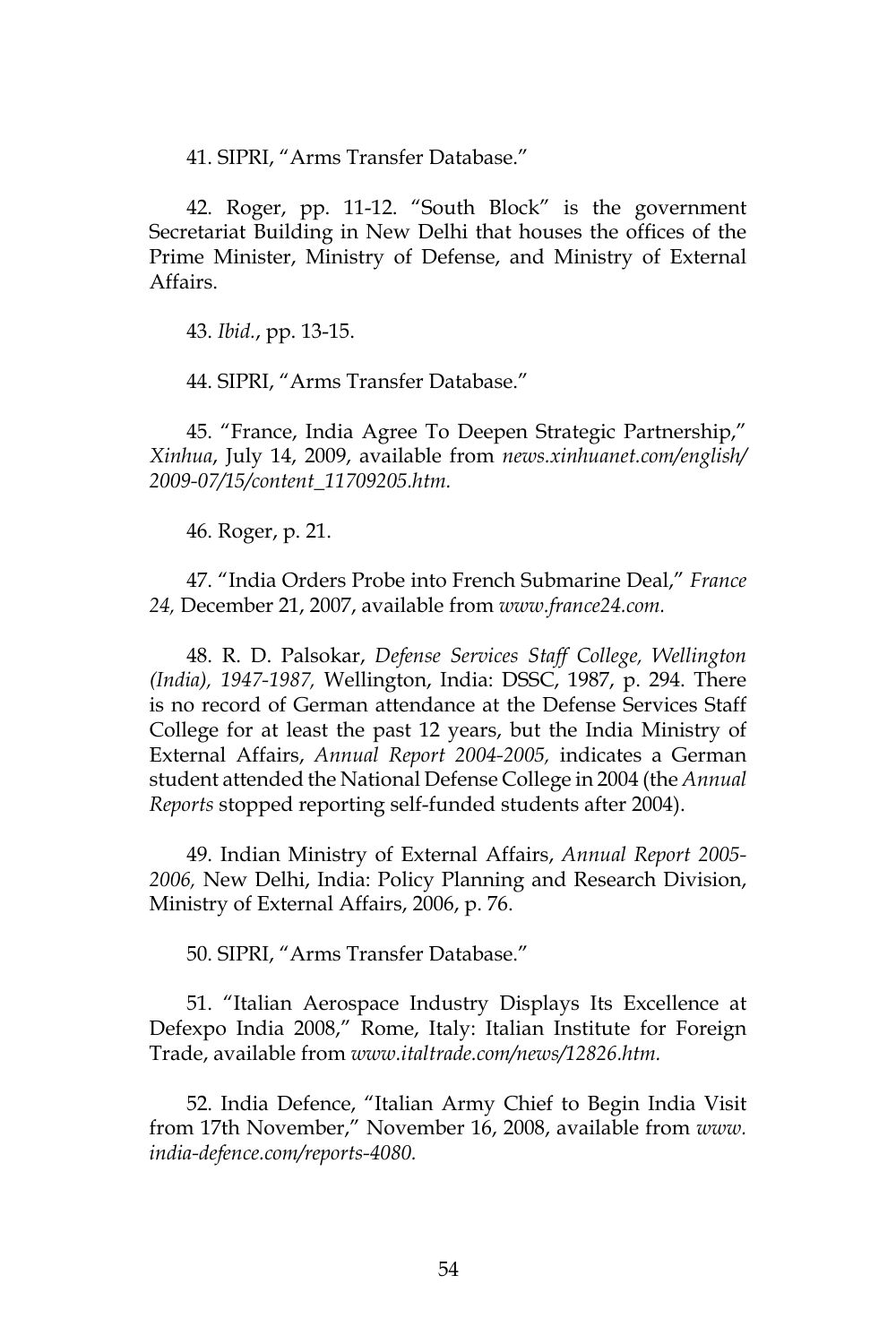53. India Defence, "India Defence Procurement Policy 2008—Details," August 1, 2008, available from *www.india-defence. com/reports-3937.*

54. Ronak D. Desai and Xenia Dormandy, "Indo-Israeli Relations: Key Security Implications," Cambridge, MA: Harvard University, Project on India and the Subcontinent, July 10, 2008.

55. *Ibid.*

56. "Pranab Okayed Israel Missile Deal: Antony," *DNA India*, April 9, 2009, available from *www.dnaindia.com/report. asp?newsid=1246453.*

57. SIPRI, "Arms Transfer Database."

58. India Ministry of External Affairs, *Annual Report 2004- 2005,* New Delhi, India: Policy Planning and Research Division, Ministry of External Affairs, 2005, p. 202.

59. Press Information Bureau Government of India, "DRDO to use Embraer Platform for early Warning Systems," July 3, 2008, available from *pib.nic.in/release/release.asp?relid=40044*.

60. Defense Industry Daily, "Brazil to Sell MAR-1 SEAD Missiles to Pakistan," December 3, 2008, available from *www. defenseindustrydaily.com.*

61. Siva Govindasamy, "India's HAL Breaks into Foreign Markets with Ecuador's Dhruv Order," *Flight International,* June 27, 2008, available from *www.flightglobal.com/ articles/2008/06/27/224939*.

62. C. Christine Fair, "India and Iran: New Delhi's Balancing Act," *The Washington Quarterly,* Vol. 30, No. 3, Summer 2007, pp. 145, 150-152.

63. Indian Ministry of External Affairs, *Annual Report 2004- 2005,* p. 202. The last year the annual reports listed self-funded training slots at Indian military schools was 2005. Press reporting indicates this continued past 2005.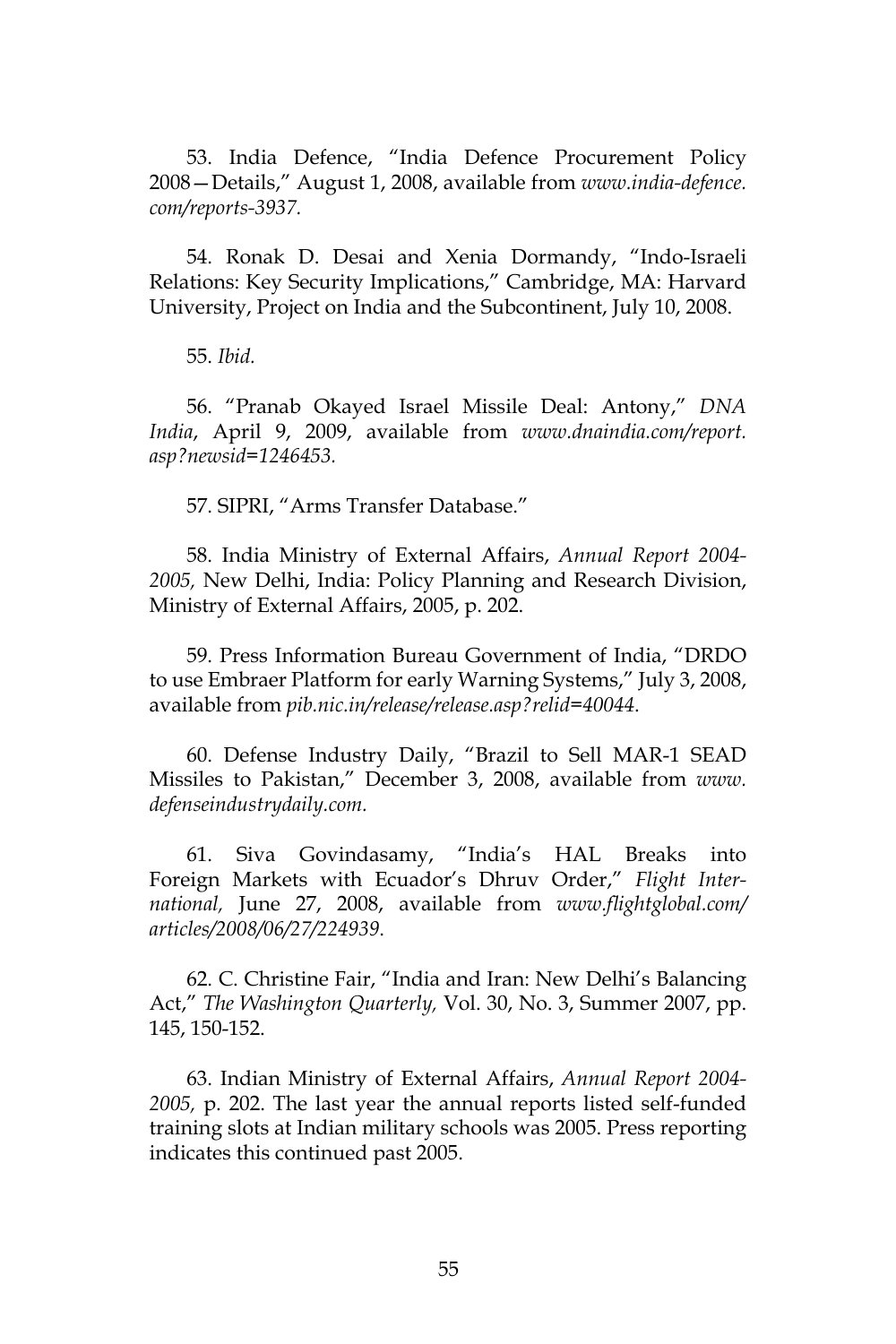64. "India, Iran Ink New Delhi Declaration," *Rediff India Abroad*, January 25, 2003, available from *www.rediff.com/news/2003/ jan/25iran.htm.*

65. "Left Opposes Pro-US Stand on Iran," *The Times of India*, November 20, 2005, available from *timesofindia.indiatimes.com/ articleshow/1301763.cms*.

66. High Commission of India, Port Louis*,* "India-Mauritius Relations," available from *meaindia.nic.in/foreignrelation/Mauritius. pdf*.

67. "India Facing Eviction From Tajikistan Military Base?" *IndiaDefense,* September 20, 2007, available from *www.india-defence. com/reports-3550*. Subsequent press reporting indicates that India still has rights to the base.

68. "Defence Scandals Continue to Haunt Army's Artillery Plans," *Times of India,* June 10, 2009, available from *timesofindia. indiatimes.com/Scandals-continue-to-haunt-Armys-artillery-plans/ articleshow/4637127.cms.*

69. Indian Ministry of External Affairs, *Annual Report 2007- 2008,* New Delhi, India: Policy Planning and Research Division, Ministry of External Affairs, 2008, p. 33.

70. "India's Defence Pact with Ukraine Annoys Russia," *Rediff News*, June 10, 2009, available from *news.rediff.com/report/ 2009/jun/10/indias-defence-pact-with-ukraine-annoys-russia.htm*.

71. Indian Ministry of External Affairs, *Annual Report 2005- 2006,* p. 182.

72. Ministry of External Affairs, Government of India, "A Note on Indian Technical and Economic Cooperation (ITEC);" available *from itec.nic.in/about.htm,* accessed February 14, 2009.

73. Because these items are not tracked as are larger items of significant military equipment, it is difficult to determine what sales have actually been concluded. This assertion is made based on anecdotal evidence of such transactions.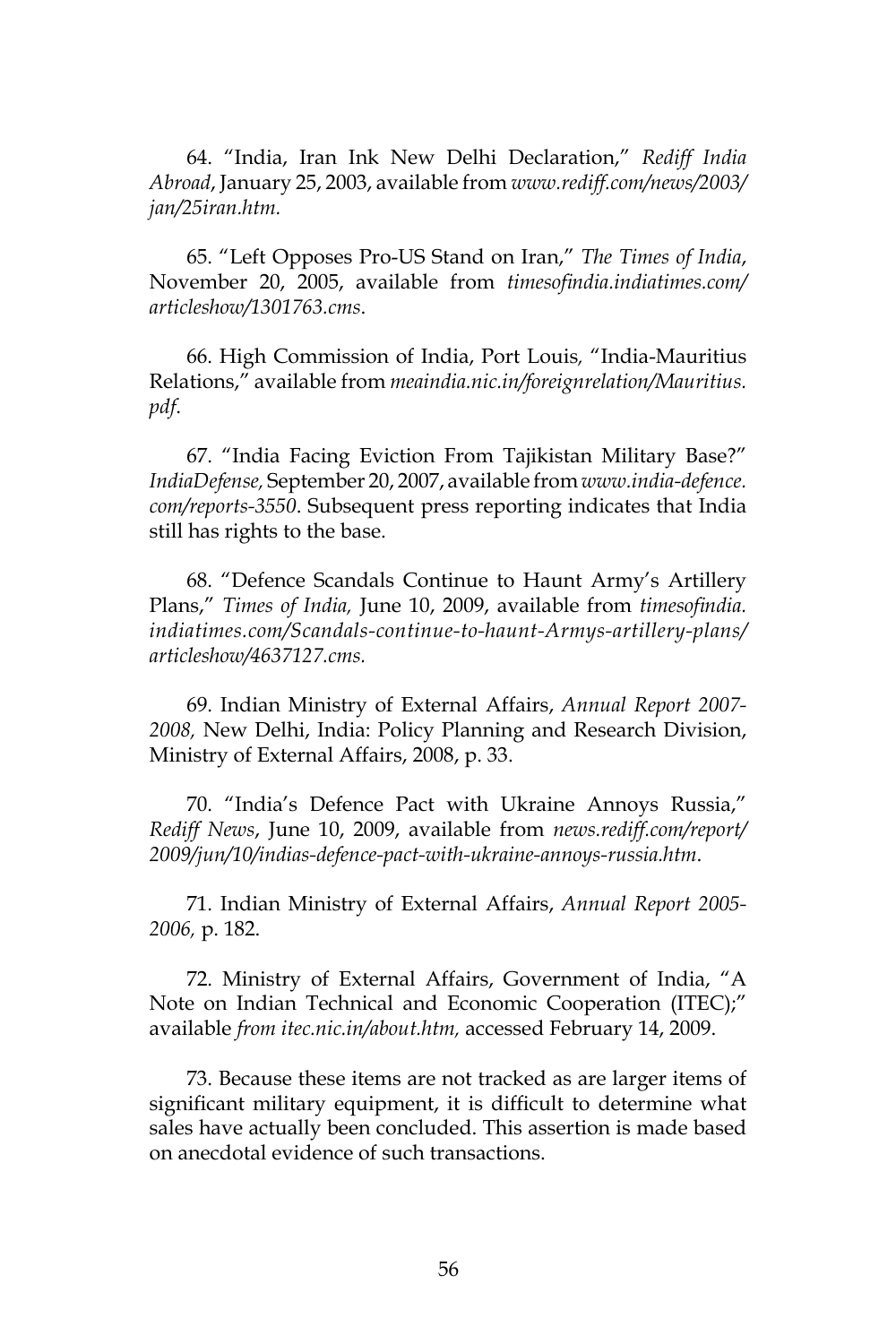74. Indian Ministry of External Affairs, *Annual Report* for each year lists the personnel overseas (military and civilian) providing training assistance.

75. Atul Aneja, "Gulf Stability Is India's Concern," *The Hindu,* April 8, 2009, available from *www.hindu.com/2009/04/08/ stories/2009040862281700.htm.*

76. "Indian Navy Activates Listening Post, Monitoring Station in Madagascar, Indian Ocean," *IndiaDefense,* July 7, 2007, available from *www.india-defence.com/reports-3453*; Amberish K Diwanji, "Japan to back India for UN seat," *Rediff India Abroad,* August 14, 2004, available from *www.rediff.com/news/2004/aug/14unsc.htm*; Sonia Trikha, "Indonesia Changes Its Stance, Supports India's Bid for UN Security Council Seat," *India Express,* January 11, 2001, available from *www.indianexpress.com/ie/daily/20010111/iin11024. html.*

77. India Ministry of External Affairs, *Annual Reports* for the years 2000, 2003, 2004, 2005, and 2006. The years 2000 and 2003 list slots that were accepted by the foreign governments whereas the subsequent years indicate slots offered. These slots were either fully or partially funded by the Ministry of External Affairs' Indian Technical and Economic Cooperation program.

78. India Ministry of External Affairs, *Annual Reports* for the years 2000, 2003, and 2004. Self-funded slots and slots offered on a reciprocal basis (an Indian student was hosted by the foreign nation in an equivalent course) were no longer listed in the *Annual Report* after 2004; 2000, and 2003 list slots that were accepted by the foreign governments whereas 2004 indicates slots offered.

79. *Ministry of External Affairs website,* "Prime Minister's Statement to the Press during His Visit to China," January 14, 2008, available from *meaindia.nic.in,* accessed November 15, 2008.

80. Among these were the National Defense College, Defense Services Staff College, and Army War College (formerly College of Combat).

81. Sumit Ganguly and Andrew Scobell, "India and the United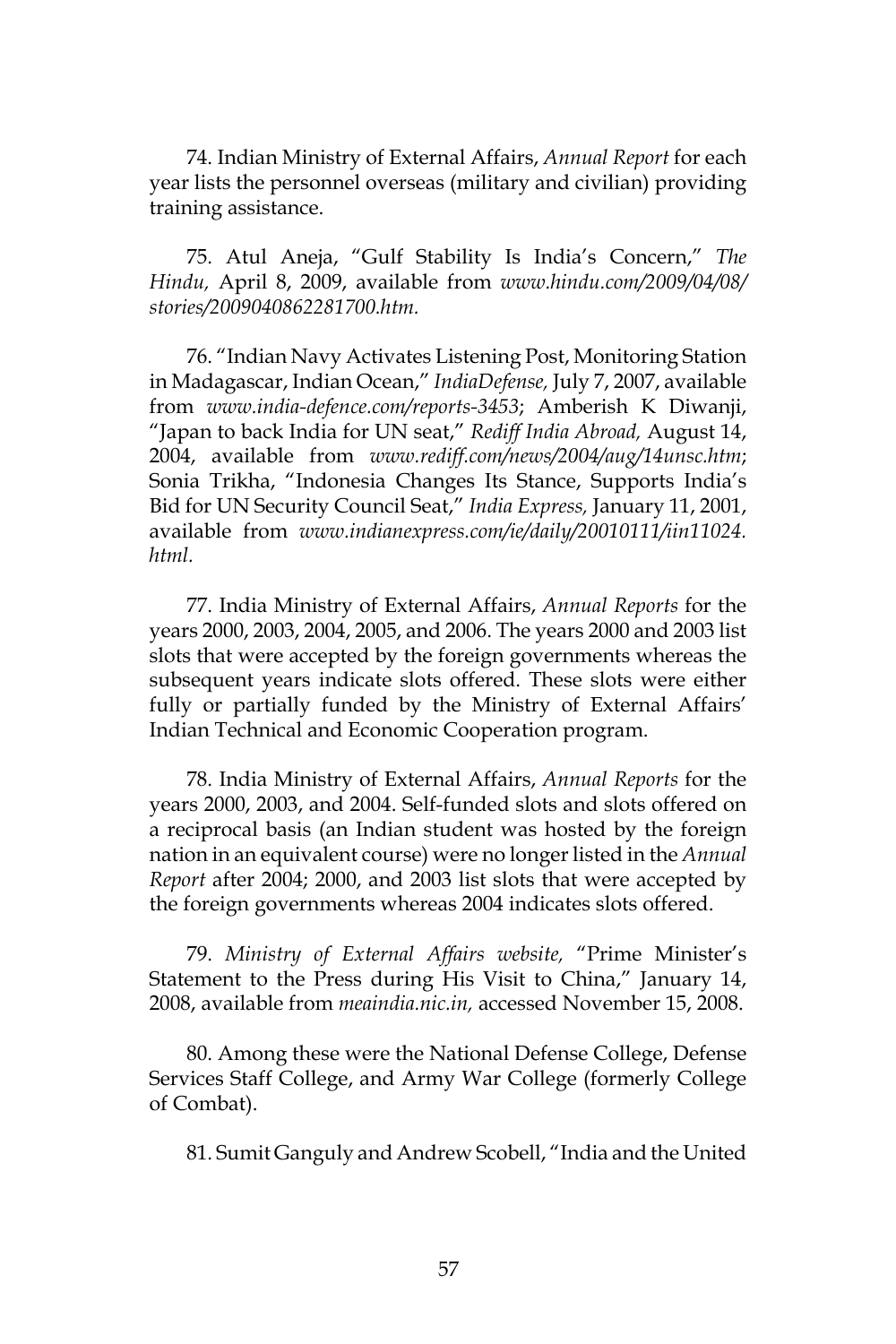States: Forging a Security Partnership?" *World Policy Journal,* Vol. XXII, No. 2, Summer 2005, pp. 37-42.

82. Jyotika Saksena and Suzette Grillot, "The Emergence of Indo-US Defense Cooperation," in Gary K. Bertsch, Seema Gahlaut, and Anupam Srivastava, eds., *Engaging India,* New York: Routledge, 1999, pp. 158-161 provides a detailed overview of this period.

83. Arms Control Association, "Clinton Allows Helicopter-Parts Transfer to India," in *Arms Control Today,* Vol. 31, March 2001, available from *www.armscontrol.org*.

84. *BBC News*, "India Signs 'Historic' US Arms Deal," April 18, 2002, available from *news.bbc.co.uk/2/hi/business/1937313.stm*.

85. *IndiaDefense,* "Indian Air Force Looks at Boeing C-17 Globemaster III to Replace Ilyushin IL-76," June 16, 2009, available from *www.india-defence.com/reports-4442.*

86. "Sukhois Shine at Red Flag Exercise in US," *The Times of India,* August 12, 2008, available from *timesofindia.indiatimes.com/ rssarticleshow/msid-3353873,flstry-1.cms*.

87. "India and US Defence Ties Grow Stronger," *IndiaDefense,* June 25, 2008, available from *www.india-defence.com/reports-3883.*

88. *Ibid.;* also Vago Muradian, "Interview with Vice Adm. Jeffery Wieringa," *Defense News,* February 22, 2009, available from *www.defensenewstv.com,* accessed February 25, 2009.

89. *Indian Express,* "End-user Pact Is Straight, No Risk to National Security: Govt," July 21, 2009, available from *www. indianexpress.com/news/bjp-hupla-for-nothing/492254/.*

90. Juli MacDonald, *The Indo-U.S. Military Relationship: Expectations and Perceptions,* Washington, DC: Director, Net Assessment, Office of the Secretary of Defense, October 2002, pp. 122-123. These issues have not changed much as indicated in the follow-up study: Bethany N. Danyluk and Juli A. MacDonald, *The U.S.—India Relationship: Reassessing Perceptions and Expectations,* Washington, DC: Director, Net Assessment, Office of the Secretary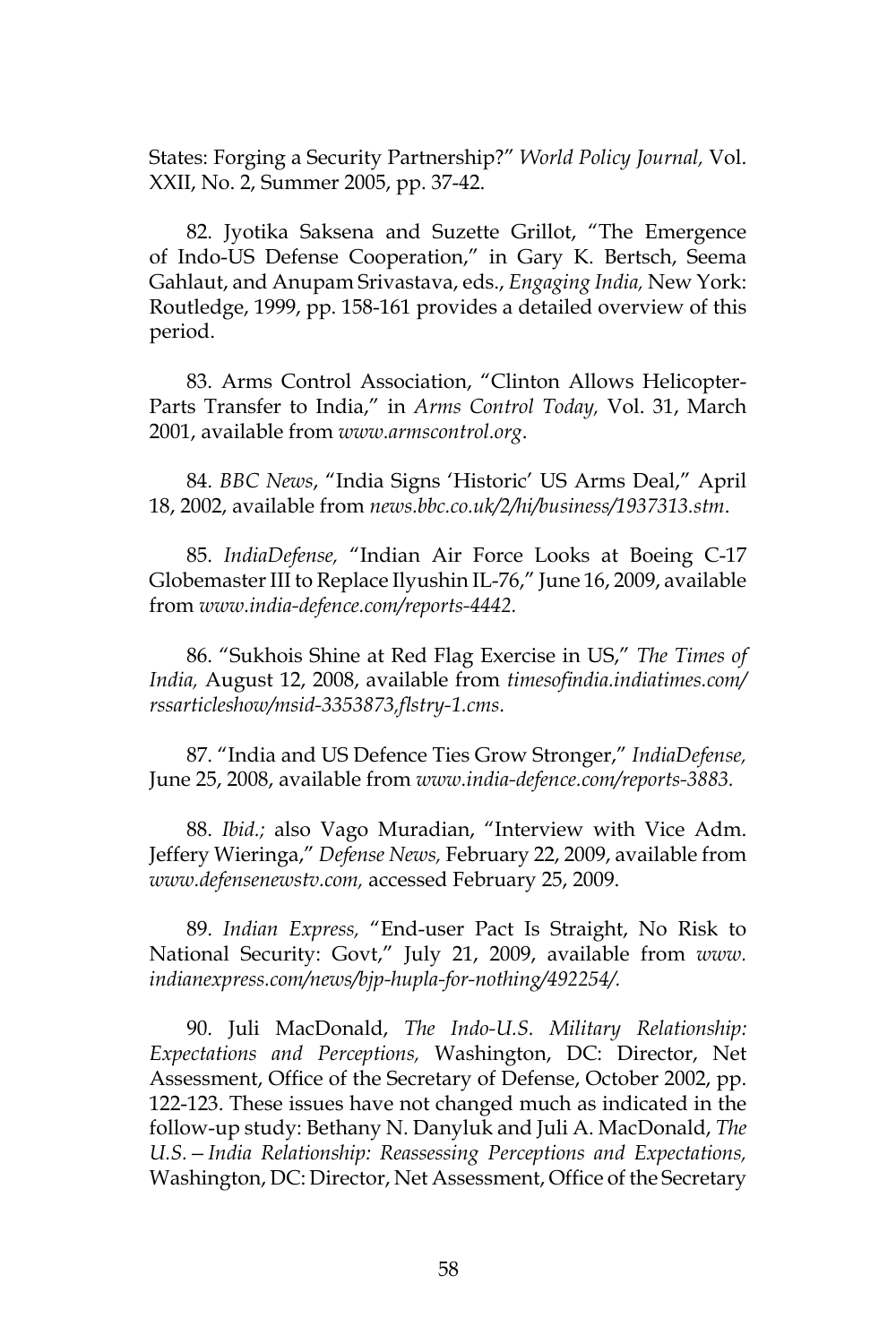of Defense, November 2008, pp. 76-82.

91. Daniel Markey, "Developing India's Foreign Policy 'Software,'" *Asia Policy,* No. 8, pp. 77-79, discusses the shortcomings of the Ministry of Foreign Affairs.

92. Lal, Rollie, *Understanding China and India,* Westport, CT: Greenwood, 2006, pp. 43-44.

93. Manmohan Singh, "Statement by the Prime Minister at the XV Summit of the Non Aligned Movement," Sharm El-Sheikh, Egypt, July 15, 2009.

94. Arun Sahgal, "Visit of USI Delegation to Tokyo - A Report," United Service Institution of India, January 2007, available from *www.usiofindia.org/article\_Apr\_jun07\_8.htm*.

95. "Chile Backs India for UN Seat, Signs Space Pact," *Thaindian News*, March 17, 2009, available from *www.thaindian. com/newsportal/uncategorized/chile-backs-india-for-un-seat-signsspace-pact\_100167515.html*.

96. "Aero India 2001 Companies," *Aero India Website*, available from *aeroindia.gov.in/companies01.asp*, accessed March 25, 2009.

97. "Aero India 2009 Asia's Biggest Air Show," *SahilOnline,* February 11, 2009, available from *www.sahilonline.org/english/news. php?catID=statenews&nid=4702.*

98. The *Defense Procurement Procedure* requires a competitive bid in most cases. Exceptions are granted for national interest or when only one option exists as a result of advanced technology. *Defence Procurement Procedure 2008*, Ministry of Defence, Government of India, available from *mod.nic.in/dpm/DPP2008.pdf*. The *Defence Procurement Procedure* has been published since 2002 on a roughly biennial schedule.

99. *Defence Procurement Procedure 2008*, Ministry of Defence, Government of India, available from *mod.nic.in/dpm/DPP2008.pdf*, p. 7.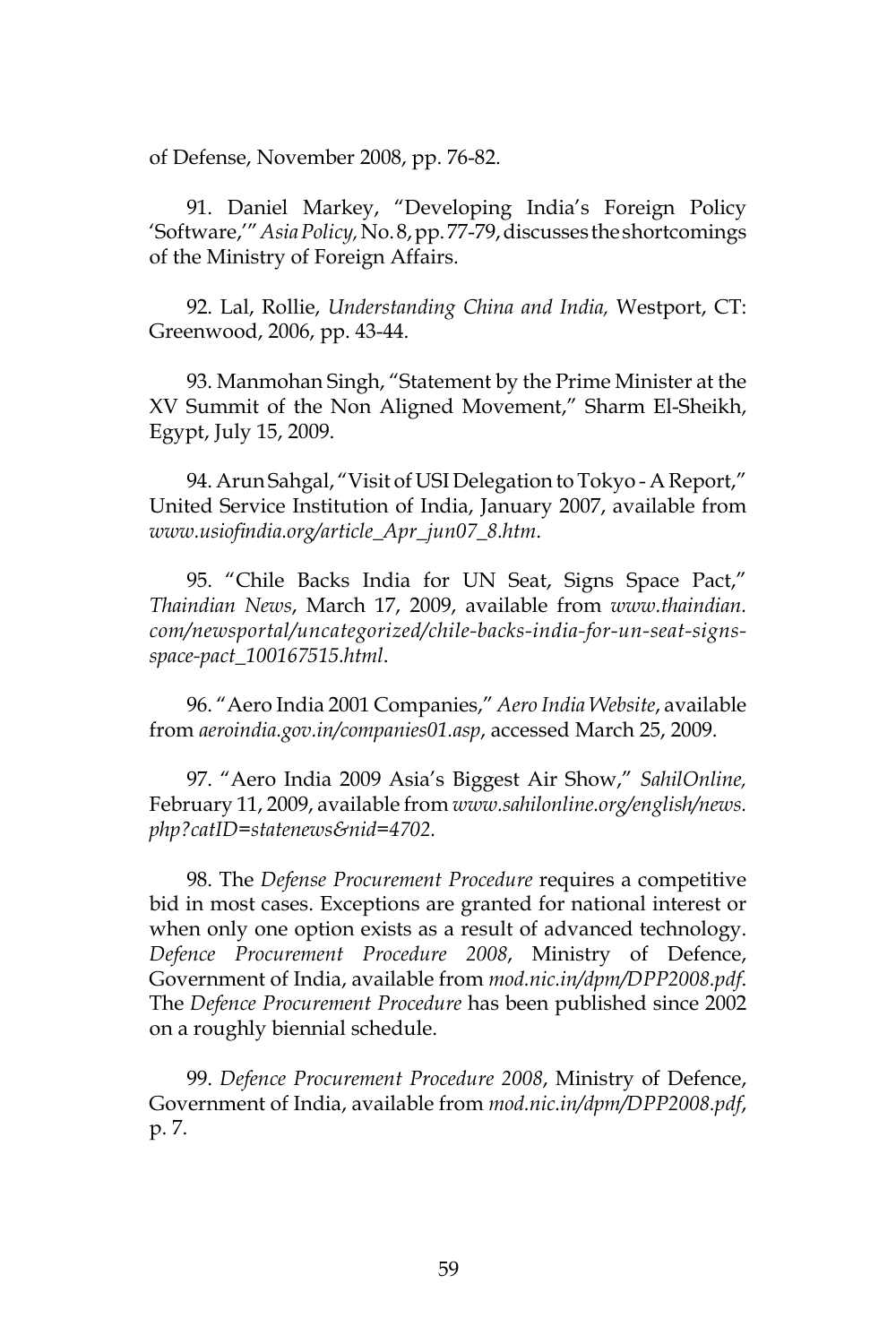100. Vivek Raghuvanshi, "India May Allow More Foreign Investment in Defense," *DefenseNews,* July 2, 2009, available from *www.defensenews.com/story.php?i=4168761&c=ASI&s=TOP*.

101. "Fed Up of Delays, India Shops for Non-Russian Platforms," *Indian Express,* May 29, 2009, available from *www. indianexpress.com/news/Fed-up-of-delays—India-shops-for-non-Russian-platforms/467616*.

102. "India Begins Evacuation in Lebanon," *The Times of India,*  July 19, 2006, available from *timesofindia.indiatimes.com/India/Indiabegins-evacuation-in-Lebanon/articleshow/1779078.cms*.

103. Stephanie Hanson, "Combating Maritime Piracy," April 13, 2009, Council on Foreign Relations, available from *www.cfr. org/publication/18376/combating\_maritime\_piracy.html.*

104. "Indian Navy Activates Listening Post, Monitoring Station in Madagascar, Indian Ocean," *IndiaDefense,* July 7, 2007, available from *www.india-defence.com/reports-3453.*

105. Neena Vyas, "India Will Back Mauritius on Diego Garcia: Narayanan," *The Hindu,* March 11, 2001, available from *www. hindu.com/thehindu/2001/03/11/stories/01110009.htm*.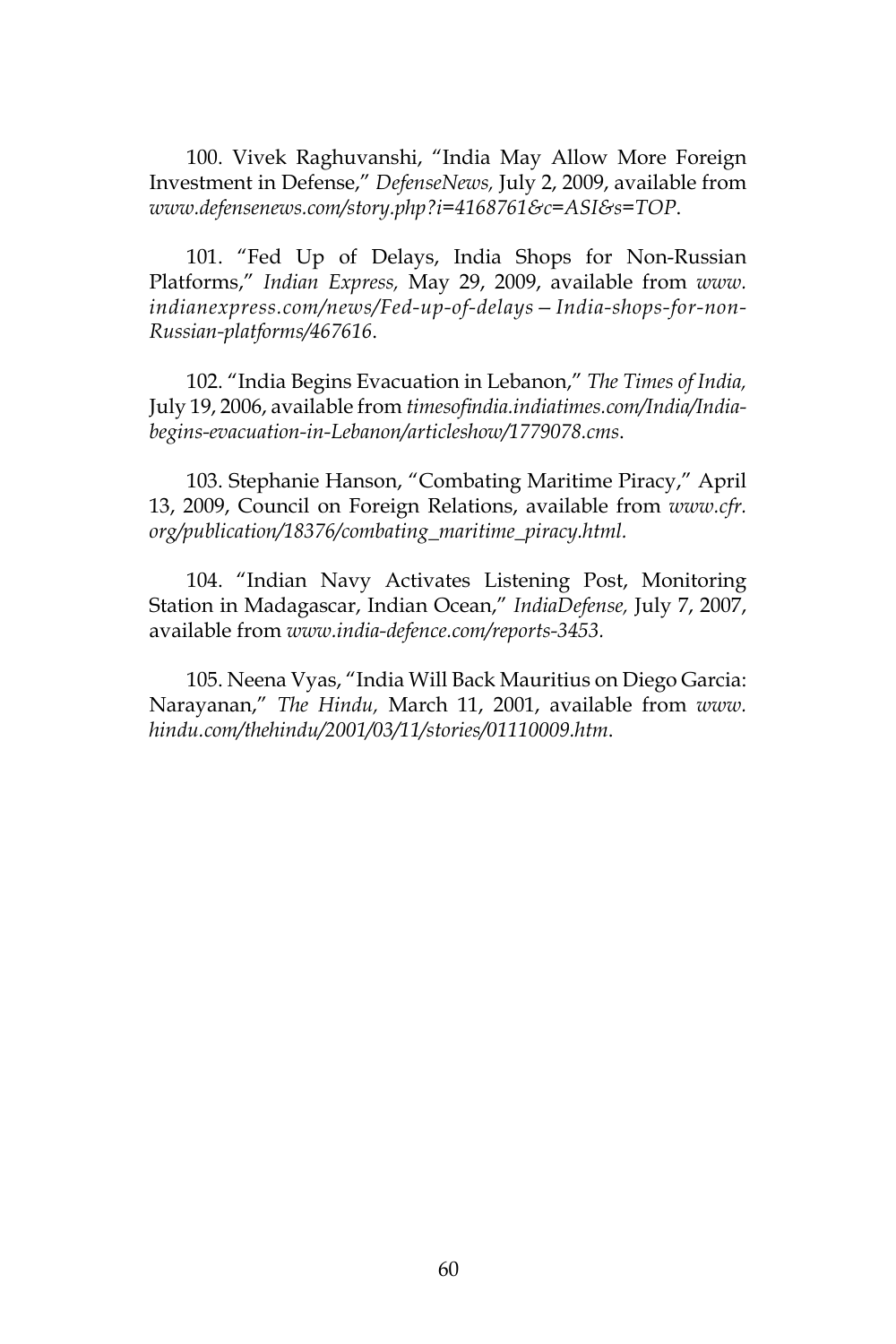India's Strategic Defense Transformation:<br>Expanding Global Relationships **India's Strategic Defense Transformation: Expanding Global Relationships**

## **Appendix**

# DEFENSE RELATIONSHIP MATRIX **DEFENSE RELATIONSHIP MATRIX**

| Country   | Relationship Description <sup>1</sup>                                                                                                                 | <b>Bilateral Agreements</b>                                                                                                                       | <b>Bilateral Forums</b>                                                    | High Level Delegations<br>To India                                                                                                                                             | Bilateral / Multilateral<br>Exercises                                                                   | Defense Sales To India<br>$(2003 - 08)^2$ |
|-----------|-------------------------------------------------------------------------------------------------------------------------------------------------------|---------------------------------------------------------------------------------------------------------------------------------------------------|----------------------------------------------------------------------------|--------------------------------------------------------------------------------------------------------------------------------------------------------------------------------|---------------------------------------------------------------------------------------------------------|-------------------------------------------|
| Australia | ndia are<br>strong<br>Relations between<br>evolving into a<br>Australia and I<br>partnership <sup>"3</sup>                                            | - Information Sharing<br>Agreement (2007) <sup>5</sup><br>Cooperation (2006) <sup>4</sup><br>(MoU) on Defense<br>of Understanding<br>- Memorandum | Operations Working<br>- Maritime Security<br>Group <sup>6</sup>            | Australian Defense Force<br>- Australian Naval Chief<br>(Aug 07) <sup>8</sup><br>- Australian Defense<br>Minister (Jul 07) <sup>9</sup><br>(May 07) <sup>7</sup><br>- Chief of | - Milan multilateral<br>naval exercise                                                                  |                                           |
| Brazil    | partnership with both<br>Brazil and South Africa." <sup>10</sup><br>rategic<br>India has a str                                                        | Defense Cooperation<br>- Agreement on<br>$(2003)^{11}$                                                                                            | - Joint Defense<br>Committee <sup>12</sup>                                 | - Army Chief (Dec 06) <sup>13</sup>                                                                                                                                            | Naval Exercise (May<br>08) <sup>14</sup><br><b>Ibsamar Trilateral</b>                                   | Embraer ERJ-145<br>\$378 millior          |
| Cambodia  |                                                                                                                                                       | Cooperation (2007) <sup>15</sup><br>- MoU on Defense                                                                                              |                                                                            | Royal Cambodian Armed<br>- Commander-in-Chief,<br>Forces (2006) <sup>16</sup>                                                                                                  |                                                                                                         |                                           |
| Canada    |                                                                                                                                                       |                                                                                                                                                   |                                                                            | - Defense Minister (Feb<br>$08$ <sup>17</sup>                                                                                                                                  |                                                                                                         |                                           |
| China     | cooperative partnership<br>should be based on<br>strong, diversified and<br>mutually beneficial<br>our strategic and<br>economic ties." <sup>18</sup> | field of Defense (2006) <sup>19</sup><br>and Cooperation in the<br>- MoU On Exchanges                                                             | - Annual Defense Dialog <sup>20</sup>                                      | - Peoples Liberation Army<br>Navy Commander (Nov<br>$08)^{21}$                                                                                                                 | - Hand-in-Hand, 2008<br>annual anti-terrorism<br>Naval exercise <sup>23</sup><br>exercise <sup>22</sup> |                                           |
| Egypt     | to a level that reflects<br>our mutual strengths and<br>relations<br>ities." <sup>24</sup><br>complementari<br>elevate our                            |                                                                                                                                                   | Meeting (AddISec) <sup>25</sup><br>Defense Committee<br>- Indo-Egypt Joint |                                                                                                                                                                                |                                                                                                         |                                           |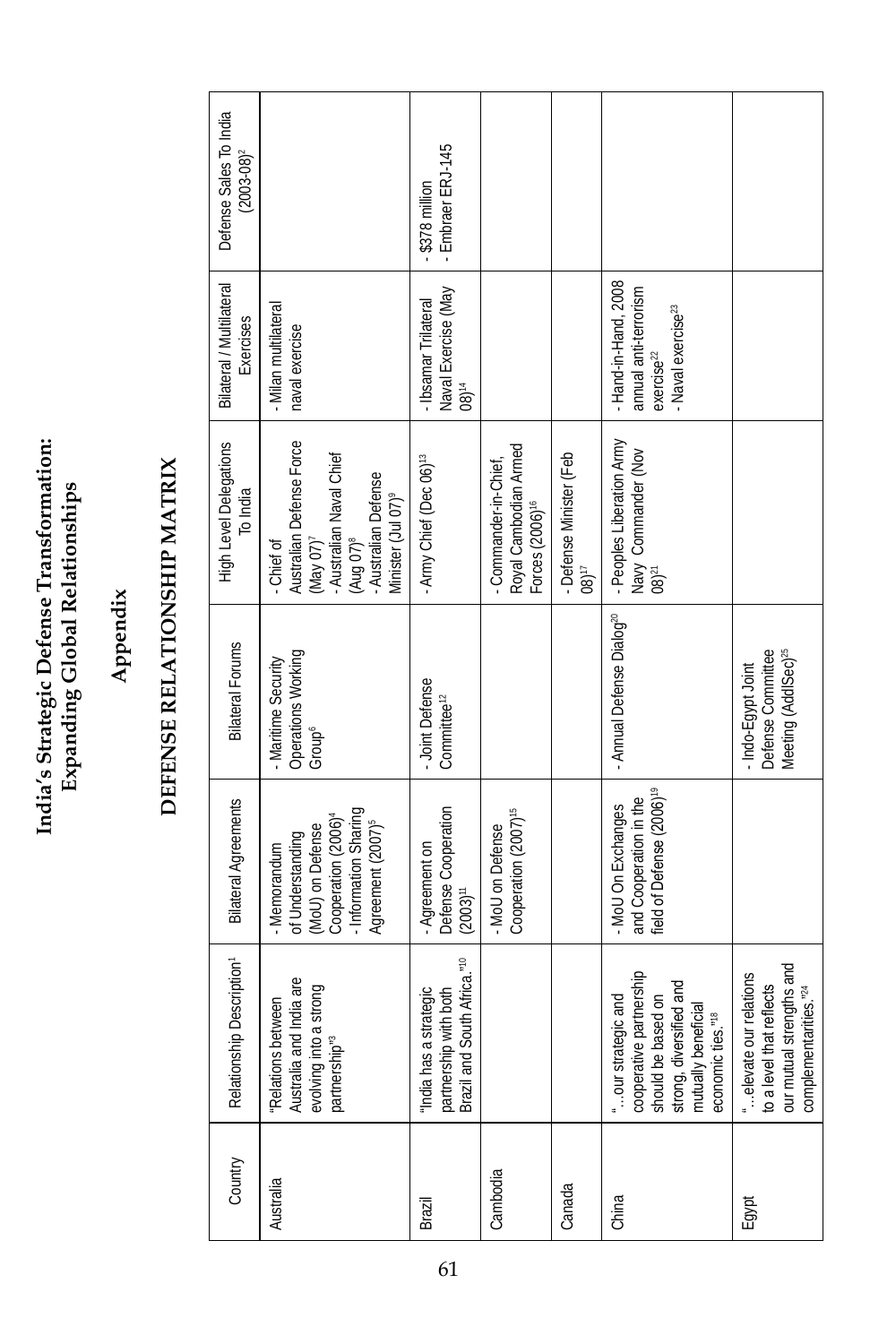| Defense Sales To India<br>$2003 - 08$ <sup>2</sup> | Mirage 2000-5<br>SM-39 Exocet<br>- Mirage 2000<br>- \$2 billion                                                                                                                                                                                                                                             | - Dornier 228 Aircraft<br>\$169 million                                                                                                                                         |                                                                                                 |                                                                                                     |
|----------------------------------------------------|-------------------------------------------------------------------------------------------------------------------------------------------------------------------------------------------------------------------------------------------------------------------------------------------------------------|---------------------------------------------------------------------------------------------------------------------------------------------------------------------------------|-------------------------------------------------------------------------------------------------|-----------------------------------------------------------------------------------------------------|
| Bilateral / Multilateral<br>Exercises              | - Garuda annual AF<br>Naval exercise <sup>32</sup><br>- Varuna annual<br>exercise <sup>33</sup>                                                                                                                                                                                                             |                                                                                                                                                                                 |                                                                                                 | - Naval Exercise<br>$(2003, 2006)^{45}$                                                             |
| <b>High Level Delegations</b><br>To India          | - French Defense Minister<br>(Apr 03) <sup>30</sup><br>- Chief of French Army<br>(Nov $07$ ) <sup>31</sup>                                                                                                                                                                                                  | - German Defense Minister<br>- Defense Secretary (Apr<br>$($ Jun 07) $39$<br>$07)$ <sup>38</sup>                                                                                | - Indonesian Navy Chief<br>$(Apr 07)^{41}$                                                      | - Iranian Navy Commander<br>(Mar 07) <sup>43</sup><br>- Iranian President (Apr<br>08) <sup>44</sup> |
| <b>Bilateral Forums</b>                            | - Indo-French Strategic<br>Committee on Defense<br>Cooperation (DefSec)<br>-- Sub Committee on<br>-- Sub Committee on<br>Military Cooperation<br>on Defense Industry<br>- Indo-French High<br>-- Sub Committee<br>Procurement and<br>Strategic Issues<br>Research and<br>Technology <sup>29</sup><br>Dialog | - Defense Secretaries<br>-- Defense Technical<br>-- Strategic Defense<br>-- Military to Military<br>Meeting (DefSec)<br>Cooperation <sup>37</sup><br>Cooperation<br>Cooperation | Cooperation Committee <sup>40</sup><br>-- Navy-to-Navy Staff<br>- Joint Defense<br><b>Talks</b> |                                                                                                     |
| <b>Bilateral Agreements</b>                        | - Gov to Gov agreement<br>- Defense Cooperation<br>Defense Equipment<br>on defense (1998) <sup>27</sup><br>agreement (2006) <sup>28</sup><br>MoU on Supply of<br>(1982)                                                                                                                                     | Cooperation Agreement<br>Defense and Security<br>Classified Information<br>Mutual Protection of<br>Agreement on the<br>$(2006)^{35}$<br>$(2007)^{36}$                           | Cooperation Agreement<br>- Defense<br>(2006)                                                    |                                                                                                     |
| Relationship Description <sup>1</sup>              | a close and wide ranging<br>India and France enjoy<br>strategic partnership <sup>"26</sup>                                                                                                                                                                                                                  | commitment to the<br>strategic partnership that<br>was launched in 2001."34<br>"We have reaffirmed<br>our strong mutual                                                         |                                                                                                 | a continuing close and<br>rich bilateral relationship_<br>between our countries."42                 |
| Country                                            | France                                                                                                                                                                                                                                                                                                      | Germany                                                                                                                                                                         | Indonesia                                                                                       | lran                                                                                                |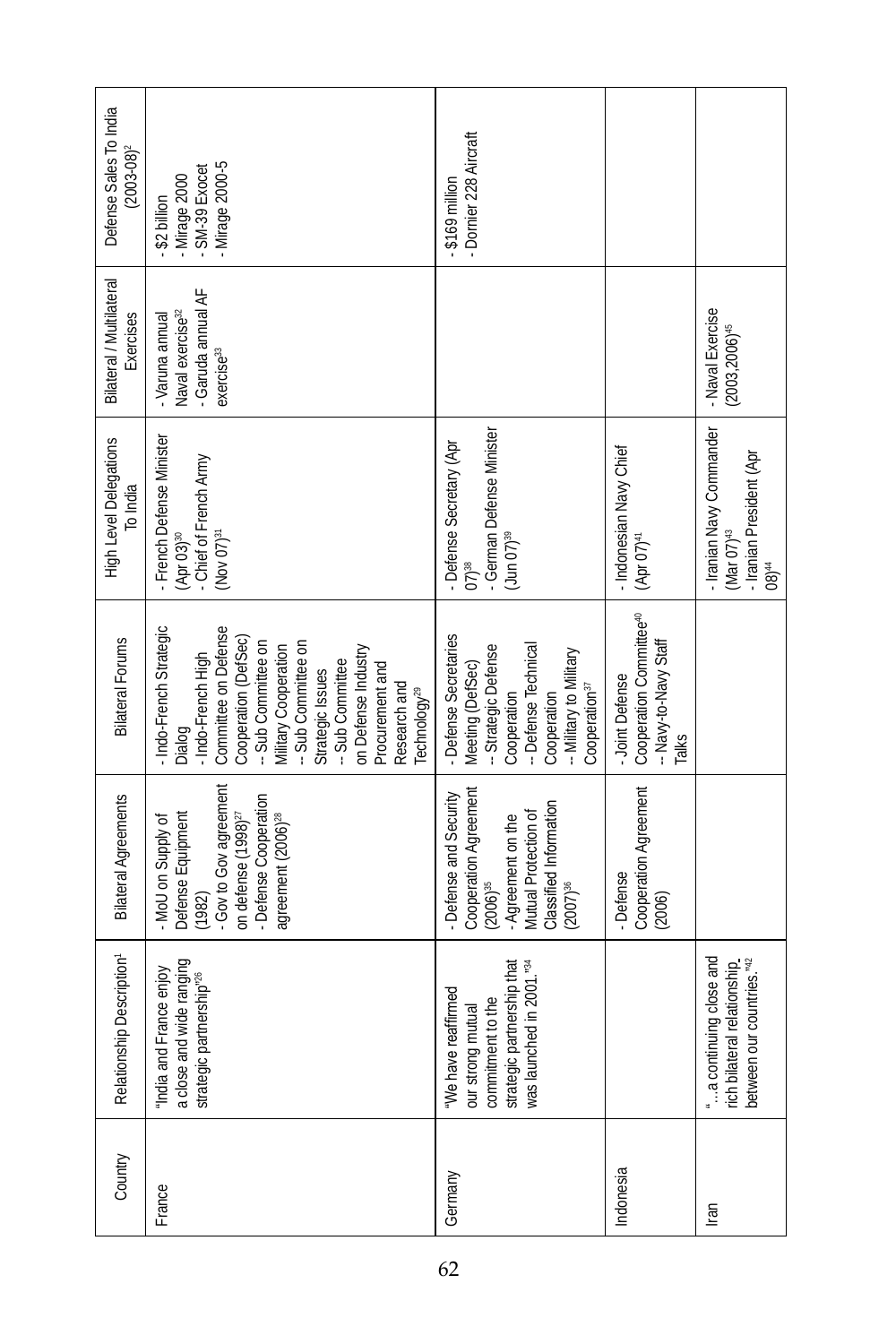| Country    | Relationship Description <sup>1</sup>                                                                                                             | <b>Bilateral Agreements</b>                                                                                                                              | <b>Bilateral Forums</b>                                                                                                                 | High Level Delegations<br>To India                                                                                                                                                                                                 | Bilateral / Multilateral<br>Exercises                                                                   | Defense Sales To India<br>$(2003 - 08)^2$                                                        |
|------------|---------------------------------------------------------------------------------------------------------------------------------------------------|----------------------------------------------------------------------------------------------------------------------------------------------------------|-----------------------------------------------------------------------------------------------------------------------------------------|------------------------------------------------------------------------------------------------------------------------------------------------------------------------------------------------------------------------------------|---------------------------------------------------------------------------------------------------------|--------------------------------------------------------------------------------------------------|
| Israel     | We share a number of<br>cherished values. <sup>"46</sup>                                                                                          | -Intelligence Sharing<br>$(2007)^{47}$                                                                                                                   | Defense Cooperation <sup>48</sup><br>Defense Committee<br>-- India-Israel Joint<br>Working Group on<br>- India-Israel Joint<br>(DefSec) | - Israeli Air Chief (Feb 04) <sup>49</sup><br>- Israeli Naval Chief (Aug<br>- Israeli Army Chief (Sep<br>07)50<br>$08$ ) <sup>51</sup>                                                                                             | Air Force Exercise <sup>52</sup><br>Army Exercise                                                       | - Phalcon (AWACS)<br>EL/M-2032 Radar<br>SPYDER SAM<br>Barak-8 SAM<br>$-$ \$2.3 billion<br>BVRAAM |
| Italy      | strategic partnership" <sup>53</sup><br>work towards the<br>establishment of a                                                                    | Cooperation in the field<br>of Defense Equipment<br>(1994/2003) <sup>54</sup><br>- MoU for Defense                                                       | - Joint Working Group on<br>Defense <sup>55</sup>                                                                                       | - Under Secretary of State<br>- Italian Defense Minister<br>- Italian Defense Minister<br>(May 07) <sup>ss</sup><br>- Italian Army Chief (Nov<br>for Defense (Nov 06) <sup>57</sup><br>$(2003)^{56}$<br>08159                      |                                                                                                         |                                                                                                  |
| Japan      | They reaffirmed the<br>Strategic and Global<br>e<br>H<br>Partnership"60<br>importance of t                                                        | Joint Declaration on<br>Security Cooperation<br>(2008) <sup>&amp;</sup><br>Guard Cooperation<br>- MoU On Maritime<br>Security And Coast<br>$(2006)^{61}$ | - Defence Policy Dialogue<br>-- military-to-military<br>(DefSec) <sup>63</sup><br>talks <sup>64</sup>                                   | - CoS Japan Maritime Self<br>- CoS Japan Ground SDF<br>- CoS Japan Air SDF (Apr<br>Defense Force (Feb 06) <sup>65</sup><br>- Japanese Defense<br>Minister (Aug 07) <sup>68</sup><br>(Mar 06) <sup>66</sup><br>$06$ ) <sup>67</sup> | Sahyog-Kaijin Coast<br>Guard anti-piracy<br>- Participant in<br>Vlalabar 2007<br>exercise <sup>69</sup> |                                                                                                  |
| Kazakhstan | to establish and develop<br>[The] two Sides agreed<br>based on the principles<br>a strategic partnership<br>and<br>of sovereignty<br>equality."70 | - possible agreement on<br>Defense Cooperation <sup>71</sup>                                                                                             |                                                                                                                                         |                                                                                                                                                                                                                                    |                                                                                                         |                                                                                                  |
| Kyrgyzstan |                                                                                                                                                   |                                                                                                                                                          |                                                                                                                                         | - Defense Minister (Nov<br>$2005$ $\rm{^{72}}$                                                                                                                                                                                     |                                                                                                         | MiG-21 transfer<br>- \$ unknown                                                                  |
| Madagascar |                                                                                                                                                   | Listening Post (2006) <sup>73</sup><br>- Lease for Naval                                                                                                 |                                                                                                                                         |                                                                                                                                                                                                                                    |                                                                                                         |                                                                                                  |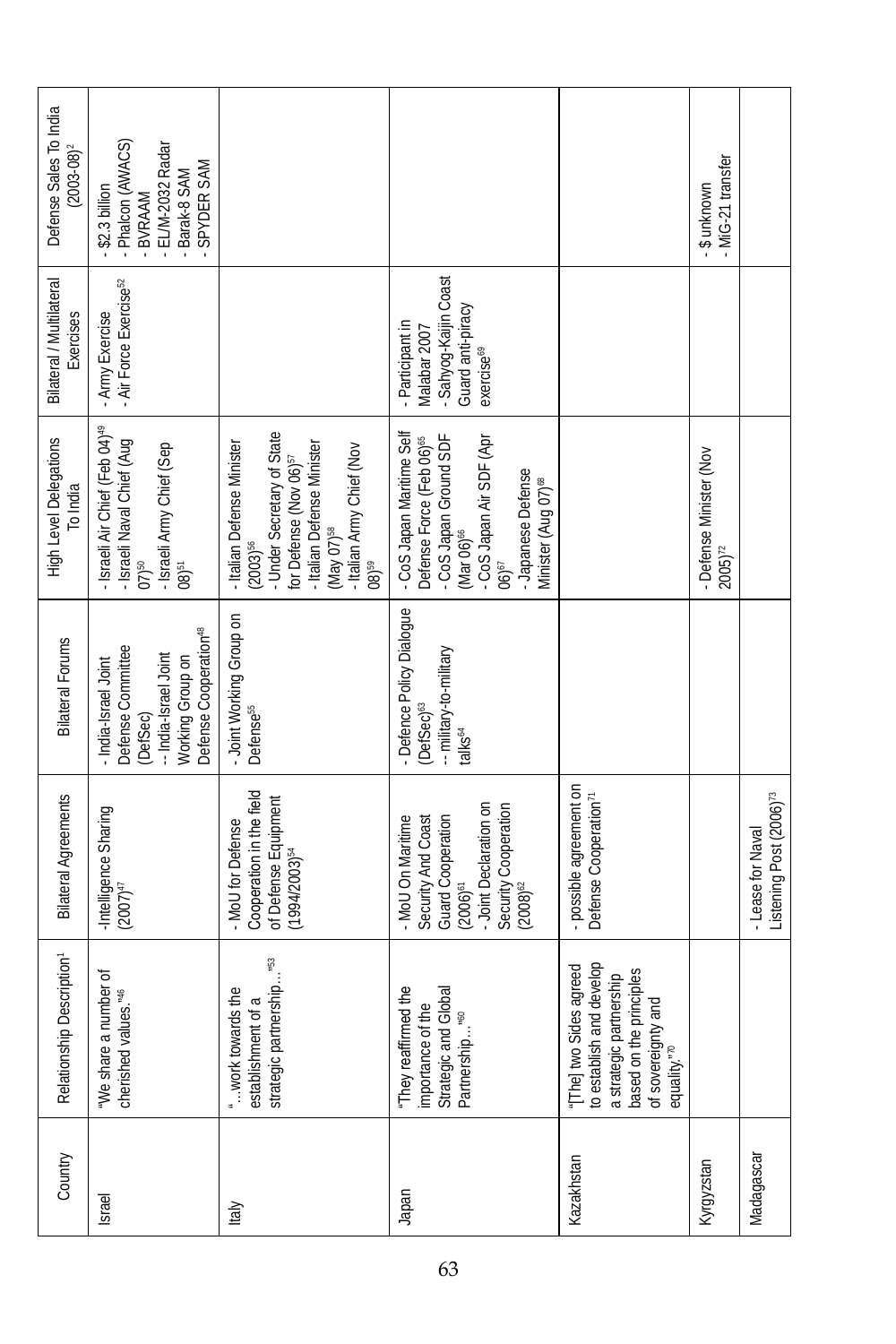| Defense Sales To India<br>$(2003 - 08)^2$ |                                                                                                                                                            |                                                            |                                                                                                                           |                                                        |                                                      |                                                                                                                         |                                                               | Recovery Vehicle<br>- WZT-3 Armored<br>$-$ \$260 million                         |
|-------------------------------------------|------------------------------------------------------------------------------------------------------------------------------------------------------------|------------------------------------------------------------|---------------------------------------------------------------------------------------------------------------------------|--------------------------------------------------------|------------------------------------------------------|-------------------------------------------------------------------------------------------------------------------------|---------------------------------------------------------------|----------------------------------------------------------------------------------|
| Bilateral / Multilateral<br>Exercises     | - "passage exercise"<br>- Milan multilateral<br>naval exercise<br>$(May 08)^{78}$                                                                          |                                                            |                                                                                                                           |                                                        |                                                      | - Biennial Naval<br>Exercises <sup>91</sup>                                                                             |                                                               |                                                                                  |
| High Level Delegations<br>To India        | - Defense Minister (Jun 06,<br>- Chief of Malaysian Army<br>- Malaysian Chief of Air<br>Force (Feb 07) <sup>77</sup><br>Jan $08$ <sup>76</sup><br>(Dec 06) | - Commissioner of Police<br>(Jan 06, Feb 08) <sup>80</sup> | Defense (Feb 07)<br>- Chief of Mongolian Air<br>Force and Air Defense<br>- Minister of National<br>(Feb 07) <sup>81</sup> | - Defense Minister (Mar<br>$06)^{84}$                  | - Defense Minister (Feb<br>$06$ <sup>86</sup>        | - Under Secretary for<br>Defense (May 06) <sup>90</sup>                                                                 |                                                               | - Defense Minister (Nov<br>08) <sup>95</sup>                                     |
| <b>Bilateral Forums</b>                   | - Malaysia-India Defense<br>Cooperation Meeting<br>-- Sub-Committee for<br>Military Cooperation<br>$(\text{DefSec})^{\pi_{\!\scriptscriptstyle\! S}}$      |                                                            |                                                                                                                           | - Joint Working Group. <sup>83</sup>                   |                                                      | Cooperation Council<br>- Joint Military<br>(DefSec) <sup>89</sup>                                                       |                                                               | on Defense Cooperation<br>- Joint Working Group<br>(Sec(Def Prod)) <sup>94</sup> |
| <b>Bilateral Agreements</b>               | cooperation (1992) <sup>74</sup><br>- MoU on Malaysia-<br>India Defence                                                                                    | - Defense Agreement<br>$(1974)^{79}$                       |                                                                                                                           | Defense Cooperation<br>- Agreement on<br>$(2006)^{82}$ | Cooperation (2007) <sup>85</sup><br>- MoU on Defense | Cooperation (2005) <sup>88</sup><br>- MoU on Defense                                                                    | Defense Cooperation<br>(2006) <sup>92</sup><br>- Agreement on | Defense Cooperation<br>(2003) <sup>93</sup><br>- Agreement on                    |
| Relationship Description <sup>1</sup>     |                                                                                                                                                            |                                                            |                                                                                                                           |                                                        |                                                      | cement our relationship<br>united in our resolve to<br>into a mighty strategic<br>Oman and India are<br>elationship,"87 |                                                               |                                                                                  |
| Country                                   | Malaysia                                                                                                                                                   | Mauritius                                                  | Mongolia                                                                                                                  | Mozambique                                             | Nigeria                                              | Oman                                                                                                                    | Philippines                                                   | Poland                                                                           |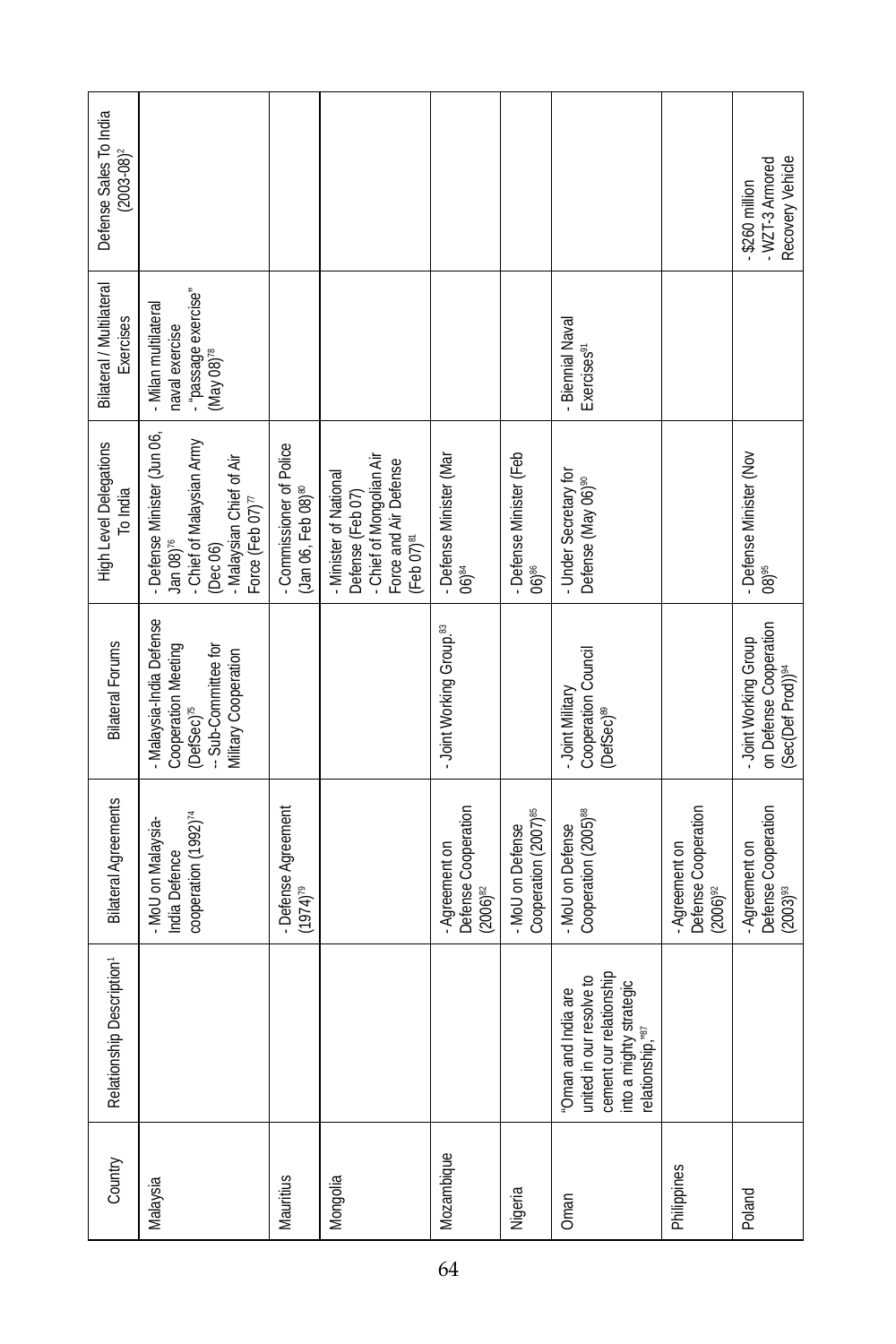| Defense Sales To India<br>$(2003 - 08)^2$ |                                                                  | Gorshkov aircraft carrier<br>Tunguska AD system<br>Smerch MRL<br>- Akula nuclear sub<br>(lease)<br>Mi-17 helicopters<br>Mi-17V-5 (armed)<br>Talwar frigate<br>AT-14 Kornet<br>\$13.5 billion<br>T-90 Tanks<br>BMP-2 IFV<br><b>MiG-29s</b><br>SU-30s |                                                                                                                                                                                                                                                        |
|-------------------------------------------|------------------------------------------------------------------|-----------------------------------------------------------------------------------------------------------------------------------------------------------------------------------------------------------------------------------------------------|--------------------------------------------------------------------------------------------------------------------------------------------------------------------------------------------------------------------------------------------------------|
| Bilateral / Multilateral<br>Exercises     |                                                                  | Indra annual Army<br>destroy exercise <sup>107</sup><br>and AF anti-terror<br>Naval exercise <sup>108</sup><br>Indra biannual<br>and search and                                                                                                     | - Sindex annual AF<br>Milan multilateral<br>naval exercise<br>- Participant in<br>Malabar 2007<br>exercise <sup>118</sup>                                                                                                                              |
| High Level Delegations<br>To India        | - CoS Qatari Armed Forces<br>(Aug 06) $^{97}$                    | - Commander-in-Chief of<br>- Defense Minister (Sep<br>08) <sup>106</sup><br>the Russian land forces<br>(Jun 07) <sup>105</sup><br>Defense Minister (Jun<br>$06)$ <sup>104</sup>                                                                     | - Minister for Defense (Oct<br>- Permanent Secretary of<br>Defense (Oct 07) <sup>116</sup><br>- Chief of Defense<br>Forces <sup>117</sup><br>$06)$ <sup>115</sup>                                                                                      |
| <b>Bilateral Forums</b>                   |                                                                  | -- subgroups on aviation,<br>Commission on Military<br><b>Technical Cooperation</b><br>Inter-Governmental<br>shipbuilding and<br>- India-Russia<br>landforces <sup>103</sup><br>(DefMin) <sup>102</sup>                                             | -- Joint Working Group on<br>Defence Policy Dialogue<br>- India-Singapore<br>Intelligence <sup>114</sup><br>(DefSec) <sup>113</sup>                                                                                                                    |
| <b>Bilateral Agreements</b>               | Cooperation Agreement<br>- Defense and Security<br>$(2008)^{96}$ | Cooperation Agreement<br>Peace, Friendship and<br>- Indo-Soviet Treaty of<br>Co-operation (1971) <sup>99</sup><br>- Bilateral Defence<br>Agreement on 5 <sup>th</sup> gen<br>fighter (2007) <sup>101</sup><br>Joint Development<br>$(1998)^{100}$   | - 5 year agreement for<br>AF training on Indian AF<br>Army training on Indian<br>Army bases (2008) <sup>112</sup><br>Defense Cooperation<br>Agreement (2003) <sup>110</sup><br>- Agreement for joint<br>India-Singapore<br>bases (2007) <sup>111</sup> |
| Description <sup>1</sup><br>Relationship  |                                                                  | overall development of our<br>We are satisfied with the<br>strategic partnership."98                                                                                                                                                                | with Singapore have<br>evolved into a strong<br>partnership." <sup>19</sup><br>ă<br>India's relation                                                                                                                                                   |
| Country                                   | Qatar                                                            | Russia                                                                                                                                                                                                                                              | Singapore                                                                                                                                                                                                                                              |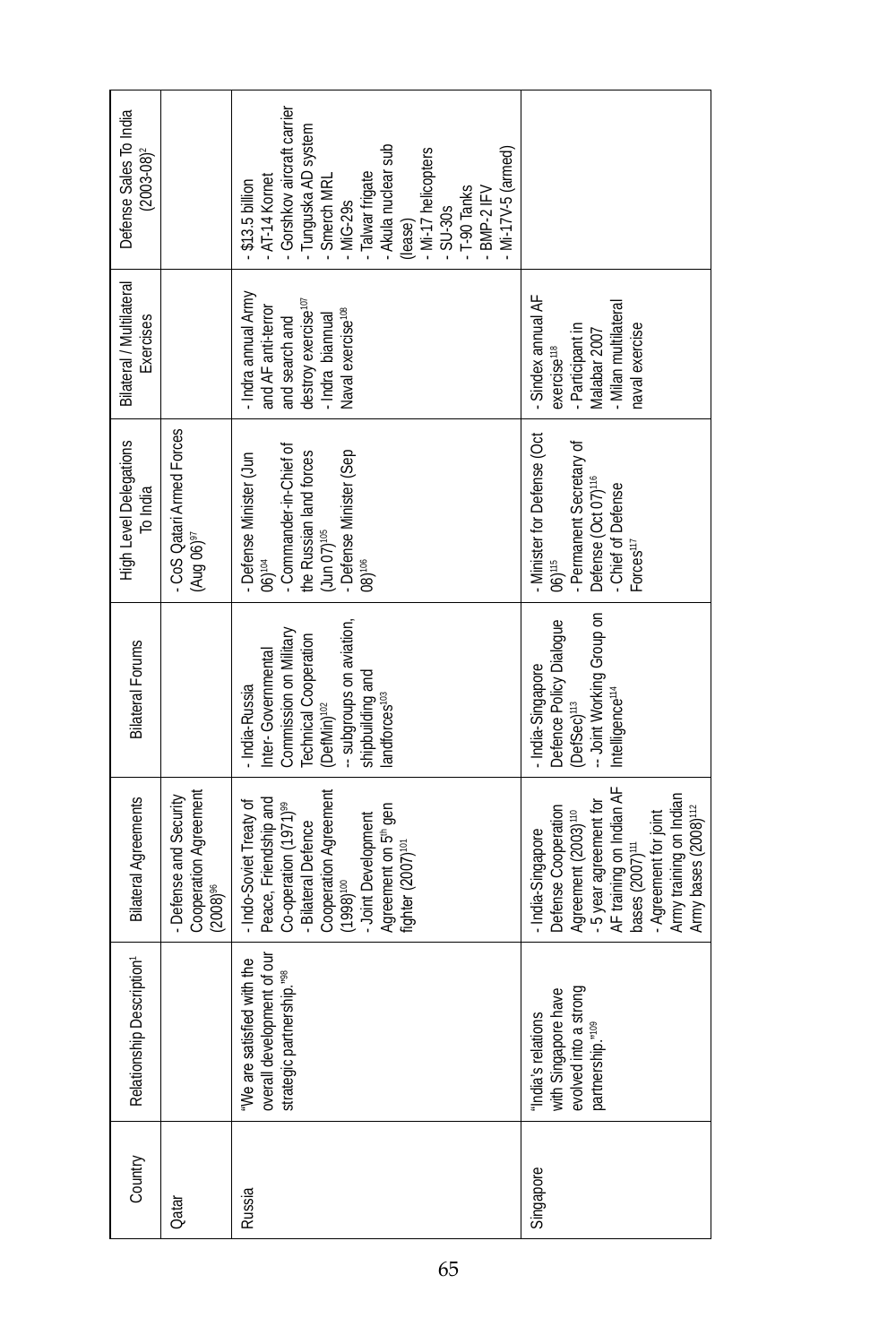| Defense Sales To India<br>$(2003 - 08)^2$ |                                                                                                                                                                                                       |                                                                                                                           |                                                                                       |                                                                                                                                                 |                                                                      |                                                                                           |
|-------------------------------------------|-------------------------------------------------------------------------------------------------------------------------------------------------------------------------------------------------------|---------------------------------------------------------------------------------------------------------------------------|---------------------------------------------------------------------------------------|-------------------------------------------------------------------------------------------------------------------------------------------------|----------------------------------------------------------------------|-------------------------------------------------------------------------------------------|
| Bilateral / Multilateral<br>Exercises     | Naval Exercise (May<br>- Ibsamar Trilateral<br>$08)^{124}$                                                                                                                                            |                                                                                                                           | para-drop exercise<br>- Transport and<br>$(2003)^{131}$                               | exercise (2007) <sup>134</sup><br>counter-terrorism<br>- Maitree Army                                                                           |                                                                      |                                                                                           |
| <b>High Level Delegations</b><br>To India | - Chief of S. African Army<br>(Sep 07) <sup>122</sup><br>Chief of S. African Navy<br>$(Feb 07)^{123}$                                                                                                 | - Minister of National<br>Defense (May 07) <sup>127</sup>                                                                 | Defense Minister (Jan 05)<br>- First Deputy Defense<br>Minister (2006) <sup>130</sup> | Royal Thai Air Force (Sep<br>06) <sup>132</sup><br>- Commander-in-Chief<br>- Commander-in-Chief<br>Royal Thai Navy (Mar<br>$07)$ <sup>133</sup> |                                                                      | - CoS UAE Land Forces<br>- Naval Chief (Jan 09) <sup>139</sup><br>(Nov 06) <sup>138</sup> |
| <b>Bilateral Forums</b>                   | - India-South Africa Joint<br>Defense Committee <sup>121</sup>                                                                                                                                        |                                                                                                                           |                                                                                       | - Indo-Thai Joint Working<br>Group (Navy)                                                                                                       |                                                                      | Cooperation Committee <sup>137</sup><br>- Joint Defense                                   |
| <b>Bilateral Agreements</b>               | Cooperation in the Field<br>- Agreement on Supply<br>of Defense Equipment<br>- Agreement on<br>Defense Co-operation<br>of Defense Equipment<br>- MoU concerning<br>$(2003)^{120}$<br>(1996)<br>(2000) | MoU on Coast Guard<br>Industry and Logistics<br>cooperation (2006) <sup>126</sup><br>Cooperation (2005)<br>MoU on Defense | Agreement for Air Base<br><b>Bilateral Defense</b><br>Access (2002) <sup>129</sup>    |                                                                                                                                                 | <b>Bilateral Defense</b><br>Agreement (draft<br>2009) <sup>135</sup> | Cooperation (2003) <sup>136</sup><br>- MoU on Defense                                     |
| Relationship Description <sup>1</sup>     | partnership with both<br>Brazil and South Africa." <sup>119</sup><br>"India has a strategic                                                                                                           | Peace and<br>"Long Term Cooperative<br>Partnership for<br>Prosperity" <sup>125</sup>                                      | "We are building a wide<br>ranging and intensive<br>relationship"128                  |                                                                                                                                                 |                                                                      |                                                                                           |
| Country                                   | South Africa                                                                                                                                                                                          | South Korea                                                                                                               | Tajikistan                                                                            | Thailand                                                                                                                                        | <b>Ukraine</b>                                                       | United Arab<br>Emirates                                                                   |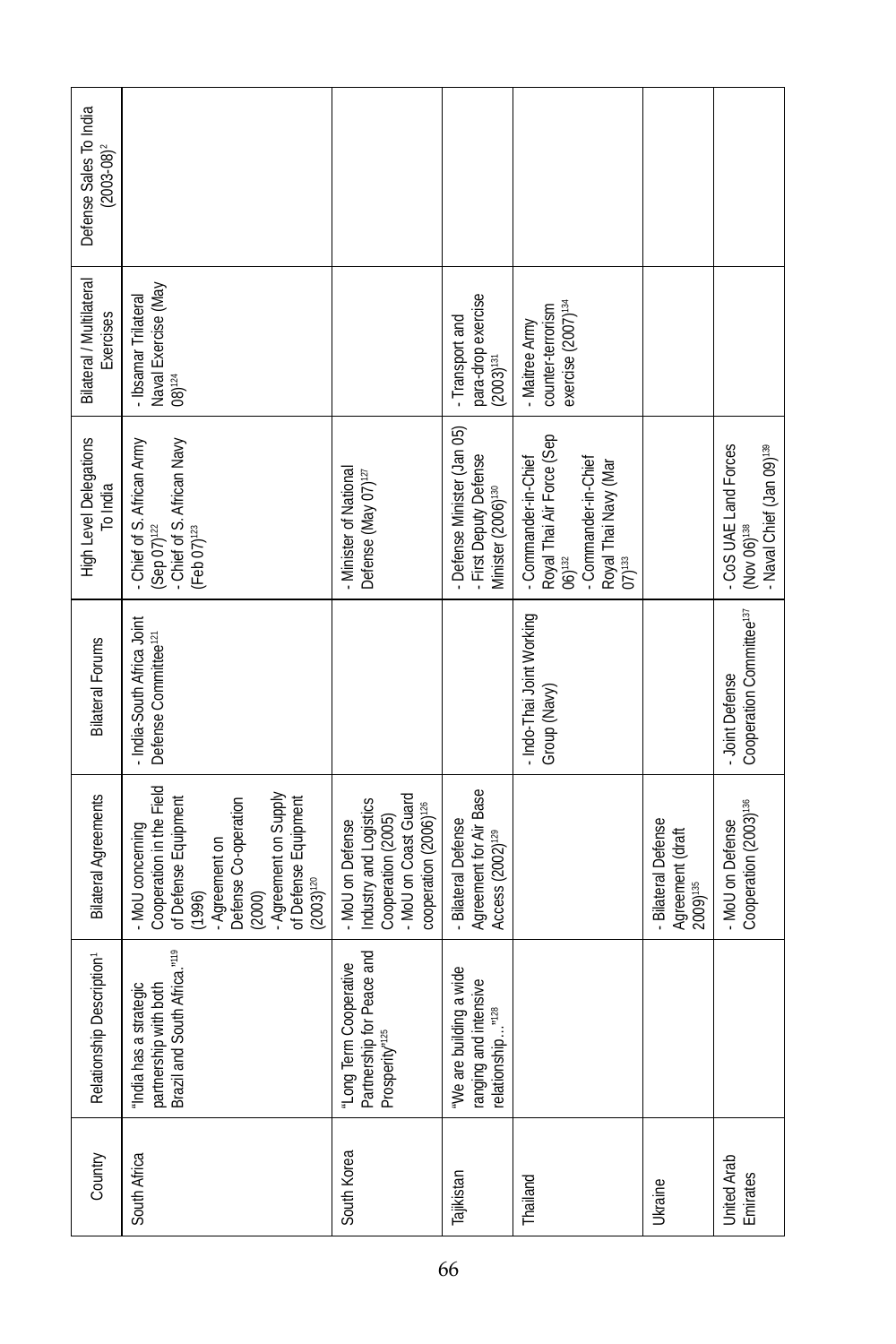| Defense Sales To India<br>$(2003 - 08)^2$ | Hawk trainer aircraft<br>-Jaguar aircraft<br>$$1.7$ billion                                                                                                                                                                                                                                                                                                                        | - TPQ-37 firefinder radars<br>- Trenton landing platform<br>P-81 Maritime Patrol<br>- UH-3H helicopters<br>C-130J aircraft<br>$-$ \$3.4 billion<br>aircraft<br>dock                                                                                                                                                          |                                                                                                      |
|-------------------------------------------|------------------------------------------------------------------------------------------------------------------------------------------------------------------------------------------------------------------------------------------------------------------------------------------------------------------------------------------------------------------------------------|------------------------------------------------------------------------------------------------------------------------------------------------------------------------------------------------------------------------------------------------------------------------------------------------------------------------------|------------------------------------------------------------------------------------------------------|
| Bilateral / Multilateral<br>Exercises     | Wessex Warrior Army<br>Exercises in UK (Sep<br>exercise in India (Oct<br>and UK on alternate<br>Himalayan Warrior<br>- Indradhanush AF<br>- Emerald Mercury<br>joint exercise (Mar<br>- Lion's Strike and<br>exercise in India<br>- Konkan Naval<br>Army-Marine<br>Exercise <sup>151</sup><br>years <sup>148</sup><br>$05)^{147}$<br>$07)$ <sup>149</sup><br>$08$ ) <sup>150</sup> | Red Flag Air Force<br>exercise (May 02) <sup>162</sup><br>Exercise (Aug 08) <sup>164</sup><br>Vajraprahar Army<br>Force Exercise <sup>163</sup><br>Multiple special<br>forces exercises<br>Malabar Naval<br>Cope India Air<br>- Yudh Abhyas<br>bilateral Army<br>CT exercise<br>annually <sup>165</sup><br>Exercise          |                                                                                                      |
| High Level Delegations<br>To India        | Secretary for Defence (Apr<br>- British Chief of Defence<br>- British Army chief (Oct<br>- Defence Minister (Oct<br>- Permanent Under<br>Staff (May 02) <sup>143</sup><br>04) <sup>144</sup><br>04) <sup>145</sup><br>07)146                                                                                                                                                       | - Chief of Naval Operations<br>- Chairman, Joint Chiefs of<br>- Chief of Army Staff (Oct<br>Secretary of the Navy<br>- Secretary of Defense<br>(Feb 08) <sup>159</sup><br>- PACOM Commander<br>Staff (Dec 08) <sup>161</sup><br>(May 09) <sup>156</sup><br>(Mar 08) <sup>157</sup><br>(Apr 08) <sup>158</sup><br>$081^{160}$ |                                                                                                      |
| <b>Bilateral Forums</b>                   | (DefSec)--3 sub-groups:<br>- Defense Equipment<br>- India-UK Defense<br>Consultative Group<br>-- Mil-Mil Contacts<br>-- Research and<br>Technology <sup>142</sup>                                                                                                                                                                                                                  | (DefSec)--4 sub-groups:<br>-- Defense Procurement<br>-- Joint Technical Group<br>- Defense Policy Group<br>and Production Group<br>-- Military Cooperation<br>-- Senior Technology<br>Security Group <sup>155</sup><br>Group                                                                                                 |                                                                                                      |
| <b>Bilateral Agreements</b>               | Understanding (1997) <sup>141</sup><br>- Defence Equipment<br>Memorandum of<br>Cooperation                                                                                                                                                                                                                                                                                         | the U.S.-India Defense<br>- Kicklighter Agreement<br>Relationship (2005) <sup>154</sup><br>- New Framework for<br>defense Cooperation<br>- General Security of<br>Agreement (2002) <sup>153</sup><br>Military Information<br>- Agreed minute of<br>on Defense (1991)<br>(1995)                                               | Cooperation in Military<br>and Military-Technical<br>Matters (2005) <sup>166</sup><br>- Agreement on |
| Relationship Description <sup>1</sup>     | strategic partnership."140<br>imparted a fresh<br>momentum to our                                                                                                                                                                                                                                                                                                                  | strategic partnership with<br>the United States" <sup>152</sup><br>developing and<br>strengthening the                                                                                                                                                                                                                       |                                                                                                      |
| Country                                   | United Kingdom                                                                                                                                                                                                                                                                                                                                                                     | United States                                                                                                                                                                                                                                                                                                                | Uzbekistan                                                                                           |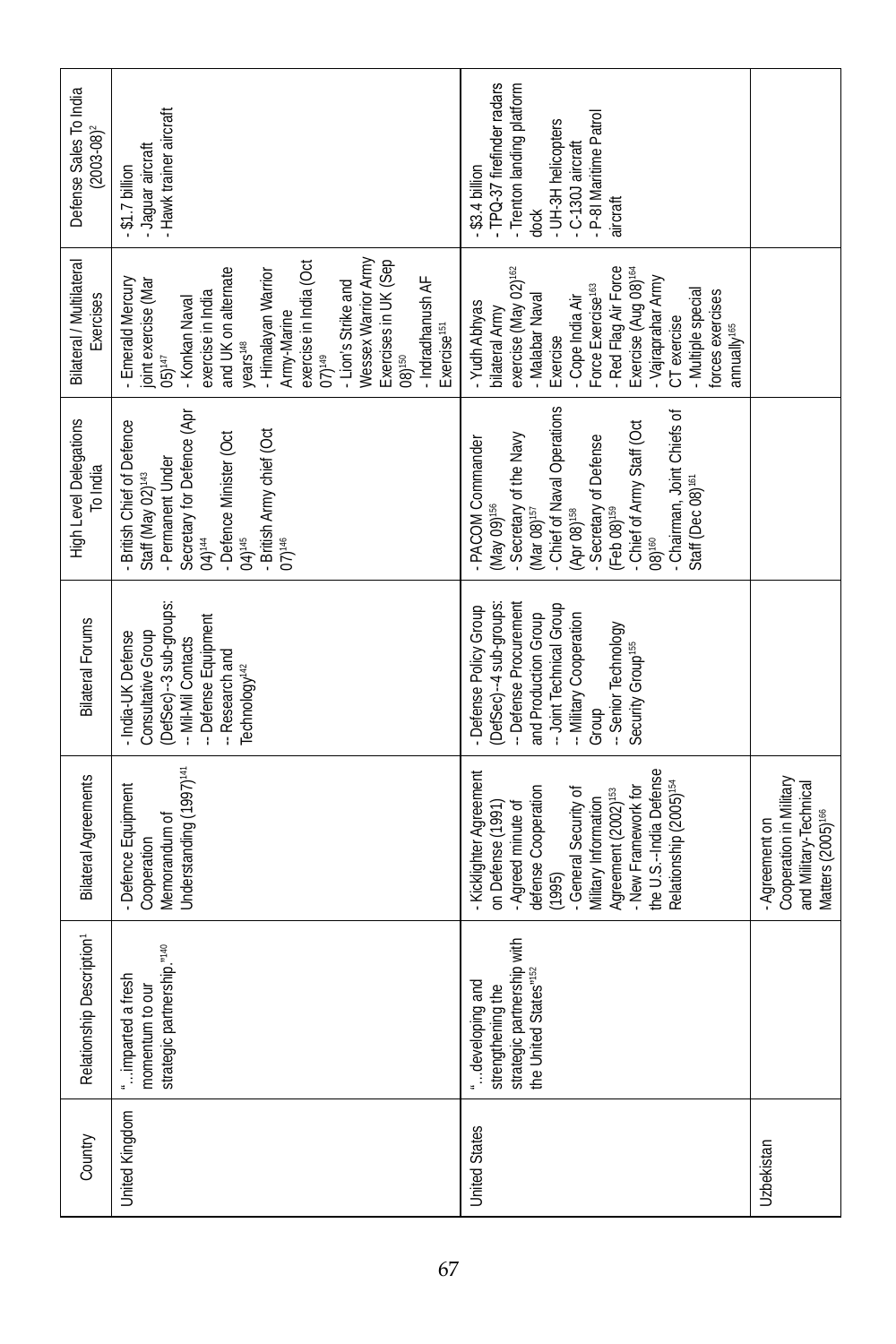## **ENDNOTES-APPENDIX**

1. Most recent description of the bilateral relationship by either the President, Prime Minister, Foreign Minister or Defense Minister of India. Lower officials used if the aforementioned did not contribute a statement. Statements reflect overall relationship, not just Defense.

2. For consistency, all information in this column is derived from the *SIPRI Arms Transfers Database* and only includes sales concluded between 2003-2008, and only considers major end items. *SIPRI Arms Transfers Database,* available from *www.sipri. org/contents/armstrad/at\_db.html.*

3. *Indian Ministry of External Affairs Website,* "Joint Press Conference by Prime Minister Dr. Manmohan Singh and Australian Prime Minister Mr. John Howard," March 6, 2006, available from *meaindia.nic.in.*

4. *Australian Government Department of Defense website,*  "Australia And India Sign Defence Information Sharing Arrangement," available from *www.minister.defence.gov.au/Nelson Mintpl.cfm?CurrentId=6851*.

5. *Australian Government Department of Defense website,*  "Australia And India Sign Defence Information Sharing Arrangement," available from *www.minister.defence.gov.au/Nelson Mintpl.cfm?CurrentId=6851*.

6. *The Times of India,* "Now, Australia Wants to Upgrade Defence Ties," July 10, 2007, available from *timesofindia.indiatimes. com*.

7. Ministry of External Affairs, *Annual Report 2007-2008,* p. 19.

8. *ZEE News,* "Aussie Naval Chief Holds Talks with Indian Forces Chiefs," August 20, 2007, available from *www.zeenews.com*.

9. *The Times of India,* "India, Australia Sign Accord to Enhance Military Ties," July 11, 2007, available from *timesofindia.indiatimes. com*.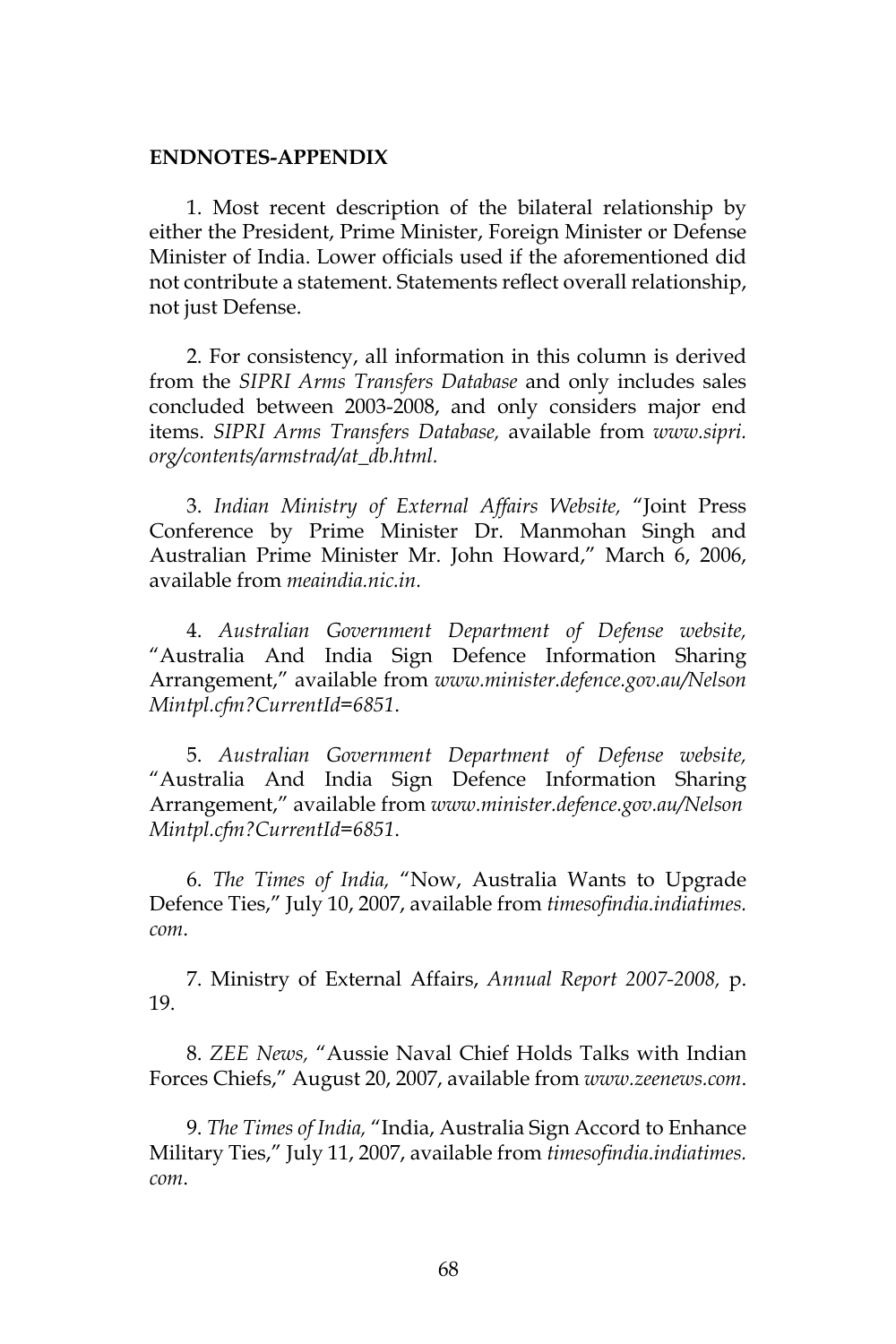10. *India Ministry of External Affairs website,* "Joint Press Conference by Foreign Ministers of India, Brazil and South Africa following the 4th IBSA Trilateral Commission Meeting," July 17, 2007, available from *meaindia.nic.in*.

11. *GlobalSecurity.org,* "India, Brazil Sign Pact on Defense Ties," December 2, 2003, available from *www.globalsecurity.org*.

12. Ministry of Foreign Affairs, India, "India-Brazil Joint Communiqué," September 12, 2006, available from *mea.gov.in/ speech/2006/09/12js01.htm*. The Joint Defence Committee had not had its first meeting as of 1 Jan 2007.

13. Indian Ministry of External Affairs, *Annual Report 2006- 2007,* New Delhi, India: Policy Planning and Research Division, Ministry of External Affairs, 2007, p. 101.

14. *The Hindu,* "India, Brazil, S Africa Conduct Joint Naval Exercise," May 6, 2008, available from *www.hindu.com/thehindu/ holnus/001200805061421.htm.*

15. Indian Ministry of External Affairs, *Annual Report 2007- 2008,* p. 19.

16. Indian Ministry of External Affairs, *Annual Report 2006- 2007,* p. 21.

17. *Thaindian News,* "Canadian Defence Minister to visit India," February 15, 2008, available from *www.thaindian.com/newsportal/ india-news/canadian-defence-minister-to-visit-india\_10017700.html.*

18. *Ministry of External Affairs website,* "Prime Minister's statement to the Press during his visit to China," January 14, 2008, available from *meaindia.nic.in*.

19. *BBC News,* "India and China launch war games," December 20, 2007, available from *news.bbc.co.uk*.

20. Indian Ministry of External Affairs, *Annual Report 2007- 2008,* p. 8.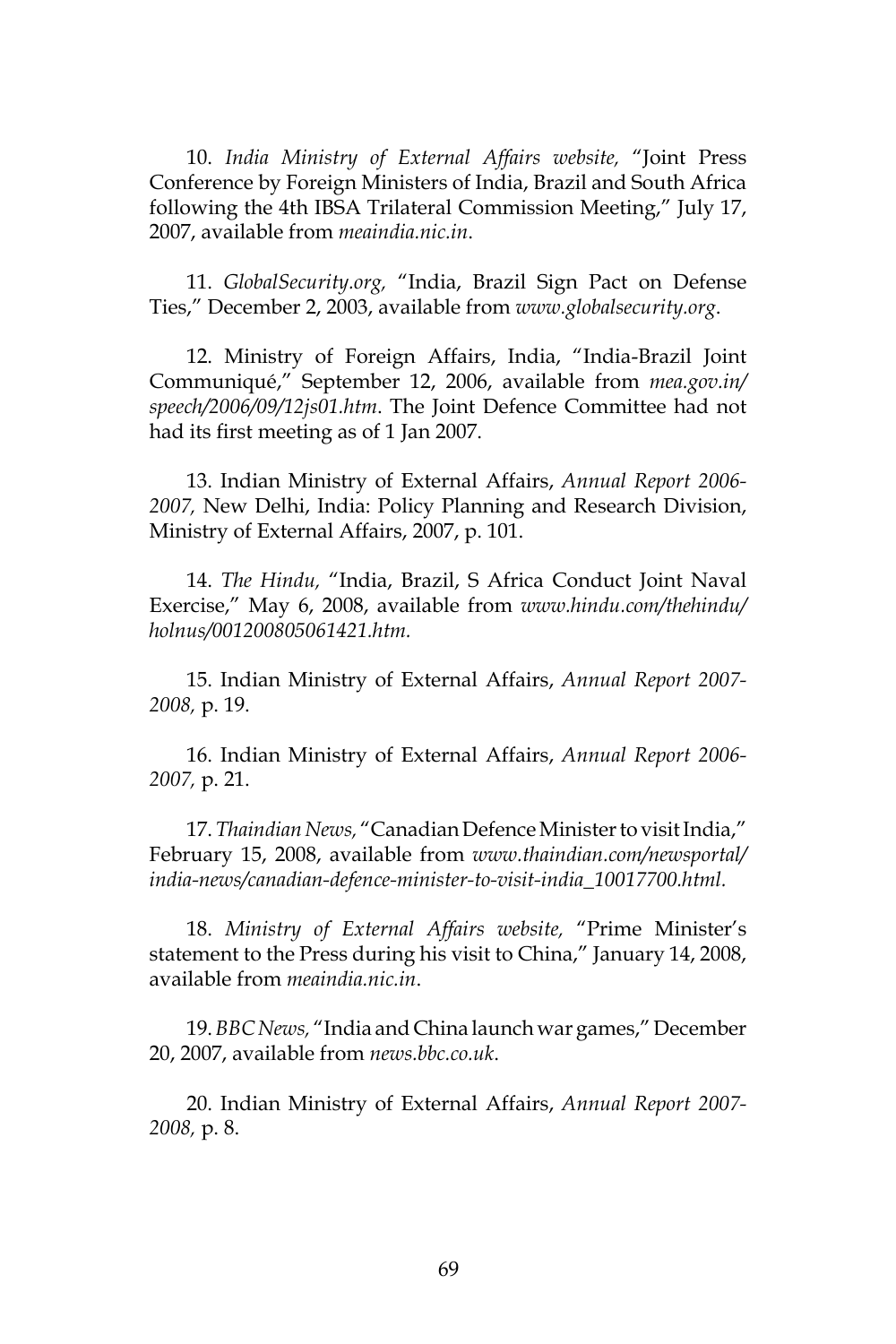21. *The Hindu,* "India Strengthens Military Relations with China," November 5, 2008, available from *www.hindu. com/2008/11/05/stories/2008110555311300.htm.*

22. *ZeeNews,* "Chinese Army team arrives in Belgaum for joint exercise,'" December 4, 2008, available from *www.zeenews.com/ nation/2008-12-04/488441news.html*.

23. *Rediff News,* "India, China to Hold Naval Exercises," April 13, 2007, available from *www.rediff.com*. Exercise has occurred twice - 2003 and 2007.

24. *Ministry of External Affairs website,* "Joint Press Interaction by Prime Minister Dr. Manmohan Singh and Egyptian President Mr. Hosny Mubarak," November 18, 2008, available from *meaindia. nic.in.*

25. *The India Post,* "India, Egypt to Enhance Defence Cooperation," June 11, 2008, available from *www.theindiapost. com/?p=2401*.

26. *Xinhua*, "France, India Agree to Deepen Strategic Partnership," July 14, 2009, available from *news.xinhuanet.com/ english/2009-07/15/content\_11709205.htm.*

27. *India Defence,* "10th Indo-French Defence Cooperation Meet Today," December 17, 2007*,* available from *www.india-defence.com/ reports-3653*.

28. Rajeev Sharma, *The Tribune,* "France to help in N-energy New facilities to be under IAEA safeguards: PM," February 21, 2006, available from *www.tribuneindia.com/2006/20060221/main1. htm.*

29. *Tribune News Service,* "Defence talks with France get under way," December 17, 2007.

30. Indian Ministry of External Affairs, *Annual Report 2003- 2004,* New Delhi, India: Policy Planning and Research Division, Ministry of External Affairs, 2004, p. 84.

31. *The Hindu,* "French Army chief in India," November 28, 2007, available from *www.hindu.com*.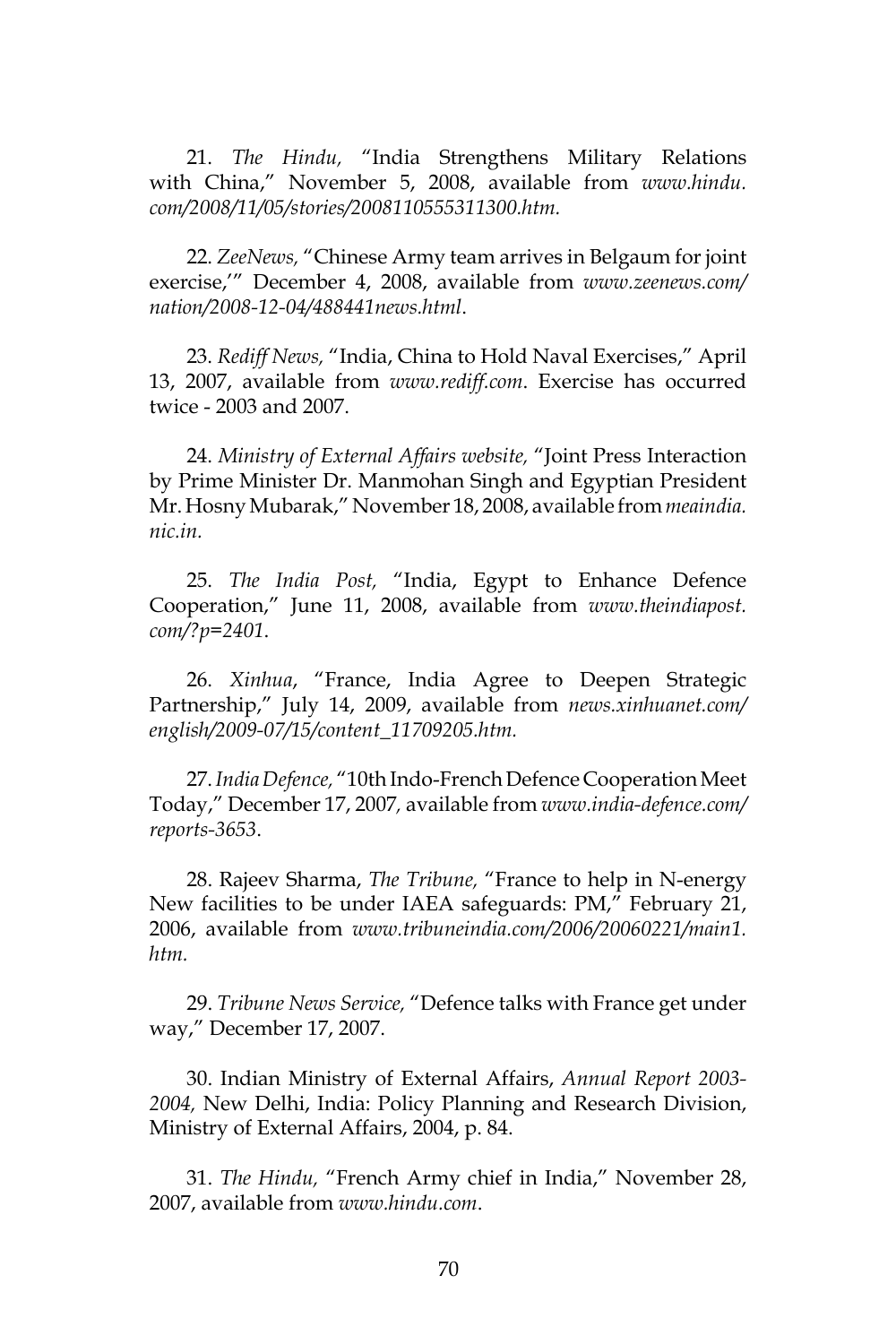32. *Press Information Bureau, Government of India,* "Indo-French Exercise Varuna 07 Off Djibouti During West Asia Deployment," September 18, 2007, available from *pib.nic.in.*

33. *The Times of India,* "India, France kick off air combat exercise," February 13, 2007, available from *timesofindia.indiatimes. com*.

34. *Ministry of External Affairs website,* "Joint Press Conference by Prime Minister Dr. Manmohan Singh and Chancellor of Federal Republic of Germany Dr. Angela Merkel," October 30, 2007, available from *meaindia.nic.in*.

35. Indian Ministry of External Affairs, *Annual Report 2006- 2007,* p. 84.

36. *Ministry of External Affairs website,* "Agreements/MoUs signed during the visit of Dr. Angela Merkel, Chancellor of Federal Republic of Germany," October 30, 20078, available from *meaindia.nic.in*.

37. Indian Ministry of External Affairs, *Annual Report 2007- 2008,* p. 74.

38. *Ibid.*

39. *Asian News International, "*Visiting German Defence Minister Pushes for Military Sales," June 7, 2007.

40. Indian Ministry of External Affairs, *Annual Report 2007- 2008,* p. 20.

41. *Ibid.*

42. *Ministry of External Affairs website,* "Address by H.E.Mr. Pranab Mukherjee, Minister of External Affairs at a Seminar on 'India and Iran: Ancient Civilizations and Modern Nations' in Tehran,"November 2, 2008, available from *meaindia.nic.in*.

43. *Fars News Agency,* "Iranian Navy Commander Meets Indian Army Counterparts," March 10, 2007, available from *www. bharat-rakshak.com/NEWS/newsrf.php?newsid=8374*.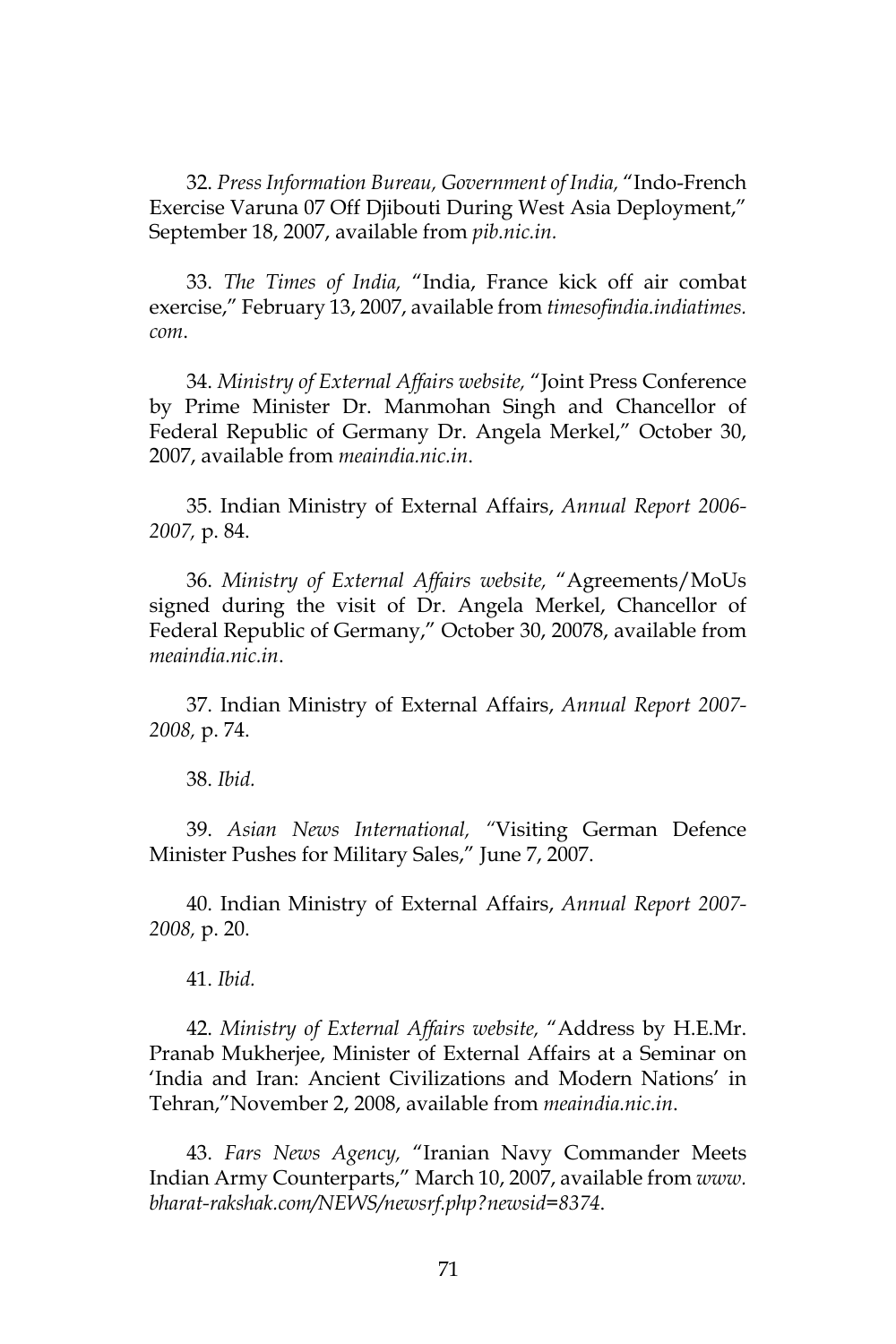44. This chart normally would not include a head of state, but it is highlighted due to the limited number of other senior visits to India. *Rediff India Abroad,* "Iran President in India on Maiden Visit," April 29, 2008, available from *www.rediff.com/news/2008/ apr/29iran.htm.*

45. Xenia Dormandy and Ronak Desai, "India-Iran Relations: Key Security Implications," March 24, 2008, available from *belfercenter.ksg.harvard.edu/publication/18176/indiairan\_relations. html*

46. *Ministry of External Affairs website,* "External Affairs Minister, Mr. Yashwant Sinha, and Israeli Deputy Prime Minister & Foreign Minister, Mr. Silvan Shalom, New Delhi," February 10, 2004, available from *meaindia.nic.in*.

47. *The Hindu.,* "India, Israel decide to share intelligence," January 1, 2008, available from *www.hindu.com.*

48. Taken from Ministry of Defence, India website, available from *mod.nic.in/ainstitutions/body.htm.*

49. Rajat Pandit, *The Times of India,* "Israeli Air Force chief in India," February 28, 2004, available from *timesofindia.indiatimes. com/articleshow/525459.cms.*

50. *The Times of India,* "India, Israel to step up naval ties," August 8, 2007, available from *timesofindia.indiatimes.com.*

51. *Domain-b.com,* "Israel Army Chief Offers Counter-Terror Training for Indian Armed Forces," September 16, 2008, available from *www.domain-b.com/defence/general/20080916\_israel\_army.html.* 

52. Agreement to conduct bilateral exercises has been reported widely, the execution of those exercise has not. *The Times of India,*  "New heights: India, Israel Step Up Defence Ties," November 9, 2008, available from *timesofindia.indiatimes.com/India/New\_heights\_ India\_Israel\_step\_up\_defence\_ties/articleshow/3690525.cms.*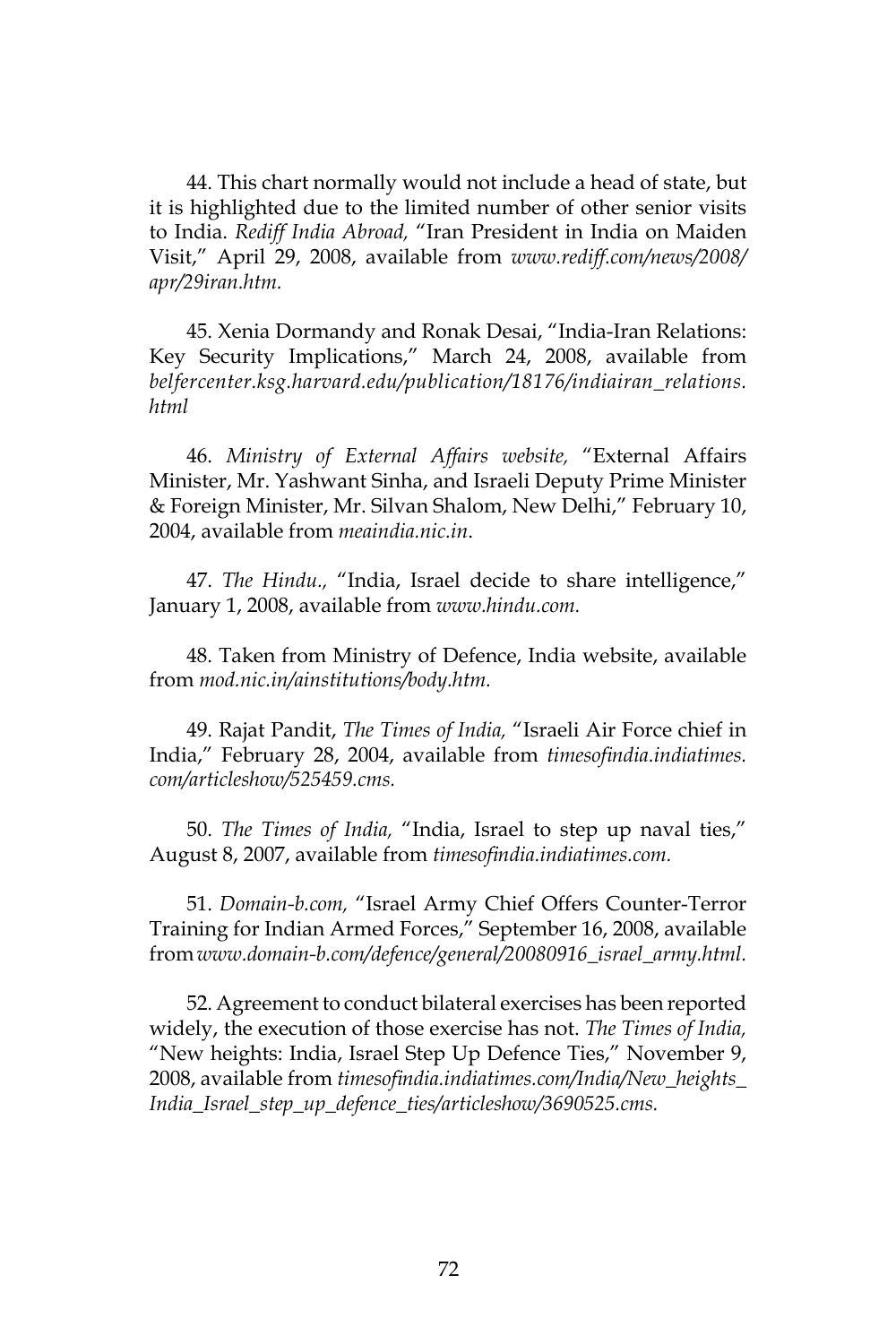53.*Ministry of External Affairs website,* "Joint Statement on the occasion of the Visit of the President of the Council of Ministers of Italy, Prof. Romano Prodi to India," February 15, 2007, available from *meaindia.nic.in.*

54. *Ministry of External Affairs website,* "India-Italy Bilateral Relations," December, 2003, available from *meaindia.nic.in/foreign relation/italy.htm.*

55. *Ibid.*

56. *Ibid.*

57. Indian Ministry of External Affairs, *Annual Report 2006- 2007,* p. 86.

58. Indian Ministry of External Affairs, *Annual Report 2007- 2008,* p. 76.

59. *India Defence,* "Italian Army Chief to Begin India Visit from 17th November," November 16, 2008, available from *www.indiadefence.com/reports/4080.*

60. *Ministry of External Affairs website,* "Joint Statement on the Advancement of the Strategic and Global Partnership between India and Japan," October 22, 2007, accessed November 19, 2008, *meaindia.nic.in.*

61. Srikanth Kondapalli, "Pranab's defence diplomacy," *Rediff News,* June 6, 2006, available from *in.rediff.com.*

62. *Ministry of External Affairs website,* "Joint Declaration on Security Cooperation between India and Japan," October 22, 2008, available from *meaindia.nic.in.*

63. Embassy of India, Tokyo, Japan, "JOINT STATEMENT between H.E. Mr. Pranab Mukherjee and H.E. Mr. Fukushiro Nukaga," May 25, 2006, available from *www.embassyofindiajapan. org.*

64. Indian Ministry of External Affairs, *Annual Report 2006- 2007,* p. 33.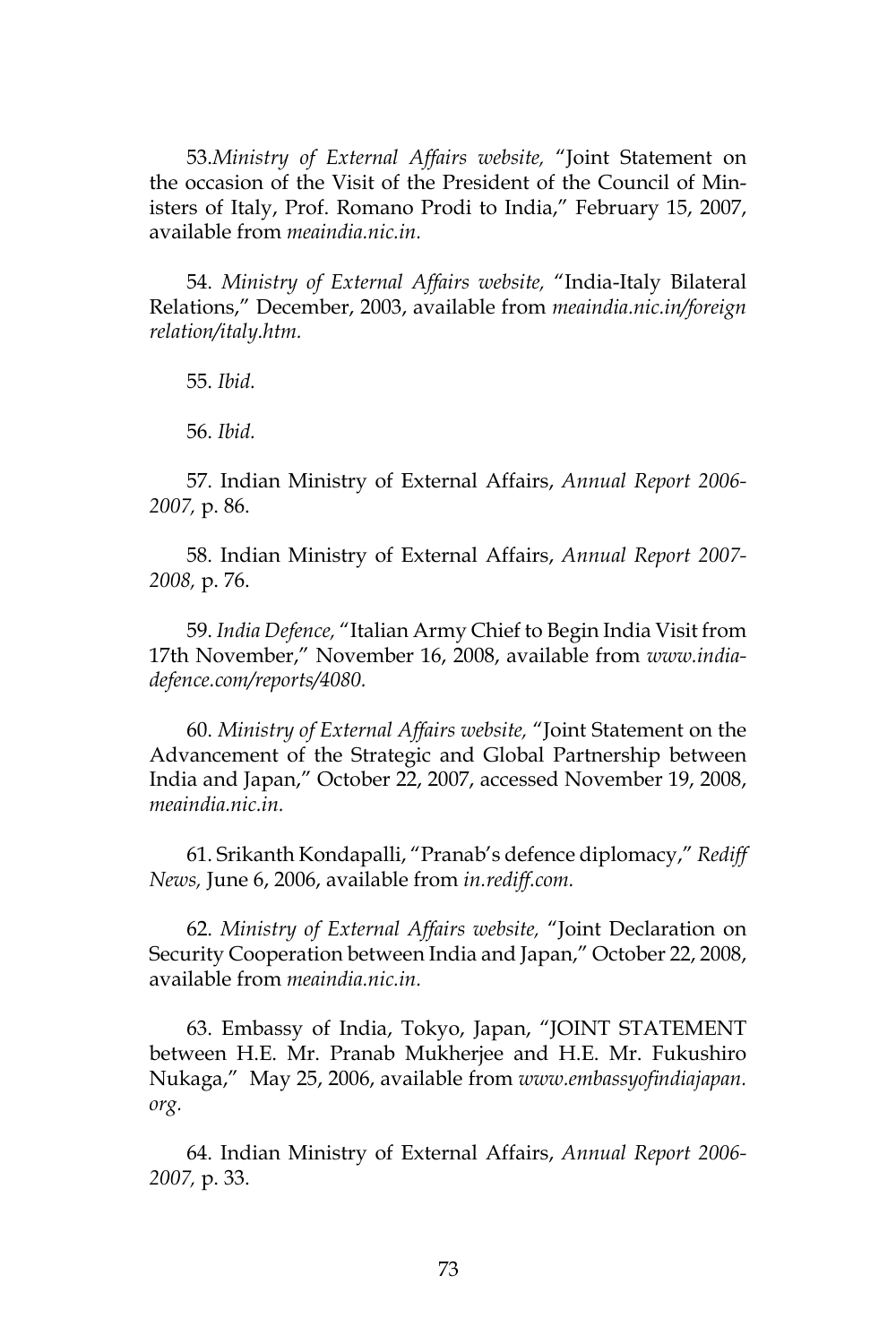65. *Ibid.* 66. *Ibid.* 67. *Ibid.*

68. Indian Ministry of External Affairs, *Annual Report 2007- 2008,* p. 31.

69. Arunkumar Bhatt, "India, Japan Hold Joint Coast Guard Exercise," *The Hindu,* November 26, 2006, available from *www. hindu.com.*

70. Indian Ministry of External Affairs, "Joint Declaration on Strategic Partnership between India and Kazakhstan," January 24, 2009, available from *meaindia.nic.in*.

71. Rahul Bedi, "India and Central Asia," *Frontline,* Vol. 19, Issue 19, September 14 - 27, 2002, available from *www.hindu.com/ fline/fl1919/19190600.htm*.

72. Indian Ministry of External Affairs, "Kyrgyzstan Fact Sheet," available from *meaindia.nic.in/foreignrelation/kyrgyzstan.pdf*.

73. *IndiaDefence,* "Indian Navy to lease station in Madagascar," February 2, 2006, available from *www.india-defence.com/reports/ 1357*, This is does not rise to the level of a defense agreement, but is noteworthy in the implications for India's expanding presence in the Indian ocean.

74. Vibhanshu Shekhar, "India-Malaysia Strategic Dialog," New Delhi: Institute of Peace and Conflict Studies, April 18, 2007, available from *www.ipcs.org/article\_details.php?articleNo=2268*.

75. Press Information Bureau, Government of India*,* "Antony Leaves Sunday for a Three-Day Visit to Malaysia," January 4, 2008, available from *pib.nic.in.*

76. P. S. Suryanarayana, "India, Malaysia to Step Up Defence Ties," *The Hindu,* January 8, 2008, available from www*.hinduonnet. com/2008/01/08/stories/2008010856131200.htm.*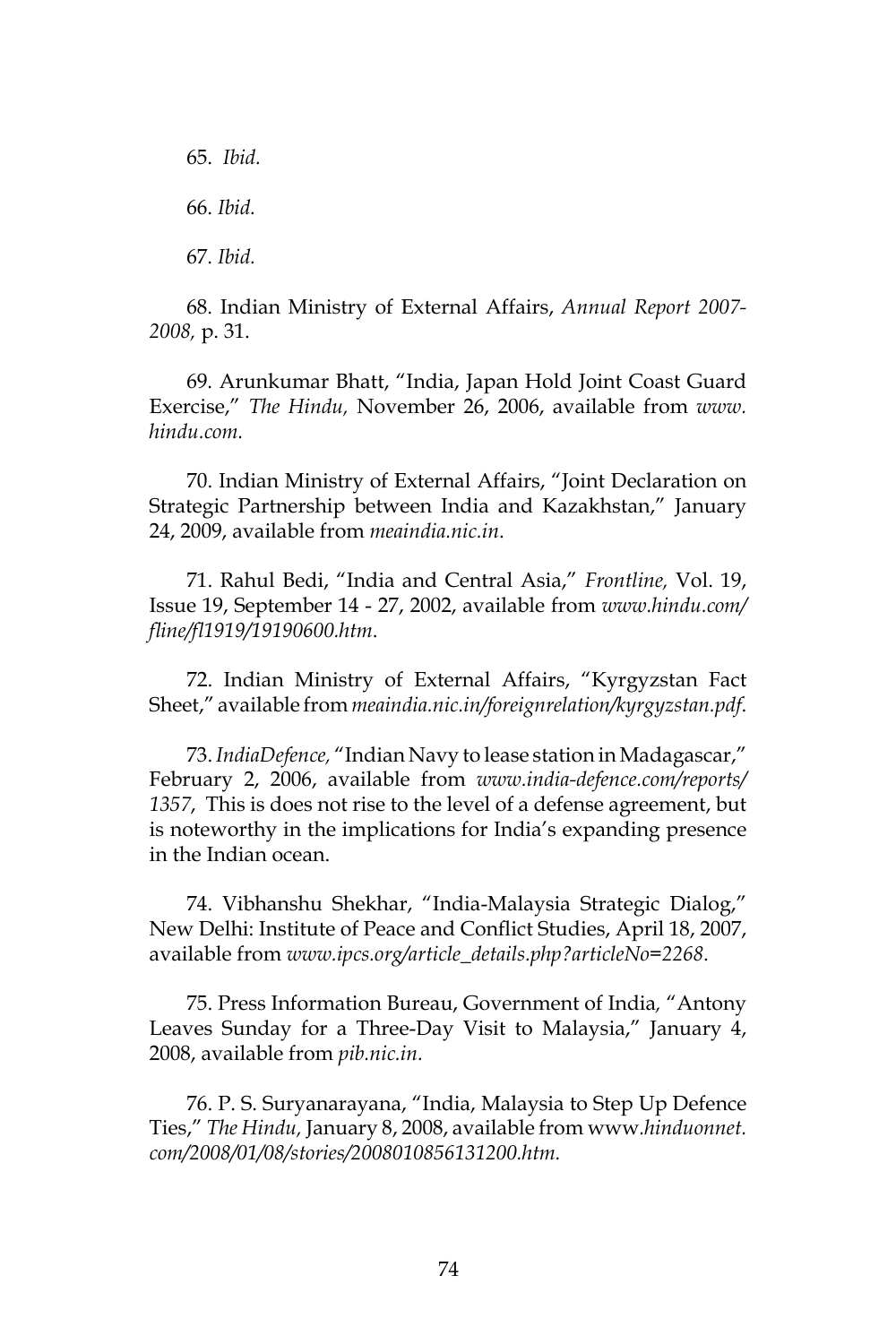77. High Commission of India, Kuala Lumpur, "Bilateral Relations," available from *www.indianhighcommission.com.my.*

78. *The Hindu,* "India, Malaysia Hold Naval Exercise," May 4, 2008, available from *www.hindu.com/2008/05/04/stories/ 2008050451300900.htm.*

79. High Commission of India, Port Louis*,* "India-Mauritius Relations," available from *meaindia.nic.in/foreignrelation/Mauritius. pdf*. This agreement provided Indian Naval and Air Force officers on deputation to the Mauritius Security Forces.

80. High Commission of India, Port Louis*,* "India-Mauritius Relations," available from *meaindia.nic.in/foreignrelation/Mauritius. pdf,* accessed October, 20 2008. The Mauritius Commissioner of Police is equivalent to the Minister of Defense.

81. Indian Ministry of External Affairs, *Annual Report 2007- 2008,* p. 34.

82. Indian Ministry of External Affairs, *Annual Report 2006- 2007,* p. 68.

83. *Ibid.*

84. *Ibid.*

85. Indian Ministry of External Affairs, *Annual Report 2007- 2008,* p. 67.

86. Indian Ministry of External Affairs, *Annual Report 2006- 2007,* p. 77.

87. *Gulf Times,* "India, Oman Planning 'Mighty Strategic' Tie-Up," November 10, 2008, available from *www.gulf-times.com.*

88. *Rediff India Abroad,* "India, Oman Sign Defence Pact," December 7, 2005*,* available from *us.rediff.com/news/2005/dec/07 india.htm.*

89. Indian Ministry of External Affairs, *Annual Report 2007- 2008,* p. 46.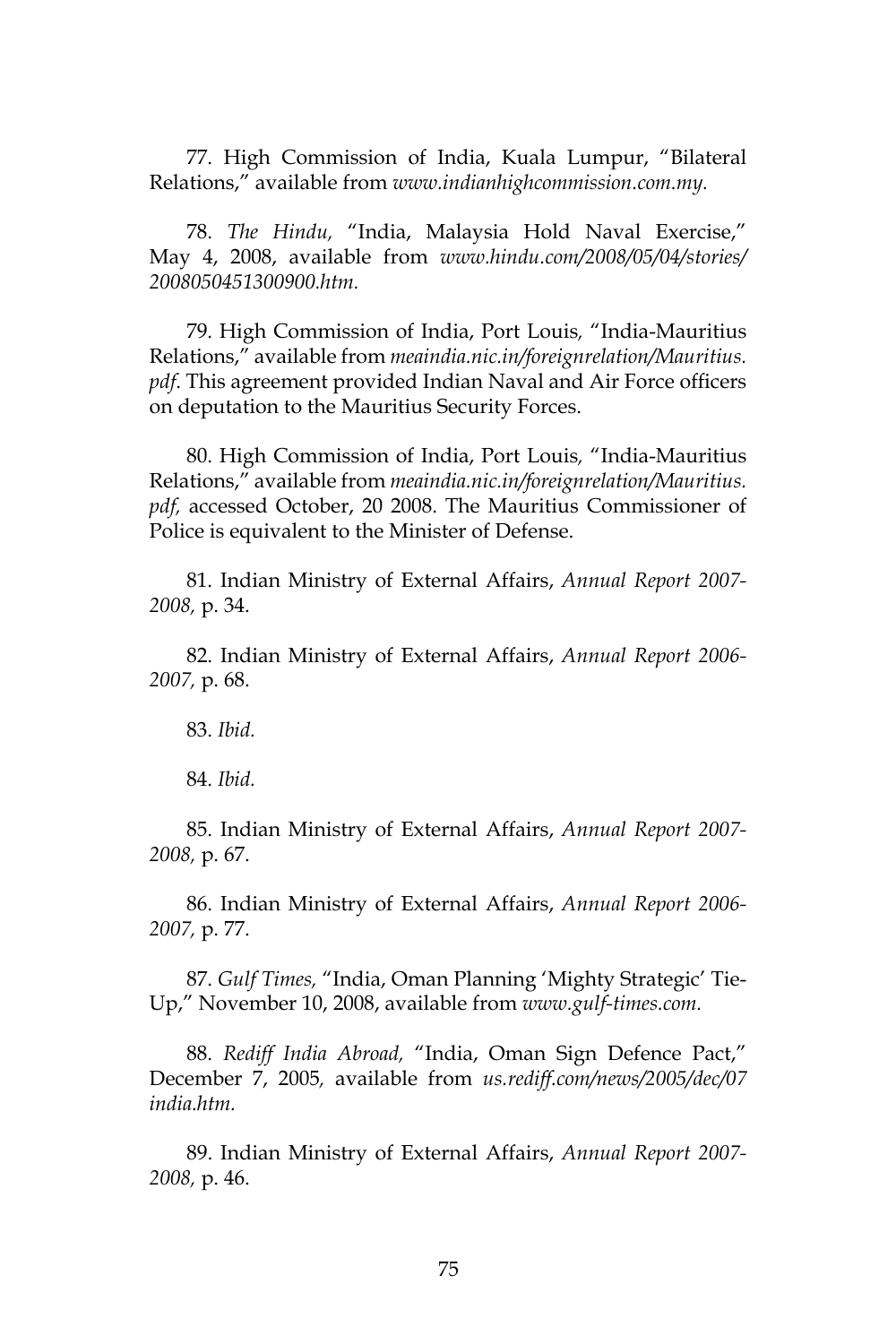90. *India Defence*, "India, Oman to Enhance Military Cooperation," May 17, 2006, available from *www.india-defence. com/reports-1936.*

91. *Ibid.*

92. Indian Ministry of External Affairs, *Annual Report 2006- 2007,* p. 26. This agreement appears to be largely symbolic.

93. *ChennaiOnline,* "Polish Defence Minister to Visit India," November 4, 2008, available from *news.chennaionline.com.*

94. *Ibid.*

95. *Ibid.*

96. *The Hindu,* "PM Wraps Up Maiden Gulf Visit with Security, Investment Deals," November 10, 2008, available from *www.hindu.com/thehindu/holnus/000200811102131.htm*

97. Indian Ministry of External Affairs, *Annual Report 2006- 2007,* pp. 48-50.

98. *Ministry of External Affairs website,* "Remarks by the External Affairs Minister Shri Pranab Mukherjee at the Joint Media Interaction with the Russian Foreign Minister," October 20, 2008, available from *meaindia.nic.in.*

99. Barbara Crossette, *New York Times,* "India Seeks to Extend Treaty With Soviets," March 24, 1991.

100. *Indian Express,* "Defence mission may want shield for deals," November 9, 1998, available from *www.indianexpress.com.*

101. Sudha Ramachandran, *Asia Times,* "India, Russia still brothers in arms," October 27, 2007*,* available from *www.atimes. com/atimes/South\_Asia/IJ27Df01.html.*

102. *Ibid.*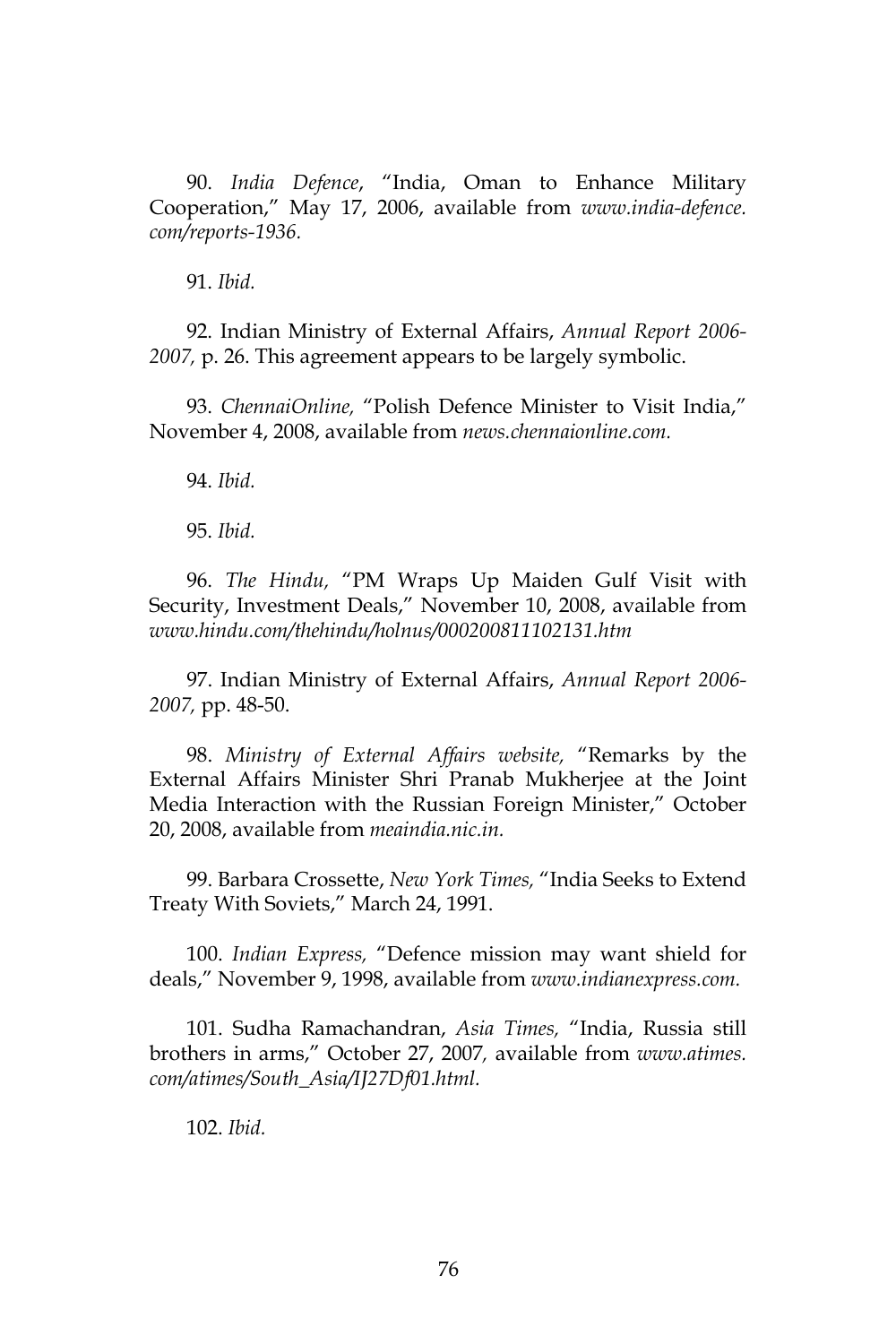103. Vinay Shukla, "India to buy sophisticated weapons from Russia," *Rediff on the Net,* June 4, 2001, available from *ia.rediff.com/ news/2001/jun/04rus.htm.*

104. Indian Ministry of External Affairs, *Annual Report 2006- 2007,* p. 37.

105. A K Dhar, "India, Russia to Hold Talks on Arms Deals," *Rediff News,* May 27, 2007, available from *www.rediff.com.*

106. *The Times of India,* "India, Russia Extend Military Commission Tenure Till 2020," September 29, 2008, available from *timesofindia.indiatimes.com/India/India\_Russia\_extend\_military\_ commission\_tenure\_till\_2020/articleshow/3541111.cms.*

107. *The Economic Times,* "Russians Coming for Military Exercises Now," 14 September 2007, available from *economictimes. indiatimes.com.* This was the second iteration of this exercise; the first was in 2006.

108. *ZEE News,* "Indian, Russian Navies Launch Wargames in Sea of Japan." April 24, 2007, available from *www.zeenews.com.* Exercise series commenced in 2003.

109. *Ministry of External Affairs website,* "Remarks by External Affairs Minister, Shri Pranab Mukherjee at press conference after talks with Foreign Minister of Singapore, Mr. George Yeo," June 19, 2007, available from *meaindia.nic.in.*

110. *Thaindian News,* "India, Singapore Review Defence Cooperation," October 9, 2008, available from *www.thaindian. com/newsportal/uncategorized/india-singapore-review-defensecooperation\_100105189.html.*

111. Josy Joseph, "Singapore 'Leases' IAF Base for 5 yrs," *Daily News & Analysis India,* October 10, 2007, available from *www. dnaindia.com.*

112. *Thaindian News,* "India, Singapore Review Defence Cooperation," October 9, 2008, available from *www.thaindian.com/ newsportal/uncategorized/india-singapore-review-defensecooperation\_100105189.html*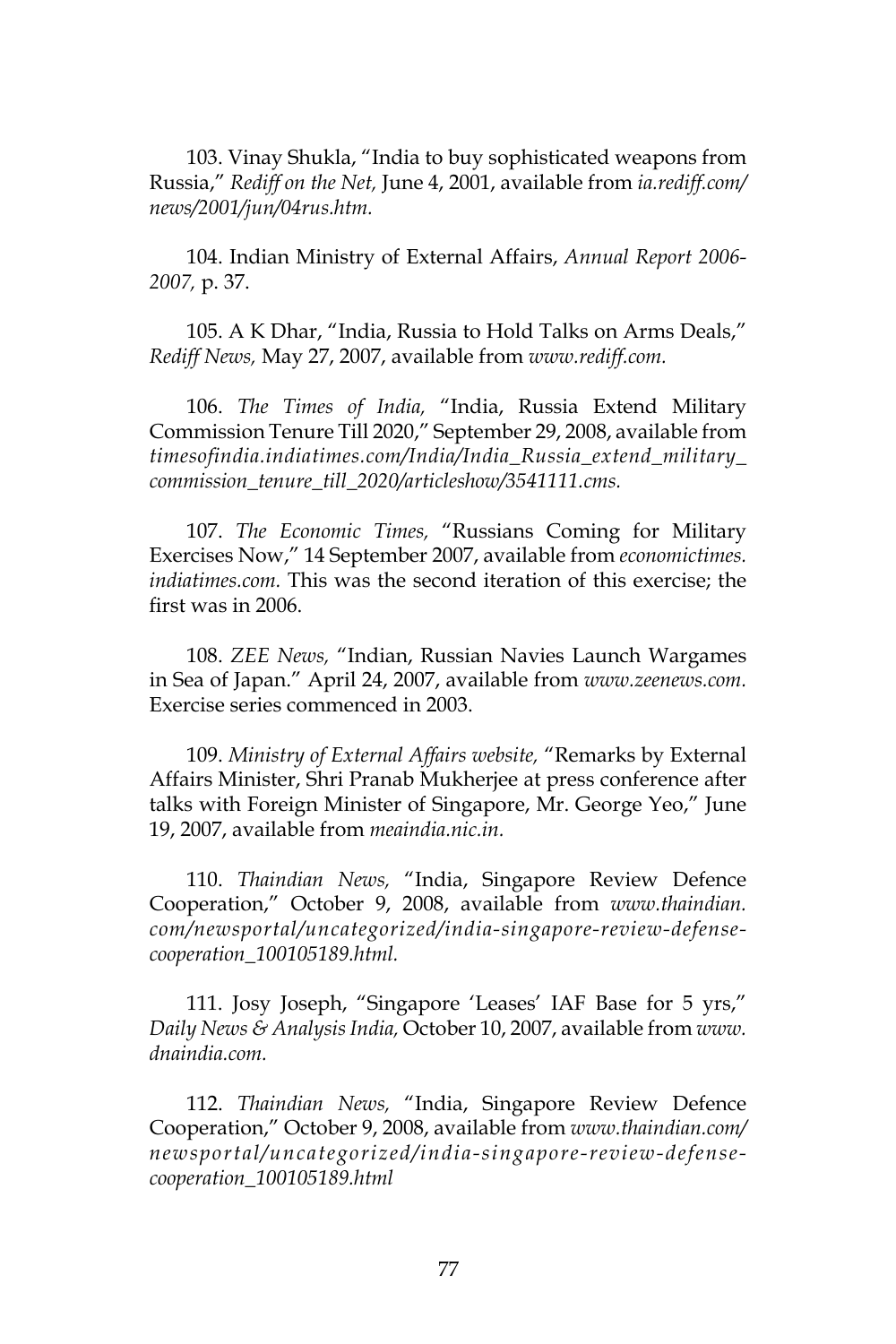113. Joseph, "Singapore 'Leases' IAF Base for 5 yrs."

114. Indian Ministry of External Affairs, *Annual Report 2006- 2007,* p. 27.

115. *Ibid.*

116. Joseph, "Singapore 'Leases' IAF Base for 5 yrs."

117. *The Times of India,* "Singapore Defence Chief to Hold Talks on Expanding Military Ties," March 3, 2009, available from *timesofindia.indiatimes.com.*

118. *The Times of India,* "IAF, Singapore Air Force Begin Exercise," November 26, 2007, available from *timesofindia. indiatimes.com*; Imelda Saad, "S'pore and Indian Air Forces Conduct Joint Military Exercise in India," *Channel NewsAsia,* December 16, 2008, available from *www.channelnewsasia.com/stories/singapore localnews/view/396703/1/.html.*

119. India Ministry of External Affairs*,* "Joint Press Conference by Foreign Ministers of India, Brazil and South Africa following the 4th IBSA Trilateral Commission Meeting," July 17, 2007, available from *meaindia.nic.in.*

120. Department of Foreign Affairs, Republic of South Africa, "Press Release: President Abdul Kalam of India on State Visit to South Africa: 14-18 September 2004," available from *www.dfa.gov. za/docs/2004/indi0910.htm.*

121. Taken from Ministry of Defence, India website, available from *mod.nic.in/ainstitutions/body.htm.*

122. Zorampari, "Chief of South African Army Visit CIJW School Today," *Information & Public Relations Govt. of Mizoram*, September 12, 2007, available from *www.dipr.mizoram.gov.in.*

123. Press Information Bureau, Government of India, "Visit of Chief of The South African Navy To India," February 26, 2007, available from *pib.nic.in.*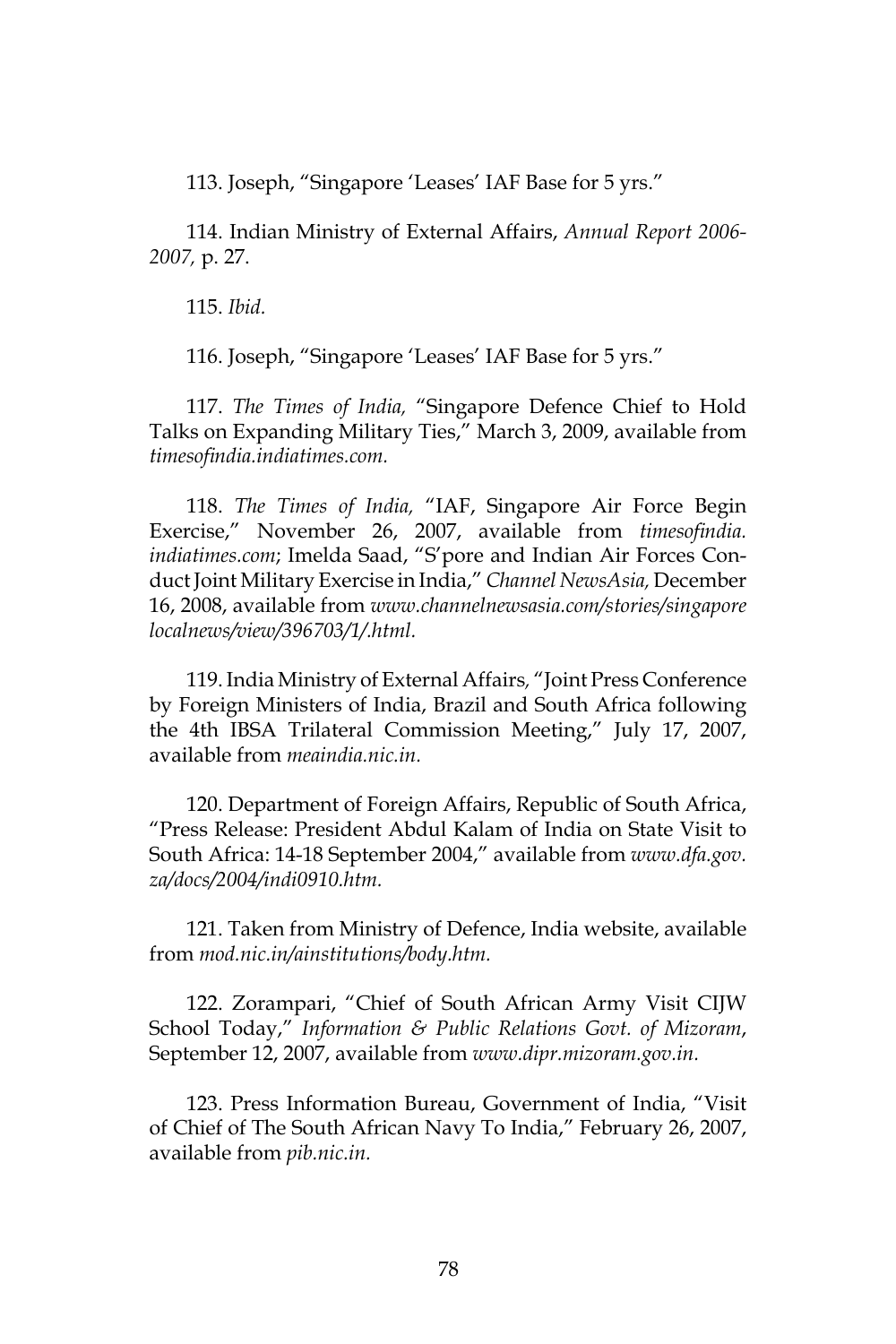124. *The Hindu,* "India, Brazil, S Africa Conduct Joint Naval Exercise," May 6, 2008, available from *www.hindu.com/thehindu/ holnus/001200805061421.htm.*

125. Ministry of External Affairs*,* "Address of the External Affairs Minister, Mr. Pranab Mukherjee, at the Institute of Foreign Affairs and National Security, Republic of Korea on 'India's Look East Policy'," September 17, 2007, available from *meaindia.nic.in.*

126. *YAHOO! India News,* "Pallam Raju to visit South Korea, Mongolia," April 28, 2006, available from *in.news.yahoo.com.*

127. India Ministry of External Affairs, *Annual Report 2007- 2008,* New Delhi, India: Policy Planning and Research Division, Ministry of External Affairs, 2008, p. 33.

128. Ministry of External Affairs*,* "Statement to the Indian Media by the Prime Minister at the conclusion of his visit to Russia, Tajikistan and Syria," November 16, 2003, available from *meaindia.nic.in.*

129. *IndiaDefense,* "India Facing Eviction From Tajikistan Military Base?" September 20, 2007, available from *www.indiadefence.com/reports-3550*. Note: This agreement is reported in the press, but is not listed on the Ministry of External Affairs web site.

130. Ministry of External Affairs*,* "Tajikistan Fact Sheet," available from *meaindia.nic.in.*

131. *IndiaDefense,* "India Facing Eviction From Tajikistan Military Base?" September 20, 2007, available from *www.indiadefence.com/reports-3550.*

132. Indian Ministry of External Affairs, *Annual Report 2006- 2007,* p. 28.

133. Indian Ministry of External Affairs, *Annual Report 2007- 2008,* p. 28.

134. *Ibid.*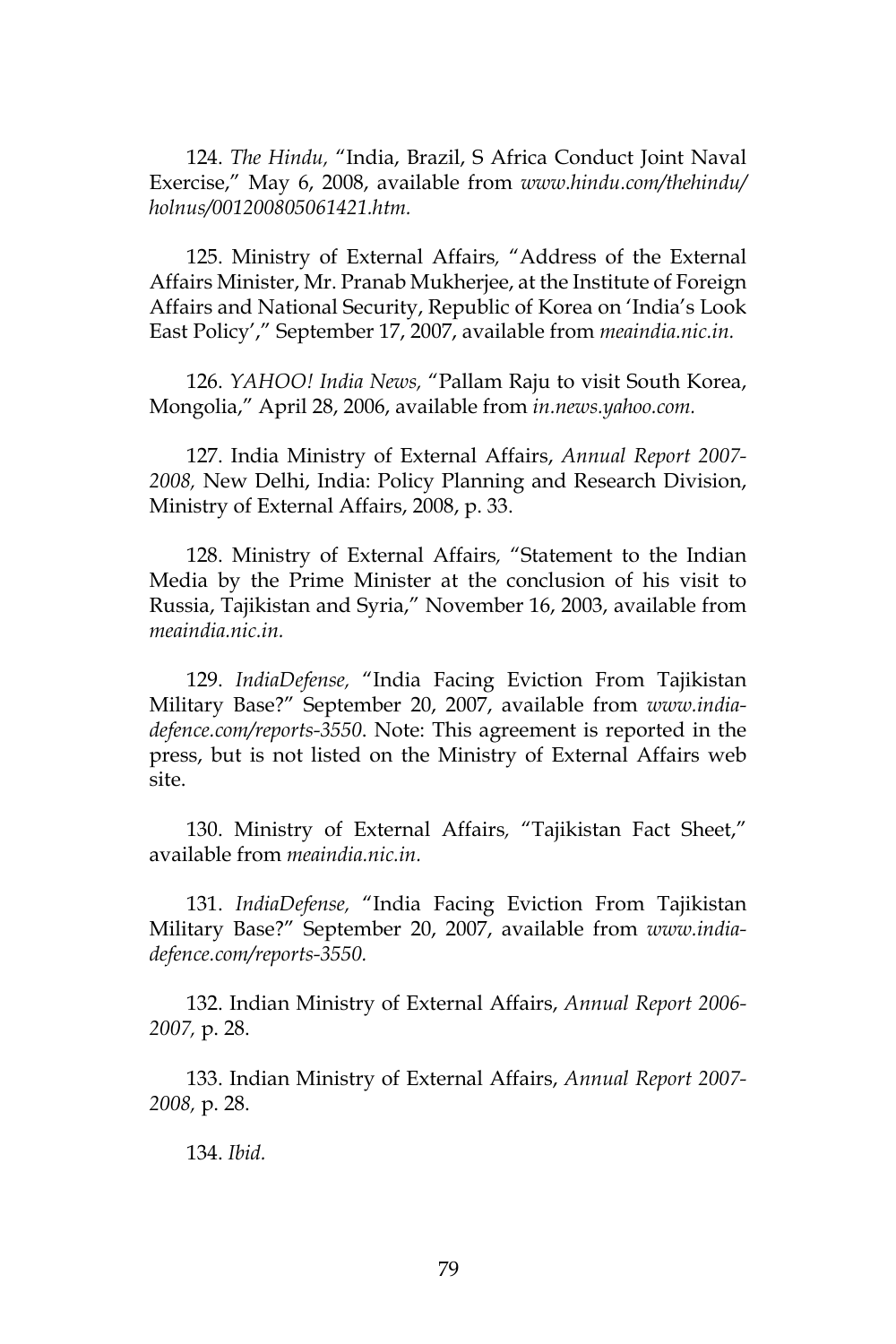135. *Rediff News*, "India's Defence Pact with Ukraine Annoys Russia," June 10, 2009, available from *news.rediff.com/report/2009/ jun/10/indias-defence-pact-with-ukraine-annoys-russia.htm*. This agreement is still in draft form according to this source.

136. *India News Online,* "India-UAE Ties Elevated to Strategic Level," July 7, 2003, available from *news.indiamart.com/news-analysis/india-uae-ties-eleva-1180.html.*

137. Indian Ministry of External Affairs, *Annual Report 2006- 2007,* p. 51.

138. *Ibid.*

139. *ZEE News,* "UAE Naval chief in India on Maiden Three-Day Visit," January 6, 2009, available from *www.zeenews.com/ nation/2009-01-06/496623news.html.*

140. *Ministry of External Affairs website,* "Joint Press Interaction by Prime Minister Dr. Manmohan Singh and British Prime Minister Dr. Gordon Brown," January 21, 2008, available from *meaindia.nic.in.*

141. *Ministry of External Affairs,* "Joint Press Statement At Conclusion Of Sixth Meeting Of Indo-UK Consultative Group," February 26, 2002, available from *mod.nic.in/pressreleases/feb02a. htm.* India and the United Kingdom have Commonwealth associations dating back to the independence of India.

142. Taken from Ministry of Defence, India website, available from *mod.nic.in/ainstitutions/body.htm* and UK in India, Foreign and Commonwealth Office website, available from *ukinindia.fco. gov.uk/en/working-with-india/india-uk-relations.*

143. *Expressindia.com,* "British Chief of Defence Staff Admiral Sir Michael to Visit India," May 20, 2002, available from *www. expressindia.com/news/fullstory.php?newsid=10564.*

144. *The Hindu,* "India, U.K. Defence Consultations Begin," April 28, 2004, available from *www.hinduonnet.com/2004/04/28/ stories/2004042806001400.htm.*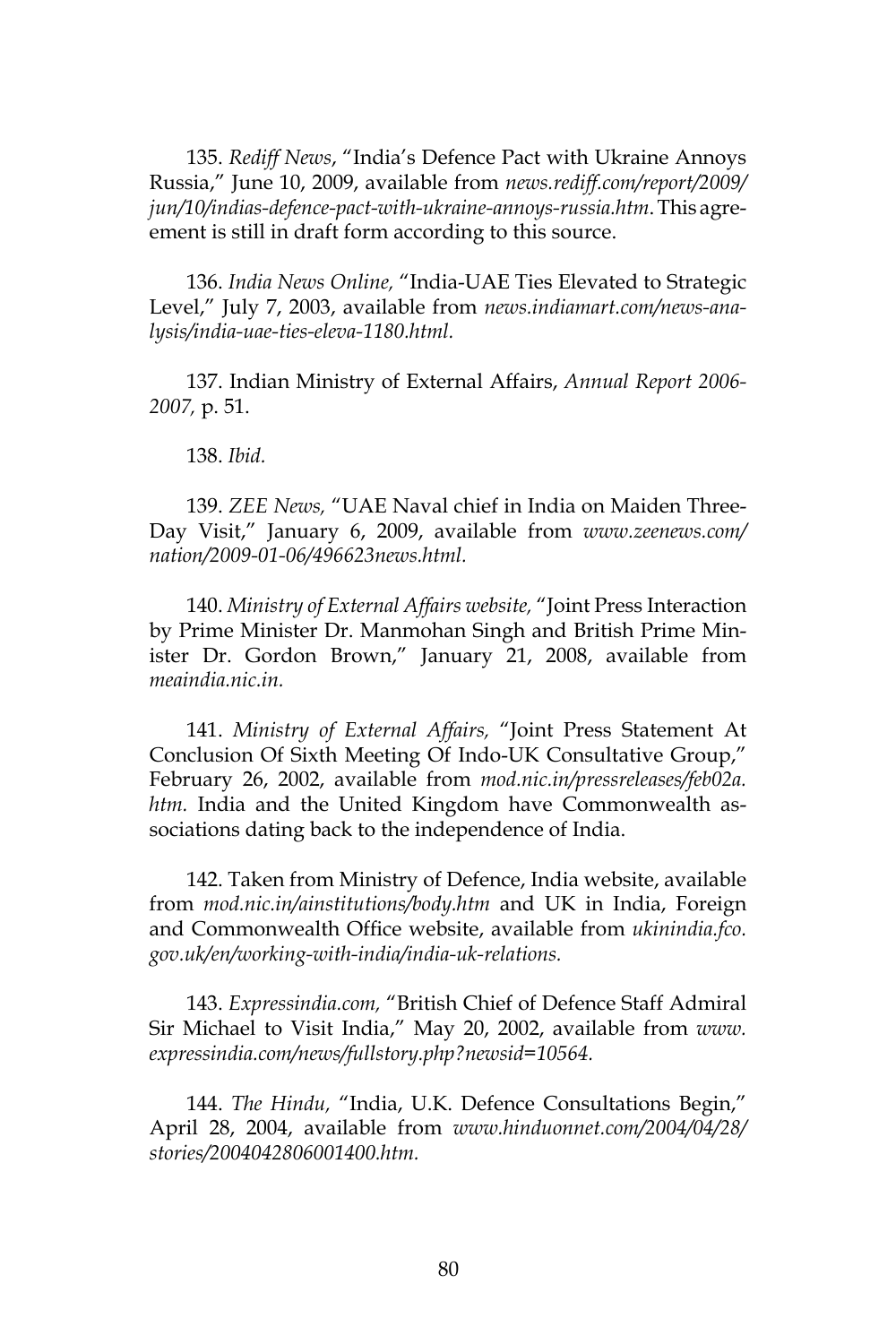145. *BBC News,* "UK Defence Minister on India Tour," October 6, 2004, available from *news.bbc.co.uk/1/hi/world/south\_asia/3718996. stm.*

146. *The Hindu,* "British Army Chief for Push to Military Ties," October 31, 2007, available from *www.hindu.com/2007/10/31/ stories/2007103156641300.htm.*

147. *India Defence Consultants,* "Exercise 'Emerald Mercury' a Success," March 27, 2005, available from *www.indiadefence.com/ emerald.htm.*

148. UK in India, Foreign and Commonwealth Office website, available from *ukinindia.fco.gov.uk/en/working-with-india/india-ukrelations.*

149. "Royal Marines in India for Exercise Himalayan Warrior," *Frontier India Defense & Strategic News,* September 16, 2007, available from *frontierindia.net.* This is the first of this exercise; It has not been determined if it is to be an annual event.

150. Rajat Pandit, *Times of India, "*Army Unit Headed for UK for War Games," August 22, 2008, available from *timesofindia. indiatimes.com.*

151. *ZEE News,* "IAF fleet in UK base for joint exercise with RAF," June 29, 2007, available from www.zeenews.com. First exercise; uncertain if to be an annual event.

152. *Ministry of External Affairs website,* "Prime Minister Dr. Manmohan Singh's Statement on Departure to USA," July 16, 2005, available from *meaindia.nic.in.*

153. Ganguly and Scobell, pp. 37-42.

154. Aziz Haniffa, *rediff.com,* "India, US Sign New Defence Framework," June 29, 2005, available from *us.rediff.com/news/2005/ jun/29pranab1.htm*.

155. *Ibid.*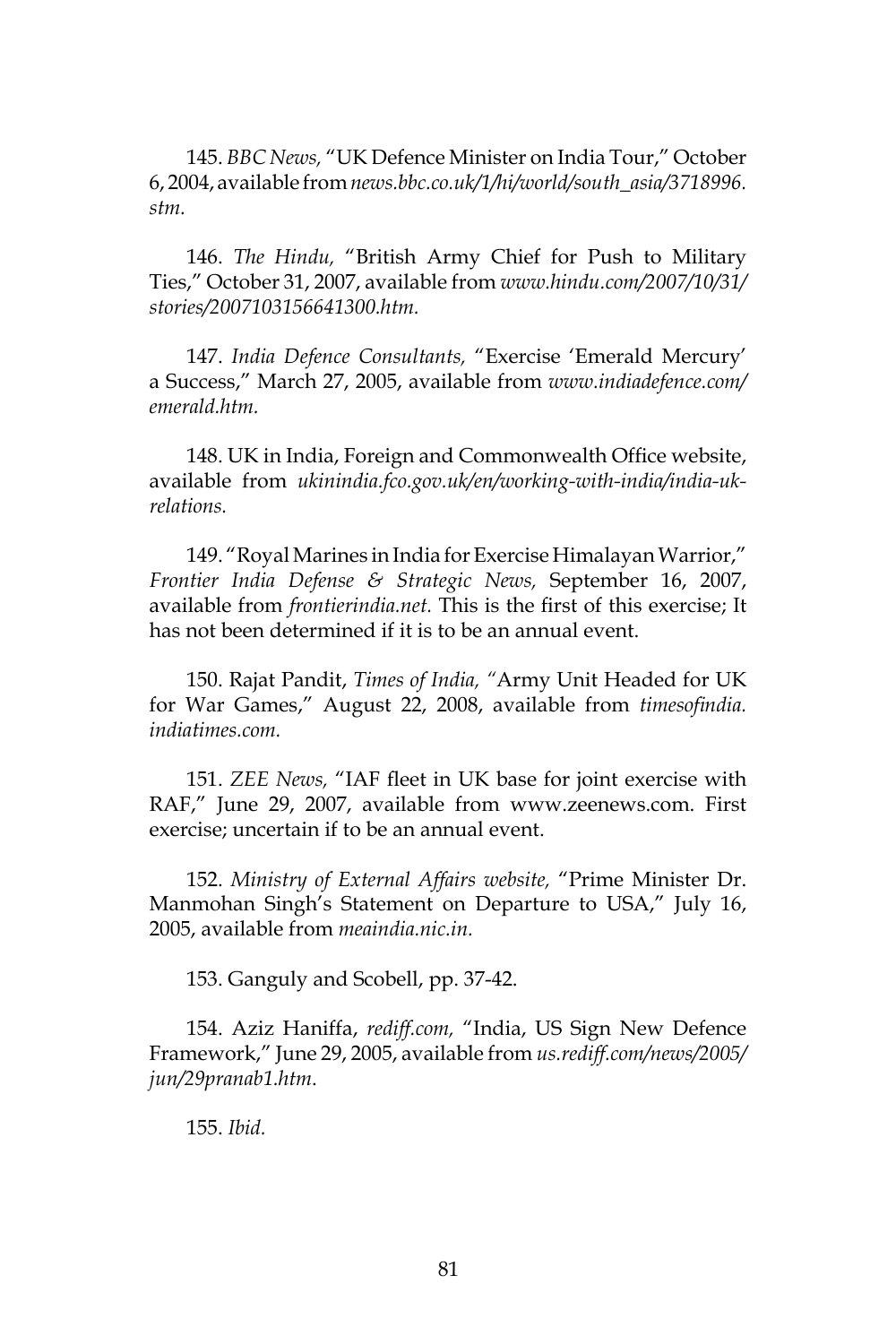156. Rajat Pandit, *The Times of India,* "India, US Official Discuss China's Growing Clout in Indian Ocean," May 15, 2009, available from*timesofindia.indiatimes.com/India/India-US-officialdiscuss-Chinas-growing-clout-in-Indian-Ocean-/articleshow/4531163. cms.*

157. *IndiaDefence,* "US Navy Secretary in India, Focus on Maritime Security," March 28, 2008, available from *www.indiadefence.com/reports-3784.*

158. Rajat Pandit, *The Times of India,* "US eyes naval ties with India," April 19, 2007, available from *timesofindia.indiatimes.com/ US\_eyes\_naval\_ties\_with\_India/articleshow/1922660.cms.*

159. Sandeep Dikshit, *The Hindu,* "U.S. for India joining missile project," February 28, 2008, available from *www.hindu. com/2008/02/28/stories/2008022859241200.htm.*

160. *Thaindian News*, "US Army Chief arrives in Delhi," October 16, 2008, available from *www.thaindian.com/newsportal/ world-news/us-army-chief-arrives-in-delhi\_100107945.html.*

161. Sridhar Krishnaswami, *Rediff India Abroad,* "US sends top defence official to India to probe Mumbai attack," December 3, 2008, available from *www.rediff.com/news/2008/dec/03mumterrorus-sends-top-defence-official-to-india.htm.* This visit was less about the broader relationship and more about the specific issue of the Mumbai attacks.

162. Vince Oliver and Phil Regina, "U.S. and Indian Armies Exercise Peace Keeping at Yudh Abhyas '08," U.S. Army Press Release, available from *www.army.mil/-news/2008/11/19/14360-usand-indian-armies-exercise-peace-keeping-at-yudh-abhyas-08.*

163. Jennifer H. Svan, "Cope India '06: Fast-paced and Full of Firsts," *Stars and Stripes,* November 17, 2005, available from *www. stripes.com/article.asp?article=33062&section=104.*

164. *The Times of India,* "US Wants IAF to Be Part of Wargames on Regular Basis," August 25, 2008, available from *timesofindia. indiatimes.com/India/US\_wants\_IAF\_to\_be\_part\_of\_wargames\_on\_ regular\_basis/articleshow/3400773.cms*.